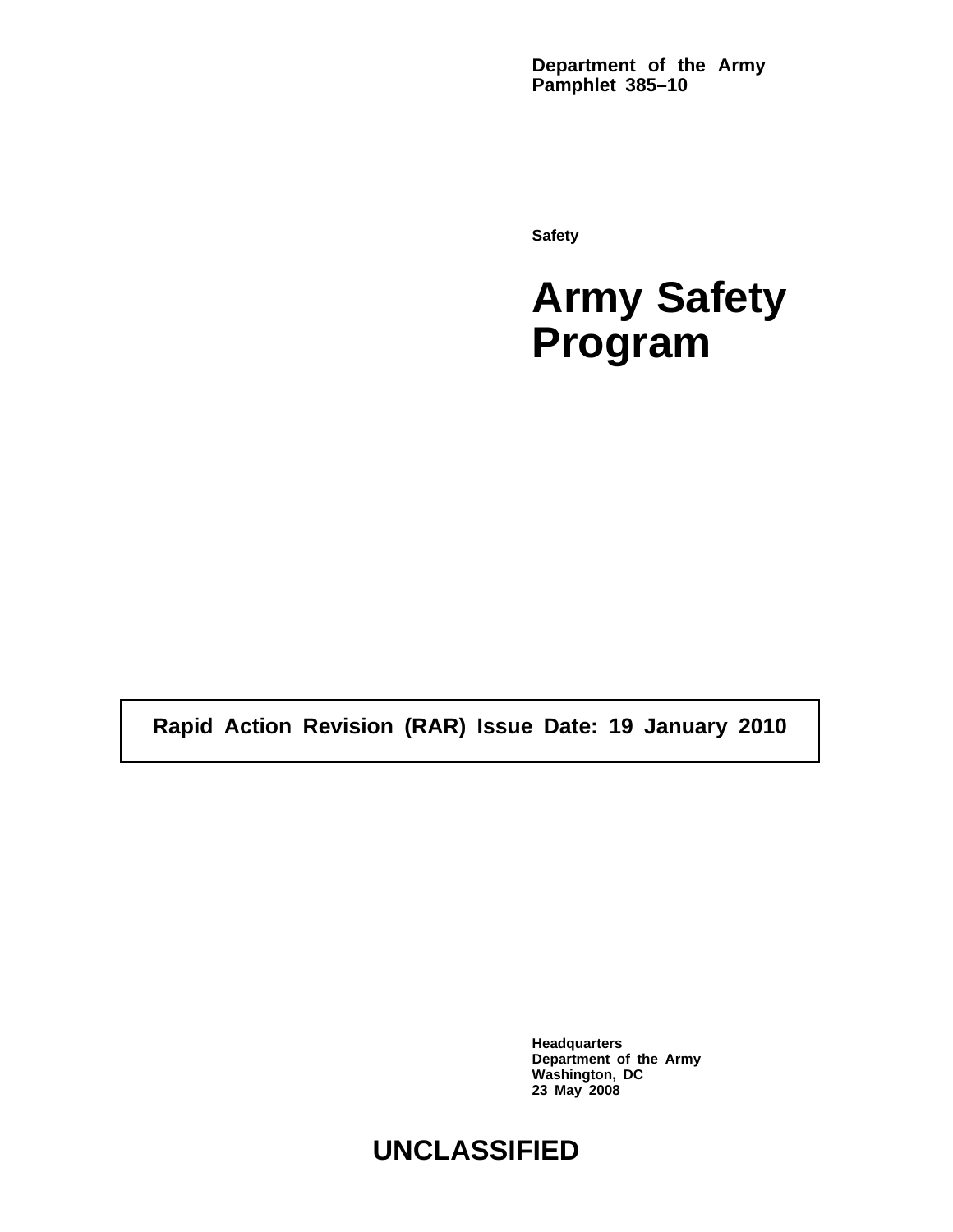# *SUMMARY of CHANGE*

DA PAM 385–10 Army Safety Program

This rapid action revision, dated 19 January 2010--

- o Establishes time line uniformity on awards as 15 December of each year (paras 6-3*a*(4), 6-3*b*(4), 6-3*c*(4), and 6-3*h*(4)).
- o Adds procedures on the Army Safety Excellence Streamer (para 6- 4*e*).
- o Makes additional rapid action revision changes (chap 12).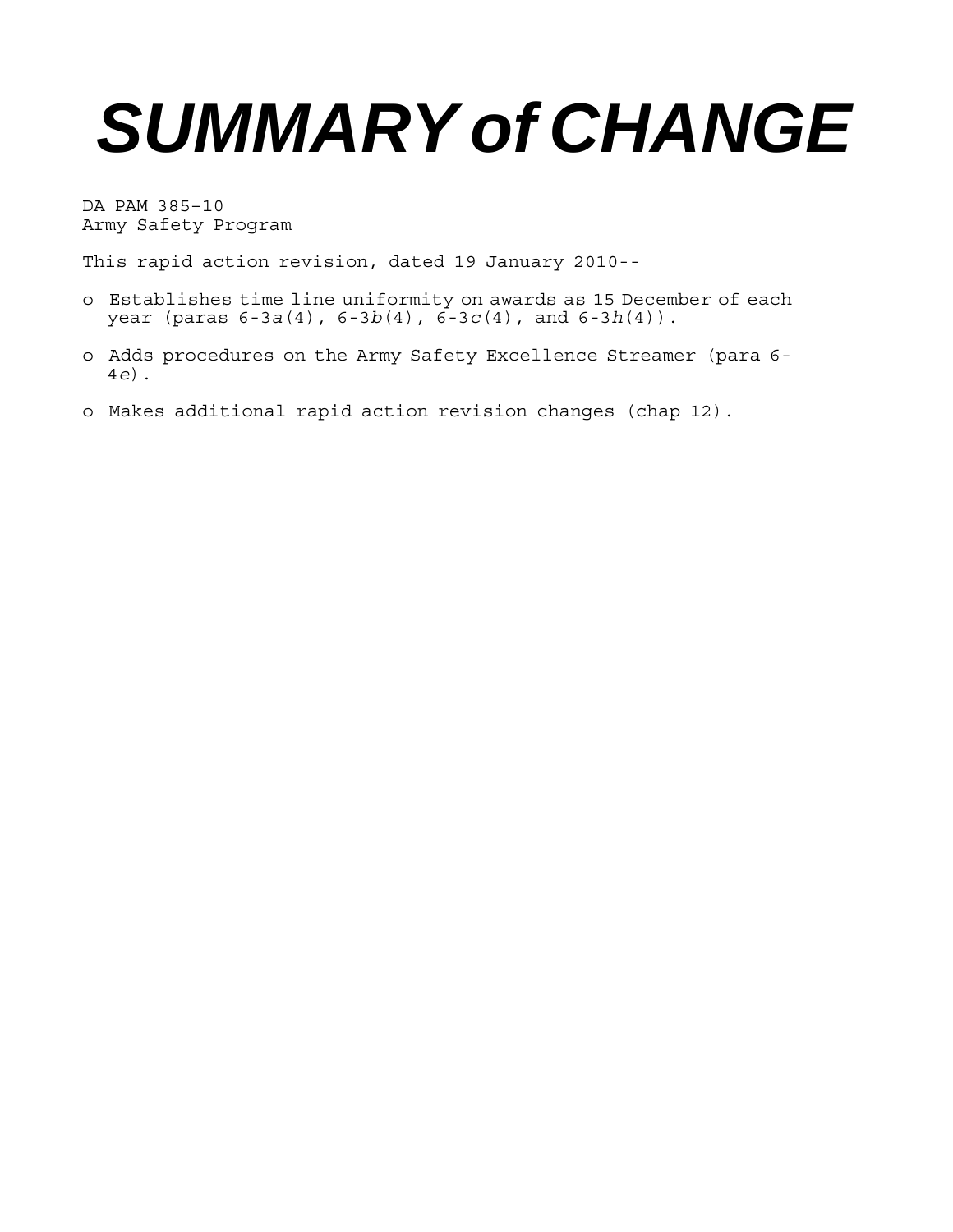**Headquarters Department of the Army Washington, DC 23 May 2008**

# **\*Department of the Army Pamphlet 385–10**

#### **Safety**

# **Army Safety Program**

By Order of the Secretary of the Army:

GEORGE W. CASEY, JR. General, United States Army **Chief of Staff** 

Official:

Joyce E. JOYCE E. MORROW Administrative Assistant to the Secretary of the Army

**History.** This publication is a rapid action revision (RAR). This RAR is effective 19 February 2010. The portions affected by this RAR are listed in the summary of change.

**Summary.** This pamphlet prescribes Army policy on safety and occupational health issues. It implements the safety requirements of  $AR$  385-10 and other Federal regulations and laws.

**Applicability.** This pamphlet applies to the Active Army, the Army National Guard/Army National Guard of the United States, and the U.S. Army Reserve, unless otherwise stated. It also applies to Army civilian employees and the U.S. Army Corps of Engineers and Civil Works activities and tenants and volunteers in accordance with Section 1588, Title 10, United States Code and AR 608–1.

**Proponent and exception authority.** The proponent for this pamphlet is the Chief of Staff, Army. The proponent has the authority to approve exceptions or waivers to this pamphlet that are consistent with controlling law and regulations. The proponent may delegate this approval authority, in writing, to a division chief within the proponent agency or its direct reporting unit or field operating agency, in the grade of colonel or the civilian equivalent. Activities may request a waiver to this pamphlet by providing justification that includes a full analysis of the expected benefits and must include formal review by the activity's senior legal officer. All waiver requests will be endorsed by

the commander or senior leader of the requesting activity and forwarded through their higher headquarters to the policy proponent. Refer to AR 25- 30 for specific guidance.

**Suggested improvements.** Users are invited to send comments and suggested improvements on DA Form  $2028$  (Recommended Changes to Publications and Blank Forms) directly to the Director of Army Safety (DASAF), 223 23rd St., Room 980, Arlington, VA 22202.

**Distribution.** This publication is available in electronic media only and is intended for command levels A, B, C, D, and E for the Active Army, the Army National Guard/Army National Guard of the United States, and the U.S. Army Reserve.

**Contents** (Listed by paragraph and page number)

#### **Chapter 1**

**General,** *page 1* Introduction • 1–1, *page 1* References • 1–2, *page 1* Explanation of abbreviations and terms • 1–3, *page 1* Functions • 1–4, *page 1* Objectives • 1–5, *page 1* Funding • 1–6, *page 1*

**Chapter 2 Goals and Strategic Planning,** *page 1* Introduction • 2–1, *page 1* Establishing appropriate safety goals • 2–2, *page 2*

\*This pamphlet supersedes DA Pam 385–10, dated 24 August 2007. This edition publishes a rapid action revision of DA Pam 385–10.

DA PAM 385–10 • 23 May 2008/RAR 19 January 2010 i

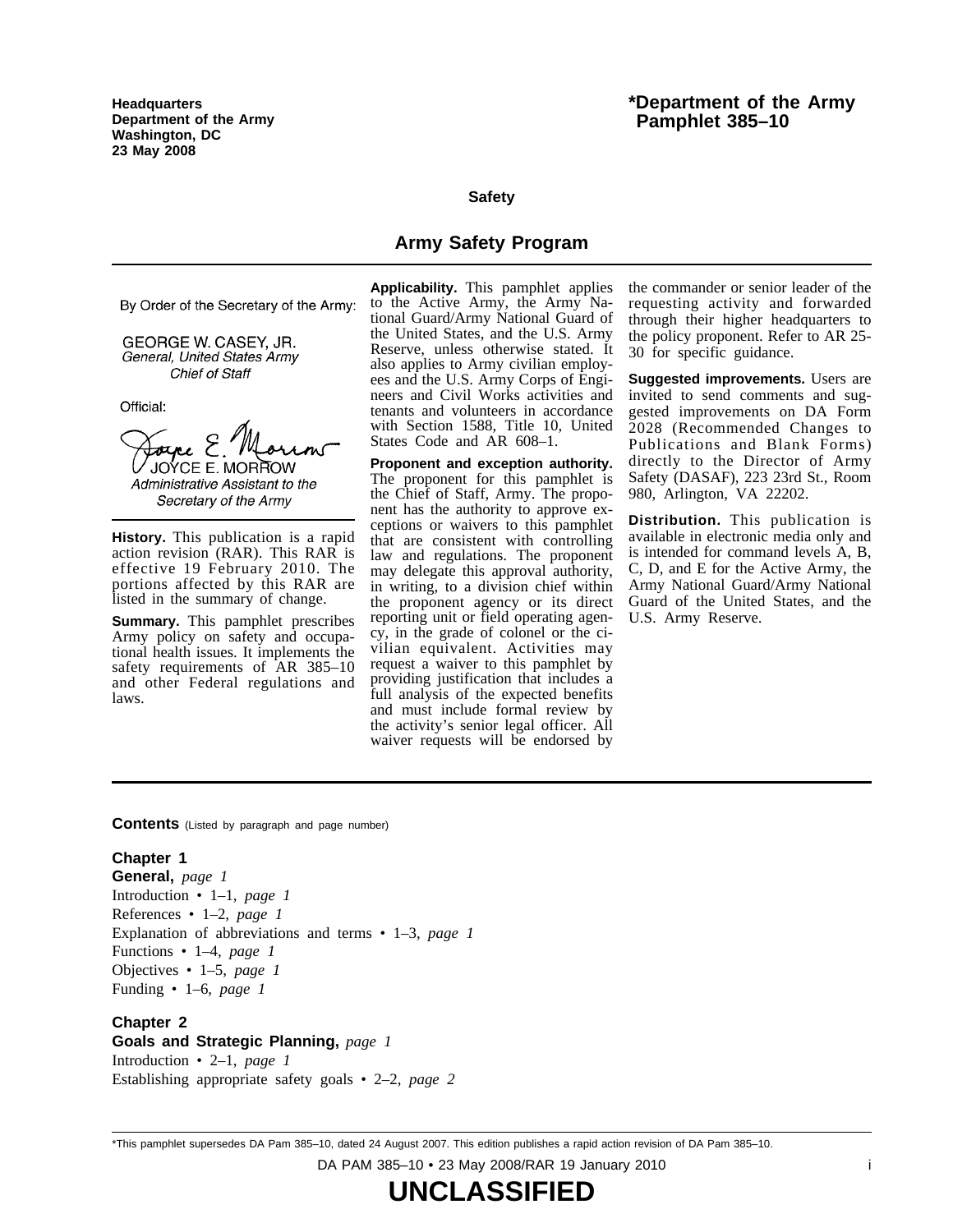# **Contents—Continued**

Developing a strategic safety plan • 2–3, *page 2* Resources • 2–4, *page 2* Review and evaluation • 2–5, *page 2*

# **Chapter 3**

# **Army Safety Program Structure,** *page 3*

Introduction • 3–1, *page 3* Safety and occupational health manager • 3–2, *page 3* Tailoring the safety organization • 3–3, *page 3* Safety staff functions • 3–4, *page 5* Safety labor categories • 3–5, *page 5* Interface with other organizations • 3–6, *page 7*

# **Chapter 4**

**Contracting Safety,** *page 7* Introduction • 4–1, *page 7* Safety and Occupational Health Program • 4–2, *page 7* Contractual requirements for products, services, and system development and fielding • 4–3, *page 8* Contractual requirements for construction • 4–4, *page 9*

# **Chapter 5**

# **Public, Volunteer, Family, and Recreational Safety,** *page 10*

Introduction • 5–1, *page 10* Family safety plans • 5–2, *page 11* Volunteer safety • 5–3, *page 11* Public safety • 5–4, *page 11* Recreational safety • 5–5, *page 11* Other activity recreational safety • 5–6, *page 13*

# **Chapter 6**

**Army Accident Prevention Awards Program,** *page 14* Introduction • 6–1, *page 14*

Procedures • 6–2, *page 14* Department of the Army level unit awards • 6–3, *page 14* Army headquarters and organization level awards • 6–4, *page 20*

# **Chapter 7**

#### **Safety Training Requirements,** *page 21*

General • 7–1, *page 21* Safety professional training • 7–2, *page 22* Safety training for non-safety professionals • 7–3, *page 22*

# **Chapter 8**

# **Safety and Occupational Health Hazard Identification and Abatement,** *page 23*

Introduction • 8–1, *page 23* Workplace inspection and safety and occupational health programs/assessments/inspections/reporting • 8–2, *page 23* Standards • 8–3, *page 24* Army employee hazard reporting • 8–4, *page 25* Abatement plan/tracking corrective actions • 8–5, *page 26* Department of Labor/Occupational Safety and Health Administration inspections • 8–6, *page 27*

# **Chapter 9**

# **Standing Operating Procedures for Hazardous Operations,** *page 28*

Introduction • 9–1, *page 28* Purpose • 9–2, *page 28* Applicability • 9–3, *page 28*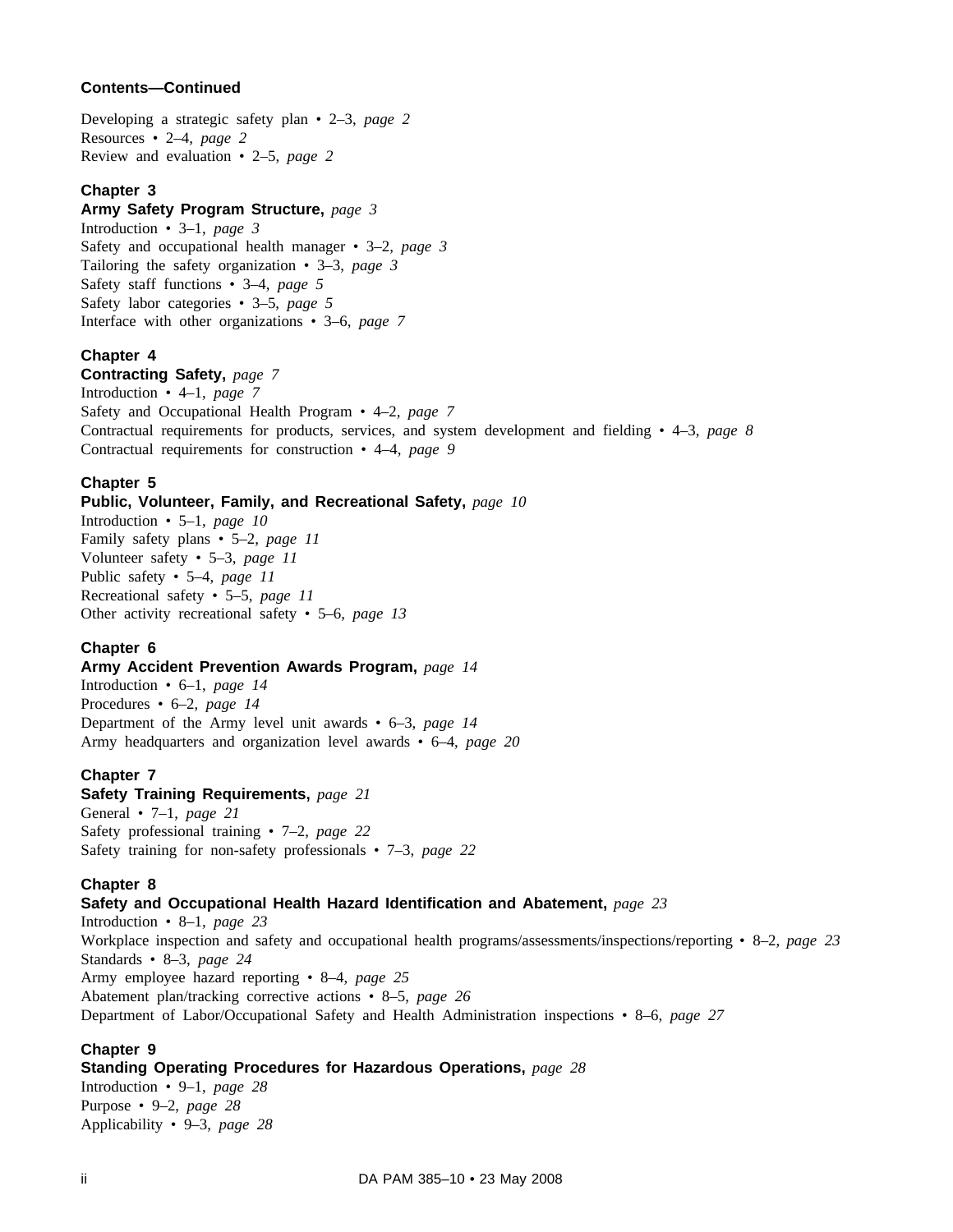#### **Contents—Continued**

Standing operating procedure requirements • 9–4, *page 28* Standard operating procedure developers • 9–5, *page 28* Writing the standard operating procedure • 9–6, *page 28* Review-concurrence • 9–7, *page 29* Review date • 9–8, *page 29* Supervisor statement • 9–9, *page 29* Operator/task performer statement • 9–10, *page 30* Accessibility of standing operating procedures • 9–11, *page 30* Standing operating procedure index • 9–12, *page 30* Confirmation of use • 9–13, *page 30*

#### **Chapter 10**

**Emergency Planning,** *page 30* Introduction • 10–1, *page 30* Functions • 10–2, *page 30* Elements of emergency planning • 10–3, *page 31* Coordination • 10–4, *page 32*

#### **Chapter 11**

**Emergency Response for Conventional Munitions and Explosives,** *page 32*

General • 11–1, *page 32* Pre-event planning • 11–2, *page 33* Functions • 11–3, *page 33* Emergency response • 11–4, *page 34* Response procedures • 11–5, *page 34* Public affairs and security • 11–6, *page 35* Accident site clean up • 11–7, *page 35* Accident investigation • 11–8, *page 35* Munitions/explosives accident reporting • 11–9, *page 36* Training • 11–10, *page 36*

#### **Chapter 12**

# **Operations Safety Around Water,** *page 36*

Introduction • 12–1, *page 36* Water safety procedures • 12–2, *page 37* Water safety equipment • 12–3, *page 37* Marine operations pre-event planning • 12–4, *page 37*

#### **Chapter 13**

**Facility Closure,** *page 38* General • 13–1, *page 38* Legal and regulatory responsibilities • 13–2, *page 38* Hazardous waste • 13–3, *page 38* Unexploded ordnance • 13–4, *page 39* Radiation sources • 13–5, *page 40* Other warfighting materials • 13–6, *page 40*

#### **Chapter 14**

**Workplace Safety Programs,** *page 40* Introduction • 14–1, *page 40* Hazard Communication Program • 14–2, *page 40* Lockout/tagout • 14–3, *page 41* Confined spaces • 14–4, *page 42* Fall protection • 14–5, *page 46* Bloodborne pathogen • 14–6, *page 50*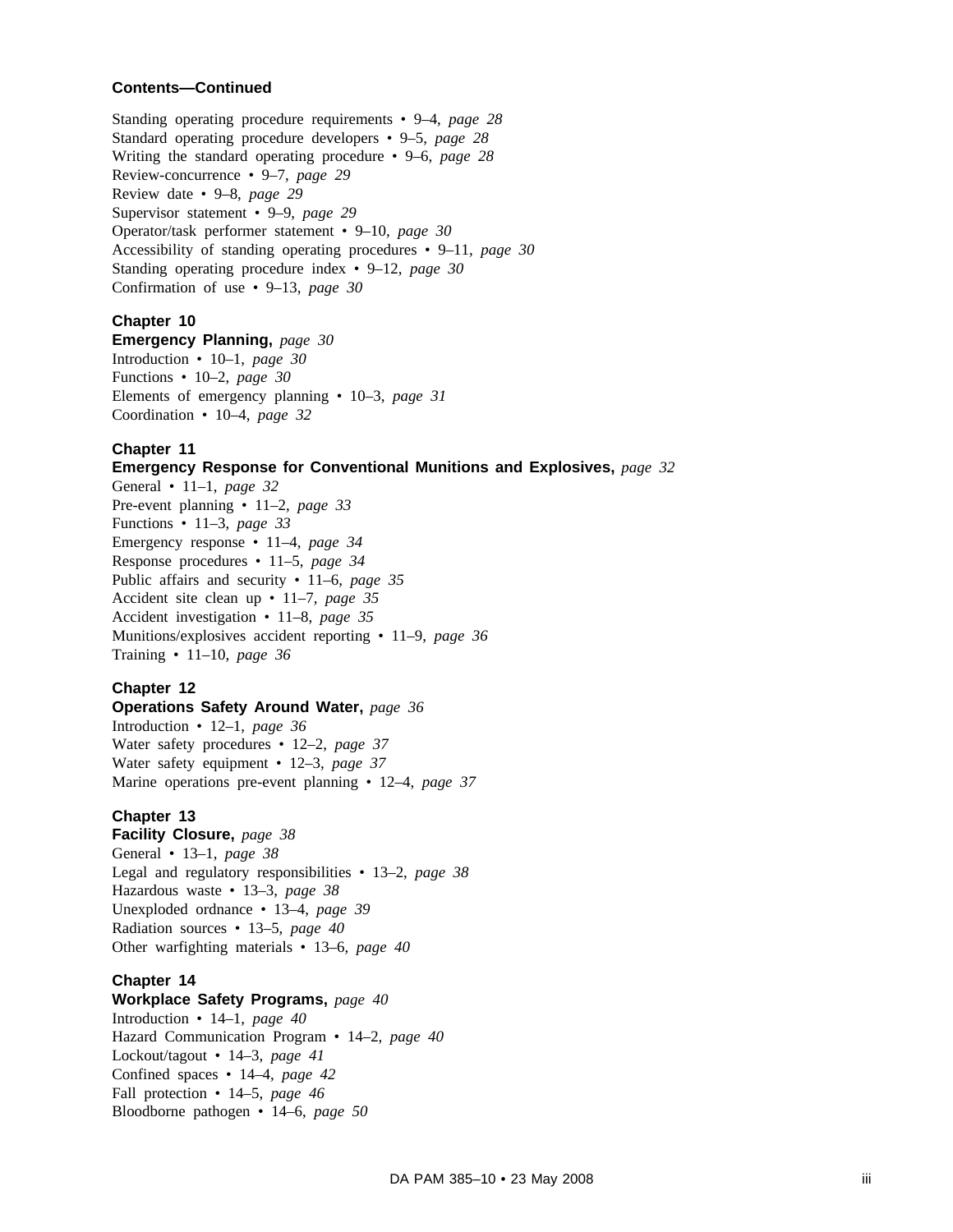#### **Contents—Continued**

Ergonomics • 14–7, *page 52* Material handling • 14–8, *page 55*

#### **Appendixes**

- **A.** References, *page 56*
- **B.** Safety Training Available from U.S. Army Center for Health Promotion and Preventive Medicine, *page 59*
- **C.** Training Programs, *page 59*
- **D.** Standard Army Safety and Occupational Health Inspections Mandatory Procedures, *page 65*
- **E.** Department of Defense Safety and Occupational Health Program, *page 67*
- **F.** Notice of Unsafe or Unhealthful Working Conditions, *page 69*
- **G.** Violation Inventory Log, *page 71*
- **H.** Alleged Unsafe or Unhealthful Working Conditions, *page 73*
- **I.** Installation Hazard Abatement Plan, *page 75*
- **J.** Safety and Occupational Health Program Sub-functions/Tasks/Cost Drivers, *page 77*

#### **Table List**

Table 3–1: Safety professional job functions and qualifications, *page 6*

- Table 14–1: Safety net extension, *page 50*
- Table C–1: Exposure based training matrix for all employees (including managers, supervisors, regular, contract, temporary, summer and long-term leave employees, and employees promoted or transferred), *page 60*

Table C–2: Exposure based training matrix for managers/supervisors, *page 60*

Table C–3: Exposure based training matrix for affected employee groups, *page 61*

- Table C–4: Exposure based training matrix for maintenance and facilities personnel, *page 64*
- Table C–5: Exposure based training matrix for emergency preparedness and response personnel, *page 64*
- Table J–1: Sub-functions definitions and cost drivers, *page 77*
- Table J–2: Sub-functions and Tasks, *page 78*
- Table J–3: Installation support core sub-functions/tasks, *page 82*

#### **Figure List**

Figure 3–1: Standard core safety structure, *page 5*

- Figure E–1: Sample DD Form 2272, Department of Defense Safety and Occupational Health Protection Program, *page 68*
- Figure F–1: Sample DA Form 4753, Notice of Unsafe or Unhealthful Working Conditions, *page 70*
- Figure G–1: Sample DA Form 4754, Violation Inventory Log, *page 72*
- Figure H–1: Sample DA Form 4755, Employee Report of Alleged Unsafe or Unhealthful Working Conditions, *page 74*
- Figure I–1: Sample DA Form 4756, Installation Hazard Abatement Plan, *page 76*

#### **Glossary**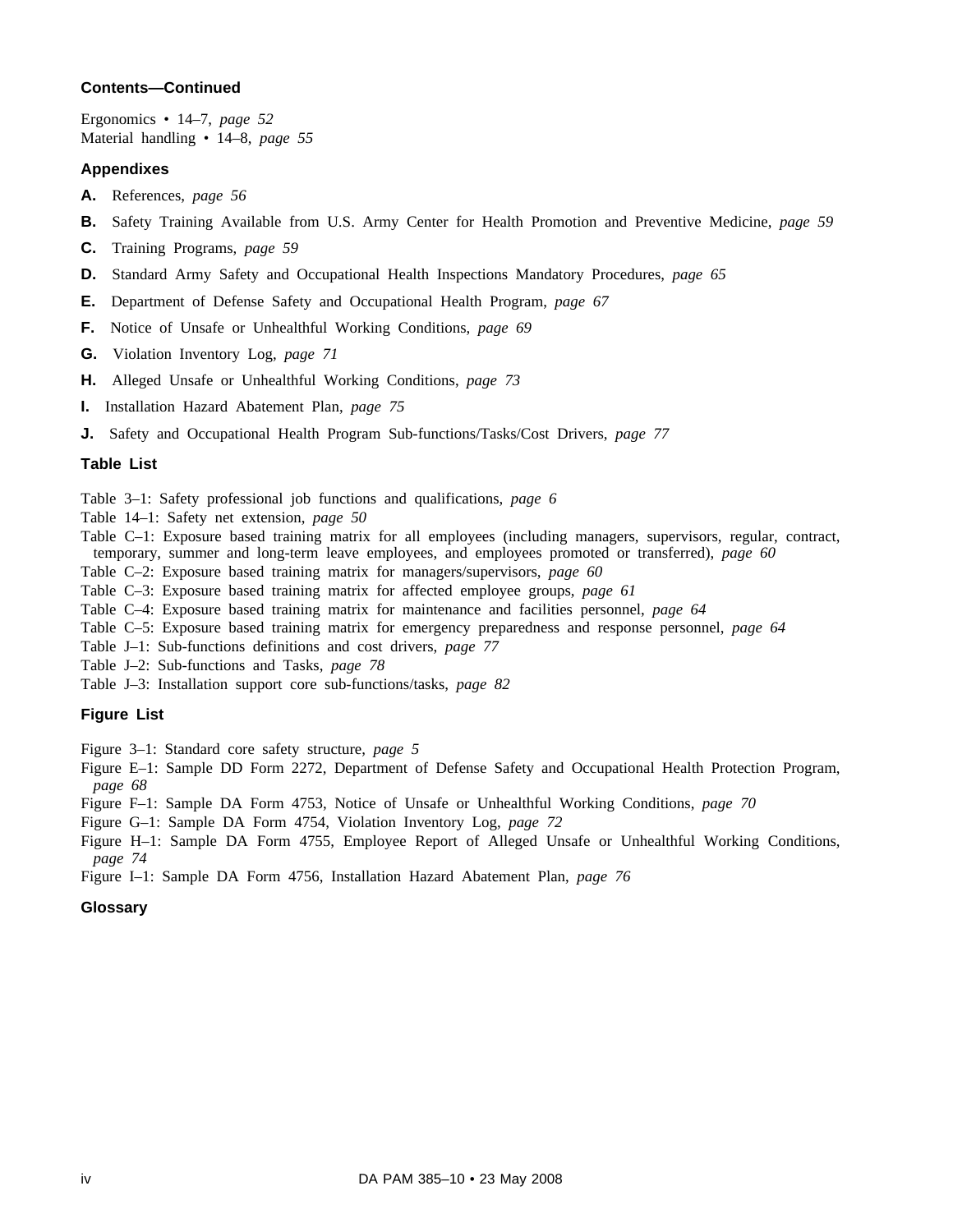# **Chapter 1 General**

#### **1–1. Introduction**

Throughout this pamphlet, the term "command" includes Army Commands (ACOMs), Army Service Component Commands (ASCCs), Direct Reporting Units (DRUs), National Guard Bureau (NGB), Field Operating Agencies, and Staff Supporting Agencies.

*a.* This pamphlet establishes mandatory guidance, functions, policies and procedures for the Army's Safety Program. The goal of this pamphlet and subsequent programs is to reduce the risk of death or injury to Soldiers and civilians, and damage to vehicles, equipment and property due to accidents.

*b.* This pamphlet also establishes requirements for safety and accident prevention programs on Army installations, provides guidance concerning public health and safety laws and regulations, and establishes procedures for compliance with the safety requirements of AR 385–10 and other Army safety and occupational health regulations. This pamphlet is compatible with other Army safety and occupational health pamphlets.

*c.* This pamphlet is organized to provide detailed guidance for selected chapters of AR 385–10. Each section of this pamphlet corresponds with a similar section of the regulation. When a chapter of AR 385–10 is not included in this pamphlet, that chapter has a unique pamphlet that was written to specifically address that topic.

#### **1–2. References**

Required and related publications and prescribed and referenced forms are listed in appendix A.

#### **1–3. Explanation of abbreviations and terms**

Abbreviations and special terms used in this pamphlet are explained in the glossary.

#### **1–4. Functions**

Army Safety Program functions required of Army organizations are addressed in AR 385–10.

#### **1–5. Objectives**

This pamphlet provides guidance on how to implement improved safety procedures and processes for the subject areas included in this pamphlet. This pamphlet provides guidance in recognizing units and individuals that make outstanding contributions to accident prevention efforts and acts. Through the implementation of this pamphlet, the safety and health of Army personnel, dependents and surrounding community will be improved.

#### **1–6. Funding**

Each organization will include funding at the level required for full implementation of the Army Safety Program, the Army Accident Prevention Awards Program and other requirements of this pamphlet in their budget submissions.

# **Chapter 2 Goals and Strategic Planning**

#### **2–1. Introduction**

*a.* The first step in developing and implementing a vigorous safety program is to identify strategic goals and the plans required to achieve those goals, as required in AR 385–10, chapter 2.

*b.* Goals for safety must be part of the command/organization's mission objectives. Safety goals will support overall command objectives by helping keep personnel safe and ready for duty. Through strategic planning each organization, from Headquarters Department of the Army (HQDA) to ACOMs to the lowest level can determine what its goals for safety should be, and how best to achieve these goals.

*c.* Strategic planning and goal setting has several benefits.

(1) First, by establishing realistic goals and the plan(s) to achieve these goals the entire organization is oriented in the same direction. Disjointed operations, actions that do not contribute to plan implementation and goal achievement are controlled and eliminated, reducing waste of limited personnel and resources on nonproductive operations.

(2) Second, the process of establishing goals and strategic plans is positive since it should bring together all elements of the command/organization. Through working together to identify what is necessary for the command/ organization to support Army safety goals and the associated plans, each element has improved understanding of its role in safety and occupational health and how each is essential to promoting overall objectives.

(3) Third, by determining the overall strategy, the allocation of resources can be more efficiently managed. Personnel and programs can be applied to those areas with the greatest return.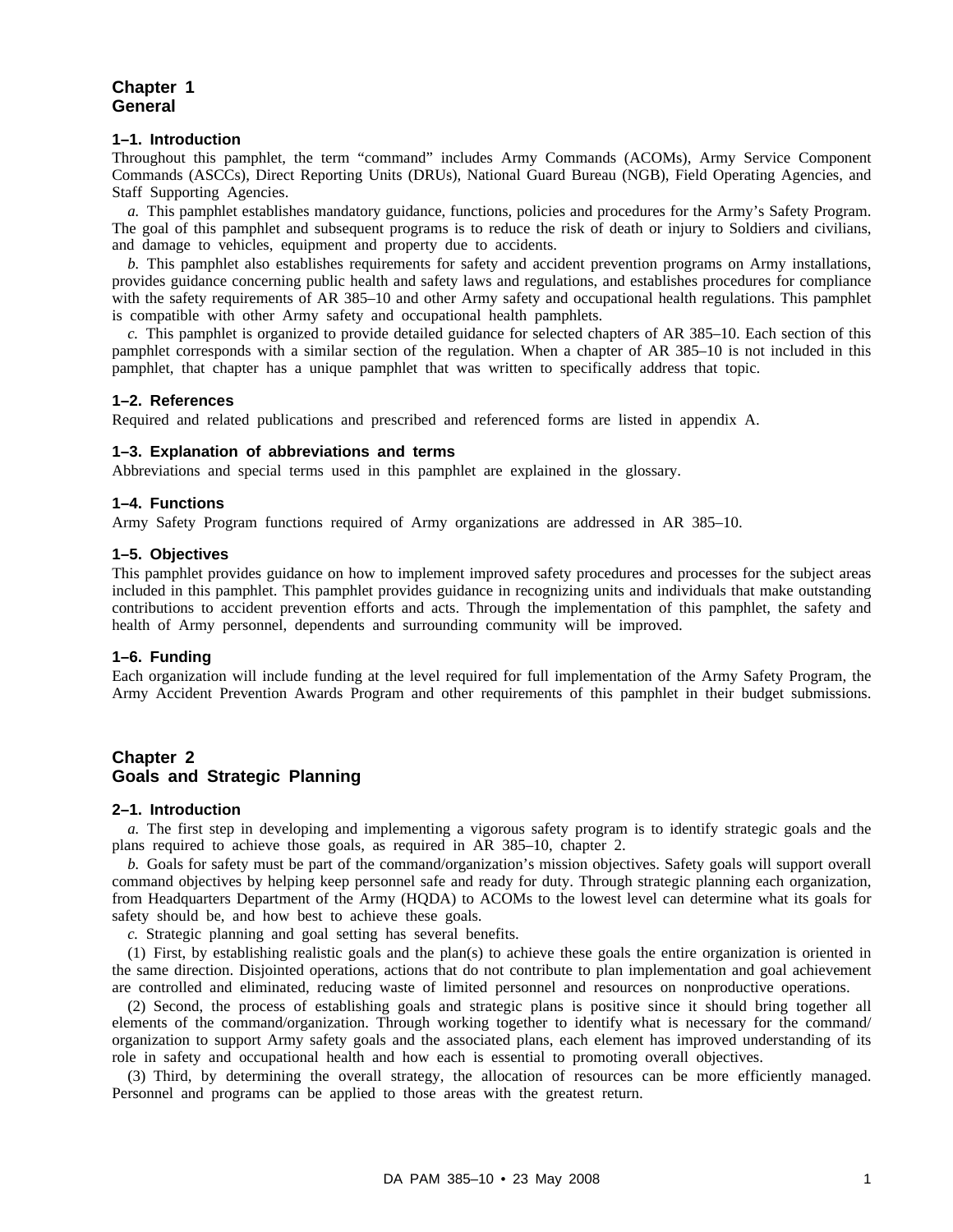#### **2–2. Establishing appropriate safety goals**

Safety goals are established by determining the requirements placed on the command/organization by higher-level organizations (that is, Army goals), internal requirements, and what is needed to serve customers (for example, other commands and organizations). Therefore, effective goals to achieve safe operations will be focused on the organization's mission.

*a.* The Strategic Safety Plan (SSP) will use the Strategic Readiness Score Card (SRS) System used by the Deputy Chief of Staff, G–3/5/7 (DCS, G–3/5/7) to ensure that safety goals and objectives are consistent with the Army's goals that have been established by the Chief of Staff Army (CSA).

(1) Safety goals will be prioritized to align the highest priority goals with regulatory requirements and with Army goals.

(2) Goals that directly affect the safety of personnel and directly support mission requirements will receive higher priorities.

*b.* Goals that are attuned to an organization's mission, vision, goals, and capabilities are not set in a vacuum. Just as safety is the responsibility of all Army personnel (for example, military, civilians) so is the setting of goals for achieving safe operations, training, and non-duty activities. Safety goals are not set just by the safety office. Each organization within a command should be a full participant in the process. The commander will lead the effort with the safety professional serving as advisor and administrator.

*c.* Each organization within the command will provide input to the safety goal setting process. A safety council/ committee, established by the commander and chaired by the commander or his/her Chief of Staff will have representation from organizations/units throughout the command. Tenant organizations and the Army community should also be represented.

*d.* Goals for safety will be as simply stated as possible. Goals will focus on the issue being addressed without excessive and confusing language, being as specific as possible. All goals will have a target date established. By establishing a target date, emphasis is placed on actions to meet the date. Long-term goals should be set high, establishing requirements that are probably beyond immediate achievement, but that can be achieved within a specified period.

*e.* Goals must be measurable. This is required for management to determine if progress is being made toward the goal.

(1) Safety goals will not contradict each other, or the mission of the command and other goals that may have been established.

(2) Goals will always be stated in a positive manner. Positively worded goals place the attention of the command on what is to be accomplished, not on what has gone poorly in the past.

(3) Finally, goals will be directed toward achieving a desired outcome. The goal will support Army readiness by reducing Soldier loss due to accidents, thereby maintaining Soldier and unit readiness.

*f.* Goals must be approved by the commander and the chain of command and promulgated throughout the command. Every person in the command, and when appropriate dependents and contractors will be aware of the goals and their role in achieving each goal. The Safety Office will document the strategic goals and clarifying information, including minutes of meetings and summaries of documents as required.

#### **2–3. Developing a strategic safety plan**

*a.* Goals will not be achieved without a strategic plan that sets forth the process for each goal. SSPs are developed the same way that goals are developed, through command action and the involvement of all elements of the command. Each goal will include how the goal will be accomplished. To ensure that a plan is developed that is integrated with the Army operational cycle, planning for the SSP will align with the fiscal year/budget cycle.

(1) Safety goals and SSPs will be developed for the current fiscal year and the next four years of the budget cycle. (2) One result of the planning process will be identification of funding and personnel requirements to support the plan and goals and preparation of the budget documentation.

*b.* Senior members of the command, representing all command elements will participate in developing the SSP.

#### **2–4. Resources**

Leaders, commanders, managers, and supervisors are responsible for ensuring organization SSPs are identified and incorporated into each commands budget and personnel requirements documents to support Army safety goals.

#### **2–5. Review and evaluation**

The commander will ensure that the SSP is implemented. This will be accomplished by ensuring that there are action plans (or work plans) for each goal and area of the plan. Specific tasks will be assigned, milestones established and tracked, and progress will be regularly reported to the commander.

*a.* Resource utilization will be part of the reporting process to verify that funds are being applied in a timely and efficient manner to the appropriate tasks. On a quarterly basis, or more frequently if required by the complexity of the plan or as determined by the commander, progress in achieving goals will be reviewed by the commander.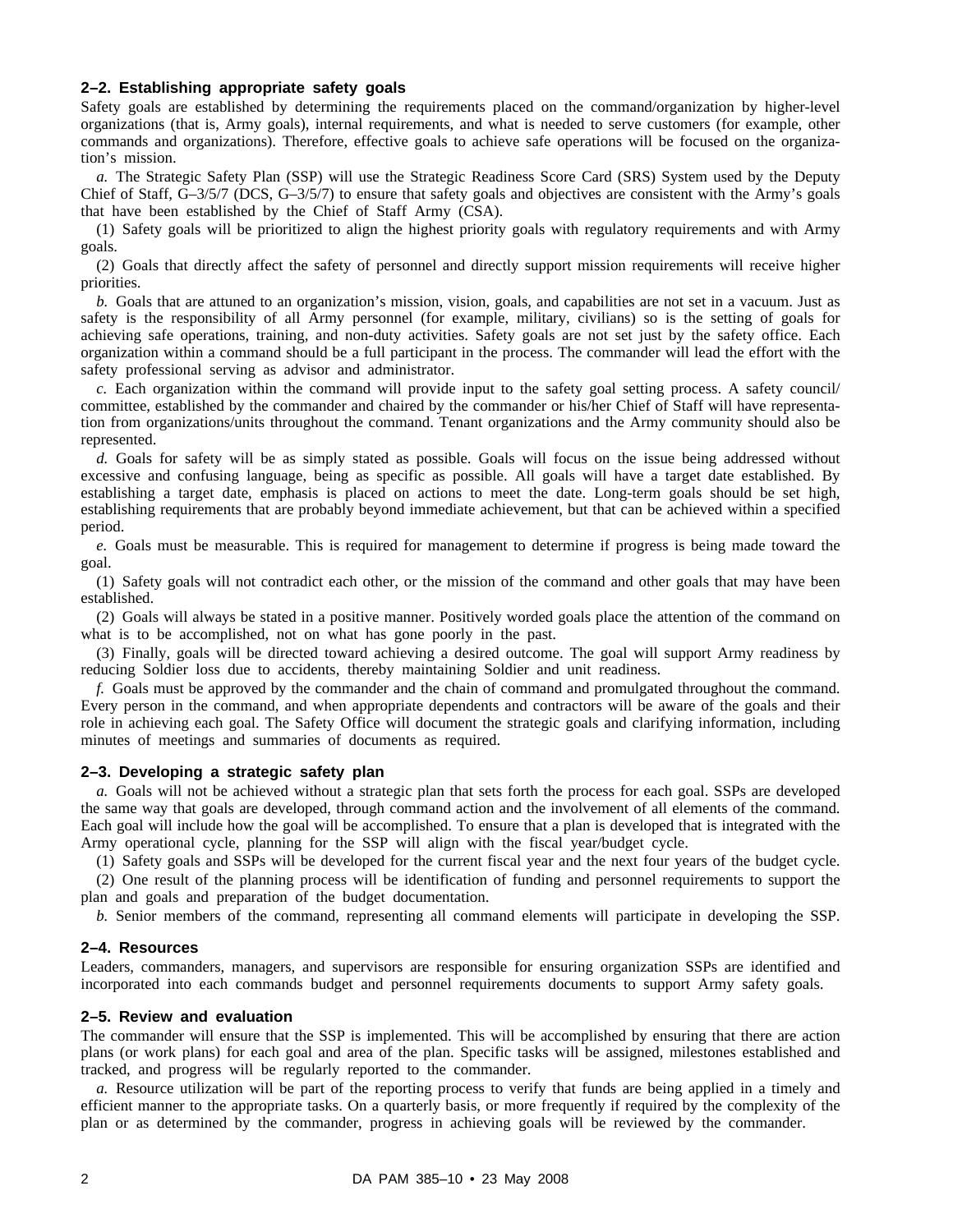*b.* Any shortfalls in what is required, as identified in the budget and other documents, will be documented along with the projected impact of the shortfall on achievement of safety goals. When safety goals that seriously affect overall Army goals are being breached, the status, reason for the shortcoming, and recommended corrective action will be forwarded to the next level of command.

# **Chapter 3 Army Safety Program Structure**

#### **3–1. Introduction**

An effective safety program requires a safety organizational structure that is capable of implementing Federal, Department of Defense (DOD), ACOMs, installation level, and organizational safety and occupational health (SOH) standards as well as any other requirements to reduce accidental risk to our resources. While each command must organize their safety program to suit the requirements of that command, each safety organization must meet the requirements of this pamphlet.

#### **3–2. Safety and occupational health manager**

*a.* The SOH director is the primary person responsible for planning, developing, coordinating, evaluating, and providing technical consultation for assuring implementation of the command's safety program. The SOH director will meet all requirements of Part 1960, Title 29, Code of Federal Regulations (29 CFR 1960) and DODI 6055.1.

*b.* As a member of the commander's personal staff, the safety director will—

(1) Make independent assessments to assist organizations within the command in integrating Federal, DOD, Army, and organizational requirements to reduce risk of accidental losses.

(2) Have unimpeded access to senior commander to reporting status of safety program and provide safety technical assistance directly to the commander.

*c.* Advise, plan, develop, coordinate, and evaluate the safety program by providing the following functions:

(1) Reports and gives advice to the commander on SOH issues/policy. Assists all elements of the command in the implementation of the SSP in implementing their specific tasks.

(2) Assists all elements of the command in the implementation of the SSP in implementing their specific tasks. (3) Manages and provides technical oversight of the safety program, including identifying the metrics that best

measure progress on implementing the SSP and achieving the command's safety goals.

(4) Develops policy and procedures for integration of SOH, composite risk management (CRM), and accident prevention activities of the command.

#### **3–3. Tailoring the safety organization**

*a.* The safety organization functions are an extension of the commander in the area of SOH.

*b.* The safety organization will include a qualified SOH Director and safety staffs that meet the requirements of CFR 29, 1960 Federal Employee Occupational Safety and Health Program.

*c.* The safety organization is responsible for five core safety functional and sub-functional areas (see app J for detailed task of each sub-function) to assist commanders in mission sustainment.

- (1) Safety program management.
- *(a)* Work place safety (Occupational Safety and Health Administration (OSHA)).
- *(b)* System safety.
- *(c)* Radiation safety.
- *(d)* Range safety.
- *(e)* Tactical safety.
- *(f)* Explosive safety.
- *(g)* Chemical agent safety.
- *(h)* Doctrine and leadership development.
- (2) Inspection/assessments.
- (3) Accident investigation/reporting.
- (4) Promotion and awareness.
- (5) Hazard analysis and countermeasures.

*d.* Each functional area is administered by a qualified SOH professional qualified in the functional and subfunctional area. In smaller commands/organizations the safety office may have fewer personnel. In these offices, the formal structure must reflect the multiple duties that are performed by each individual.

(1) In addition to performing core safety functions and sub-functions Army safety professionals will perform unique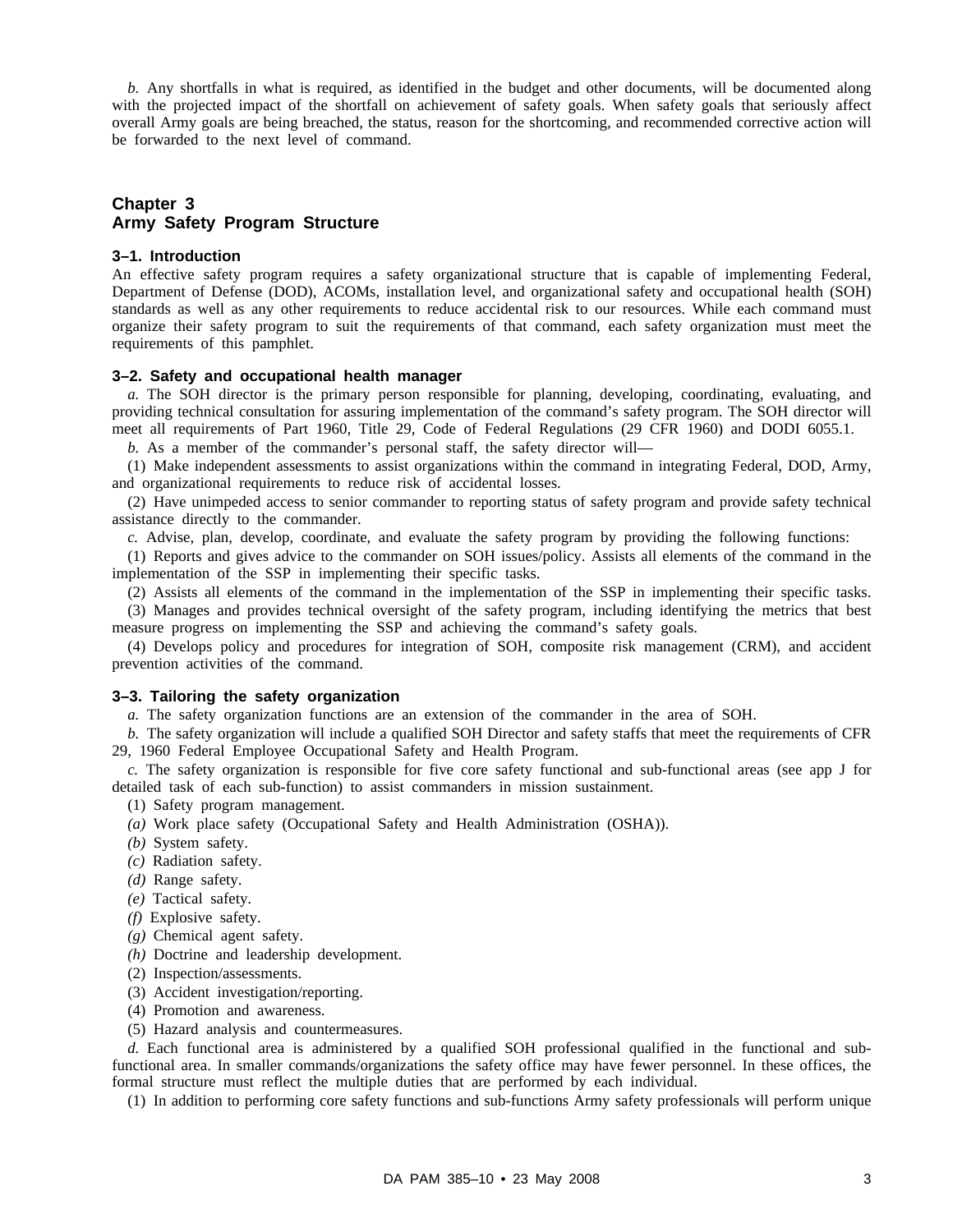safety functions, sub-functions, and tasks that will support leader's efforts in integrating safety and composite risk management in organizations missions (see app J).

(2) U.S. Army Installation Management Command (IMCOM) safety professionals will focus on sub-functions and task that support integrating safety and risk management in installation support operations (for example, review operational procedures of facility engineers to ensure safety and CRM in daily operations, and/or provide safety support for installation recreational infrastructure).

(3) U.S. Army Training and Doctrine Command (TRADOC) safety professionals will focus on sub-functions and task that support integrating safety and CRM in doctrine, training and leadership development (for example, review and integrate safety tactics and procedures in Army school curriculums and doctrine).

(4) U.S. Army Forces Command (FORSCOM) safety professionals will focus on sub-functions and task that integrate safety and CRM concepts in tactical operations (for example, review the operation plan (OPLAN) and courses of actions to ensure safety and risk management procedures are apart of mission analysis per FM 5–19).

*e.* The organization chart at figure 3–1 is the standard Army Safety Office Organization. This chart is structured to show the standard safety organization that is required when a command/installation has a mission that encompasses live firing ranges, military and civilian workforce with nonmilitary unique operations, explosive and radiation operations. The mission of the command and any installation tenants determines which functions are required in the safety organization. The magnitude of the mission also influences whether a particular function is required as a separate branch reporting to the SOH director or if the function can be incorporated in another branch or in the situation of smaller organizations, consolidated into the duties of one person not normally requiring a separate branch in the safety office structure.

*f.* In addition to the standard safety organization structure identified in figure 3–1, there is also a requirement for activity safety personnel who perform the safety duty as "other duty as assigned role". This individual should be referred to as the Additional Duty Safety Officer (ADSO) or Collateral Duty Safety Officer (CDSO). This usually occurs in activities where the table of organization and equipment/table of distribution and allowance/modified table of organization and equipment (TOE/TDA/MTOE) based on required functions/task does not support a full time safety officer. The person designated as the ADSO/CDSO will be of sufficient rank to perform these duties normally a commissioned officer/warrant officer at Battalion or higher unit levels; staff sergeant at company or detachment levels; or a Department of the Army (DA) civilian as needed. The person selected must have at least 12 months remaining with the unit after appointment. The appointment will be confirmed in orders designating the unit safety officer by name. The unit safety officer will have received, or will receive training for this position as soon as possible, but no later than 3 months after being appointed the specific area.

*g.* Safety councils/committee are established at each level of command and chaired by commander (see DA Pam 385–1 for procedures).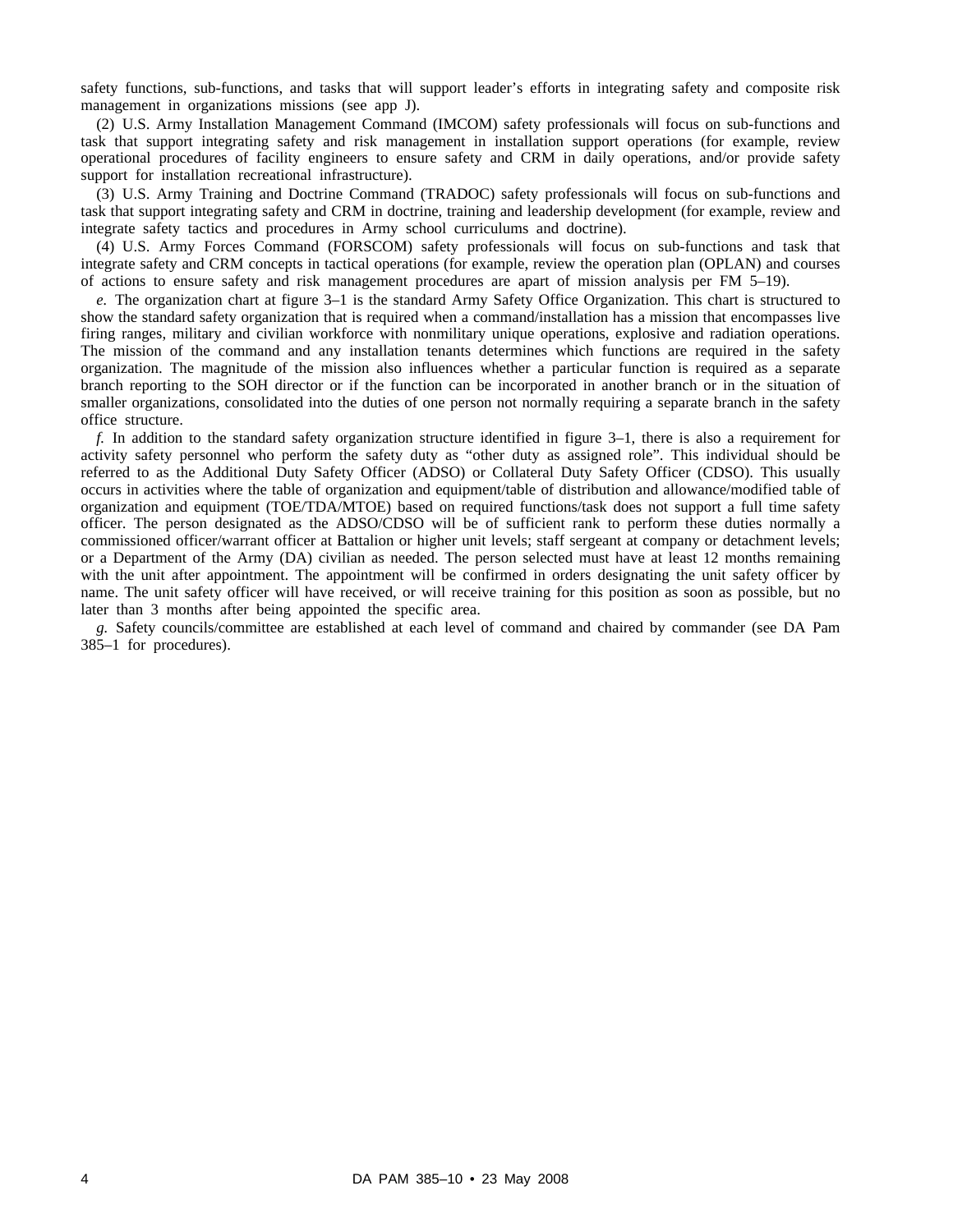

#### **3–4. Safety staff functions**

The standard organizational structural depicted in figure 3–1 provides sub-functional areas. Details for sub-functions, tasks, and cost drivers are located in appendix J. All safety organizations will consist of the five core sub-functions.

#### **3–5. Safety labor categories**

The Army has established a civilian Safety Career Program (CP) designated as CP–12. The standards for the civilian Safety Career Program are defined in The Safety Management Career Field Management Guide, which is published at http://cpol.army.mil.library. Note. Training requirements, career progression and other useful information is contained in this document.

- *a.* Career field 12, Safety and Occupational Health Career Program includes—
- (1) GS–0018, Safety and Occupational Health Management.
- (2) GS–0803, Safety Engineer.
- (3) GS–1306, Health Physicist.
- (4) GS–1815, Air Safety Investigator.
- (5) GS–0690, Industrial Hygienist.

(6) The functional chief (FC) is the Deputy Assistant Secretary of the Army (Environment, Safety and Occupational Health), DASA (ESOH). The Office of Personnel Management has established standards for these labor categories. These standards may be found at the Army Civilian Personnel and Office of Personnel Management Web sites, respectively.

*b.* Each labor category is summarized in the table 3–1; however, the most current standards and requirements must be obtained from the referenced Web site.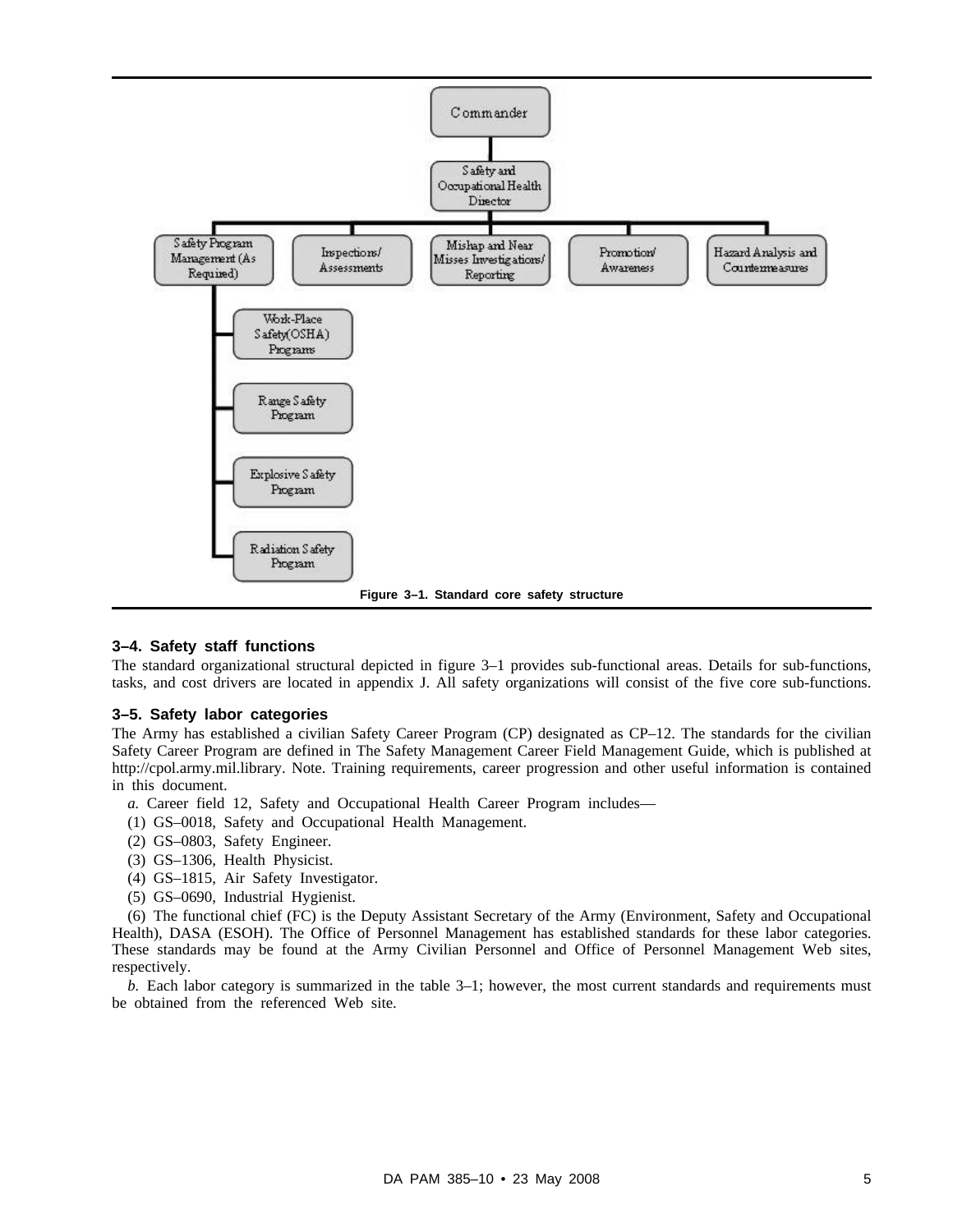| Table 3-1<br>Safety professional job functions and qualifications |                                                                                                                                                                                                                                                                                                                                                                                                                                                                                                                                                                                                                                                                                                                                                                                                                                                                                                                                                                                                                                                                                       |                                                                                                                                                                                                                                                                                                                                                                                                                                                                                                                                                                                                                                                                                                                                                                                                                                                                                                                                                                                                                                                                                                                                                                                                                                                                                                                                                                      |  |
|-------------------------------------------------------------------|---------------------------------------------------------------------------------------------------------------------------------------------------------------------------------------------------------------------------------------------------------------------------------------------------------------------------------------------------------------------------------------------------------------------------------------------------------------------------------------------------------------------------------------------------------------------------------------------------------------------------------------------------------------------------------------------------------------------------------------------------------------------------------------------------------------------------------------------------------------------------------------------------------------------------------------------------------------------------------------------------------------------------------------------------------------------------------------|----------------------------------------------------------------------------------------------------------------------------------------------------------------------------------------------------------------------------------------------------------------------------------------------------------------------------------------------------------------------------------------------------------------------------------------------------------------------------------------------------------------------------------------------------------------------------------------------------------------------------------------------------------------------------------------------------------------------------------------------------------------------------------------------------------------------------------------------------------------------------------------------------------------------------------------------------------------------------------------------------------------------------------------------------------------------------------------------------------------------------------------------------------------------------------------------------------------------------------------------------------------------------------------------------------------------------------------------------------------------|--|
| <b>Positions</b>                                                  | <b>Functions</b>                                                                                                                                                                                                                                                                                                                                                                                                                                                                                                                                                                                                                                                                                                                                                                                                                                                                                                                                                                                                                                                                      | Qualifications                                                                                                                                                                                                                                                                                                                                                                                                                                                                                                                                                                                                                                                                                                                                                                                                                                                                                                                                                                                                                                                                                                                                                                                                                                                                                                                                                       |  |
| <b>Industrial Hygien-</b><br>ists<br>(0690)                       | Duties are to advise on, administer, supervise, manage,<br>or perform professional and scientific work in industrial<br>hygiene, including the identification and evaluation of<br>conditions affecting the health and efficiency of employ-<br>ees, or the citizens of the adjacent community, the for-<br>mulation and recommendation of measures to eliminate<br>or control occupational health hazards, and the promo-<br>tion of occupational health programs for instructing and<br>motivating managers and employees in the prevention<br>as well as correction of potential health hazards.                                                                                                                                                                                                                                                                                                                                                                                                                                                                                   | An industrial hygienist normally holds a degree in en-<br>gineering, chemistry, or physics or a degree in a closely<br>related biological or physical science from an accredited<br>college or university.                                                                                                                                                                                                                                                                                                                                                                                                                                                                                                                                                                                                                                                                                                                                                                                                                                                                                                                                                                                                                                                                                                                                                           |  |
| Safety and Oc-<br>cupational Health<br>Manager<br>(0018)          | Duties involve the management, administration, or op-<br>eration of a safety and occupational health program or<br>performance of administrative work concerned with<br>safety and occupational health activities and includes<br>the development, implementation and evaluation of re-<br>lated program functions. The primary objective of this<br>work is the elimination or minimization of human injury<br>and property and productivity losses caused by harmful<br>contact incidents, through the design of effective man-<br>agement policies, programs or practices. Safety and<br>occupational health management work requires appli-<br>cation of the knowledge of: (1) the principles, stand-<br>ards, and techniques of safety and occupational health<br>management; and (2) pertinent elements of engineer-<br>ing, physical science, ergonomics, psychology, indus-<br>trial hygiene, physiology, sociology, and other scientific<br>and technological fields, that contribute to the achieve-<br>ment of comprehensive safety and occupational health<br>objectives. | College degree in an appropriate discipline with relevant<br>experience at the senior management level. Must have a<br>broad knowledge of applicable state and Federal regula-<br>tions. A practical knowledge of the methods, techniques,<br>and procedures apply by industrial hygienists and envi-<br>ronmental and fire prevention engineers is frequently<br>necessary. Should possess safety and occupational<br>health program knowledge, skills, and abilities. Safety<br>and occupational health managers and specialists should<br>have a working knowledge of subject-matter areas such<br>as information systems, fiscal, personnel and property<br>management and the social and physical sciences. The<br>identification and solution of many safety and occupa-<br>tional health problems often requires cooperation with in-<br>dividuals from these fields.                                                                                                                                                                                                                                                                                                                                                                                                                                                                                         |  |
| Safety Engineer-<br>ing<br>(0803)                                 | Applies scientific and engineering principles and meth-<br>ods to the elimination and control of hazards resulting<br>from human error, and equipment and machine opera-<br>tions that may lead to injury to persons and damage to<br>property. Safety engineers need to know a lot about<br>many different fields. They specialize in recognition and<br>control of hazards and they work closely with other en-<br>gineering and non-engineering disciplines                                                                                                                                                                                                                                                                                                                                                                                                                                                                                                                                                                                                                        | The position requires training in engineering or scientific<br>principles and applications at an accredited college or<br>university. The curriculum must: (1) be in a school of en-<br>gineering with at least one curriculum accredited by the<br>Accreditation Board for Engineering and Technology<br>(ABET) as a professional engineering curriculum; or (2)<br>include differential and integral calculus and courses<br>(more advanced than first-year physics and chemistry) in<br>five of the following seven areas of engineering science<br>or physics: (a) static's, dynamics; (b) strength of<br>materials (stress-strain relationships); (c) fluid mechanics,<br>hydraulics; (d) thermodynamics; (e) electrical fields and<br>circuits; (f) nature and properties of materials (relating<br>particle and aggregate structure to properties); and (g)<br>any other comparable area of fundamental engineering<br>science or physics, such as optics, heat transfer, soil me-<br>chanics, or electronics. The work requires the application<br>of: (a) advanced mathematical techniques; (b) profes-<br>sional engineering principles, methods, and techniques;<br>(c) safety related elements of the physical sciences, er-<br>gonomics, psychology and physiology; and (d) safety<br>principles, standards, practices, and analytical tech-<br>niques. |  |
| <b>Health Physicists</b><br>(1306)                                | Health physics is a branch of physics concerned with<br>protecting humans and their environments from unwar-<br>ranted radiation exposure.                                                                                                                                                                                                                                                                                                                                                                                                                                                                                                                                                                                                                                                                                                                                                                                                                                                                                                                                            | Require primarily application of professional knowledge<br>and competence in health physics. Degree: natural sci-<br>ence or engineering that includes at least 30 semester<br>hours in health physics, engineering, radiological sci-<br>ence, chemistry, physics, biology, mathematics, and/or<br>calculus. In lieu of the degree requirements, a combina-<br>tion of education and experience plus appropriate experi-<br>ence or other education; or certification as a health physi-<br>cist by the American Board of Health Physics, plus ap-<br>propriate experience and other education that provided<br>an understanding of sciences applicable to health phys-<br>ics comparable to that described above.                                                                                                                                                                                                                                                                                                                                                                                                                                                                                                                                                                                                                                                  |  |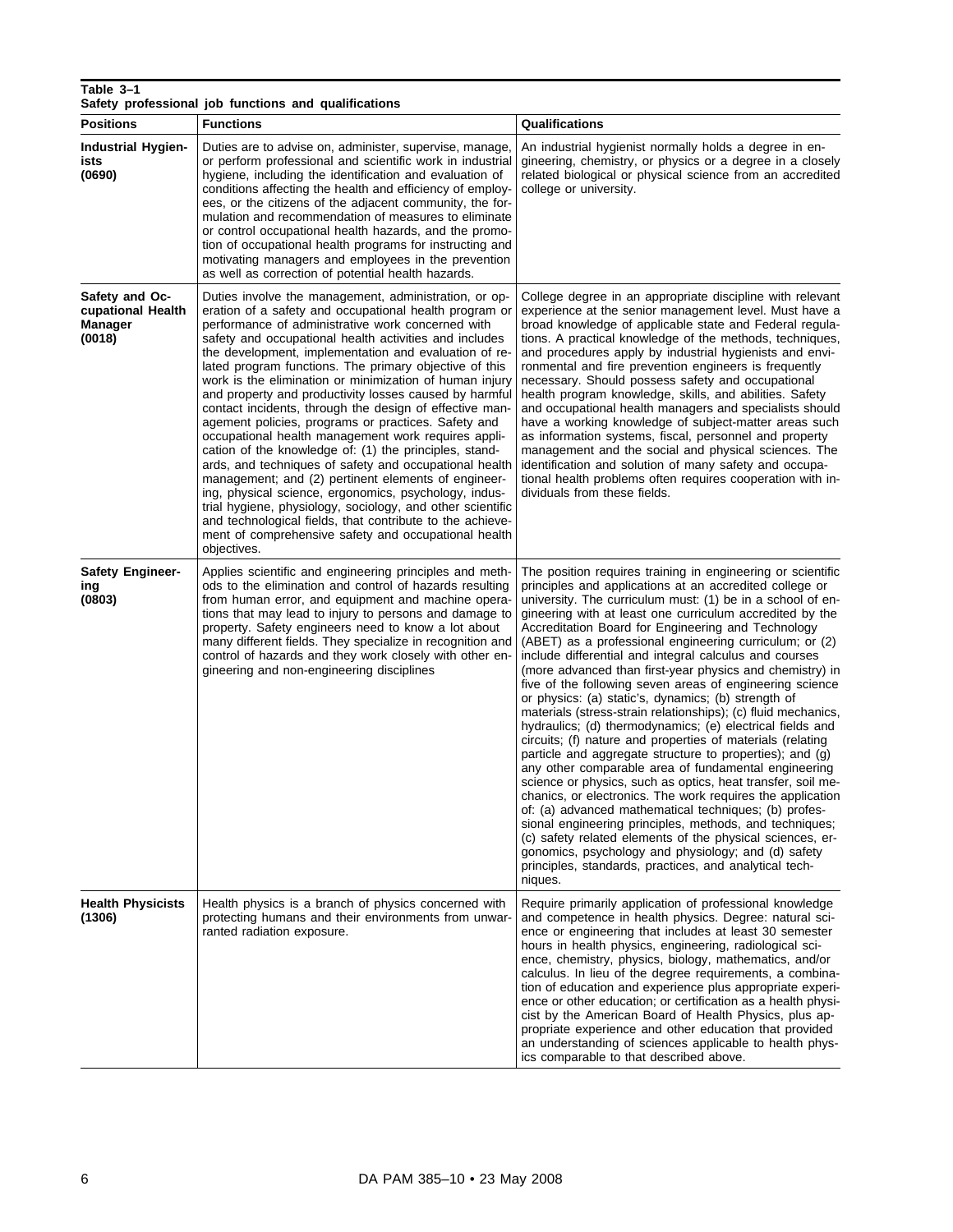# **Table 3–1**

| Safety professional job functions and qualifications—Continued |                                                                                                                                                                                                                                                                                                                                                                                                                                                                                                                                                                                                                                                                                                                                                                                                                           |                                                                                                                                                                                                                                                                                                                                                                                                                                                                                                                                                                                                                                                                                                                                                                                                                                                     |  |
|----------------------------------------------------------------|---------------------------------------------------------------------------------------------------------------------------------------------------------------------------------------------------------------------------------------------------------------------------------------------------------------------------------------------------------------------------------------------------------------------------------------------------------------------------------------------------------------------------------------------------------------------------------------------------------------------------------------------------------------------------------------------------------------------------------------------------------------------------------------------------------------------------|-----------------------------------------------------------------------------------------------------------------------------------------------------------------------------------------------------------------------------------------------------------------------------------------------------------------------------------------------------------------------------------------------------------------------------------------------------------------------------------------------------------------------------------------------------------------------------------------------------------------------------------------------------------------------------------------------------------------------------------------------------------------------------------------------------------------------------------------------------|--|
| Air Safety Investi-<br>gating<br>(1815)                        | Duties include the investigation and prevention of acci-<br>dents and incidents involving United States aircraft any-<br>where in the world, and in the establishment of pro-<br>grams and procedures to provide for the notification<br>and reporting of accidents. The investigation includes a<br>report of the facts, conditions, and circumstances relat-<br>ing to each accident and a determination of the proba-<br>ble cause of the accident along with recommendations<br>for remedial action designed to prevent similar acci-<br>dents in the future. Special studies and investigations<br>on matters pertaining to safety in air navigation and the<br>prevention of accidents are conducted to ascertain<br>what will best tend to reduce or eliminate the possibility<br>of, or recurrence of, accidents. | These duties and responsibilities require the application<br>of a broad technical knowledge in the field of aviation,<br>and experience or training that provides knowledge of in-<br>vestigative techniques and/or legal procedures and prac-<br>tices. Must possess Commercial Pilot Certificate with in-<br>strument rating or the appropriate military rating, or other<br>certificate (for example, an Airline Transport Pilot Certifi-<br>cate). Minimum flight hour requirements must be met.<br>Education requirements are a minimum of bachelor's de-<br>gree with a major study area of aviation, engineering,<br>mathematics, physical sciences, safety, human factors,<br>or other fields related to his position. Personnel must<br>possess a current first or second class medical certificate<br>in accordance with FAA regulations. |  |

#### **3–6. Interface with other organizations**

Safety is the responsibility of every leader, Soldier, Family member, civilian employee, and contractor. The safety organization works with other Army and civilian elements to promote safety in the work place and in off duty activities and locations. The command SOH manager/office must work with organizations within and outside the command to achieve safety goals and implement the SSP.

- *a.* Within the command, the safety office will—
- (1) Coordinate with other organizations in the development of command safety goals and program.
- (2) Advise other organizations on implementation of the command safety program.
- (3) Provide specific guidance to requests for assistance in resolving problems.
- (4) Promote safety by providing training and educational programs to all of the Army community.
- (5) Provide a safety audit/inspection function for the commander in the area of safety and occupational health.
- (6) Identify units and organizations for exceptional safety performance and achievement.
- (7) Investigate accidents and reports of breach of safe operations and procedures.
- *b.* Outside the command, the safety office will—
- (1) Coordinate on safety issues that affect multiple commands and organizations.
- (2) Report command status on implementing the SSP.
- (3) Report progress on achieving safety goals (both internal and external).
- (4) Support Army safety goals and plans through an aggressive safety program.

*c.* The safety office also has an interface with the surrounding community that is directed at promoting the safety of Soldiers and Army civilians off-installation as well as the safety of the local civilian population from accidental negative impacts of Army programs. Local civilians will be kept informed of activities that may affect them, such as—

(1) Training exercises that may produce a high volume of noise.

(2) Over flights of military aircraft, movement of Soldiers, and materials that may impact traffic (the safety office/ public affairs/military police will coordinate with civilian authorities on movement plans and requirements).

(3) Involve the local population in safety programs that cross installation boundaries (such as safe driving programs).

(4) Establish procedures to inform the visiting public of the current safety policies and procedures that apply to them and the areas they are visiting.

(5) The safety office must also work with civilian authorities when accidents occur off the installation to ensure that all critical information is obtained to ascertain the cause of the accident and all contributing factors.

# **Chapter 4 Contracting Safety**

#### **4–1. Introduction**

The Army has an overall goal of ensuring that contracted work is performed using procedures and risk controls that ensure workers, the public and the environment are not endangered. This chapter provides guidance for implementing AR 385–10, chapter 4.

#### **4–2. Safety and Occupational Health Program**

*a.* Army contractors will be required to have a Safety and Occupational Health Program implemented that is tailored to meet the safety requirements of each contract and the associated tasks and products of that contract. This program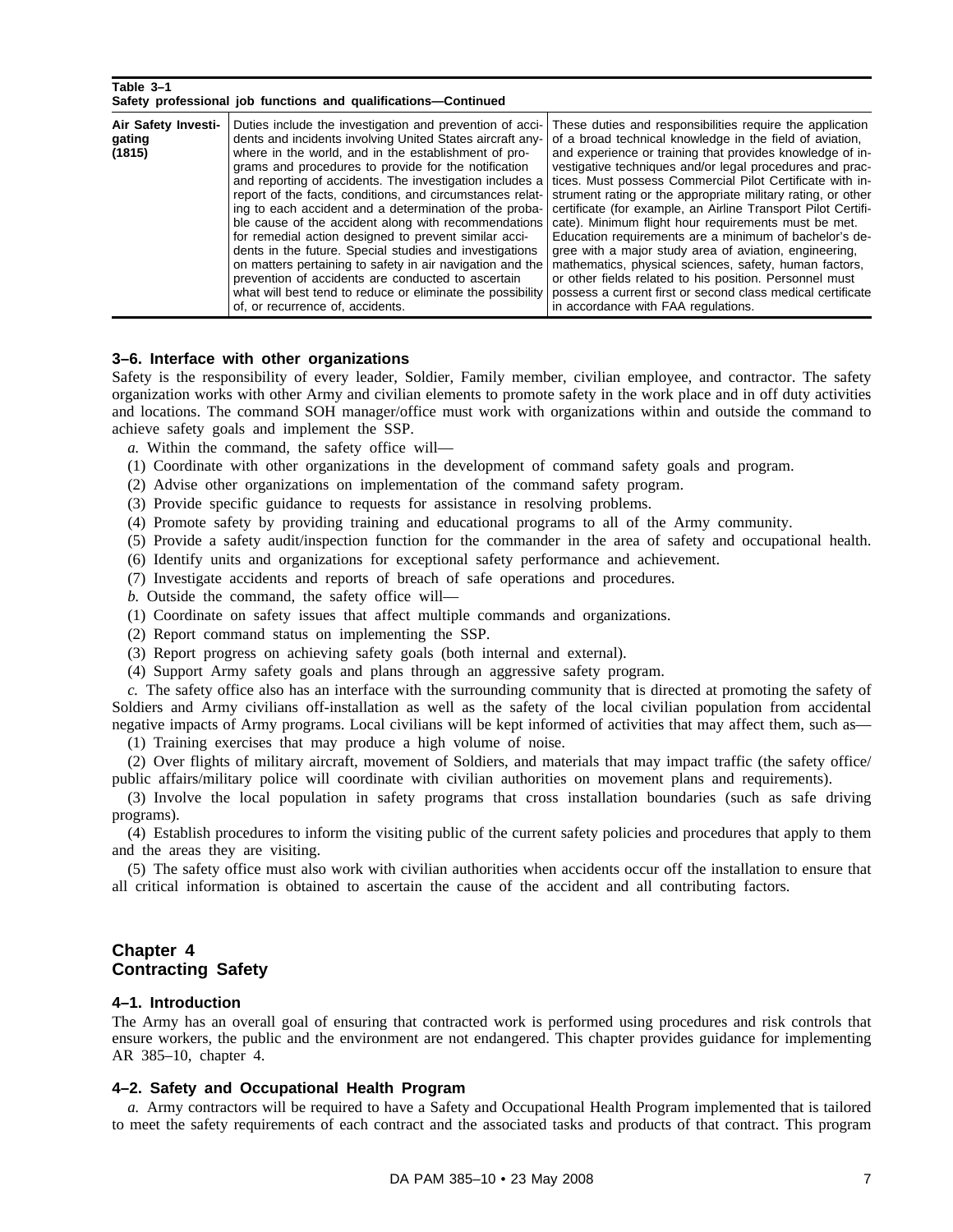will be documented in the contractor's safety plan. Army contracts normally are used to fulfill three types of requirements—

(1) Provide products and services.

(2) Provide systems.

(3) Construct buildings, roads, and other structures in support of the Army mission.

*b.* Contracts that provide products, services, and systems/supplies have requirements that are similar in scope as far as safety is concerned and will be discussed in paragraph 4–3, below. Construction is somewhat unique when it comes to safety and merits its own section, which is located in paragraph 4–4 of this pamphlet.

#### **4–3. Contractual requirements for products, services, and system development and fielding**

*a.* Army systems must be safe for the Soldier to use, as well as being reliable and effective. Producing effective systems that operate as designed without placing at risk the safety and health of operators, maintenance personnel and others is a challenge to the acquisition community. System safety is one of the tools available to the developer to reduce risk. System safety procedures and processes should be used to prevent—

(1) Illness or loss of life.

(2) Costly setbacks caused by a system that places personnel at risk of injury.

*b.* While it is recognized that there is always an element of danger when using systems that are designed to perform military functions, it is inherent on the developer of the system(s) to reduce risks to Soldiers, civilians, and the environment as much as possible.

*c.* System safety techniques are used by the Army to—

(1) Identify potential hazards during the design and development process.

(2) Prevent those hazards from maturing through corrective action taken early in the design and development of the system.

*d.* The system safety engineer must be proactive, using tools both analytical and contractual to ensure that system safety is at the forefront of the development process. A successful and efficient safety program is most effective early in the life cycle, before safety problems become locked into the design and the cost to mitigate safety problems is greatly increased.

*e.* While safety must continue throughout the design, development, production, fielding and deployment of a system, the later stages of the safety program (for example, during production, fielding and deployment) focuses on identifying safety issues that were not identified and corrected earlier or that may have been improperly waived.

*f.* The combat developer, as the Soldier's representative in the development process, defines the requirement for a system. This statement of requirements defines the system's mission, the reliability, and supportability that must be provided by the system, as well as the safety goals and design required. The combat developer needs to analyze historical accident experiences to provide a basis for developing safety requirements for new systems.

*g.* The process of defining the need for a new system will include the application of CRM in the analysis process to—

(1) Aid in defining areas of risk in the safe operation of the system.

(2) Determine how the system will work within the Army tactical and strategic operational plans.

*h.* The materiel developer will—

(1) Design, develop, produce, and field a system that is safe to operate and maintain.

(2) Integrate system safety into the design and development process to include disposal.

(3) Evaluate the safety aspects of the system under development, identifying risk, and describing how the risk will be eliminated or managed as part of the development process.

*i.* The plan to comply with regulatory requirements for SOH throughout the life cycle of the system will be included in the evaluation. As with a command or installation operation, a system development office also needs professional safety engineer(s) dedicated to the program to ensure that safety is truly an integral part of the design process.

*j.* The system safety process consists of six major steps. These are—

(1) Plan the safety program, describing the system and identifying the people, safety processes, equipment and other factors that are required for a successful safety program.

(2) Identify the hazards associated with the planned system. Using the most current information, identify all safety hazards and their potential effects. This step must be updated regularly as the system design becomes more defined. Implement various safety processes to determine the root causes of the hazards, apply risk management techniques to put the information into a form that is suitable for review by management, and develop safety input for various system documents, such as the Test and Evaluation Master Plan (TEMP).

(3) Develop a methodology for tracking each hazard and progress towards developing a corrective action. Significant elements of the safety program should also be included in the tracking system to ensure that important milestones are met.

(4) Evaluate the potential impact of hazards identified for the system. Perform a risk assessment to assess the probability of the hazard occurring and severity of the hazard. Determine the benefits of eliminating the hazard; include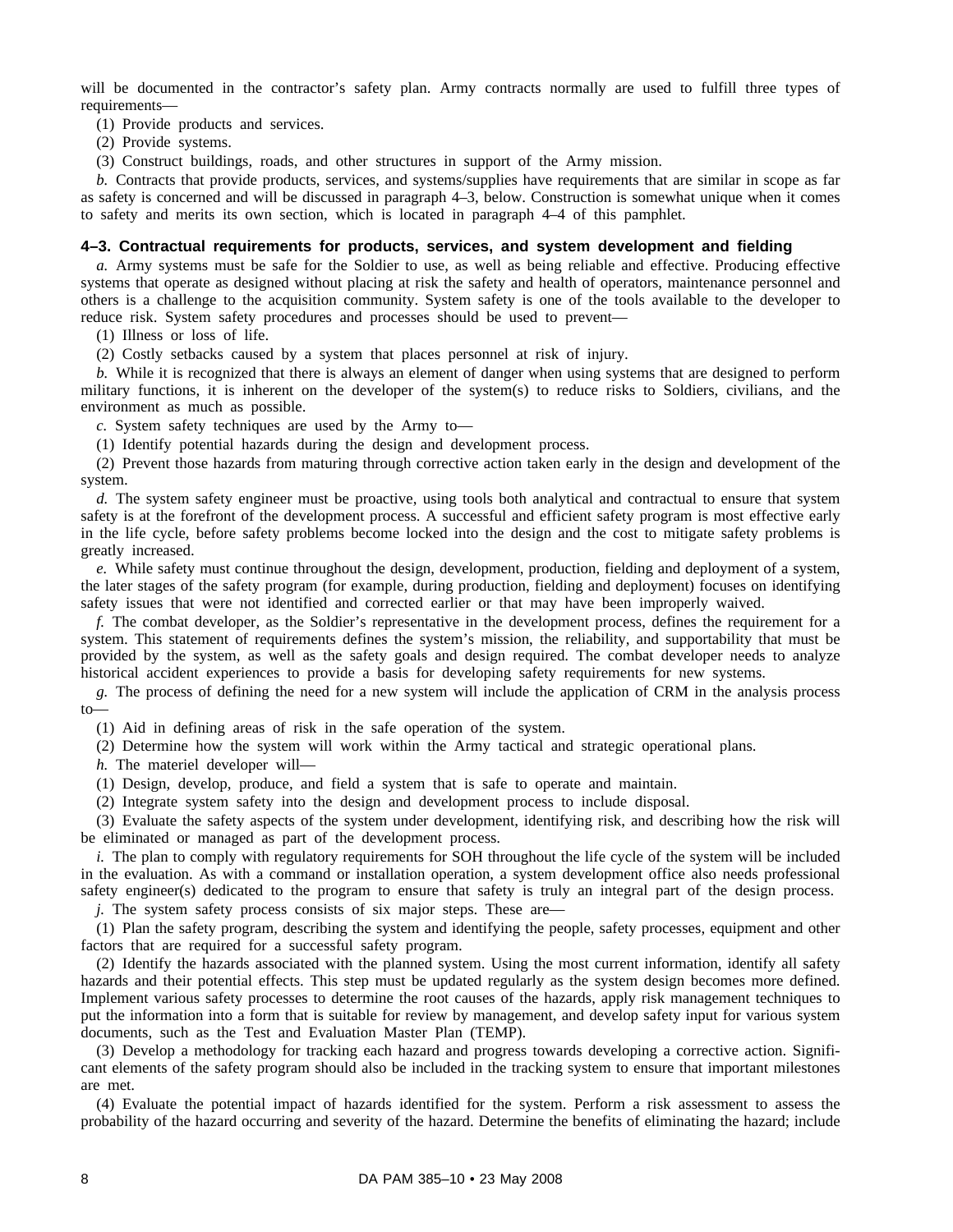an assessment of the cost to eliminate as well as the cost associated with the hazard itself. Develop test plans, obtain data from testing, and review test data to identify any new hazards. New hazards should be subject to the same analysis procedures as those identified during the design analysis process.

(5) Hazards should be prioritized for mitigation efforts. The most critical and most likely to occur should be given a higher priority for application of resources; however, minor problems that can be easily corrected should not be neglected. Most importantly, use a tracking system to make sure that no hazard is inadvertently lost from sight. Each hazard should be entered into the hazard tracking system even if the plan is to request a waiver for that hazard.

(6) Finally, control the decision process on hazard mitigation. Control involves not only managing the safety and risk management process, but also ensuring that the safety status of the system is regularly briefed/reported to management, technical and other members of the acquisition team. The status of corrective actions as well as the overall safety program must be reported.

*k.* System safety requires the use of analytical tools to properly evaluate and control hazards (see DA Pam 385–30). These tools may include—

- (1) Failure mode and effects criticality analysis.
- (2) Hazard analysis.
- (3) Hazard and operability study.
- (4) Software hazard analysis.
- (5) Event tree analysis.
- (6) Fault tree analysis.
- (7) Cause-consequence analysis.
- (8) Sneak circuit analysis.
- (9) CRM.

*l.* Each technique listed has pros and cons regarding their use. Some do not consider hazard effects, some are resource intensive and others rely on qualitative analysis versus quantitative approaches. In addition, other techniques that are used in a system safety program are not included in this list. It is usually not necessary to apply each technique to a system. The safety engineer in concert with the design team, reliability engineers, and program management has to tailor the safety program to obtain the greatest possible benefit using the resources available for the program. If one technique can be defined to as always essential to the process, it is CRM. This technique provides a structured approach to assessing risk, and in fact may require elements of other techniques to be successfully implemented.

*m.* In the development of the system safety program the ultimate goal must be kept in sight—producing a system that is safe and without known (or at least uncontrollable) hazards.

#### **4–4. Contractual requirements for construction**

*a.* Army construction contracts fall within the purview of the U.S. Army Corps of Engineers Safety and Health Requirements Manual, EM 385–1–1, and Part 1910, Title 29, Code of Federal Regulations (29 CFR 1910) and Part 1926, Title 29, Code of Federal Regulations (29 CFR 1926) that establish legal requirements. The version in effect at time of contract award will be used to ensure that adequate safety requirements are included in all Army construction contracts. Construction contracts include, but are not limited to new construction, remodeling, repair, landscaping, assembly of pre-fab structures, and so on.

*b.* Construction and architect-engineer contracts will include the Federal Acquisition Regulations (FAR) clause 52. 236–13 and will include the Unified Facilities Guide Specifications (UFGS) 013529 (formerly 01525) as appropriate.

*c.* Construction contracts will include the requirement for the contractor to have a site specific safety plan. The plan will be tailored to the project, based on the size and complexity of the construction to be accomplished. A typical safety plan will address such issues as, but will not be limited to—

- (1) The company's safety and health policy.
- (2) Company safety inspections of the job site.
- (3) Use of personnel protective equipment (PPE).
- (4) Safety rules and penalties associated with not following the rules.

(5) Safety training and frequency (identifying hazards, explaining precautions and proper use of equipment/machinery, and the PPE required for the job (including how to use and maintain PPE)).

(6) The steps to be followed to report unsafe working conditions and practices.

- (7) Special hazards.
- (8) Hazardous materials (chemical, gases, asbestos, and so on).
- (9) Confined spaces.
- (10) Lockout tag procedures and so on.
- (11) Instruction concerning safe operations and appropriate emergency action in the event of accidental exposure.
- (12) Emergency procedures.
- (13) Identifying personnel on site who have had first aid training.
- (14) Post where communication devices (that is, phones) are located with appropriate phone numbers posted.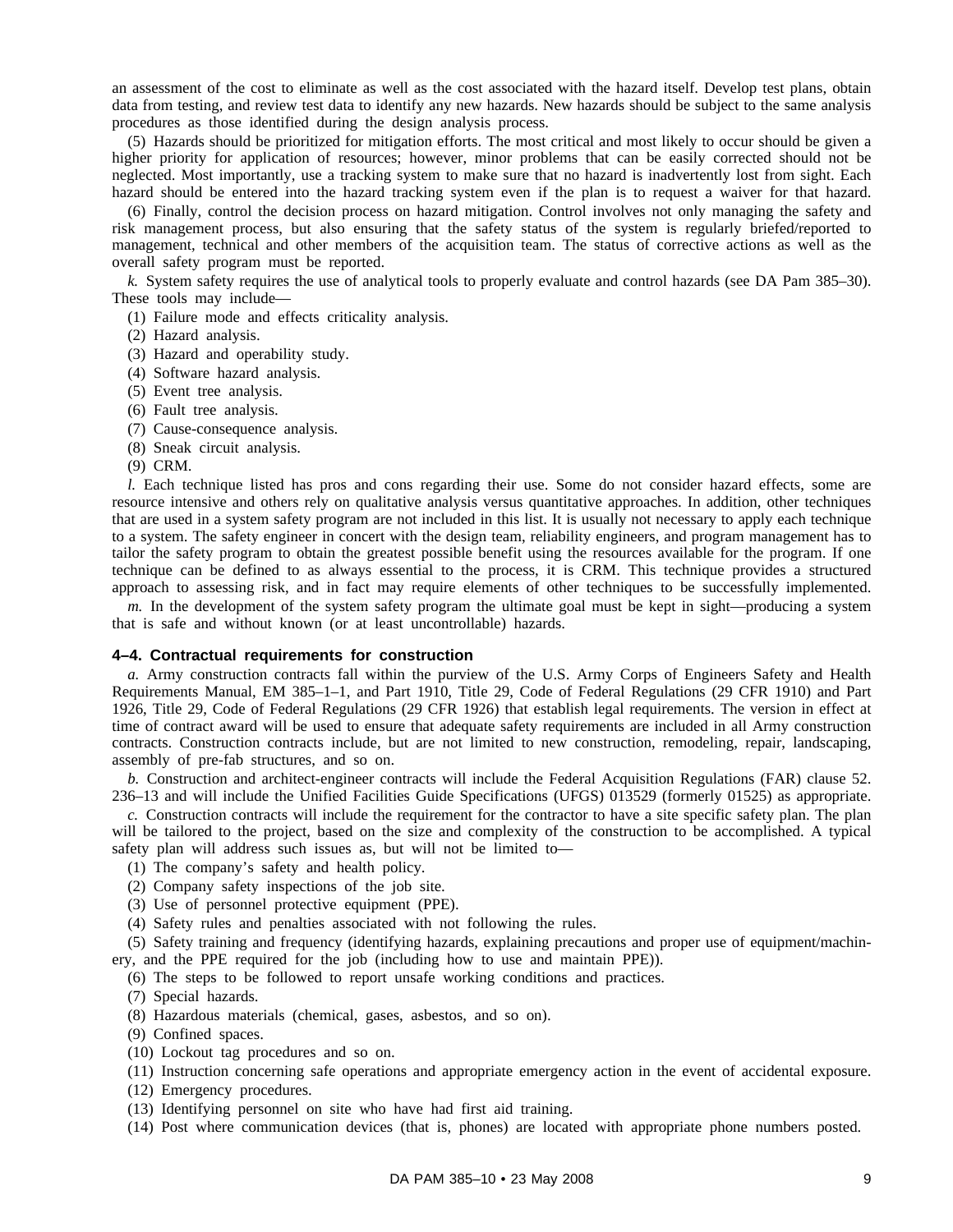(15) Post how to exit the work area in an expeditious and safe manner.

(16) The plan will identify the person with lead responsibility for safety, where protective equipment may be obtained (for example, furnished by the company or required to be provided by the employee, or combination thereof), and the procedures for reporting a safety hazard.

(17) Frequent and regular contractor internal job site inspections should focus on identifying and removing hazards. Whenever possible the inspection will serve as the basis for identifying where hazards have developed or are likely to develop. Based on these inspections the first objective will be to—

*(a)* Eliminate the hazard or if that is not possible to determine the best means of mitigating the hazard through work procedures, PPE, or other safety equipment.

*(b)* Observe workers to determine if they are using required safety equipment and that the safety equipment meets OSHA standards. Additional training should be provided to the workers as required to eliminate deficiencies found during the site inspections.

*(c)* These reports should be required to be retained by the contractor and available for review by the Government as required.

*d.* The Contractor's Safety Plan will explain the disciplinary process that will be followed when the contractor job inspections find violations to the safety rules. The disciplinary process should be included in the employee's training and reviewed during regular safety briefings.

(1) The Government will review the Contractor's Safety Plan for adequacy, completeness and compliance with OSHA and EM 385–1–1 requirements.

(2) During site visits and inspections, the contractor's compliance with the safety plan, regulatory safety requirements, and accepted practices will be observed.

(3) Safety violations will be documented and provided to the contracting officer for transmittal to the contractor who will be required to take corrective action.

(4) Depending upon the severity of the findings, follow-up inspections to determine that specific deficiencies have been corrected may be required.

*e.* Regular quality assurance inspections by the contracting officer's representative will include review of the findings to verify that they have been corrected, or are progressing on schedule. If it is determined that the contractor is not delivering the level of safety that is required by the contract, the contracting officer will take necessary actions to attain improve contractor performance. All disincentives normally used for nonperformance in other contract areas should be considered for unresolved safety program deficiencies.

*f.* A hazard analysis will be performed by the contractor for all major definable phases of work. This analysis will identify all hazards associated with the work progress through the phase and describe how those hazards will be controlled. Normally the analysis is performed by someone knowledgeable of the phase of the work such as the foreman or seasoned journeyman skilled labor. The analysis will be reviewed and signed off by a competent person (when required by OSHA) or a safety and occupational health professional.

*g.* The hazard analysis will be the basis for preoperational briefings by supervision to the construction force so that everyone understands the hazards involved and the controls put into place. The hazard analysis will also drive the content of regular safety tool box meetings as the work progresses.

# **Chapter 5 Public, Volunteer, Family, and Recreational Safety**

#### **5–1. Introduction**

*a.* The Army is committed to the safety of Soldiers, their Families, volunteers supporting installation activities, and the public in all aspects of recreational safety. The loss of a Soldier to an accident during recreational activities impacts unit readiness as much as the loss during military operations. Public, Family, and recreational safety contribute to unit readiness. AR 385–10, chapter 7 provides the requirement to establish and maintain a safety program for the public, Family, volunteers, and Soldiers during recreational time.

*b.* The U.S. Consumer Product Safety Commission (CPSC). CPSC should be consulted for product alerts and voluntary standards for a wide range of consumer products. See http://www.cpsc.gov/ for current consumer safety information.

*c.* Accidents to the public on military facilities may place facilities out of operation during causality recovery, accident investigation and corrective action time.

*d.* The SOH directors will establish a safety program integrating CRM in all non-duty community operations and activities to reduce risk of accidental losses. An integral part of this is for regular training and inspections of public recreation areas and facilities to ensure that safety procedures and equipment are being used.

*e.* Safety messages will include appropriate topics for the season and upcoming holidays.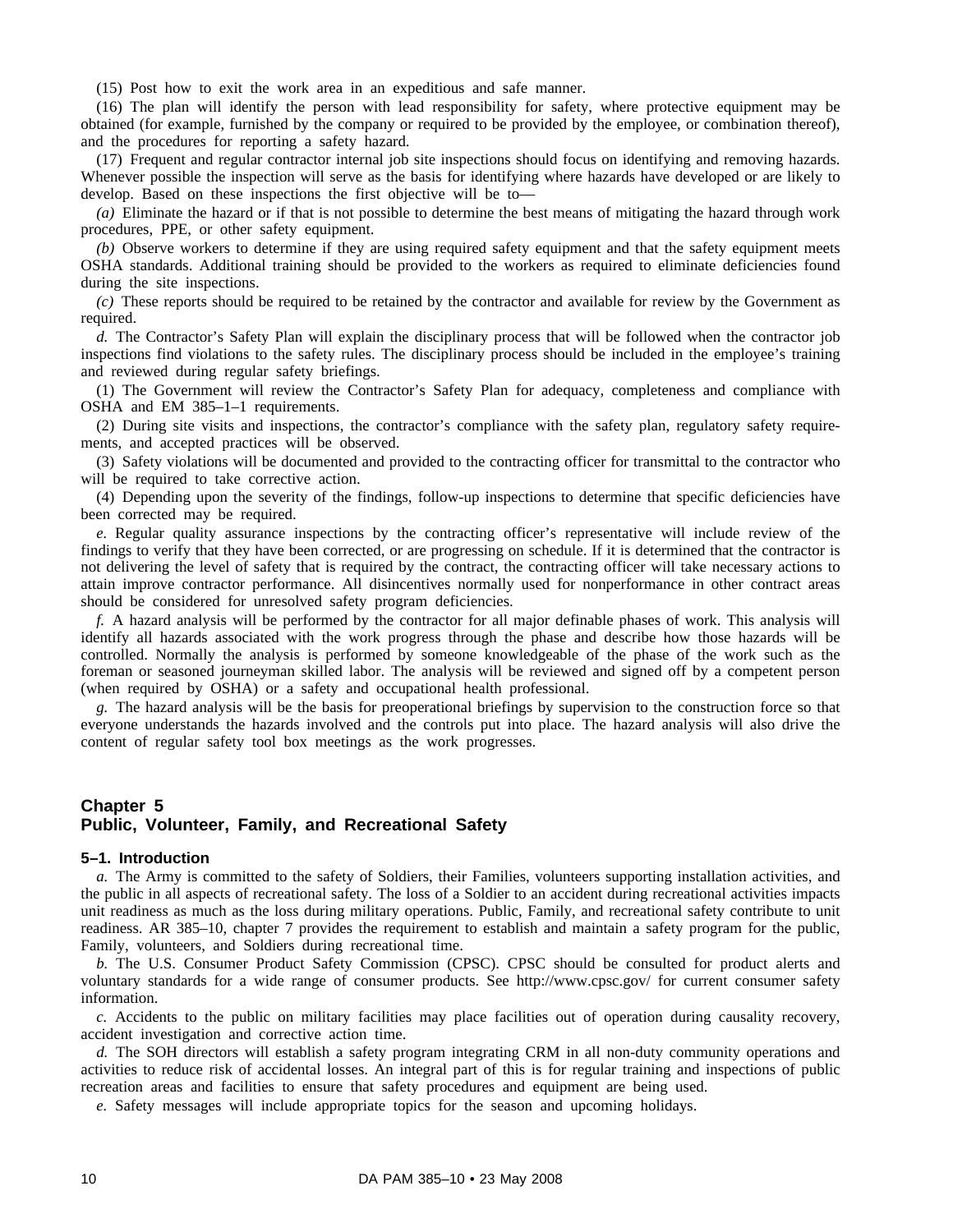#### **5–2. Family safety plans**

*a.* The SOH program will consist of policy and procedures for developing Family safety plans and promote community safety awareness. All Families should be encouraged in developing safety plans intended to keep the Family safe during normal activities, as well as during unplanned events. The safety plan should address such critical safety areas as—

(1) How to exit from the home during fire or other emergencies, how to establish rendezvous points to verify that all members have exited the home. It is recommended that practice drills on how to exit the home and emergency exit procedures be conducted at least twice a year. When children are younger the plan should include who is responsible for assisting the younger children in evacuation.

(2) The placement and proper use of safety monitors (smoke detectors, carbon monoxide detectors, and similar devices) and regular maintenance (for example, battery replacement) of these devices.

(3) Procedures for ensuring firearms, sports, hunting or kitchen knives are secured and not accessible by children or other unauthorized persons.

(4) Proper use and storage of household products (cleaning material, automotive products - gas, oil, antifreeze and medicines, vitamins, lotions, and other beauty products) so that they are not accessible by young children.

(5) Backup plans for those instances when adults are not able to immediately contact children (procedures may be to contact a trustworthy neighbor or police officer, to remain at school, or other appropriate safe action).

(6) How to use emergency 911 or other specific emergency numbers to summon help.

(7) The advent of bad weather, such as tornadoes, requiring that Family members are taught how to seek shelter. Location of emergency supplies, such as flashlights, tools, and so on; and when and how they should be used. Emergency supplies are properly monitored to ensure that they are current and in useable status.

(8) The correct way to use safety equipment (for example, seat belts, helmets pads, and so on).

(9) The use of lights and reflective clothing in low visibility conditions.

(10) Hearing should not be obstructed by radio or other devices that may mask sounds of traffic or safety signals.

(11) All off road driving training and PPE requirements.

(12) All activities involving travel and vehicular safety have to be performed without alcohol.

(13) Street safety which includes the correct way to walk on a road without sidewalks, observing crosswalks, and signs for safe travel.

*b.* Recreational safety planning for the Family should address such areas as—

(1) Taking time to explain the rules of each game or activity.

(2) Protective equipment required and how to use it.

(3) How to travel safely to and from play sites.

(4) Actions to take in case of an accident.

#### **5–3. Volunteer safety**

Volunteers provide needed support to many Army activities both recreationally and work related. The safety of all volunteers should be assured in activities conducted on base, either directly for Government-sponsored activities, or through appropriate agreements for private organizations. Existing Army safety rules and procedures will be applied to volunteer positions that are utilized in lieu of an equivalent paid Government position.

#### **5–4. Public safety**

*a.* When the public has access to facilities under the control of the Army, precautions must be in place to assure a reasonable level of safety. Precautions that must be in place include—

(1) Signs guiding to and from public areas (including procedures for parking, paths to be used to access open areas, and so on).

(2) Enforcement of protective equipment use (both personal and general).

(3) Proper maintenance of area (that is, parade ground, commissary) into which the public is allowed.

(4) Notices posted on how to seek emergency assistance.

*b.* The Army goal is show the public that a professional, well-organized organization is in place. Ensuring public safety is a critical step in achieving this goal.

#### **5–5. Recreational safety**

*a.* Sports and recreation play a key role in maintaining the Army as a premier fighting force. Physical exertion, discipline, teamwork, and mental processes necessary to excel exercises and displays leadership. The competitiveness that is a natural part of sports contributes the physical and mental growth of Soldiers. Improvements in morale result from well-designed and executed sports and recreational programs.

*b.* Recreational safety programs focus attention on the risk associated with many recreational and sport activities, both on and off duty, that are significant contributors to injury and sometimes to death. These risks encompass the gauntlet of possible accidents, from falls to being struck by various objects, to accidents involving various means of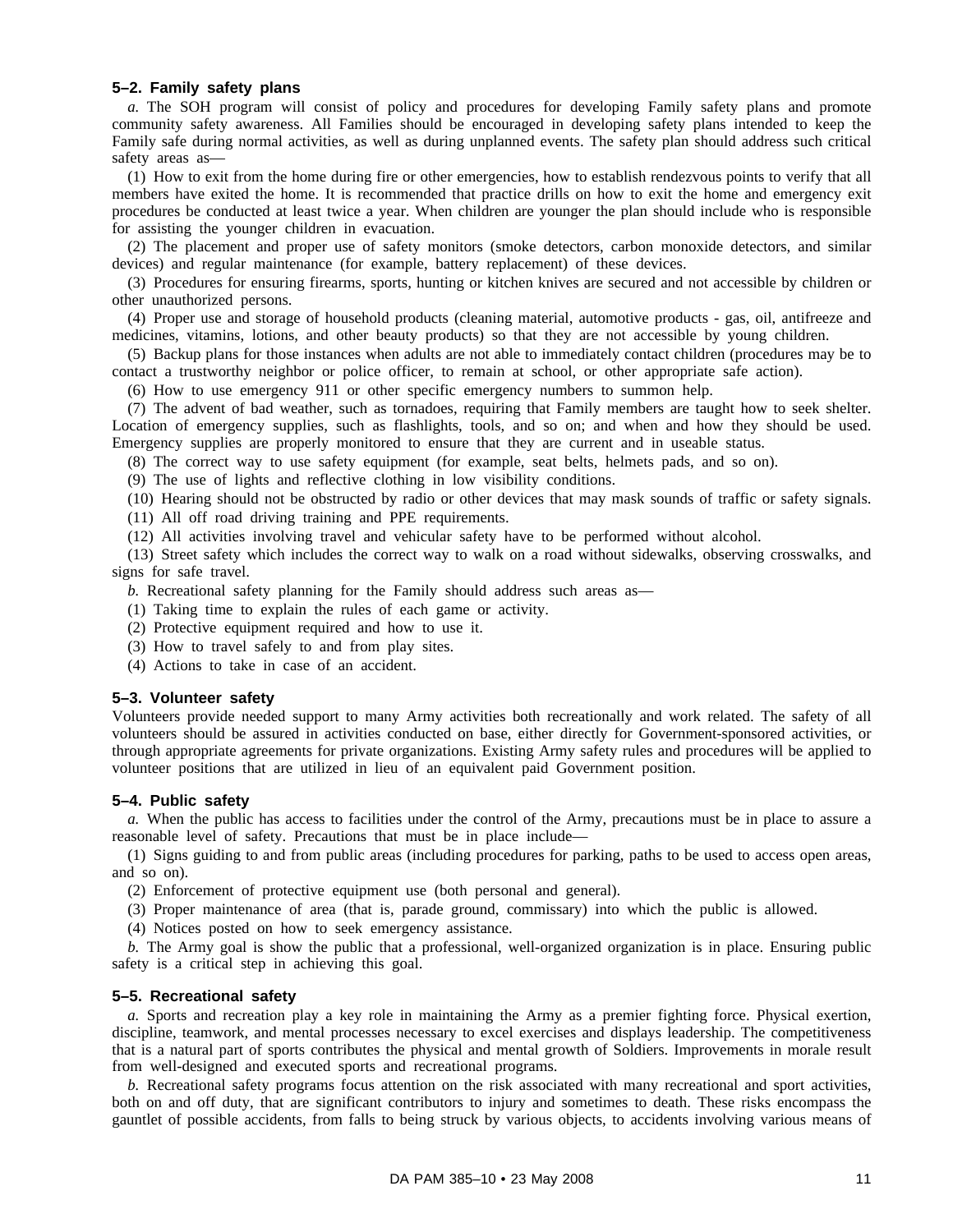transportation. Most injuries from sports and recreational activities are relatively minor: bruises, cuts and strains. However, even these minor injuries may contribute to the temporary loss of manpower and less effective on-job performance. Note: Throughout this pamphlet the term "sports and recreation" will include sports, physical training and recreational activities. Recreational activities include nonphysical related activities as well as physical (that is, recreation centers, arts and crafts, library activities, and so on).

*c.* Many recreational activities involve athletic or sporting events of some kind. Recreational activities frequently involve varying degrees of risk. Activities involving frequent contact with other players or equipment significantly contribute to accidents.

(1) Football (tackle followed by flag football) leads the way with injuries, (followed by baseball/softball and basketball).

(2) When a sport is unsupervised, the number of injuries tends to increase (that is, street basketball, pickup baseball).

(3) Sporting activities involving individual participation (boating, fishing, hunting, and so on) tend to have more fatal injuries than those that are supervised. Examples of single sports include hiking, boating, and hunting, among others.

(4) Most sports injuries can be attributed to five basic causes, or a combination thereof—

*(a)* Not following the rules.

*(b)* Lack of skill and ability for the sport being played.

*(c)* Not using proper personal protective equipment.

*(d)* Not in condition for the activity being pursued.

*(e)* Inadequate warm up/cool down.

(5) The most effective means of preventing sports and recreational accidents is through the coordinated, unified effort of all involved, Army agencies, units, and individuals. The commander has to take the lead to meld the separate organizations together in the pursuit of safety.

(6) The "weekend player" syndrome is typical of the person who is not in condition for the activity at hand. By not participating in physical activity that prepares the body for sport/play activities the person risks over-stressing muscles, heart and other body parts to the point that injury may occur.

(7) Commanders, directors, supervisors should encourage personnel (through advertising, chain of command, and other appropriate means) of the importance to precondition for sports and recreational activities.

(8) Prior to participating in physically demanding sports or physical training, a physical examination should be performed by medical personnel (preferably a medical officer) to ensure there are no unknown factors that might place the participant at higher risk of injury.

(9) For some activities, such as football, the installation commander may require a medical examination each year to ensure that each participant is physically able to take part.

(10) Physical conditioning should be built into the recreational program to bring all participants to a similar level of physical readiness.

(11) Commander, directors and supervisor of sports and recreational activities and operations are responsible for ensuring that recreational areas are safe and are maintained to the extent required for safe use. The facility manager will ensure that recreational areas are safe and are maintained to the extent required for safe use.

(12) Planning for sports activities should include deciding what equipment and facilities are required. Equipment available for use by Soldiers and dependents, and perhaps the public needs to meet applicable OSHA, DOD, and Army safety standards. This applies to swimming equipment, equipment used for activities (baseball, volleyball, softball, football, and so on). Safety equipment at recreational locations must meet these standards and be present when the facility is being used. Examples of this are—

*(a)* Rescue equipment (rings and poles) at swimming pools and areas.

*(b)* Proper bats for baseball/softball (that is, bats not made of titanium, approved head gear for batters).

*(c)* Rental equipment that is well maintained and conforms to safety standards.

*(d)* Inspections should be conducted of recreational equipment (for example, equipment - bats, pads, helmets; boats; bikes; off-road vehicles and similar devices) used on the installation.

(13) The commander will establish and encourage a practice rule against alcohol being used by participants of motor sports (including boating, off road racing, and so on). Alcohol use by participants in any recreational activity should be monitored.

(14) SOH staff will assist leaders supervising sports and recreational activities integrate CRM in—

- *(a)* Identifying hazards.
- *(b)* Assessing the hazard.
- *(c)* Determining the risk associated with each hazard.
- *(d)* Implementing controls.
- *(e)* Supervising implementation of the controls.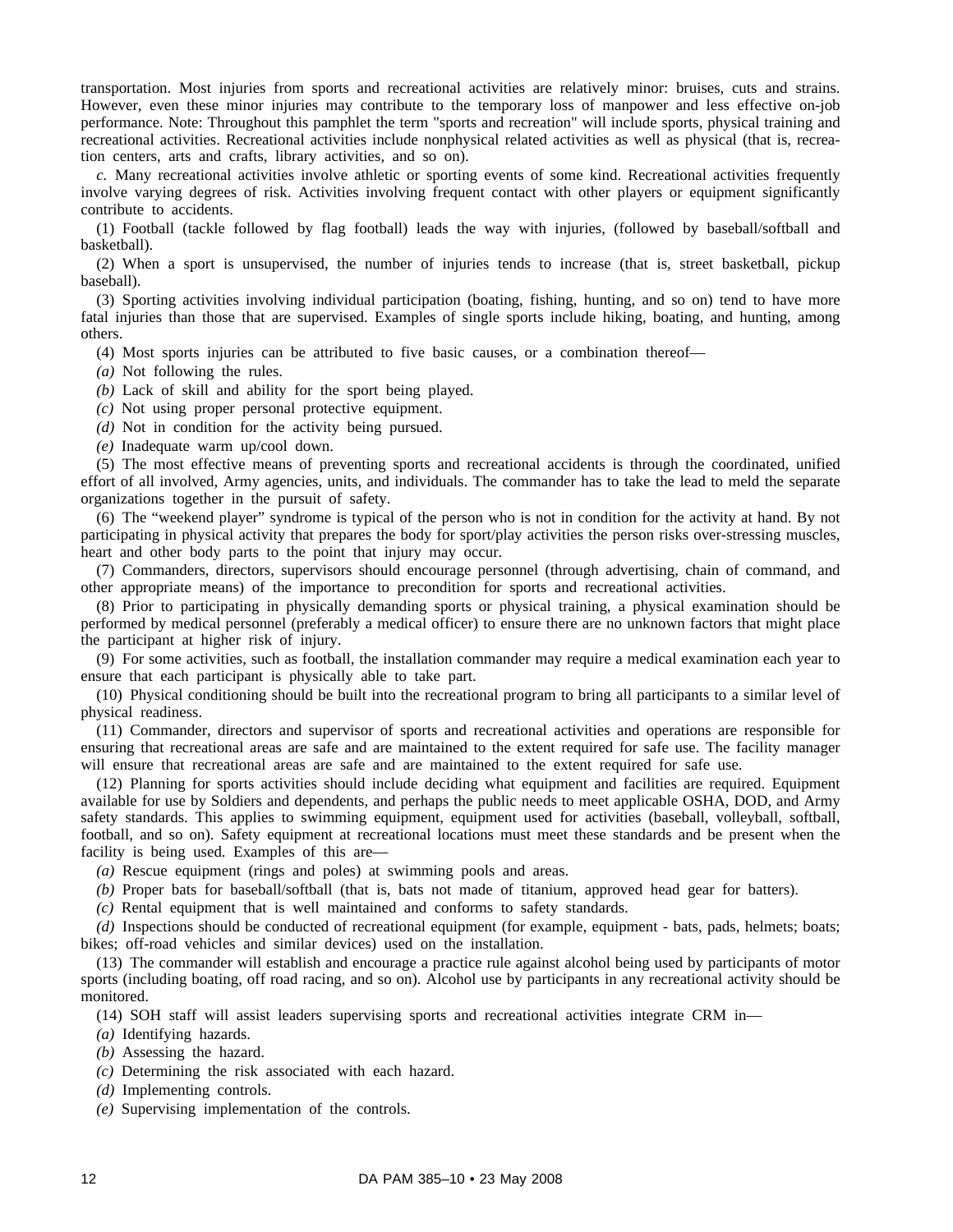*(f)* Verifying that the rules for each recreational activity have been established and that all participants (players and coaches) will be trained on the rules. Rules will be enforced to promote safety during each event.

(15) The commander should ensure that the schedules for sporting activities are reasonable in that teams and players are evenly matched. This reduces the chances for one primary source of injury, the scheduling of two teams with wide variation in athletic ability. When one team overpowers another, the opportunity for injury increases dramatically. Scheduling should also allow for sufficient practice and conditioning time to get the players in good physical shape for playing and to ensure that they know how to play the game, including the rules and proper use of safety equipment.

(16) Component officials who enforce the rules are vital to safety. The proper application of rules serves to reduce hazards and injuries. After the coaches and supervisors have set the precedent for following the rules and playing accordingly it is the officials who have the responsibility for making sure that this occurs on the playing field.

(17) Should an accident occur—

*(a)* The first priority is to render the appropriate first aid to the injured person. Coaches and supervisors should be trained in first aid and appropriate procedures to be followed should an accident occurs.

*(b)* Accidents will be reported through formal channels.

*(c)* At the local level, accident information will be used to determine if there are ways to prevent the situation in the future. Accident records should be used in the analysis of sports activity to identify trends and determine where action is required to correct a problematic situation. Accident history should be used when stressing the importance of safety to participants.

#### **5–6. Other activity recreational safety**

*a.* Activities in this category fall into indoor and outdoor categories. Outdoor activities are exemplified by horseshoes, volleyball, badminton, tennis, and shuffleboard. Indoor activities cover such areas as table tennis, darts, billiards, and air hockey. Other recreational activities also include shops where Soldiers can work on their motor vehicles, wood working shops, and ceramic kilns. Examples of hazards are—

(1) Lifting of heavy material.

(2) Respiratory hazards (air contaminants (dust, mists from paints)).

(3) Objects dropped on the hands or feet or other part of the body.

(4) Noise.

(5) Flying objects.

(6) Hazardous materials (that is, chemical, acids, and so on).

(7) Sharp tools.

(8) Weather conditions.

*b.* Staff personnel will develop risk assessments for each activity and participants will be trained in applicable safety measures. Staff personnel monitoring and/or supervising the area has to take responsibility for ensuring the safe operation of equipment and conduct of the activity. To counter the hazards that are present during recreational activities it is necessary to—

(1) Establish understandable rules that are posted and available for review by all participants.

(2) Post operational instructions for machinery and games, ensuring safety warnings, and cautions are prominently posted.

(3) Train staff personnel on all equipment and tools in their area.

(4) Do not allow use of power machinery and tools until the operator has been instructed on proper operation and use of appropriate safety equipment (such as goggles for sanders).

(5) Enforce the use of PPE.

(6) Inspect all machinery, tools, and recreational items prior to use and required daily maintenance will be performed prior to use.

(7) Remove all defective equipment from service until repairs have been accomplished.

(8) Require personnel use the appropriate PPE to use equipment, tools and game items. This equipment has to be suitable for the activity and the environment in which it is being used. For example, hearing protection may not be required to operate a particular piece of machinery, but if that item is to be used in an area where noise from other sources is in the range that requires protection then the person operating the item that is within safe hearing limits must also wear hearing protection.

(9) Inspect, regularly, the activity area to provide guidance on—

*(a)* The safe operation of equipment and tools.

*(b)* The proper use of PPE.

*(c)* The removal of personnel using equipment in an unsafe manner.

*(d)* The personnel following and adhering to facility standing operating procedures (SOPs).

(10) Upon cessation of activities, tools, machinery, and game equipment will be cleaned if necessary and returned to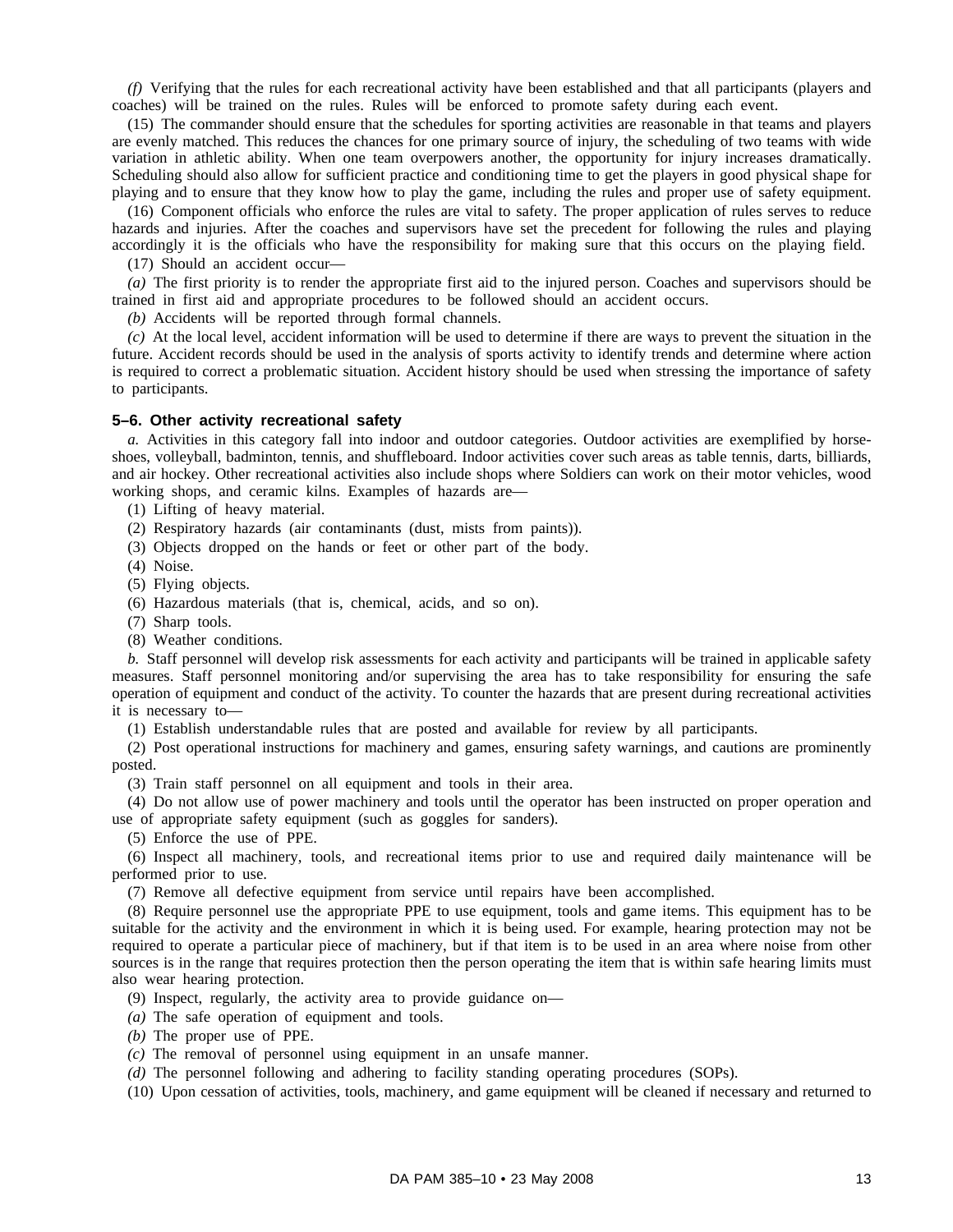the proper storage area. Any problems or failures encountered will be reported to the staff for corrective action and maintenance as required.

# **Chapter 6 Army Accident Prevention Awards Program**

#### **6–1. Introduction**

This chapter provides guidance for the recognition of organizations and individuals for contributions and enhancements to the Army Safety Awards Program. This pamphlet prescribes policies, procedures and qualifications standards to implement the Army Safety Awards Program. The Army Safety Awards Program is structured to recognize outstanding work in the field of safety by individuals and by units. This chapter provides implementing guidance in support of AR 385–10, chapter 8.

#### **6–2. Procedures**

Awards will be made to individuals and units based on their overall safety achievements. The standard policy staff functions in AR 385–10 and DA Pam 385–10 may be used to evaluate safety programs.

*a.* Army Headquarters award programs will be an item of special interest during safety assessments conducted by Director of Army Safety (DASAF).

*b.* Army safety awards will be approved and presented in accordance with the criteria established in this pamphlet. Augmentation of Army Headquarters Safety Award Programs with local safety awards is encouraged.

*c.* Receipt of a safety award does not preclude an individual from receiving a military award as described in AR 600–8–22 or an incentive award as described in AR 385–30.

*d.* A nomination for an award should be submitted to the appropriate approval authority within two years of the action or period under consideration. Nominations may be made for actions prior to the two-year limit, but more current nominations may preclude full consideration. Nominations should be prepared in accordance with procedures set-forth in AR 25–50. Pre–formatted nomination sheets are available on-line at https://crc.army.mil (see DA Form 1119-1 (Certificate of Achievement in Safety) for an example).

*e.* Replacement of awards is at the discretion of the award approving authority. Proof of award and justification will accompany requests for award replacement.

*f.* Records of awards will be maintained in accordance with AR 25–400–2. The U.S. Army Combat Readiness Center (USACRC) Awards Manager will maintain records for DA level awards Army DASAF, and Sergeant Major of the Army (SMA) accident prevention awards outlined in this regulation pamphlet.

*g.* Additional information regarding this program is located at https://crc.army.mil under the Awards Program. For further information contact—

(1) For Army DASAF, and SMA approved awards, with the exception of U.S. Army Broken Wing nominations, contact the awards administrator at ASO@hqda.army.mil, or DSN 332–3509 or CML (703) 602–3509.

(2) For questions on the U.S. Army Broken Wing award, contact safetyawards@crc.army.mil or DSN 558–0252 or CML (334) 255–0252 or USACRC help desk for current number.

#### **6–3. Department of the Army level unit awards**

A hierarchy has been established that recognizes different levels of achievement with awards from lower command levels through the CSA in accordance with AR 385–10, chapter 8. DA level awards—

*a. Army Headquarters Safety Award.*

(1) *Recipient.* Army Headquarters including ACOMs, ASCCs, and DRUs.

(2) *Eligibility requirements.* Army Headquarters must demonstrate significant improvements, sustained excellence and/or leadership in accident prevention programs and performance. The time frame for the award is based on a fiscal year. Demonstration of merit may be made using both subjective and objective criteria. Examples of criteria that may be used to substantiate program improvements and support the nomination include, but are not limited to, the following:

- *(a)* Private motor vehicle (PMV) accidents.
- *(b)* Army motor vehicle (AMV) accidents.
- *(c)* Aviation accidents.
- *(d)* On-duty personnel injuries.
- *(e)* Off-duty personnel injuries.
- *(f)* Civilian injury and illness reduction program.
- *(g)* Workers compensation costs.
- *(h)* Percentages of individuals or organizations that have completed training to improve safety awareness.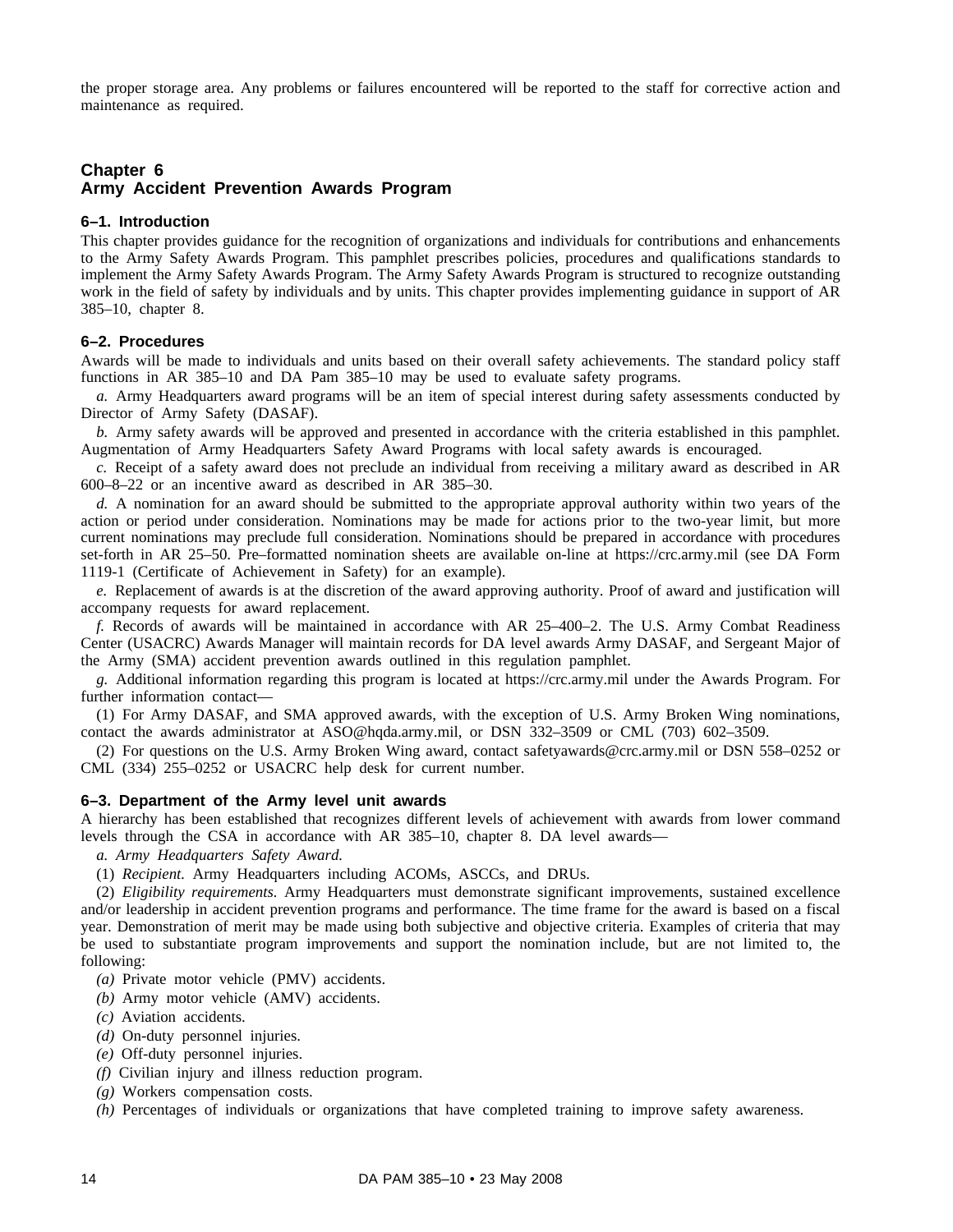*(i)* Seatbelt usage rates.

*(j)* Strategies, controls, or policies that have contributed to mission and operational success. Include circumstances, hazards, movements, and so on, evidence of success and potential for Army-wide applicability.

*(k)* Proactive measures taken to enhance risk management implementation.

*(l)* Description of safety processes, to include incentive programs, inspection visits, training events, and so on. *(m)* Description of total command involvement and support of safety programs.

*(n)* Description of initiatives that are not required but will enhance the command safety program such as purchase of ergonomic equipment or work stations, partnering with the community, or other Government activities and organizations.

(3) *Initiator.* Army Headquarters Commander, Safety Director, or DASAF.

(4) *Nominations.* Prepare a THRU memorandum with supporting documentation as needed in accordance with AR 25–50 through your local chain of command (addressed thru the first O–6 or equivalent) to the attention of the Director of Army Safety, (DACS–SF) Awards Administrator, 223 23rd Street, Room 980, Arlington, VA 22202. The nomination will include a concise introduction which describes specific achievements that merit consideration and a summary explanation of their accomplishments. Initiator point of contact information will include e-mail address and telephone number. Approved nominations may be electronically sent to ASO@hqda.army.mil no later than 15 December each year.

(5) *Documentation.* The nomination package will have narrative text and may include graphics; (for example, tables, charts, diagrams, and/or photographs to clarify accomplishments). When printed the package will consist of no more than seven standard-size, single-spaced pages.

(6) *Judging.* The DASAF or a designated representative will convene a panel to make recommendations for recipients of this award. The panel will consist of at least four safety directors or safety managers from different Army Headquarters or installations.

(7) *Presentation.* The CSA will make presentation at a venue to be determined.

(8) *Approval authority.* The CSA is the approval authority.

(9) *Award.* A plaque will be the award.

*b. Army Exceptional Organization Safety Award.*

(1) *Recipients.* Organizations below Army Headquarters level (to battalion level) will be the recipients of the award.

(2) *Eligibility requirements.* The organization as selected by its higher levels of command (through Army Headquarters) with the most effective overall safety program. Army Headquarters may select one nominee in each of the following categories-division, brigade, battalion and garrison (or equivalent). Army Headquarters are to develop policies and procedures that foster the competitive and progressive nature of this award which is akin to a "Soldier of the Year" competition. The time frame for the award is one fiscal year. Demonstrations of merit may be made using both subjective and objective criteria. Criteria that may be used to support the nomination are listed below—

*(a)* The organization's mission, location, type, and number of assigned personnel.

*(b)* Commander's support of higher Headquarters and DA safety campaigns.

*(c)* Accident statistics and experiences.

*(d)* Methods used to effect or sustain accident reduction (for example, safety training or new initiatives).

*(e)* Major accomplishments.

*(f)* Objectives for the coming year.

*(g)* Civilian injury and illness reduction program.

*(h)* Workers compensation costs.

*(i)* Percentage of commanders who have completed the Commander's Safety Course.

*(j)* Seatbelt usage rates.

*(k)* Strategies, controls, or policies that have contributed to mission and operational success. Include circumstances, hazards, movements, and so on, evidence of success and potential for command wide applicability.

*(l)* Proactive measures taken to enhance CRM implementation.

*(m)* Description of total command involvement and support of safety programs.

*(n)* Description of initiatives that are not required but will enhance the command safety program, such as purchase of ergonomic equipment or work stations, and partnering with the community or other Government activities.

(3) *Initiator.* Unit or facility commander or manager, or installation/unit safety manager can be the initiators.

(4) *Nominations.* Prepare a THRU memorandum with supporting documentation as needed in accordance with AR 25–50 through your local chain of command (brigade, division, and individual command as applicable). To the attention of the Director of Army Safety, (DACS–SF) Awards Administrator, 223 23<sup>rd</sup> Street, Room 980, Arlington, VA 22202. The nomination will have narrative text and may included graphics; that is, tables, charts, diagrams, and/or photographs to clarify accomplishments. When printed the nomination will consist of no more than seven standard-size, single-spaced pages. The nomination will include a concise introduction which describes specific achievements that merit consideration and a summary explanation of what is being done toward continued mishap reduction and details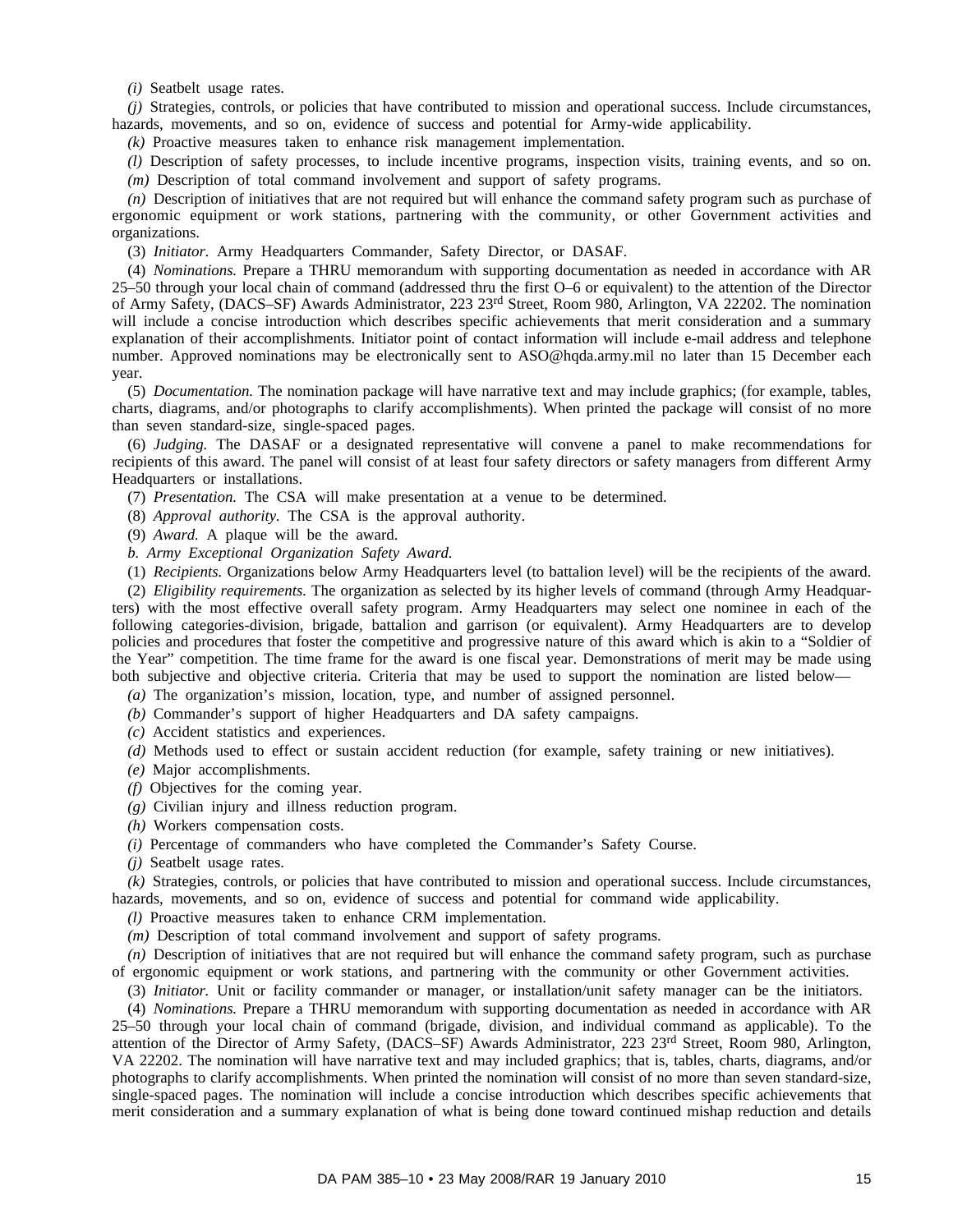on unique/specific initiatives. Initiator point of contact information will include e-mail address and telephone number. Approved nominations may be electronically sent to ASO@hqda.army.mil no later than 15 December each year.

(5) *Judging.* The DASAF or a designated representative will convene a panel to make recommendations for recipients of this award. The panel will consist of at least four safety directors or safety managers from different Army Headquarters or installations.

(6) *Presentation.* The CSA will award at a venue to be determined.

(7) *Approval authority.* The CSA will be the approval authority.

(8) *Award.* A plaque will be the award.

*c. Army Individual Award for Excellence in Safety.*

(1) *Recipients.* U.S. Army military personnel, DA civilians and Army contracted employees will be the recipients.

(2) *Eligibility requirements.* An individual selected by levels of command through Army Headquarters as having made the most significant contribution to the unit's or activity's accident prevention effort. One plaque is awarded each fiscal year in each of four categories as follows: U.S. Army military officer, U.S. Army noncommissioned officer (NCO)/enlisted, DA civilian employee, and Army contractor. Army Headquarters will develop policies and procedures that foster the competitive and progressive nature of this award, which is akin to a "Soldier of the Year" competition. The time frame for the award is one fiscal year. Demonstration of merit may be made using both subjective and objective criteria. The following are examples of significant contributions and criteria that may be used:

*(a)* Through personal emphasis a commander reduces their organization's PMV accident and fatality rate by 25 percent.

*(b)* A DA civilian supervisor of a Government-owned, contractor-operated ammunition plant reduces on-the-job accident rate by 25 percent one year through personal involvement in the plant's accident prevention program.

*(c)* Discussions on the organization's mission, location, and number and type of assigned personnel as it relates to the overall safety program.

*(d)* An enlisted Soldier implements a command level motor pool safety program that results in sustain accident reduction, increased safety awareness, improved Soldier morale, which results in overall equipment readiness.

*(e)* An individual's achievements relating to safety and methods used to effect or sustain accident reduction.

(3) *Initiator.* Organizational manager/unit commander will be the initiator.

(4) *Nominations.* Prepare a THRU memorandum with supporting documentation as needed in accordance with AR 25–50 through your local chain of command (addressed thru the first O–6 or equivalent) to the attention of the Director of Army Safety, (DACS–SF) Awards Administrator, 223 23rd Street, Room 980, Arlington, VA 22202. The nomination will have the individual's name, military or civilian grade, military occupational specialty (MOS) or civilian job series and duty position or job title, along with the individual's job/duty description. When printed the nomination will consist of no more than seven standard-size, single-spaced pages. The nomination will include a concise introduction which describes specific achievements that merit consideration and a summary explanation of their safety and CRM accomplishments. Initiator point of contact information will include e-mail address and telephone number. Approved nominations may be electronically sent to ASO@hqda.army.mil no later than 15 December each year.

(5) *Judging.* The DASAF or a designated representative will convene a panel to make recommendations for recipients of this award. The panel will consist of at least four safety directors or safety managers from different Army Headquarters or installations.

(6) *Presentation.* The CSA will present this award.

(7) *Approval authority.* The CSA will be the approval authority.

(8) *Award.* A plaque is the award.

*d. DA Form 5777 (United States Army Safety Guardian Award).*

(1) *Recipients.* U.S. Army military personnel, DA civilians, and Army contracted employees.

(2) *Eligibility requirements.* An individual must, through extraordinary actions or skills, react to an emergency event or an imminently dangerous situation, thereby eliminating or minimizing loss, such as damage to Army property or injury to Army personnel. Emergencies or dangerous situation resulting from enemy action are not excluded from consideration. Individuals will not be considered for the award if they had a casual role in the emergency event or dangerous situation.

(3) *Initiator.* The DASAF may initiate or the unit commander/activity director may send a request for consideration through the first O–6 (or equivalent civilian grade) in the individual's or unit's chain of command.

(4) *Nominations.* Prepare a THRU memorandum with supporting documentation as needed in accordance with AR 25–50 through your local chain of command (addressed thru the first O–6 or equivalent) to the attention of the Director of Army Safety, (DACS–SF) Awards Administrator, 223 23rd Street, Room 980, Arlington, VA 22202. The nomination will include a concise introduction which describes specific achievements that merit consideration and a summary explanation of their accomplishments. Initiator point of contact information will include e-mail address and telephone number. Approved nominations may be electronically sent to ASO@hqda.army.mil.

(5) *Documentation.* Nominations will include the following:

*(a)* Full name, grade, and duty being performed at the time of the act.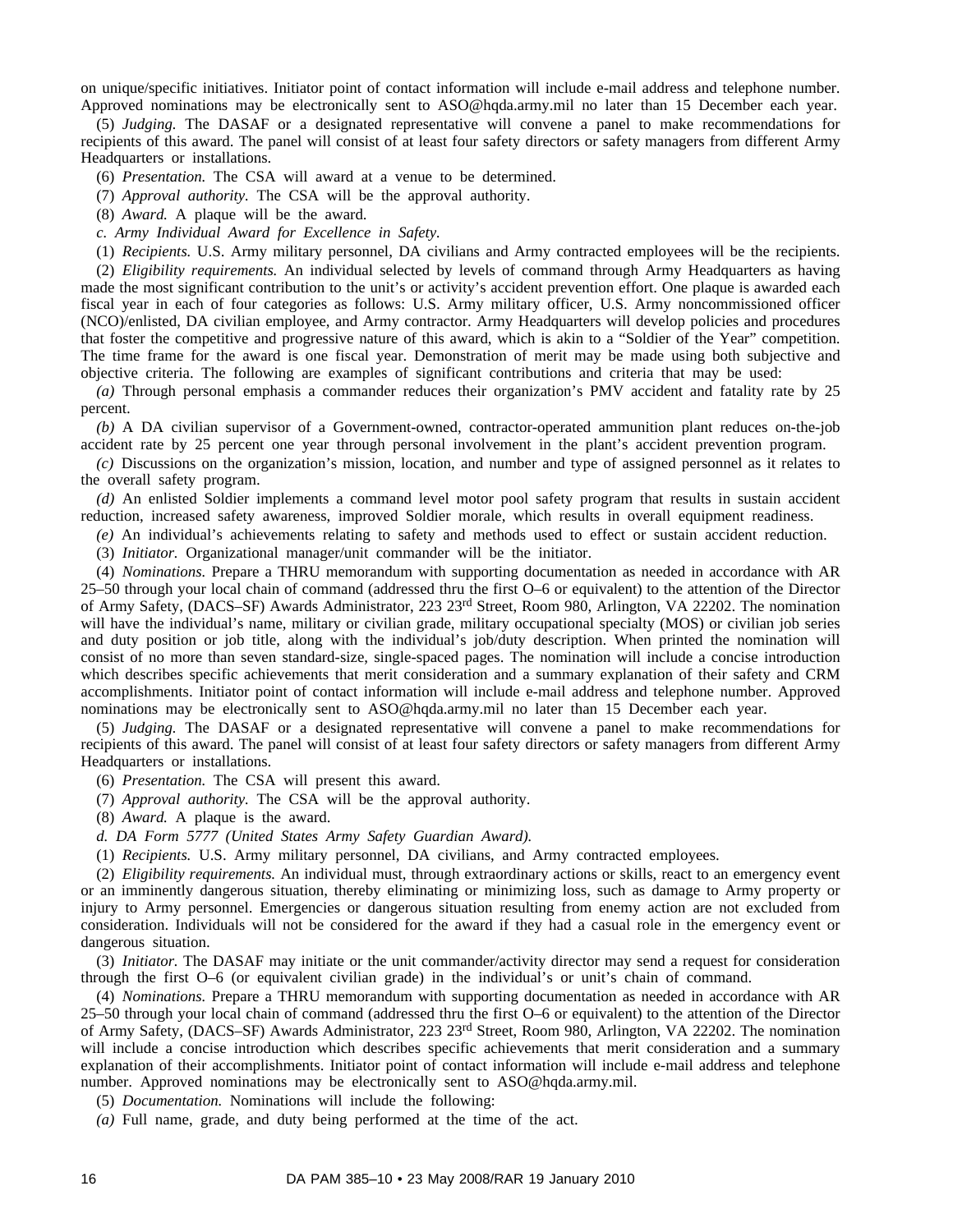*(b)* Date, time, and location of act.

*(c)* Personnel and equipment involved, including dollar value, if applicable.

*(d)* Concise description of situation necessitating the act.

*(e)* Specific action taken by the nominee.

*(f)* Lapsed time from the onset of the situation to termination.

*(g)* Drawings, other supporting documentation, and photographs, if available.

*(h)* A copy of the Accident Investigation Report, if applicable.

*(i)* Initiator contact information to include e-mail address and telephone.

(6) *Judging.* The DASAF or a designated representative will convene a panel as needed to screen nominations and make recommendations for the award. The panel will be composed of at least four Army Headquarters or installation safety personnel and the Deputy Director of Army Safety or their designated representative. If the nomination is based on the operation of special military equipment, one member of the board must be qualified on that piece of equipment.

(7) *Approval authority.* The DASAF will be the approval authority.

(8) *Award.* A guardian plaque and certificate will be the awards.

*e. Sergeant Major of the Army (SMA) Superior Soldier Safety Award.*

(1) *Recipients.* Individual Soldiers will be the recipients.

(2) *Eligibility requirement.* To be eligible, a Soldier demonstrates "Pockets of Excellence" or "Best Practices" in safeguarding Army operations or personnel.

(3) *Initiator.* SMA may initiate or an Army Headquarters CSM may submit a request for consideration to the SMA.

(4) *Nominations.* Nominations will be sent to the SMA (SMA Awards Manager), Office of the Sergeant Major of the Army, 203 Army Pentagon (3E541), Washington, DC 20310–0203.

(5) Documentation: Documentation is required is as follows:

*(a)* Name of individual or organization.

*(b)* Date award given and time period of achievement.

*(c)* Achievement relating to safety.

*(d)* Any other pertinent data that justifies the SMA presenting the award.

*(e)* A record of approved awards will be sent to the USACRC awards manager.

(6) *Judging.* The SMA will do the judging.

(7) *Award.* A plaque will be the award.

(8) *Presentation.* SMA will present the award. An Army Headquarters CSM may use a scheduled SMA visit as an opportunity for presentation. Under certain circumstances the SMA may authorize the Army Headquarters CSM to present the award.

*f. DA Form 5778 (Army Aviation Broken Wing Award).*

(1) *Recipients.* Individuals performing authorized aircrewmember flight duties on behalf of the Army while on a DOD mission are eligible to receive this award.

(2) *Eligibility requirements.* An aircrewmember must, through outstanding airmanship, minimize or prevent aircraft damage or injury to personnel during an emergency situation. The aircrewmember must have shown extraordinary skill while recovering an aircraft from an in-flight emergency situation. If more than one crewmember materially contributed to successful recovery from the emergency, each of those involved should be considered for nomination. Emergencies resulting from enemy action are not excluded from consideration. An emergency will not be considered for award if—

*(a)* It is self-induced.

*(b)* It actually occurs during a simulated emergency requiring no added skill to land the aircraft successfully.

*(c)* It occurs because of noncompliance with published regulations or procedures.

*(d)* It is determined that no emergency actually existed.

*(e)* In the panel's opinion, a lack of discipline or aviator judgment may have induced the emergency.

*(f)* The aircraft was in a phase of flight with no unfavorable circumstances to prevent a safe landing.

(3) *Initiator.* The DASAF may initiate or the unit commander/activity director may send a request for consideration through the first O–6 (or equivalent civilian grade) in the individual's or unit's chain of command.

(4) *Nominations.* Prepare a THRU memorandum with supporting documentation as needed in accordance with AR 25–50 through your local chain of command (addressed thru the first O–6 or equivalent) to the attention of the Commander, U.S. Army Combat Readiness Center, (USACRC), (CSSC–PT) (Broken Wing Award), Fort Rucker, AL, 36362. The nomination will include a concise introduction which describes specific achievements that merit consideration and a summary explanation of their accomplishments. Initiator point of contact information will include e-mail address and telephone number. Approved nominations may be electronically sent to safetyawards@crc.army.mil.

(5) *Documentation.* Nominations will contain the following information:

*(a)* Full name, rank, and crew duty position (for example, instructor pilot, pilot, copilot, student pilot, or rated student pilot) of the person actually on the controls during the emergency.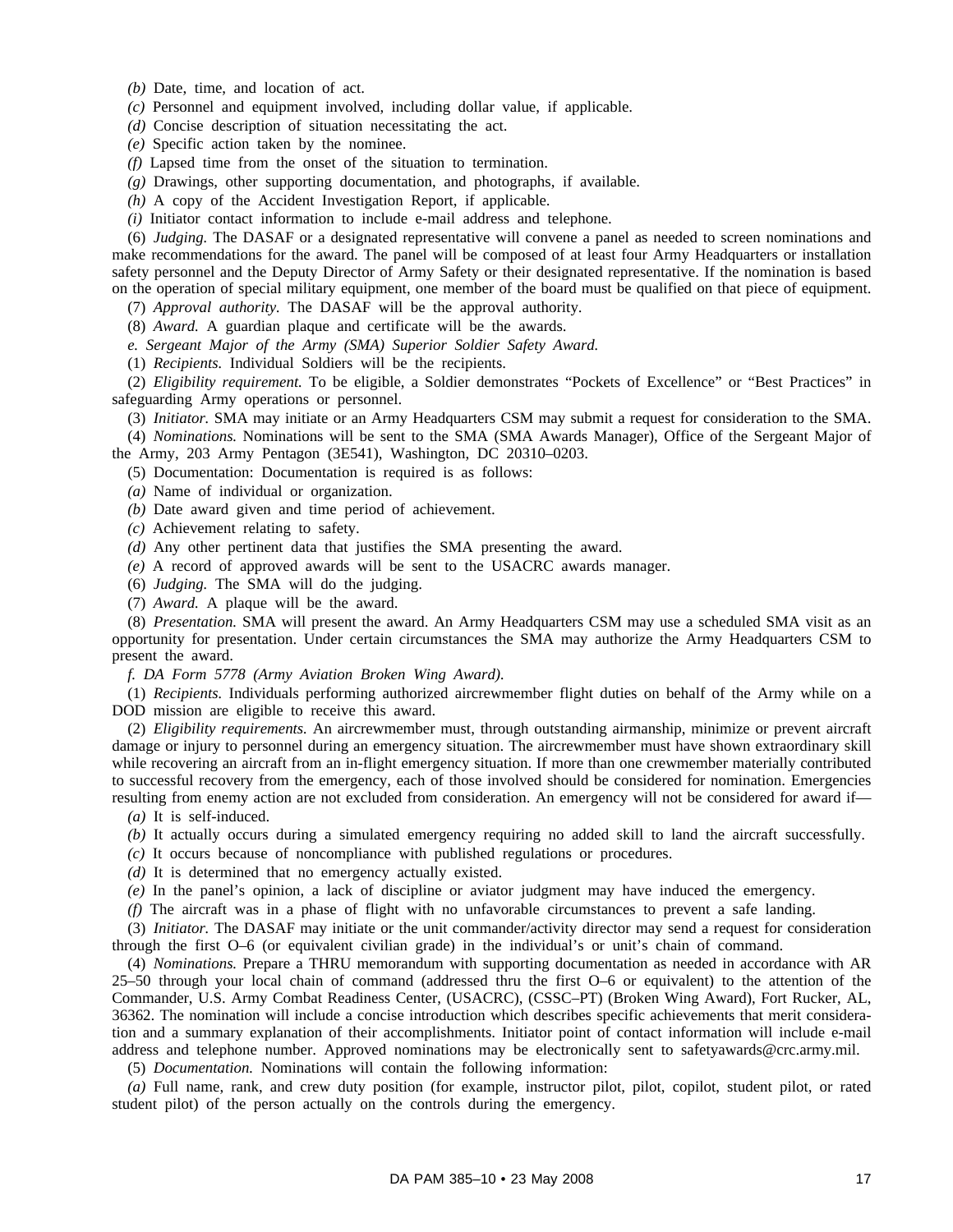*(b)* Date, time, location, above ground level altitude, density altitude, wind conditions (direction and velocity), visibility, illumination, and gross weight at onset and termination of the emergency.

*(c)* Mission type, design, and series of the aircraft involved.

*(d)* Type of mission.

*(e)* Phase of flight when the emergency occurred (for example, hover, takeoff climb, cruise, descent, approach to landing, autorotation).

*(f)* Terrain and obstructions over which the emergency occurred.

*(g)* Concise description of the emergency from onset to termination to include action taken by the nominee to cope with the emergency or minimize damage or injury. The circumstance surrounding the occurrence must be documented to show the skill, knowledge, judgment, and technique required and used in recovering from the emergency.

*(h)* Drawings, other supporting documentation, and photographs, if available.

*(i)* Copy of applicable accident report.

*(j)* Initiator contact information to include e-mail address and telephone number.

(6) *Judging.* The DASAF will convene a panel when nominations are received. The panel will consist of the DASAF or a designated representative and at least five aviators; it may include senior enlisted crewmembers when appropriate. At least one panel member will be qualified in the mission type and design of the aircraft involved in the emergency.

(7) *Approval authority.* The DASAF will be the approval authority.

(8) *Award.* A Broken Wing Award Plaque, certificate, and lapel pin will be the awards.

*g. Director of Army Safety Composite Risk Management Award.*

(1) *Recipients.* Individuals or organizations.

(2) *Eligibility requirements.* An individual or organization must have demonstrated exemplary leadership or made a significant contribution to Army readiness through CRM.

(3) *Initiator.* The DASAF may initiate or the unit commander/activity director may send a request for consideration through the first O–6 (or equivalent civilian grade) in the individual's or unit's chain of command.

(4) *Nominations.* Prepare a thru memorandum with supporting documentation as needed in accordance with AR 25–50 through your local chain of command (addressed thru the first O–6 or equivalent) to the attention of the Director of Army Safety, (DACS–SF) Awards Administrator, 223 23rd Street, Room 980, Arlington, VA 22202. When printed the nomination will consist of no more than seven standard-size, single-spaced pages. The nomination will include a concise introduction, which describes specific achievements that merit consideration and a summary explanation of their CRM accomplishments. Initiator point of contact information will include e-mail address and telephone number. Approved nominations may be electronically sent to ASO@hqda.army.mil.

(5) *Documentation.* Documentation required is as follows:

*(a)* Name of individual or organization.

*(b)* Date or time period of achievement.

- *(c)* Achievement relating to safety.
- *(d)* Any other pertinent data.
- (6) *Judging.* The award decision is made by DASAF.
- (7) *Approval authority.* The DASAF will be the approval authority.
- (8) *Award.* A plaque is the award.
- *h. Army Industrial Operations Safety Award.*
- (1) *Recipients.* Organizations below Army Headquarters level.

(2) *Eligibility requirements.* The organization as selected by its higher levels of command with the most effective overall industrial safety program. Army Headquarters may select one nominee from Division, Depot, Garrison, down to company, shop and/or section level. Army Headquarters are to develop policies and procedures that foster the competitive and progressive nature of this award, which is akin to an "Army Exceptional Organization Award" or "Army Headquarters Safety Award" competition. The timeframe for the award is based on a fiscal year. Demonstrations of merit may be made using both subjective and objective criteria. Criteria that may be used to support the nomination include, but are not limited to—

*(a)* Safety Policy.

- *(b)* Preoperational planning.
- *(c)* Standing Operating Procedures/Job Hazard Analyses.
- *(d)* Accident prevention plan.
- *(e)* Emergency response plan.
- *(f)* Training, licensing, qualifications.
- *(g)* Personal protective equipment.
- *(h)* Ergonomics.
- *(i)* Machine safeguarding.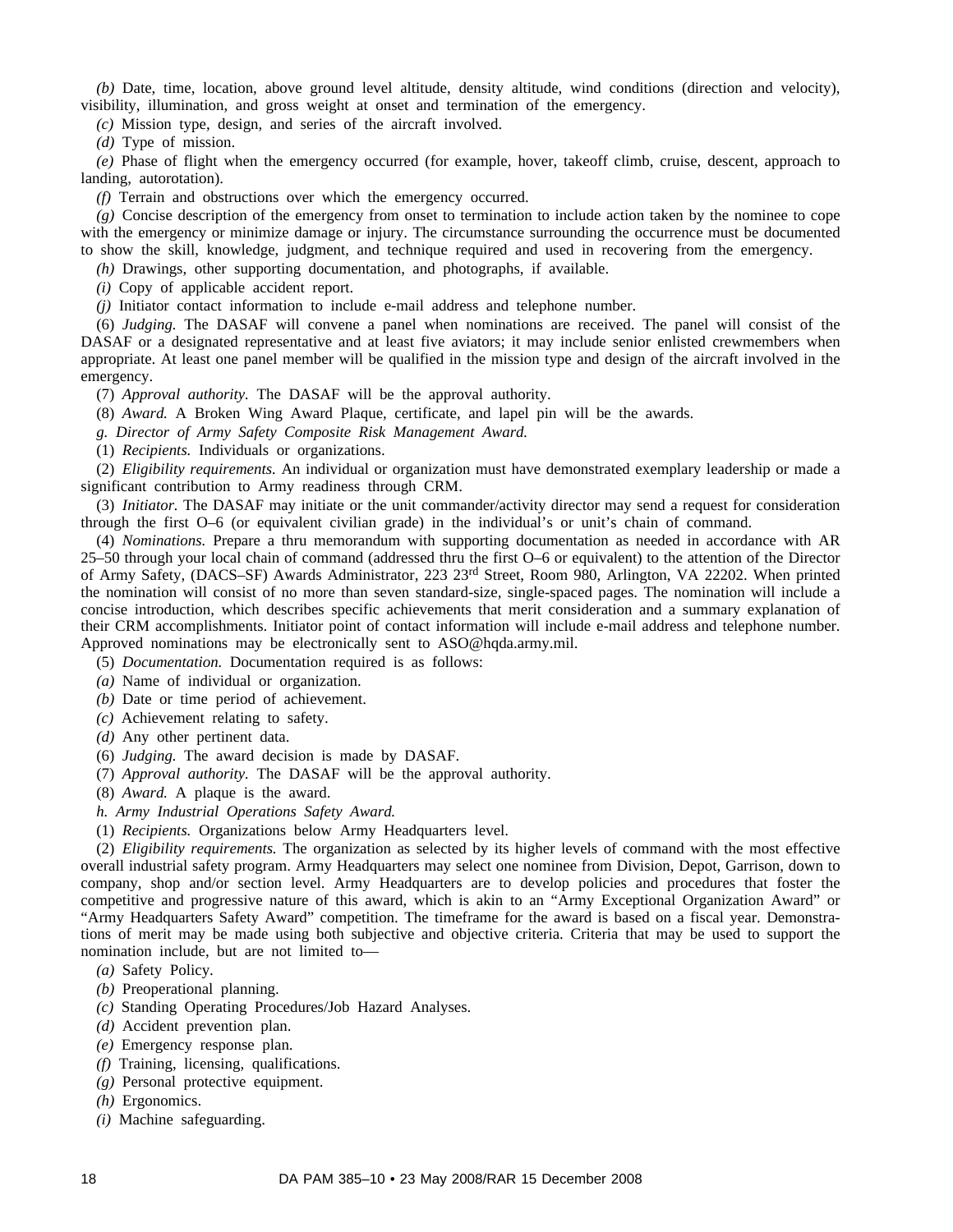*(j)* Confined Space.

*(k)* Lockout/tagout.

*(l)* Worker compensation costs.

*(m)* Injury/Accident Frequency Rates (exhibit time frame).

*(n)* Strategies, controls, or policies that have contributed to mission and operational success, such as Lean Six Sigma and the Voluntary Protection Program. Include circumstances, hazards, movements, and so forth, evidence and potential for Army-wide applicability.

*(o)* Proactive measures taken to enhance risk management implementation, such as evidence of a close working relationship among the Safety, Occupational Health and Environmental Offices.

*(p)* Description of safety processes, to include incentive programs, inspection visits, training events, and so forth. *(q)* Description of total command involvement and support of safety program.

*(r)* Description of initiatives that are not required but will enhance the command safety program such as partnering with the local community or other activities and organizations.

*(s)* Occupational Health/Industrial Hygiene Initiatives.

*(t)* Environmental Program Initiatives.

*(u)* Wellness Initiatives (for example, integration of Safety and Health Programs (on and off duty)).

(3) *Initiator.* Army Commands, ASCCs, or DRUs.

(4) *Nominations.* Prepare a THRU memorandum with supporting documentation as needed in accordance with AR 25–50 through command headquarters (address through the first O-6 or equivalent) and through the Army Headquarters; TO the attention of the Director of Army Safety, (DACS-SF) Awards Administrator, 223 23<sup>rd</sup> Street, Room 980, Arlington, VA 22202. The nomination shall include a concise introduction, which describes specific achievements that merit consideration and summary explanation of their accomplishments. Initiator point of contact information will include e-mail address and telephone number. Army Headquarters approved nominations may be electronically sent to ASO@hqda.army.mil no later than 15 December each year.

(5) *Documentation.* The nomination package shall have narrative text and may include graphics; for example, tables, charts, diagrams, and/or photographs to clarify accomplishments. When printed, the package shall consist of no more than seven standard-size, single spaced pages.

(6) *Judging.* The DASAF or a designated representative will convene a panel to make recommendations for recipients of this award. The panel will consist of at least three senior safety professionals.

(7) *Presentation.* The SA/CSA will determine the venue for award presentation.

(8) *Approval authority.* The SA/CSA will be the approval authority.

(9) *Award.* A plaque is the award.

*i.* Army Excellence in Explosive Safety Award.

(1) *Recipients.* Organizations below Army Headquarters, (division, depot, garrison, down to company, shop and/or section level).

(2) *Eligibility requirements.* The organization as selected by its higher levels of command with the most effective overall explosives safety program. Army Headquarters may select one nominee each from division, brigade, battalion, depot/garrison/activity, down to company level. Army Headquarters are to develop policies and procedures that foster the competitive and progressive nature of this award, which is akin to an "Army Exceptional Organization Award" or "Army Headquarters Safety Award" competition. The timeframe for the award is based on fiscal year. Demonstration of merit may be made using both subjective and objective criteria. Criteria that may be used to support the nomination include, but are not limited to:

*(a)* Command emphasis on explosive safety.

*(b)* Risk management/standing operating procedures/job hazard analysis process.

*(c)* Strategies, controls, or policies that have contributed to mission and operational success. Include circumstances, hazards, movements, and so forth, evidence and potential for Army-wide applicability.

*(d)* Accident prevention planning.

*(e)* Emergency response planning.

*(f)* Injury/accident frequency rates (exhibit timeframe).

*(g)* Proactive measures taken to enhance risk management implementation, such as evidence of a close working relationship among the safety, occupational health and environmental offices, continuous improvement initiatives, incentive measures, and establishment of explosives safety committee/councils.

*(h)* Training improvements or enhancements.

- *(i)* Ammunition/explosives operational improvements.
- *(j)* System safety analyses and design improvements in ammunition items and explosives safety controls.

*(k)* Publication of ammunition/explosives safety articles/communications.

(3) *Initiator.* Army Commands, ASCCs, or DRUs.

(4) *Nominations.* Prepare a THRU memorandum with supporting documentation as needed in accordance with AR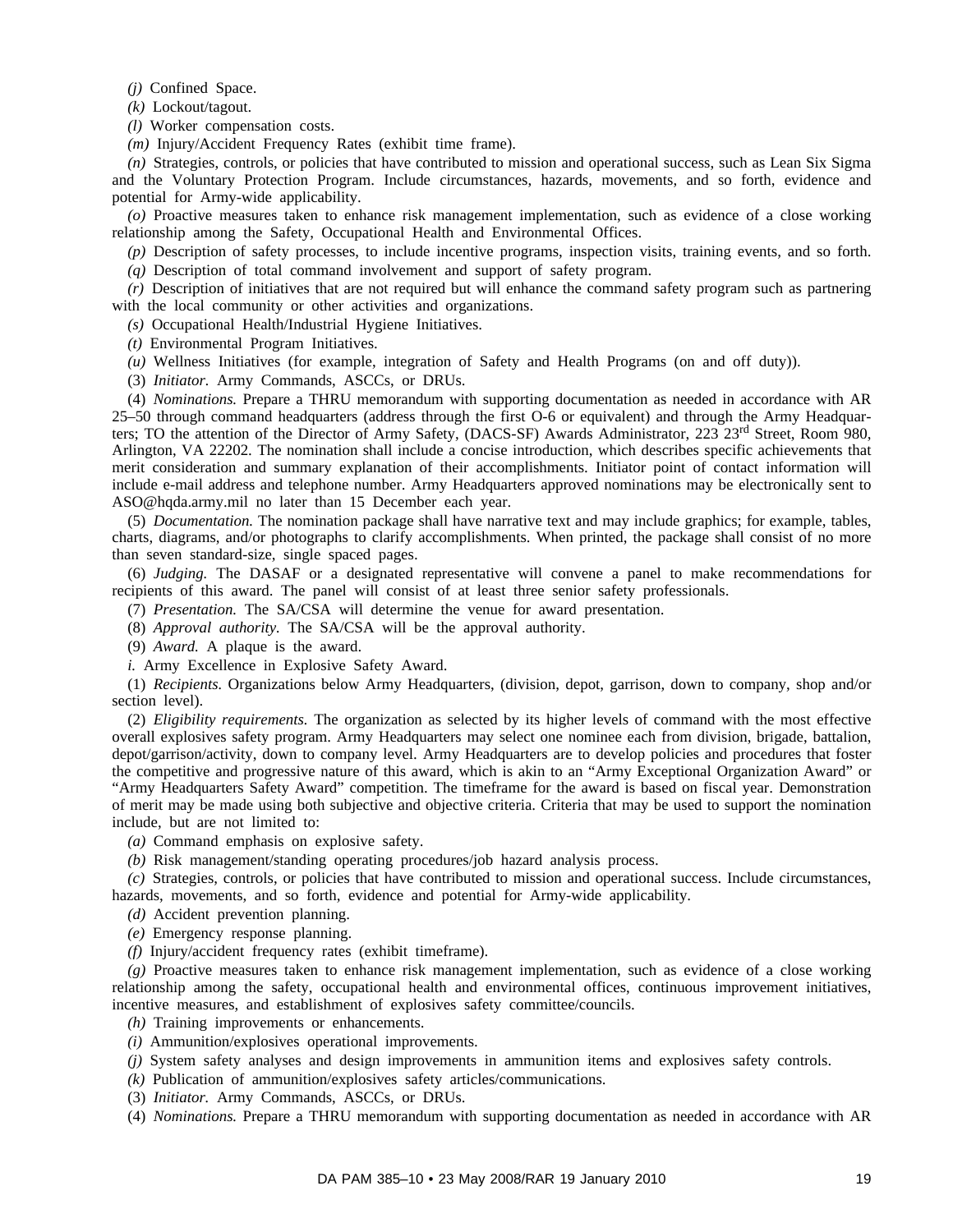25–50 through command headquarters (address through the first O–6 or equivalent) and through the Army Headquarters TO the attention of the Director of Army Safety, (DACS-SF) Awards Administrator, 223 23<sup>rd</sup> Street, Room 980, Arlington, VA 22202. The nomination shall include a concise introduction, which describes specific achievements that merit consideration and summary explanation of their accomplishment. Initiator point of contact information will include e-mail address and telephone number. Army Headquarters approved nominations may be electronically sent to ASO@hqda.army.mil no later than 15 December of each year.

(5) *Documentation.* The nomination package shall have narrative text and may include graphics; for example tables, charts, diagrams, and/or photographs to clarify accomplishments. When printed, the packages shall consist of no more than seven standard-sized, single spaced pages.

(6) *Judging.* The DASAF or a designated representative will convene a panel to make recommendations for recipients of this award. The panel will consist of at least three senior safety professionals.

(7) *Presentation.* The SA/CSA will determine the venue for award presentation.

(8) *Approval authority.* The SA/CSA will be the approval authority.

(9) *Award.* A plaque is the award.

#### **6–4. Army headquarters and organization level awards**

*a. DA Form 5775 (Army Accident Prevention Award of Accomplishment).*

(1) *Recipients.* Table of organization and equipment (TOE) or table of distribution and allowance (TDA) detachments; company size units, battalions, or equivalent; brigades or equivalent; and divisions, installations, or activities are the recipients.

(2) *Eligibility requirements.* To be eligible, an organization must complete 12 consecutive months or complete a major training exercise or compete an actual deployment of greater than 120 days without experiencing a class A, B, or C accident (accident classes as defined in DA Pam 385–40) attributable to human error. For the purpose of this award, a major training exercise is considered as an operation conducted at no less than an O–6 level. Only property damage will be considered in determining class C accidents. Class C accidents that do not meet damage costs as defined in DA Pam 385–40 will not be considered as disqualifying. If an organization considers an accident on its record to have been unpreventable it may request an eligibility determination from their Army Headquarters Safety Director or the USACRC. Awards will not be approved for overlapping time frames. Army Headquarters commanders may establish specific criteria for this award. Subsequent years of eligibility may be the basis for a repeat of this award or for an award as developed by the Army Headquarters (2nd year, 3rd year, and so on).

(3) *Initiator.* Organization commander or manager, or organization safety manager.

(4) *Nominations.* Nominations will be submitted through the unit's chain of command to the Army Headquarters commander for screening and verification of the unit's performance.

(5) *Documentation.* Each level of command must endorse the request and verify that the unit is eligible for the award.

(6) *Judging.* The judging is determined by the Army Headquarters commander.

(7) *Approval authority.* Army Headquarters commander will be the approval authority.

(8) *Award.* The Army Accident Prevention Award of Accomplishment certificate will be the award. A template is located at the USACRC Web site, https://crc.army.mil under the Awards Program. Army Headquarters are encouraged to modify this template or design a suitable replacement certificate or plaque. Certificates should be framed for presentation.

*b. United States Army Aircrewmember Safety Award.*

(1) *Recipients.* U.S. Army military personnel, DA civilian, and Army contracted employees who perform aerial flights as aircrewmembers will be the recipients.

(2) *Eligibility requirements.* To be eligible, a nominee must complete at least 500 flight hours as an aircrewmember in an U.S. Army aircraft without having a contributing role in a human-factor-related class A, B, or C aviation accident (accident classes defined in DA Pam 385–40). Subsequent awards will be in increments of 500 hours.

(3) *Initiator.* Organization commander or representative will be the initiator.

(4) *Nomination.* Nominations will be made in accordance with organization SOP and will include a statement that the unit Aviation Safety Officer has verified safety records by checking the nominee's DA Form 759 (Individual Flight Record and Certification).

(5) *Judging.* Judging will be done in accordance with unit SOP.

(6) *Approval authority.* The approval authority belongs to the appropriate aviation unit commander.

(7) *Award.* DA Form 1119–1 (Certificate of Achievement in Safety). Commanders are authorized to substitute a unit certificate for the DA Form 1119–1.

*c. Other awards.* Leaders at all levels will recognize safe performance displayed by individuals within their organization. Leaders are encouraged to develop and awards that are tailored to recognize the accident prevention accomplishments within their sphere of activity, interest, or operation. Leaders may use the DA Form 1119–1 or are authorized to design and use locally produced certificates or trophies in place of the DA Form 1119–1. Awards will be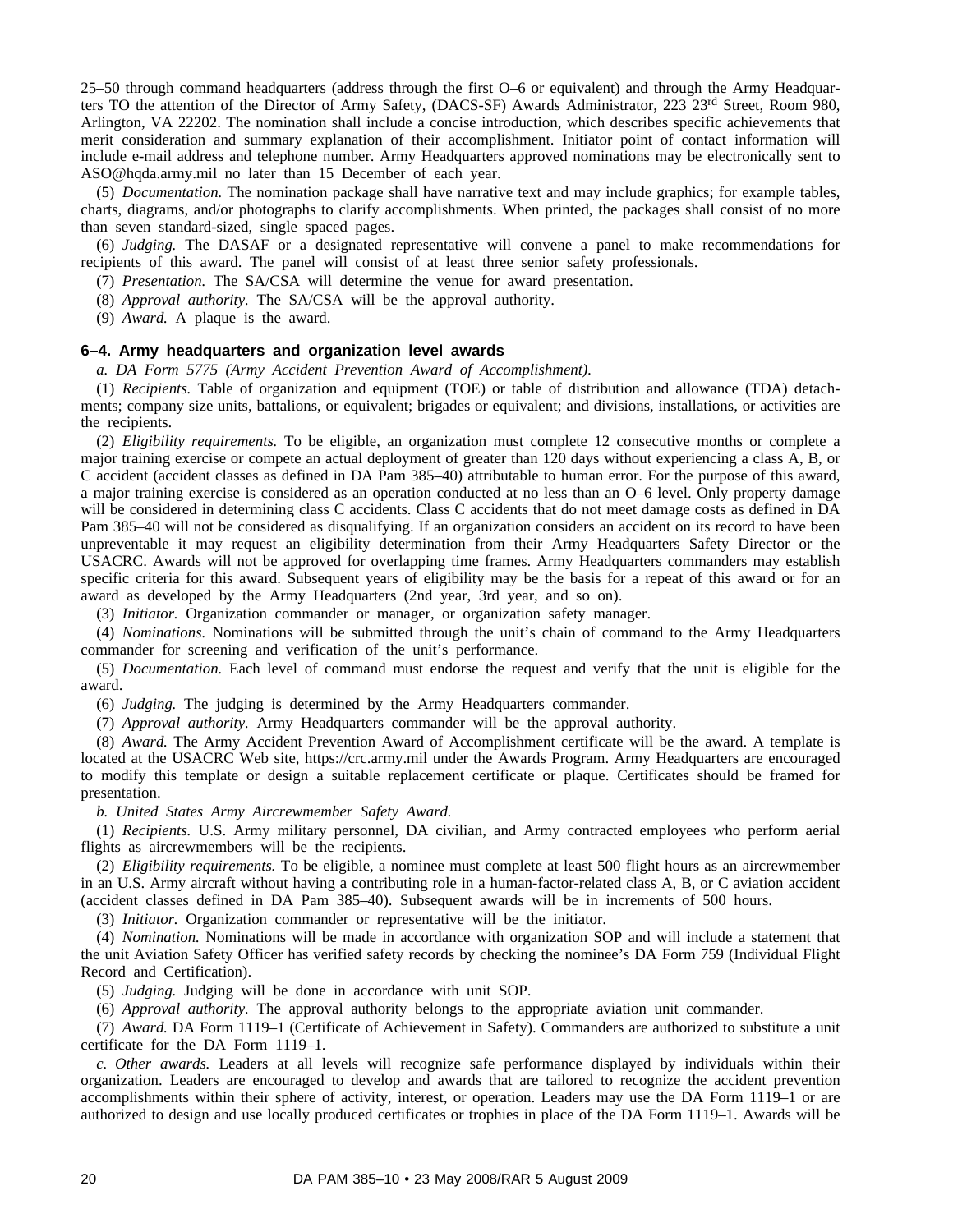signed by the organization's leader and will include, at a minimum, the awardees' name and the contribution for which the award is given.

*d. Unit Impact Award.*

(1) *Purpose.* Impact awards support the safety strategy of the Army to further mission readiness through risk reduction and management.

(2) *Policy.* Commanders are encouraged to develop and issue policies for Safety Impact Awards to promote safety awareness through on the spot recognition of safety related actions which are above and beyond what is required of an individual or organization, and which would normally go unnoticed.

(3) *Awards.* Impact award items should convey safety information that supports the organization's safety mission, rather than agency logos or general agency slogans.

*e. Army Safety Excellence Streamer.*

(1) *Recipients.* Table of organization and equipment or TDA detachments; company-sized units, battalions, or equivalent; installations and divisions are the recipients.

(2) *Eligibility Requirements.*

*(a)* Detachments/company-sized units that have completed 12 consecutive months without experiencing a Soldier/ unit at fault Class A or B accident and have 100 percent completion of CRM training within the last 24 months at time of submission. (The USACRC Web-based CRM training fulfills this requirement.)

*(b)* Battalions, or equivalent, that have completed 12 consecutive months without experiencing a Soldier/unit at fault Class A or B accident and have 100 percent completion of CRM training and completion of the Army Readiness Assessment Program within the last 24 months at the time of submission. (The USACRC Web-based training fulfills this requirement.)

*(c)* Brigades, or equivalent, that have completed 12 consecutive months without a Soldier/unit at fault Class A or B accident.

*(d)* Divisions and installations that have completed 12 consecutive months without a Soldier/unit at fault Class A or B accident.

(3) *Award of the Army Safety Excellence Streamer.* Award of the Army Safety Excellence Streamer is effective immediately for organizations meeting eligibility requirements. The streamer may be displayed by the organization for 1 year after the award of the streamer, at the expiration of which the unit must requalify and resubmit a request for the streamer under the eligibility criteria of paragraph 6-4*e*(2).

(4) *Approval Authority.* The 0-6 or above level commanders of TOE or TDA organizations award the Army Safety Excellence Streamer to units under their command meeting eligibility criteria. This authority may not be further delegated lower than the 0-6 level commander.

(5) *Nominations.* Nominations will be submitted through the unit's chain of command to the appropriate level of command for screening, verification, and approval.

(6) *Judging.* Each level of command must endorse the request and verify that the unit is eligible for the streamer. (7) *Award.* The Army Safety Excellence Streamer will be the award.

(8) *Compliance.* Local safety offices are responsible for ensuring compliance with established eligibility and display criteria in conjunction with the conduct of safety and occupational health inspections.

(9) *Oversight.* The Army Safety Office will verify compliance with eligibility and display criteria during command safety audits.

# **Chapter 7 Safety Training Requirements**

#### **7–1. General**

The Army goal is to have a well-trained cadre of safety professionals providing leadership in safety and to have Soldiers and civilian employees knowledgeable in the practical application of safety to their job, as required in AR 385–10, chapter 10. The is the proponent for specialized safety training in accordance with AR 600–3. This requirement is based on the requirement that various functions with the Army require specialized training.

*a.* Safety professionals will be trained in the basics of safety. Supplemental safety training is required throughout their careers. Each safety manager will identify training required by personnel under their supervision, and themselves, to develop a schedule and budget to achieve the required training. Using the current Army Career, Training, Education, and Development System (ACTEDS) as guidance, each safety manager will identify training required by personnel under their supervision, and develop an Individual Development Plan (IDP) to document short-term and long-term professional development goals. Training should be selected that would enhance each employee's knowledge and understanding of safety, with emphasis in specialty areas (that is, radiological safety, industrial hygiene).

*b.* Safety managers also have the function of identifying safety training required for job performance for personnel within their area of responsibility. Safety training may be incorporated into operational instruction on systems and task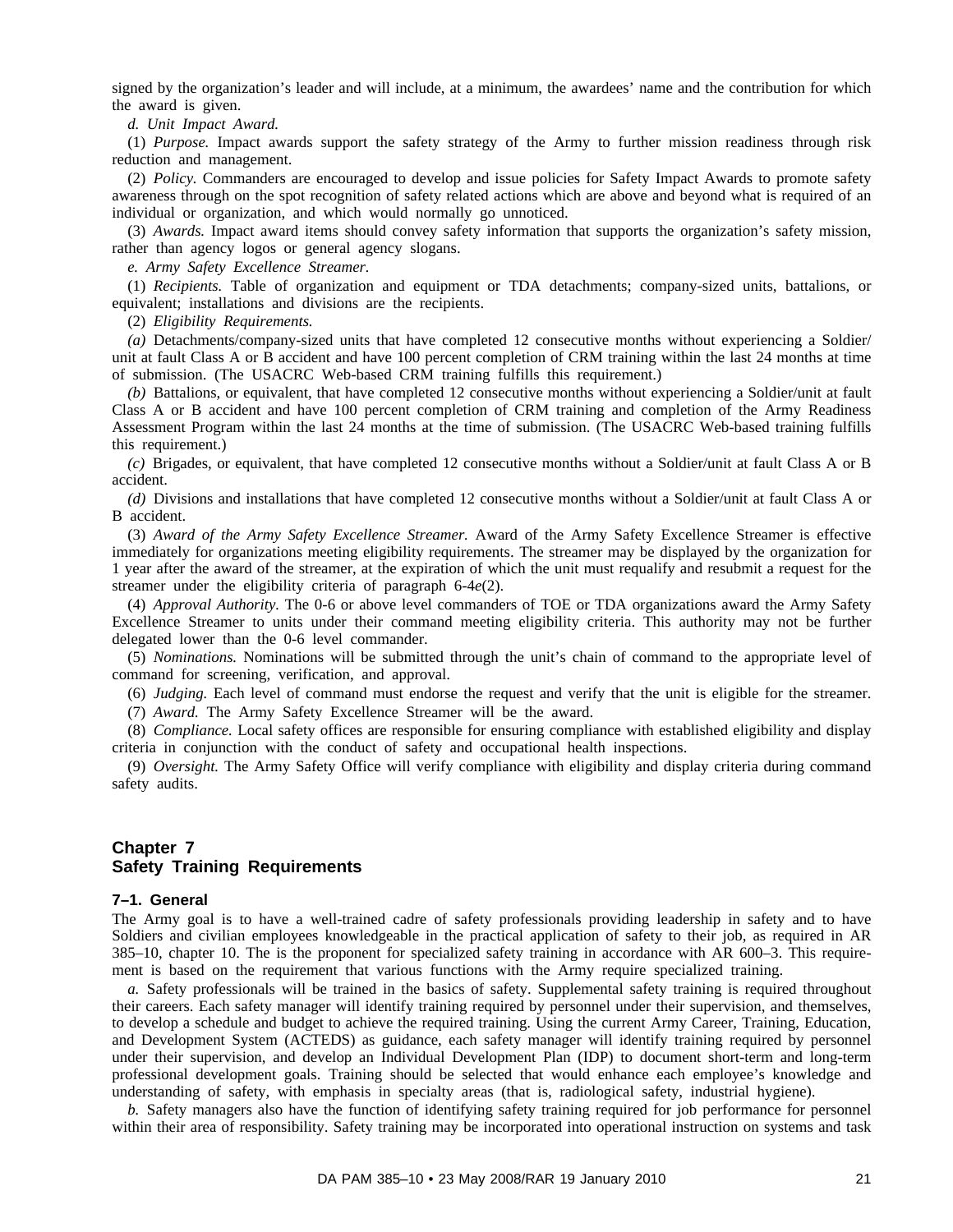performance, or be a stand alone course addressing a specific area, such as that provided for personnel operating an ammunition supply point.

# **7–2. Safety professional training**

Army safety professionals provide safety guidance and oversight of safety within their area(s) of responsibility. They advise their commander on safety issues and policy and have the staff function of ensuring that policy is implemented within the command. Due to the variety of functions that each safety professional may be required to perform, it is essential that they be knowledgeable in all aspects of safety, including changes in public law, DOD or Army regulation, and scientific findings in hazards and safe operations. Safety professionals that specialize in specific areas, such as radiation must be the expert in their area. The current ACTEDS lists the competencies required at each GSgrade level for specific safety disciplines.

*a.* USACRC offers several professional development courses on the Combat Readiness University (CRU) at https:// crc.army.mil. Among these are—

- (1) Commanders Safety Course.
- (2) Additional Duty Safety Course.
- (3) Army Accident Avoidance Course.
- (4) Army Safety Program Management.
- (5) Theory and Application of Accident Prevention.
- (6) Accident Investigation Board President Course (AIBPC).
- (7) Radiation Safety.
- (8) Explosives Safety.
- (9) OSHA 501.
- (10) Range Safety.
- *b.* Other courses, such as Hospital Safety, are being developed.

*c.* The USACRC developed the Safety Intern (CP–12) Training Program to provide safety professionals with the level of training required to enter the safety profession (see table 3–1). This program of study is augmented with select work assignments designed to provide the novice safety professional with experience that will produce an individual well trained in safety. Admission to this program is based on the individual having achieved certain minimum levels of training and expertise.

*d.* The CRC has provided information and links to training on their Web page, https://crc.army.mil. These links cover the range of training required for safety, including OSHA, Department of Transportation (DOT), Army, and other service training.

#### **7–3. Safety training for non-safety professionals**

*a.* Appendix C contains matrixes that identify training recommended for employees, supervisors, employees working in specific environments, maintenance and facilities employees, and for emergency preparedness and response personnel. In addition to identifying the training required, the matrixes identify the frequency of training required (upon assignment, annually, and so on).

*b.* Radiation training is as follows:

(1) The training and experience of the Radiation Safety Officer (RSO) and the alternate RSO (ARSO) must be commensurate with the radiation program for which they will be responsible with formal radiation training completed before assuming duties. The dynamic response aspects of the radiation protection program require that each garrison RSO will be provided radiation protection training annually to ensure that he/she is adequately trained. Annual training will be scheduled and funded by the commander in accordance with DA Pam 385–24.

(2) Annual radiation safety training for staff users of radioactive material and sources will be scheduled by the RSO and funded by the commander in accordance with DA Pam 385–24. Individuals who have not yet completed the training may work under the direct supervision of staff already certified as radiation workers (that is, laboratory supervisors) in accordance with DA Pam 385–24.

*c.* The U.S. Army Center for Health Promotion and Preventive Medicine (USACHPPM) offers several courses that provide additional safety and occupational health training. A list of some of the courses offered by USACHPPM is located in paragraph C–2, while their Web site, http://chppm-www.apgea.army.mil/, contains the full schedule of courses and prerequisites.

*d.* The USACRC also offers courses in accident investigation for personnel who may have to investigate an accident. The courses range from a member to president of an accident investigation board. Details are available on the USACRC Web site at https://crc.army.mil, "Accident Reporting & Investigation", in the "Tools" link.

*e.* Traffic safety programs and educational material are available from the USACRC.

*f.* USACRC offers two courses on CRM located in the Army Core Courses file in the USACRC CRU. These courses are also offered on-site by the Professional Development Mobile Training Team (MTT).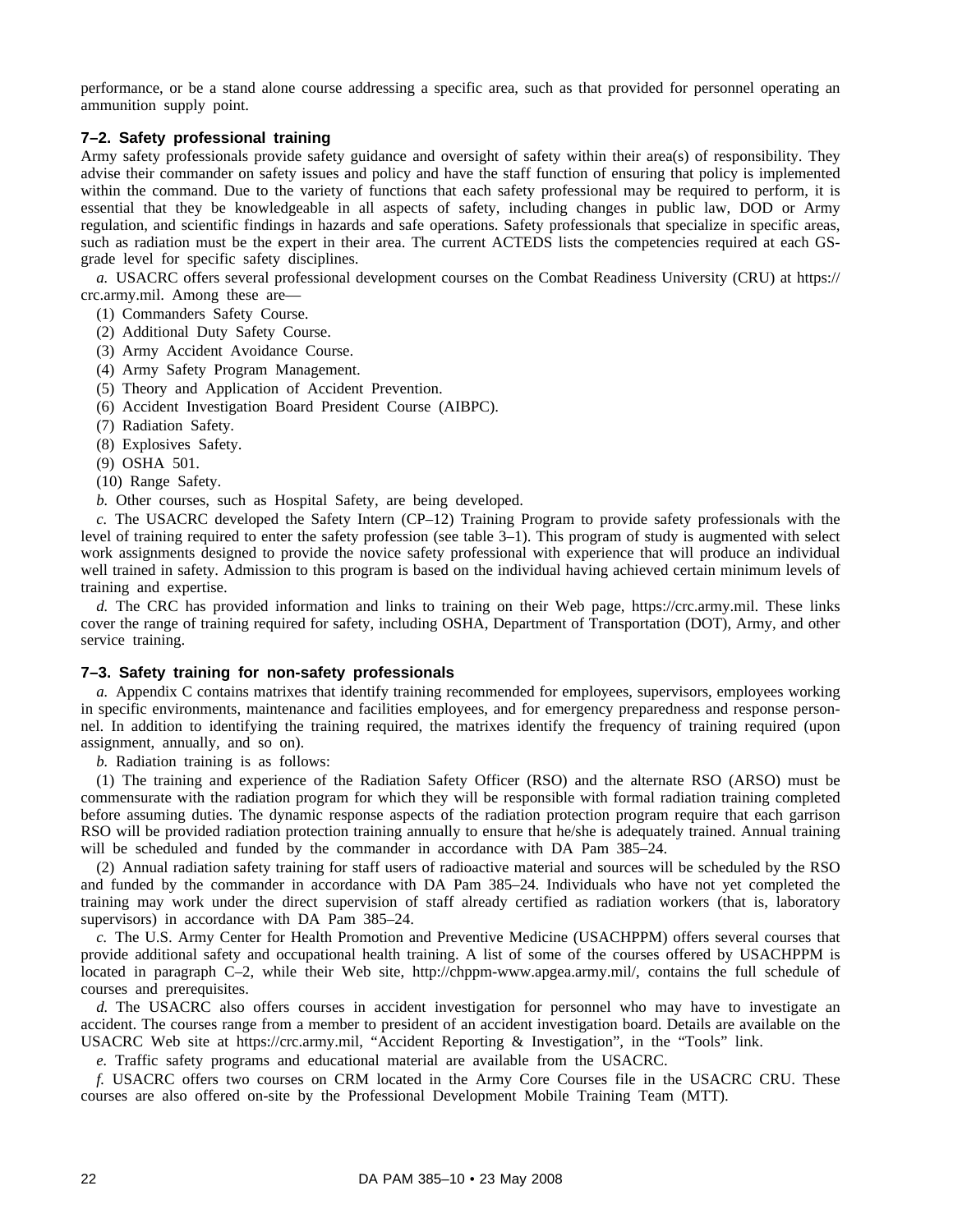(1) One course, CRM Basic Course, is oriented to leaders, providing the information to successfully apply CRM to mission planning and execution.

(2) Another, slightly longer course, CRM Operational Course, is targeted to sergeants and staff sergeants who will be able to integrate CRM into their daily work and activities to better identify hazards on ranges, daily garrison operations, convoys and high-risk operations.

*g.* Personnel appointed as Unit Safety Officer/NCO as an additional duty must complete the USACRC University Web based on-line "Additional Duty Safety Course".

#### **Chapter 8 Safety and Occupational Health Hazard Identification and Abatement**

#### **8–1. Introduction**

*a.* The workplace will be free of recognized hazards that may cause serious injury or death. Army leadership will ensure hazards are eliminated or reduced to the lowest possible risk level. This requires the safety manager to work in collaboration with the industrial hygienist, the occupational health nurse, fire department, facility engineers, the radiation protection officer, and other professionals to develop and execute safety and health programs that identify and minimize risk.

*b*. Safety in the workplace is enhanced when regular (at least annually, but more frequently for high risk workplaces) inspections are conducted to ensure that all safety standards and procedures are being followed. This chapter provides guidance in implementing the requirements of AR 385–10, chapters 16, 17, and 18. The Safety Program, at each command and installation, must be evaluated on an annual basis, or more frequently if required, as part of the overall Army effort to ensure that safety programs are targeted at the highest risk areas and that they are staying on target with stated goals and objectives. When evaluating the safety program of an organization it is necessary to involve the members of that organization in the process.

#### **8–2. Workplace inspection and safety and occupational health programs/assessments/inspections/ reporting**

*a.* Safety programs, like all Army programs, will have controls established to ensure implementation of regulatory and statutory rules. The controls will be developed and coordinated with the organizations/units involved, the command group, legal, and other interested parties as determined by the commander. Once agreed to, the controls will be incorporated into the appropriate safety plan/program.

*b.* The SOH manager will determine the optimal schedule for safety program evaluations and will submit the schedule for safety evaluations to the commander for approval. The schedule will be coordinated with all involved parties prior to presenting to the commander for approval. Once the safety evaluation schedule has been established, the Safety Office will schedule personnel to support the safety evaluation process. Results of each evaluation will be provided to the organization/unit being audited for comment prior to being presented to the commander.

*c.* The first line of safety consists of the inspections performed by the supervisor. The supervisor has the responsibility of ensuring that the work place is free of known hazards and that procedures are being followed by workers. The supervisor's inspections tend to be less formal, with corrective action taken immediately. When corrective action requires resources greater than the supervisor has immediately available, a work order (or similar document) should be prepared to obtain the necessary help to fix a problem. Workers also have a responsibility to report unsafe or unhealthy working conditions that they may uncover in their day-to-day activities. The Department of Labor (DOL) on the OSHA Web site, www.osha.gov has "Tools for a Safety and Health Program Assessment." This Web site provides guidance that the safety manager or supervisor may use for their internal inspection. Three basic areas should be checked for effectiveness, these include—

(1) Documentation activity.

(2) Employee knowledge (ensure employees are knowledgeable of safety and health programs through direct interviews with employees).

(3) Site review for hazards, verify and appropriate safety equipment, correct use of safety equipment (including PPE) and on-site documentation (materiel safety data sheets (MSDS), emergency phone numbers, SOPs, and so on).

*d.* The safety manager will perform internal assessments and inspect various aspects of the program throughout the year, using approved metrics to evaluate the status of program implementation within the organization. Each installation/command's SOH program will be assessed on a regular and continuing basis. These metrics, approved by the commander, will provide the necessary level of insight into the SOH program. Note: If required, the remarks block will be used to expand on corrective actions status. Information may include details on progress in developing the corrective action, reason for delays (both in developing and implementing), and actions that are being taken to expedite development and implementation of the corrective action. Additionally, information on how well the program is working to ensure the quality and effectiveness of the local SOH program will be assessed.

*e.* When the SOH program is of sufficient magnitude and/or significance, the procedures set forth in the following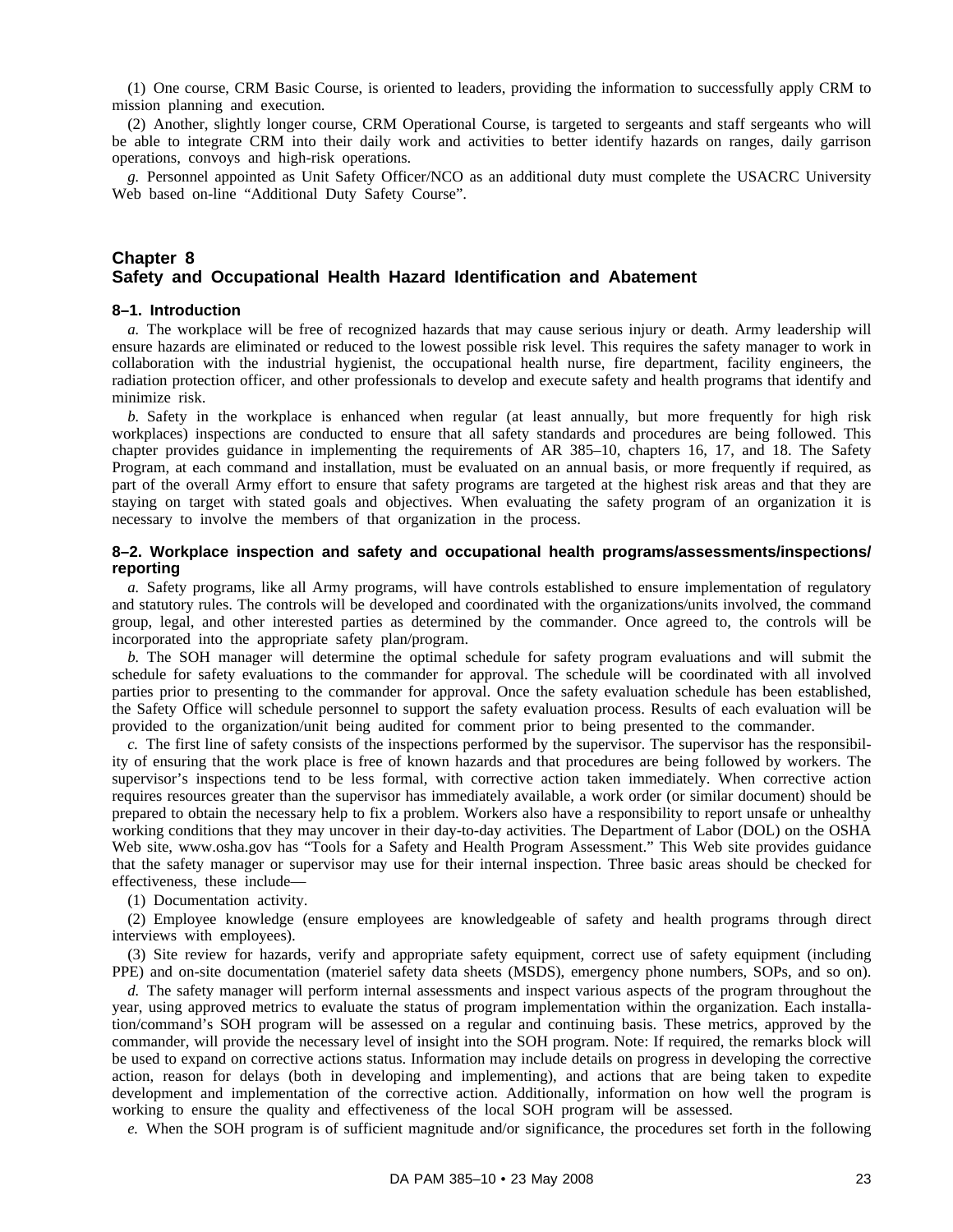paragraphs should be implemented. For a small operation, one or two person safety office at a small installation, these procedures should be tailored to reflect the size of the program. For instance, instead of a "team" performing an inspection it may only be necessary to have one safety professional perform the inspection.

*f.* An independent inspection of the installation/command safety and occupational health program will be conducted by a team dedicated to that purpose. The composition of the team should be representative of the technical and managerial requirements of the program. While it is most desirable for the SOH inspection to be performed by an experienced and dedicated group of SOH professionals, an Inspector General (IG) or Army Audit Agency (AAA) inspection/audit may also serve to provide the assessment required.

*g.* The SOH inspection, when conducted by professionals in the SOH area, will apply accepted analysis and data gathering techniques to ensure unbiased and accurate information.

(1) The team will gather data from a variety of sources. Using the most appropriate instrument for each data source. Appendix D provides the procedures that have been designated as Standard Army Safety and Occupational Health Inspections (SASOHIs) that are mandatory and will be followed on selected installation-level inspections.

(2) In addition to the procedures stated in paragraph  $8-2g(1)$ , other information and data may be collected as determined by the safety manager/inspection team. For example, to obtain information on how the safety program is impacting POV driving habits, the team may develop and conduct a survey of licensed drivers assigned to the installation, direct interviews of a statistically valid sample of drivers and a review of accident statistics.

(3) Each source of data will be correlated and compared with the others to obtain the most accurate possible assessment. Not all aspects of a SOH program will have as many potential ways of obtaining data. Data collection must be tailored to for each program element.

(4) During the inspection process, the inspection team will review the written and approved SOH plan. The team will also discuss the plan with the safety manager and his staff to gain a full understanding of the plan and the reasoning behind the approach set forth in the plan. When possible, the commander will be interviewed to obtain his insight and intent for the SOH plan for his installation/command.

(5) During the analysis process, historical data will be used as well as data collected by the team. Whenever possible previous year(s) data will be evaluated and analyzed in context with the current year to determine if a trend is present. Care should be taken to ensure that the data from each year are compatible (for example, same definition of each data element, collected the same way).

(6) Once the data collection and analysis process is completed, the team will meet to discuss the findings. This discussion will be led by the team leader and will provide for open and frank debate of the findings. The consensus results will be documented and used for the report. If consensus cannot be reached on any particular issue, the team leader will make the final determination.

(7) The results of the SOH inspection and assessment will be documented in a report. The results of inspection report will be a stand alone document that addresses—

- *(a)* Purpose of the inspection.
- *(b)* The data collection process/procedures used.
- *(c)* Analysis techniques applied
- *(d)* Findings from the inspection and analysis.

(8) The report will be provided to the safety manager for the installation/command being inspected for review and comment prior to being published.

*h.* The DOL/OSHA may conduct inspections at anytime in accordance with DODI 6055.1 and 29 CFR 1960. For DOL/OSHA inspections the procedures set forth in appendix F will be followed. Any deficiencies found during these inspections will be corrected as soon as possible (immediately if possible). Actions will be tracked and reported to the commander until satisfactorily completed.

#### **8–3. Standards**

*a.* Occupational safety and health inspections will be conducted to evaluate how well safety and health standards are being implemented and maintained. Standards have been established by the Army, DOD, and OSHA to ensure that workers are provided a safe and healthy environment in which to work. The standards that have been established are generic to apply to different types of work environments, such as offices, manufacturing, construction, range operations, and so on. Since the standards are generic in nature, they must be adapted to the specifics of each workplace. The Safety Office will take the lead in ensuring that standards have been developed and published for each workplace within their area of responsibility.

*b.* Inspection procedures will be developed that ensure a fair and unambiguous inspection that determines how effectively safety and health standards are being followed. The procedures will be tailored (or will allow for tailoring) of the inspection process to the mission, size, and complexity of the workplace being inspected.

*c.* Each type of workplace to be inspected has specific safety requirements that must be met. For example, a biological defense laboratory has very specific guidelines that must be followed. These guidelines, set forth in DA Pam 385–69, the Center for Disease Control (CDC), Prevention's Biosafety in Microbiological and Biomedical Laboratories, the National Institutes of Health (NIH) Guidelines for Research Involving Recombinant DNA, and other Federal,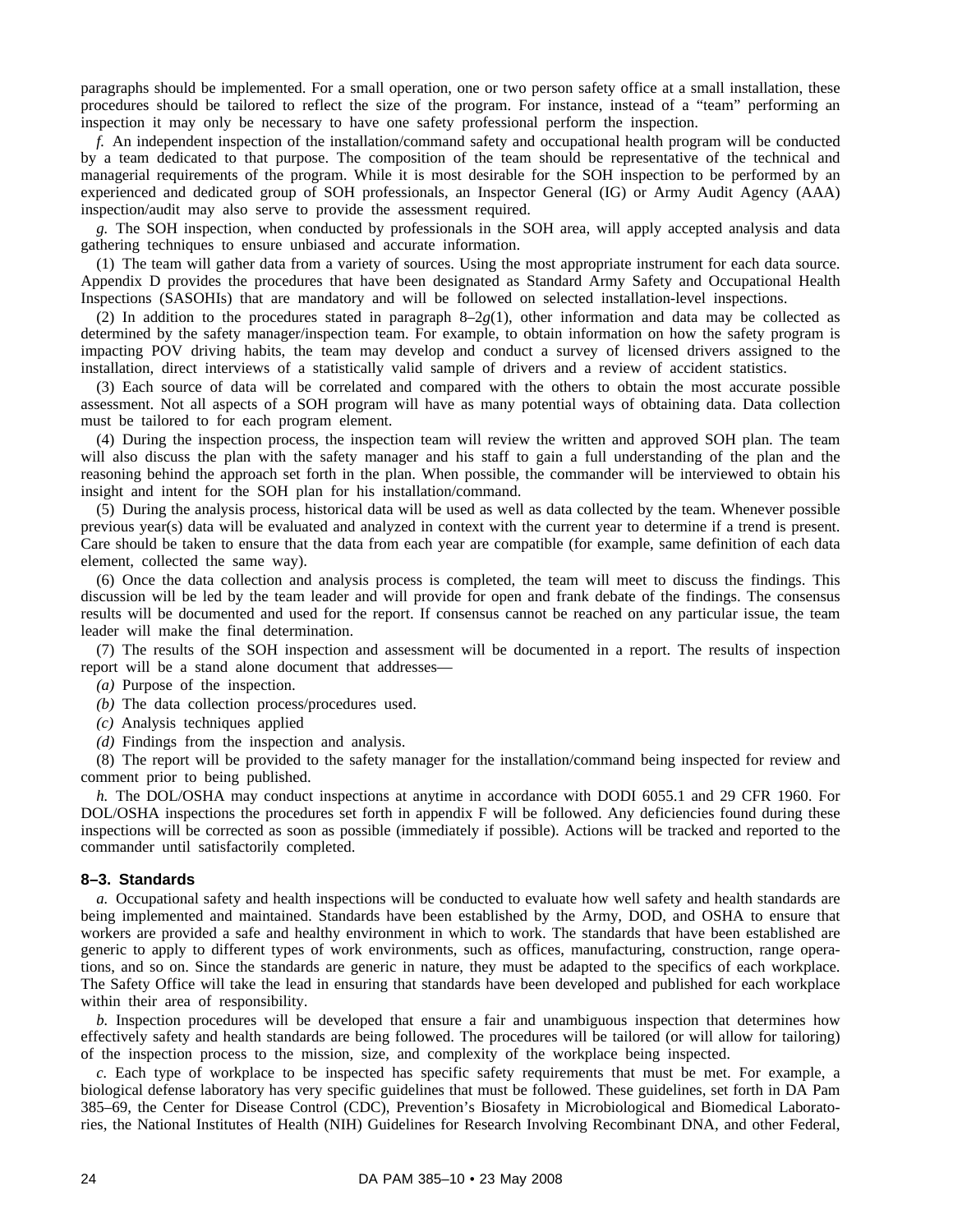state, and local laws and regulations must be adhered to for the various type of biological laboratories and their level of operations.

*d.* Other work sites, such as offices require safe operating conditions as well. Factors such as adequate lighting, noise levels, furniture that is ergonomically sound, and so on, are considerations for office safety. Construction sites will follow the requirements of Corps of Engineers Manual EM 385–1–1, OSHA Standards, as well as other pertinent laws and regulations.

(1) Each inspection will be planned with guidelines developed to lead the inspectors through the process. The guidelines will address major areas of safety. They are used to focus the attention of the inspection team on critical areas where historical data identifies higher risk. The inspection teams will systematically exam the work site, making note of deficiencies and their potential harm. The inspection team will have available the equipment (that is, light meters, decibel meters, electrical testing equipment) that is needed for the inspection. The team will use the appropriate PPE required for access to the work site. Area inspection guidelines will ensure—

(2) The policy for operation focuses on safe and healthful operations.

(3) The definitive goals for safety and health have been established.

(4) The managers and supervisors are dedicated to safety.

(5) All employees are accountable for safe operations.

(6) The hazard analysis has been performed and been updated regularly.

(7) The employees identify any hazards and they are acted upon in a timely basis.

(8) The employees are trained in safety and proper procedures to follow in event of an incident. Records are maintained to document employee safety training.

(9) All accidents and near accidents were investigated promptly and thoroughly.

(10) All accidents were reviewed to determine if any patterns or trends are evident.

(11) The preventive maintenance was performed to maintain equipment in safe operating condition.

(12) An emergency plan has been prepared for potential emergencies and employees have been briefed on what they are to do in the event of an emergency.

(13) The employees know about hazards at the work site and understand what they may be exposed to and how to react if exposed to particular hazards.

(14) The managers and supervisors understand their responsibilities to ensure a safe and healthful workplace environment.

*e.* This list is extracted from the OSHA Web site and should be expanded or tailored as necessary to meet the unique requirements of each inspection.

*f.* The inspection team will prepare a report of their findings. This report will describe conditions of the workplace, both positive and negative.

(1) Negative safety findings will be completely defined, the possible consequences of each delineated, and any corrective actions described (if not available, the report will establish responsible parties for developing the corrective action and the date each action must be available).

(2) The corrective action will include short-term and long-term actions when necessary. Findings of critical safety deficiencies, for example, possible serious injury or death or destruction of Government property will be directly communicated to the commander, the facility/command safety officer (if not a member of the inspection team) and the supervisor of the work site with the recommendation that work cease until critical deficiencies are corrected.

#### **8–4. Army employee hazard reporting**

*a.* Procedures for employee reports of hazards will be established in accordance with DA Pam 385–40, 29 CFR 1960.28 and 29 CFR 1960.46. Reports under these procedures will be completed on DA Form 4755 (Employee Report of Alleged Unsafe or Unhealthful Working Conditions) (see app H for a sample form). Normally, reports will be signed; however, anonymous reports will be investigated in the same manner as other reports. Reports can be submitted directly to the installation SOH official, to the appropriate tenant SOH official, or through supervisory and command channels. DOD safety managers will post DD Form 2272 (Department of Defense Safety and Occupational Health Protection Program) in all industrial workplaces (see app E).

*b.* Names of people submitting signed reports who request anonymity will not be revealed by the installation SOH official to anyone other than necessary members of their staff or other appropriate installation-level staff.

*c.* If reports that appear to involve an imminent danger situation are submitted, the inspector should—

(1) Notify the immediate supervisor and activity head as soon as possible.

(2) Provide technical advice to the supervisor on the scene, who will correct the condition or cease operation and withdraw personnel from exposure.

(3) Notify the installation safety and occupational health official if the hazard cannot be immediately eliminated. If this official finds that corrective action is inadequate, appropriate measures will be taken to prevent employee exposure to the hazard. The commander or an authorized representative of the commander will be notified immediately.

(4) Follow the 29 CFR 1960.28.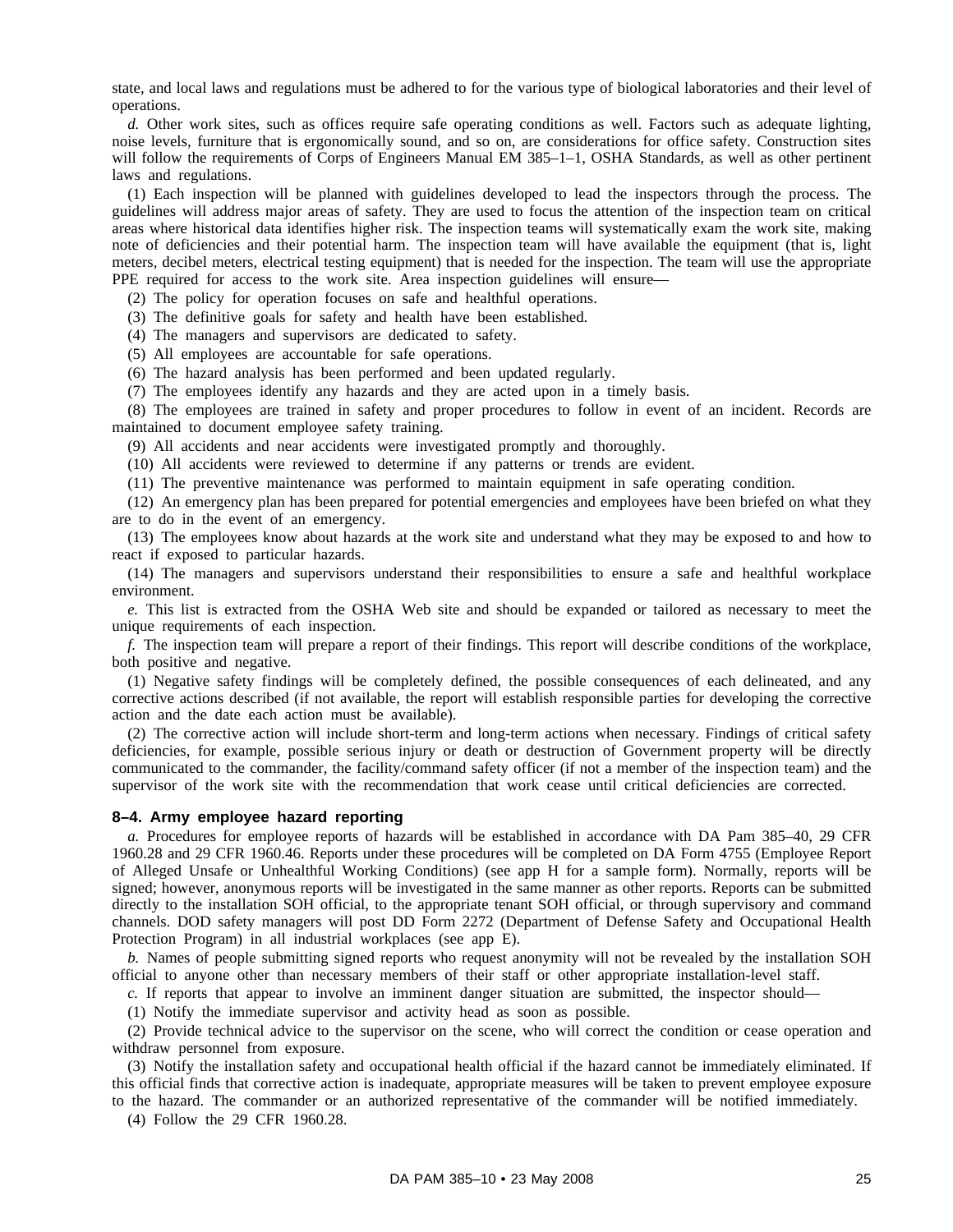*d.* All reports will be investigated by safety or health personnel. The originator, if known, will be notified in writing of the results of the investigation within 10 working days of receipt of the hazard report. If the 10-workday suspense cannot be met, the originator should be provided an interim response.

(1) If it is determined that a hazard exists, the reply will include a summary of the actions to be taken and anticipated date for corrective action. Procedures for inspections outlined above will apply, if appropriate.

(2) If it is determined that a hazardous condition does not exist, the reply to the employee will include the basis for that determination. This reply will encourage informal contact with installation safety and health officials if additional explanations are desired. It will also inform the individual of their right of appeal as outlined below. Every effort, to include consulting with a regional Federal OSHA office and requests for technical advice from the USACHPPM, or the USACRC will be made to resolve the originator's questions or dissatisfaction.

(3) If a hazard report also involves a grievance action, the local SOH manager will determine if there is a need for priority action for safety or health reasons.

*e.* If the originator is dissatisfied with the SOH official's response, the originator may appeal to the installation commander. The installation commander will review the finding and take appropriate action. If the originator is dissatisfied with the installation commander's response, the originator may appeal to the Army Headquarters SOH official. Such appeals will be transmitted through channels to the Army Headquarters, which will review the finding, investigate as necessary and verify the appropriateness of the installation-level response. If the report of hazard is judged unfounded, a reply to the originator rejecting their appeal will explain the basis for the rejection and will advise him or her of their right to appeal to the Army-designated safety and occupational health official Assistant Secretary of the Army for Installations and Environment (ASA(I&E)). Upon receipt of an appeal, this official will review the case and reply to the originator with a statement of findings. If the appeal is rejected, the reply will advise the originator of their right to further appeal according to 29 CFR 1960 to the DOD-designated occupational safety and health official.

*f.* Although personnel have the right to report hazards directly to DOL, they are encouraged to follow the review levels prescribed in this chapter. Reports received directly by DOL will be forwarded to DA for handling in accordance with these procedures.

*g.* Copies of reports submitted under the Army employee hazard reporting system will be retained at the installation safety office and a Federal Record Retention Center for at least 5 years following the end of the calendar year to which they relate.

#### **8–5. Abatement plan/tracking corrective actions**

The report from the inspection team will be used as input to a database that will track deficiencies and the corrective action(s) associated with each deficiency. An analysis of all hazards will be made to determine the degree of risk using Army approved risk assessment techniques. The procedures below will be followed in analyses of safety hazards. Each hazard will be assigned a priority for correction that is based on the criticality of the system.

*a.* Hazards will be assessed (terms of hazard severity and accident probability) and assigned a risk assessment code (RAC). Cost of correction, future intended use of the facility, and availability of desirable alternative methods of control will be considered. Coordination will be effected between fire department and SOH personnel to ensure that hazards identified by those organizations are entered into appropriate abatement plans according to AR 420–90.

*b.* Hazards should be eliminated on a worst-first basis. An abatement plan must be prepared for each RAC 1 or 2 hazard whose correction will exceed 30 days. Individual deficiencies of an identical character may be grouped together into a single abatement plan or into an associated abatement project. The plans will be kept current by adding new projects and by placing completed projects in a completed projects section of the abatement plan. Corrections of violations that have a high dollar cost can be included in the abatement. The command element involved will approve abatement plans.

*c.* Procedures such as spot checking or sampling will be used to ensure that interim control measures are being implemented.

*d.* Copies of abatement plans will be posted.

*e.* Violations that are the responsibility of another ACOM or installation, DOD, or outside agency will be brought to the attention of the responsible official for action.

*f.* Army Headquarters representatives will review installation abatement plans at least annually to ensure adequate resource allocation and ensure nonresource-intensive corrective actions are accomplished. These plans are also subject to review by HQDA, OSHA, and union representatives.

*g.* A database will be established that will be used to track the inspection team's findings and corrective action status from the abatement plan. At a minimum, the database will include the following data elements:

- (1) Finding number (or other identification method).
- (2) Priority of finding.
- (3) Risk level.
- (4) Description of finding.
- (5) Risk consequence.
- (6) Person(s) responsible for corrective action.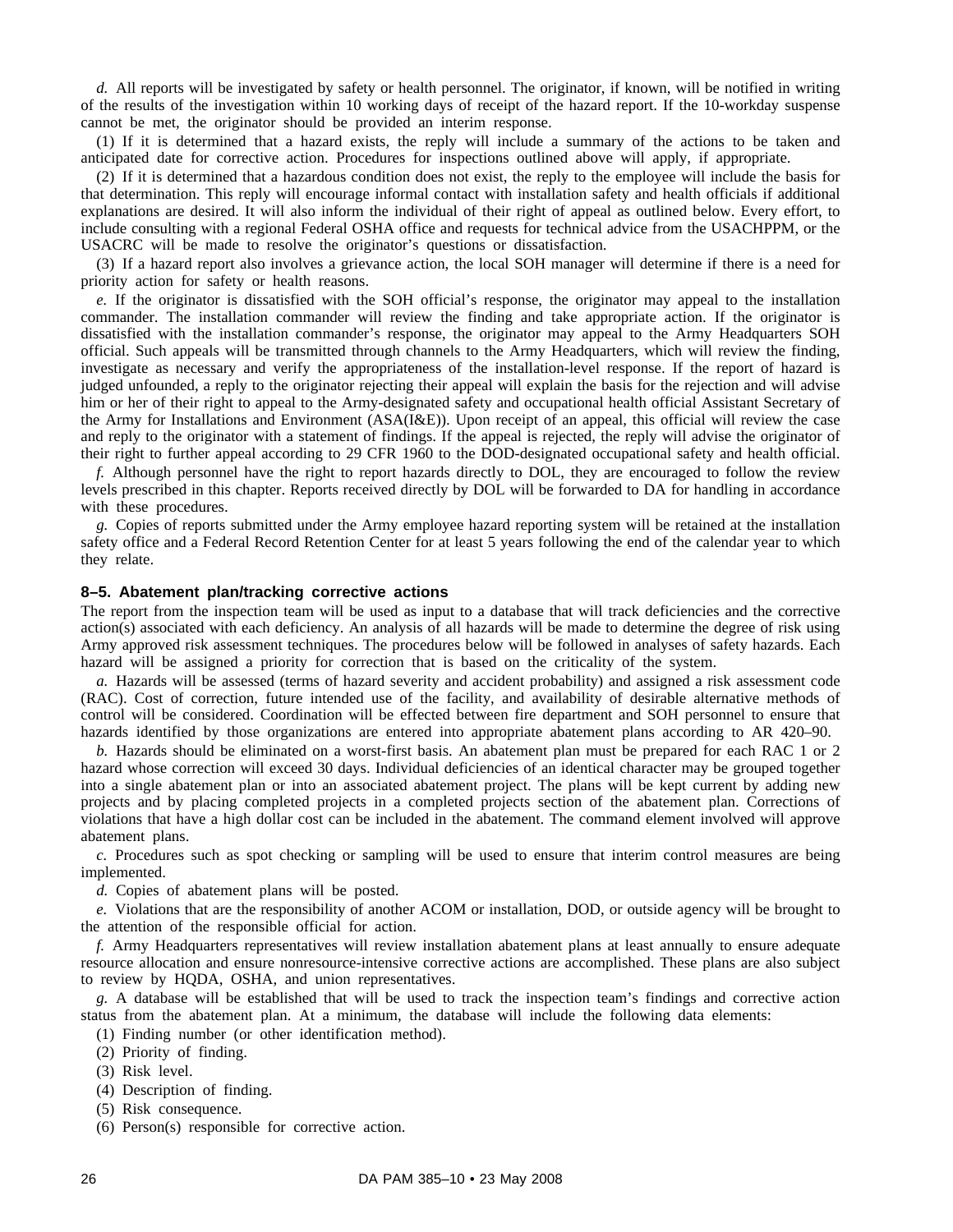(7) Corrective action description.

(8) Corrective action status.

(9) Remarks. (Note: If required, the Remarks block will be used to expand on corrective actions status. Information may include detail on how development of the process is progressing, reasons for delays (both in developing and implementing), and actions that are being taken to expedite development and implementation of the corrective action).

(10) Date of last update briefing to commander (when corrective action has been implemented and briefed to the commander this block will be closed).

*h*. The status of the abatement plan/corrective actions will be informed to the commander upon completion of the inspection and on a regular basis thereafter until all high priority corrective actions have been implemented. Lesser priority corrective actions implementation progress will be reported as directed by the commander, through periodic briefings or written reports. The DA Form 4754 (Violation Inventory Log) (see app G) will be used to provide ready access to violation abatement status.

*i.* The commander has the responsibility of ensuring that corrective actions are implemented in a timely fashion to reduce risk from hazards identified during the inspection.

*j.* Hazard abatement funding will follow these procedures—

(1) Operating plans and budgets will include appropriate planning, programming, and resources to correct RAC 1 and 2 hazards from the abatement plan according to abatement priority numbers and any supplemental DA program guidance. When abatement projects require military construction funds or exceed local funding ceilings, the local commander will submit appropriate funding requests through command channels.

(2) Funding will be accomplished generally from local operations and maintenance monies or overhead funds in industrially funded activities. Installations that are research, development, test, and evaluation (RDTE) funded will program funding for hazard abatement.

(3) All construction and modernization projects are required to incorporate life safety, explosives safety, fire prevention and other SOH standards. Many existing hazards are abated as a by-product of new construction that has been justified for other reasons. However, military construction projects whose paramount justification is abatement of such hazards normally do not involve new construction; they typically consist of retrofit of one or more existing facilities, such as the installation or replacement of ventilation systems in places where toxic chemicals present hazards.

(4) Army Headquarters, IMCOM, and other commands, agencies, activities, as appropriate, will account for actual expenditures for hazard abatement projects at all echelons of command.

#### **8–6. Department of Labor/Occupational Safety and Health Administration inspections**

*a.* DOL representatives will be admitted to conduct inspections at selected workplaces in a reasonable manner without delay during normal working hours.

*b.* DOL representatives will initially report to the host installation commander or designated representative and will be accompanied at all times on the Army installation. They will be required to show proof of appropriate security clearance if entry into closed areas is required. A closing conference with the installation or activity commander or command designee will be arranged before the DOL inspector's departure. Employee representatives will be invited to attend the opening and closing conference.

*c.* DOL representatives will, upon request, be provided available safety and health information on worksites to be visited. Such information may include data on hazardous materials in use, copies of recent DOD inspection or survey reports, accident reports, and abatement project information.

*d.* When DOL representatives issue an OSHA–2H Form (Notice of Unsafe and/or Unhealthful Working Conditions), local officials should treat such notices in the same manner as similar internal notices and provide for abatement of significant deficiencies. Installations that receive an OSHA–2H will immediately transmit copies through command channels to HQDA (DACS-SF) Washington, DC 20310-0300, and copy furnished to Commander, USACRC (CSSC–PR), Fort Rucker, AL 36362–5363. The OSHA–2H will assist in developing appropriate DA policy in the SOH program.

*e.* Response to DOL inspection reports will originate at the local level. Elevation of unresolved conflicts to higher echelons for interagency resolution will be at DOL's initiative via DOL channels. This provision, however, will not inhibit normal internal communication within command channels to appraise higher echelons of the results of DOL inspections and coordinate responses to DOL.

*f.* With respect to investigation of Army accidents, which is solely a DOD responsibility under Executive Order 12196, DOL officials may be shown or provided factual portions of pertinent accident investigation reports as outlined in DA Pam 385–40. DOL officials, upon request, may also be authorized to accompany Army accident investigators in an observer status. Separate, duplicate DOL investigations of Army accidents, either concurrent with or subsequent to required Army investigations, are not expected. DOL officials may, however, inspect for residual hazardous conditions at the site of an Army accident.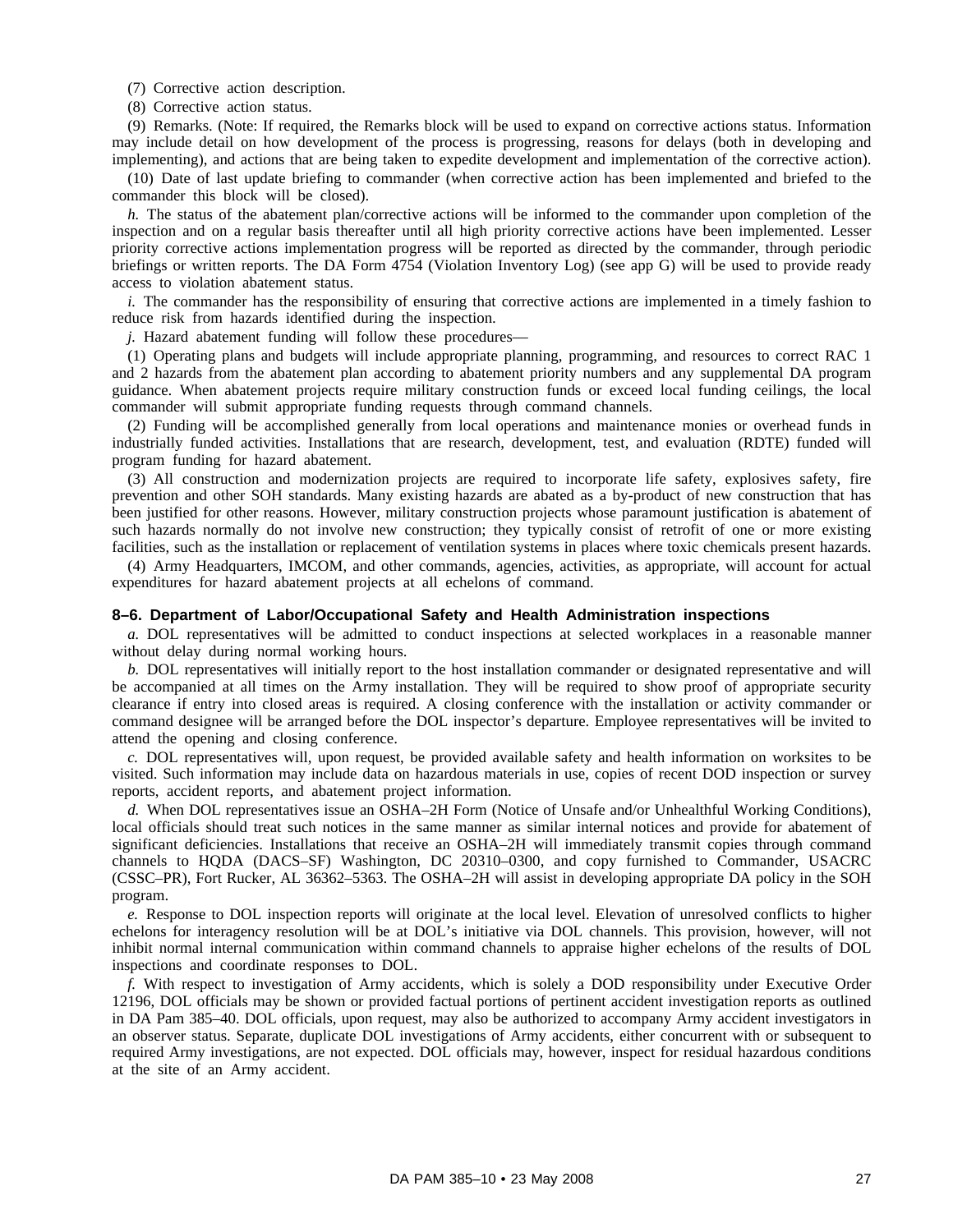*g.* Inspection of contractor workplaces by Federal and state will be accomplished according to DODI 6055.1 and 29 CFR 1960.

# **Chapter 9 Standing Operating Procedures for Hazardous Operations**

#### **9–1. Introduction**

*a.* Every effort is taken to eliminate, control, or reduce hazards and associated risks through other methods of the correction precedence. However, far too often reliance must be placed on adopting procedures as a control method. Therefore, it is important that a method be established to ensure tasks are executed in an efficient, effective, and safe manner.

*b.* SOPs are written procedures that must be followed when performing a task. An SOP is required when tasks are complex or involve hazardous materials. A correctly developed SOP leads to work that is performed satisfactorily and efficiently, with minimal risk, and the highest possible levels of safety. An SOP should be designed to provide safety, security, and environmental protection.

#### **9–2. Purpose**

This chapter establishes a requirement for SOPs and describes a method for ensuring that hazardous operations are performed in an efficient, effective, and safe manner based on collective experience and knowledge. Agreement by the SOP developers will be based on their assessment of the safest and most logical way to perform a given task. This chapter provides guidance in support of AR 385–10, chapter 18.

#### **9–3. Applicability**

This section of the pamphlet applies to all Army hazardous operations involved in execution of missions and processes except for administrative tasks. Written standards (for example, work plans, internal operating plans, operating manuals, work instructions, FMs, and so on) may be substituted for SOPs when they provide the necessary level of detail to execute the task in an efficient, effective and safe manner.

#### **9–4. Standing operating procedure requirements**

A well-written SOP provides detailed procedures. The net result of following an SOP is a product or service that is consistent in quality and that is the same as other items produced in the same manner. The SOP has to meet certain criteria to be acceptable. These criteria include—

*a.* The steps must be in logical sequence. Work space and equipment being used must be available for the work process. The SOP should include initial steps that are required for obtaining the necessary equipment, or verifying that it is present and operational.

*b.* The safety procedures have to protect the worker and the environment throughout the process.

- *c.* Risks must be identified and the appropriate steps required to mitigate the risks included and explained.
- *d.* The process set forth in the SOP should be the most efficient possible that results in a useful outcome/product.

#### **9–5. Standard operating procedure developers**

The first step in the SOP development will be to assemble a team of personnel with experience and expertise in operation being documented to conduct the hazard assessment and develop the SOP. When dealing with hazardous substances (see Part 1910.1200, Title 29, Code of Federal Regulations (29 CFR 1910.1200)), SOPs will be coordinated with the appropriate Federal, state, and local emergency response authorities (for example, law enforcement, fire departments, emergency medical service and hospitals) and any established Local Emergency Planning Committees (LEPCs).

#### **9–6. Writing the standard operating procedure**

When writing an SOP, the author must take into account the work environment, the supplies needed to perform the task, safety equipment and clothing, and type of hazard. The SOP should meet the guidelines set forth in paragraph 9–4. An SOP requires the talents of several people. The writer must work with knowledgeable people from safety, environmental, logistics, quality assurance, fire and emergency services, engineering, production, and so on.

*a.* The first step in writing the SOP is to observe the worker demonstrating how the task is to be performed. Since this discussion concerns hazardous material, the worker will walk through the steps without actually performing the task and not using hazardous material during the walkthrough. The worker performing the task must be knowledgeable of what is required. The worker's supervisor should be part of the walkthrough to ensure that no steps are overlooked and to provide higher levels of assurance that the process is being performed correctly.

*b.* During the walkthrough the safety person will observe and make note of any hazards that may occur during the task.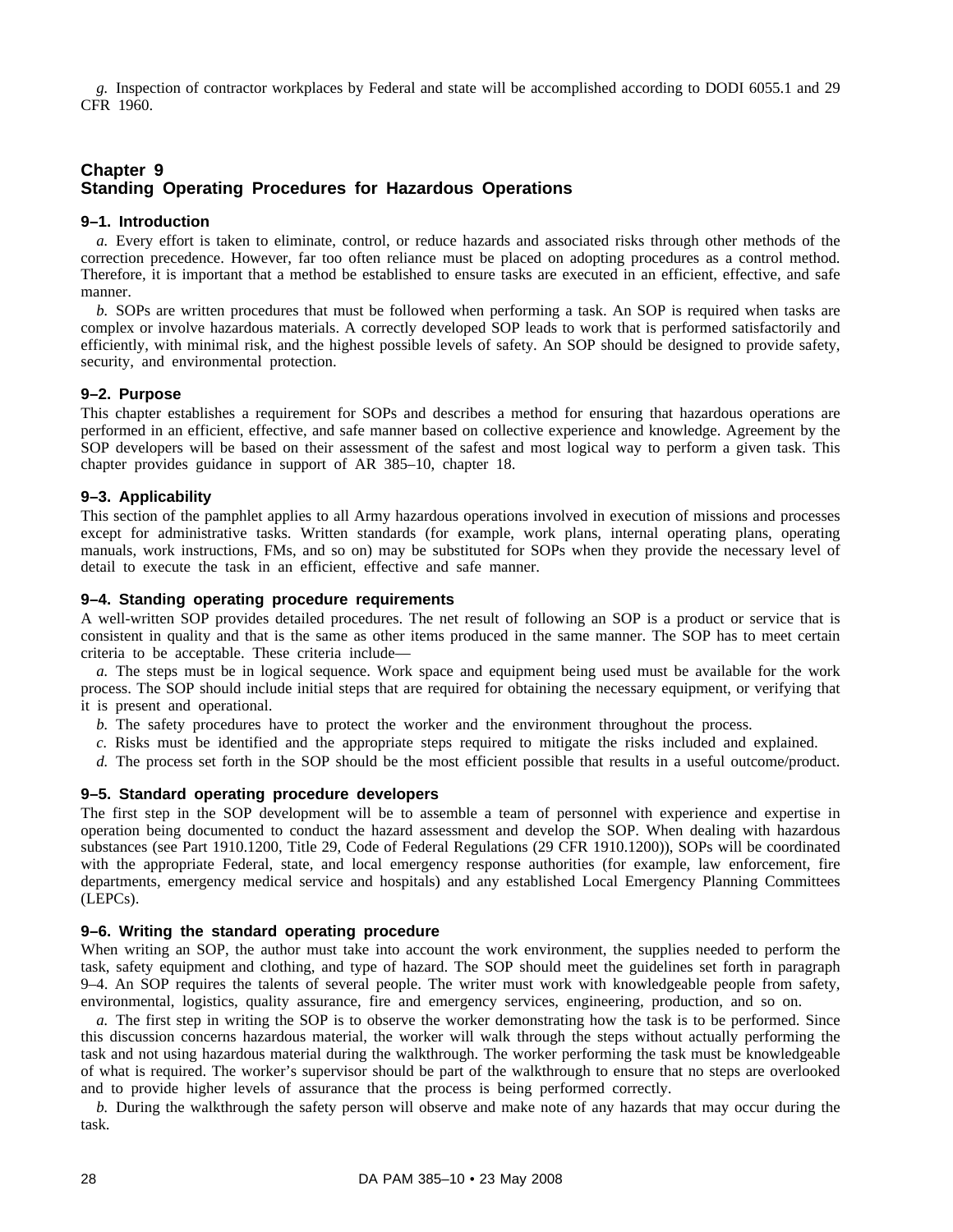(1) The hazard assessment of the task (see DA Pam 385–30) will be documented as part of the SOP. Countermeasures to eliminate or control the hazards should be developed based on the Correction Precedence.

(2) Included in control and/or elimination of hazards will be the need for specific PPE and other protective equipment. The process engineer should be involved to provide insight on the proper use of equipment and the procedures to be followed should an anomaly occur (for example, pressure unit begins to approach dangerous operating levels) and the steps to be taken to rectify the situation. The effect of these anomalies on the process will be determined, as well as any changes in the level of risk.

*c.* A description of each step in the task should be broken down into the smallest sub-steps required to clearly and completely define the flow of the task. Procedures will fulfill the following criteria:

(1) Procedure successfully directs the users to accomplish its objective.

- (2) Procedures are usable.
- (3) Procedures are accurate.

(4) Procedures are written in accordance with appropriate standards and regulations.

(5) Procedures contain the appropriate level of detail and present all-important information without presenting superfluous information.

(6) Equipment labels and markings cited in the SOP correspond with actual hardware.

(7) Procedures will be written in short, simple words and sentences using a vocabulary appropriate for the task performer.

(8) For SOPs that address tasks in areas containing munitions or explosives, contingency planning, emergency preparedness and security will be addressed. Procedures for promptly notifying emergency response and environmental agencies should an accidental detonation occur will be clearly stated in the SOP.

*d.* The draft SOP will be reviewed for completeness and accuracy by subject matter experts both within and external to the performing organization. Each step of the procedure should be included, along with the safety precautions and equipment (both PPE and other required at each step). Once the SOP has been through an informal "desk top" review, the final draft will be prepared.

#### **9–7. Review-concurrence**

*a.* A process will be developed to have component personnel with specialized knowledge (safety, environmental, logistics, quality assurance, fire and emergency services, engineering, and so on) review the SOP for clarity, compliance with standards and regulation, and conformity with accepted practices in their specialty area. After review and update, an operator should walk through the process with the SOP open. The SOP will be followed step-by-step in performing the task. This final verification is required before the SOP can be finalized.

*b.* The cover sheet with the draft and final version of the SOP will contain the following information:

- (1) Activity name.
- (2) Name of process.
- (3) Unique SOP number.
- (4) Date of SOP.

(5) Name of preparer, title, and phone number.

(6) Signatures of individuals and their office titles responsible for reviewing and concurring with SOP (safety, environmental, quality assurance, fire and emergency services, engineering, and so on).

(7) Name and title of approving authority and date of approval.

*c.* Component personnel will concur with the SOP prior to the SOP being signed by the approving authority. Once the SOP has been checked, evaluated and verified using the above procedures, it will be published and used to ensure a consistent and safe process and product.

#### **9–8. Review date**

Each activity will establish a method for reviewing and revising SOPs based upon the complexity and hazardous-nature of the process. The review cycle should not exceed two years for any SOP.

#### **9–9. Supervisor statement**

A method will be provided for the signatures of supervisors or person-in-charge indicating that they have read the SOP; understand operations involved in the task; have verified that the operators are trained in and understand the SOP; and that the task can be executed in a safe and efficient manner. The supervisor/person-in-charge should sign the statement when—

- *a.* First assigned to supervise the task.
- *b.* Beginning an operation that is intermittent and has not been performed for 90 days.
- *c.* A change is made to the SOP.
- *d.* At least annually when an operation is performed on a continuous basis.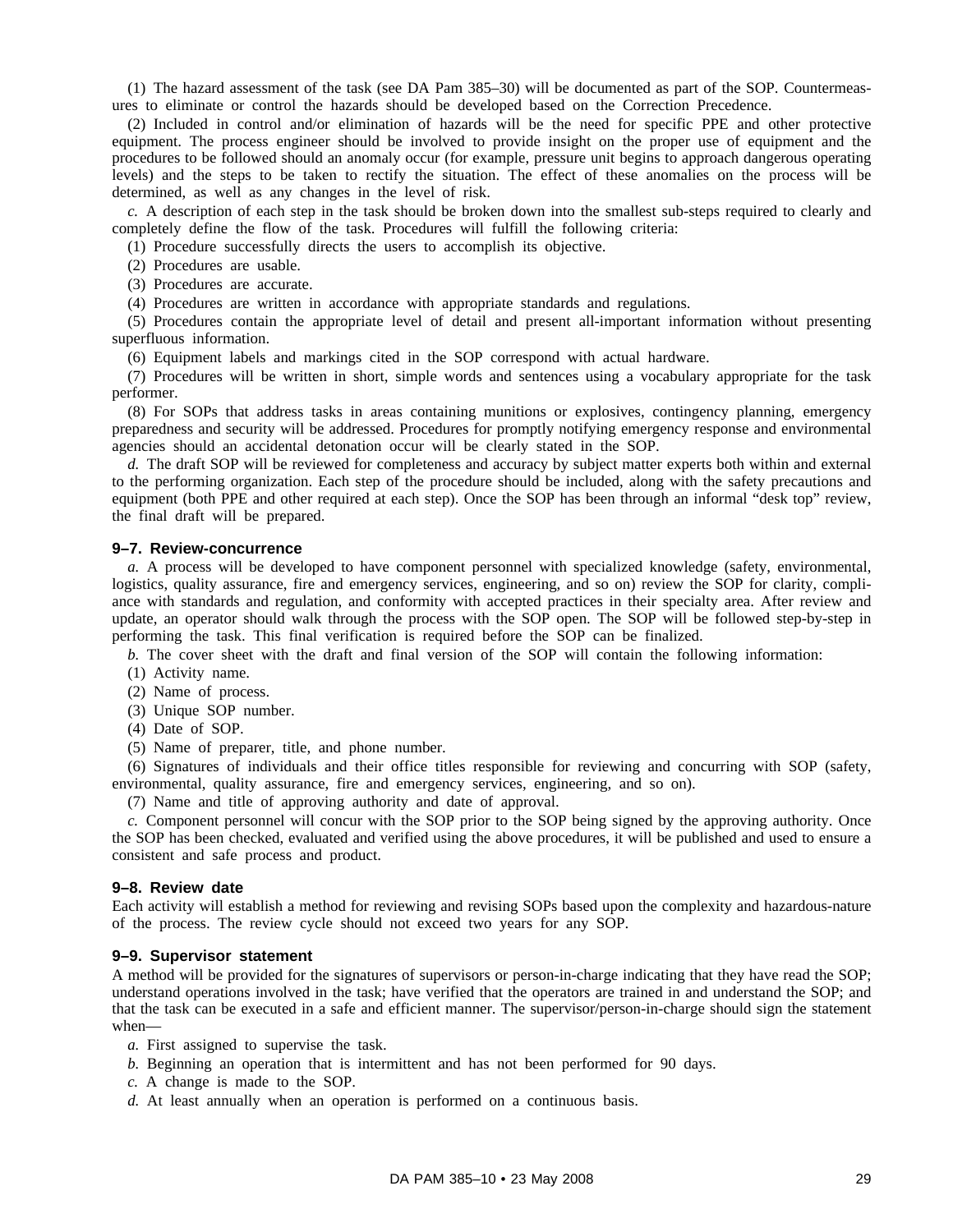#### **9–10. Operator/task performer statement**

A statement will be provided and provisions made for the operator to sign under the statement. The statement will attest to the fact that they have read or have had read to them and understand the SOP. The task performer will sign the statement page when—

- *a.* First assigned to the task.
- *b.* Prior to beginning an operation that is intermittent and has not been performed for 90 days.
- *c.* When a change is made to the SOP.
- *d.* At least annually during continuous operation.

# **9–11. Accessibility of standing operating procedures**

SOPs for the task being executed will be readily available to the supervisors and operators. For explosives and chemical operations the SOP will be posted in the work area.

#### **9–12. Standing operating procedure index**

An index will be maintained of all approved SOPs and will contain the following information:

- *a.* SOP number.
- *b.* Title of SOP.
- *c.* Name of office submitting SOP.
- *d.* Date of approval.
- *e.* Next review date.

#### **9–13. Confirmation of use**

Supervisors will use the SOP during training of employees. During day-to-day operations, the supervisor will verify that SOP requirements are being followed by operator personnel.

# **Chapter 10 Emergency Planning**

#### **10–1. Introduction**

Emergency Planning establishes the procedures and processes that an organization will follow when responding to an emergency. The goal of emergency planning is to protect life, health, property, and to restore normal operations as soon as possible. The emergency planning process is documented in the emergency plan. The emergency plan should address immediate response actions to protect life and property and longer-term actions to manage full recovery operations, whether the incident has only local effects or has impact on a broader, regional, or even national basis. The goal is to provide short-term relief immediately while putting into place the necessary actions to maintain or restore full operational capability. This chapter provides general principles that should be followed when developing an emergency plan, as required in AR 385–10, chapter 19.

#### **10–2. Functions**

During emergencies, there is often the need for action from many different responders. Personnel and equipment from police, fire units, engineering, facilities maintenance/public works, medical, recovery, hazardous material (HAZMAT) response teams, explosive ordnance disposal (EOD), public affairs, and other specialties may be required to respond, depending on the nature of the hazard.

*a.* The commander will ensure that emergency preparedness is part of the command's critical operations and will receive reports of the status of emergency preparedness and associated planning on a regular basis. One means of ensuring the effectiveness of emergency planning is to have regular exercises to test planning. At a minimum, command post exercises (CPXs) should be conducted on an annual basis, and a full operational exercise involving all elements of the plan should be conducted every three years, or shortly after a major revision of the plan.

*b.* The commander will ensure that there are resources available to execute the emergency plan. Resources that must be available are determined by the hazards addressed by the emergency plan, but generally will include emergency response personnel and equipment (fire, police, medical, and so on), support (kitchen, housing, utility, and so on), press relations (newspaper, television, radio) and management (someone in charge).

*c.* A good emergency plan will address each threat or hazard that has been determined to be a valid risk. These may include such elements as natural disaster (tornado, hurricane, earthquake, and so on), accidental release of hazardous material (chemical, POL, radiological, and so on), accidents (aircraft crash, ground vehicle crash, and so on), fire, mass power outages, and other viable elements. The emergency plan will address each threat that has been determined to be a viable risk; appendixes may be used as necessary.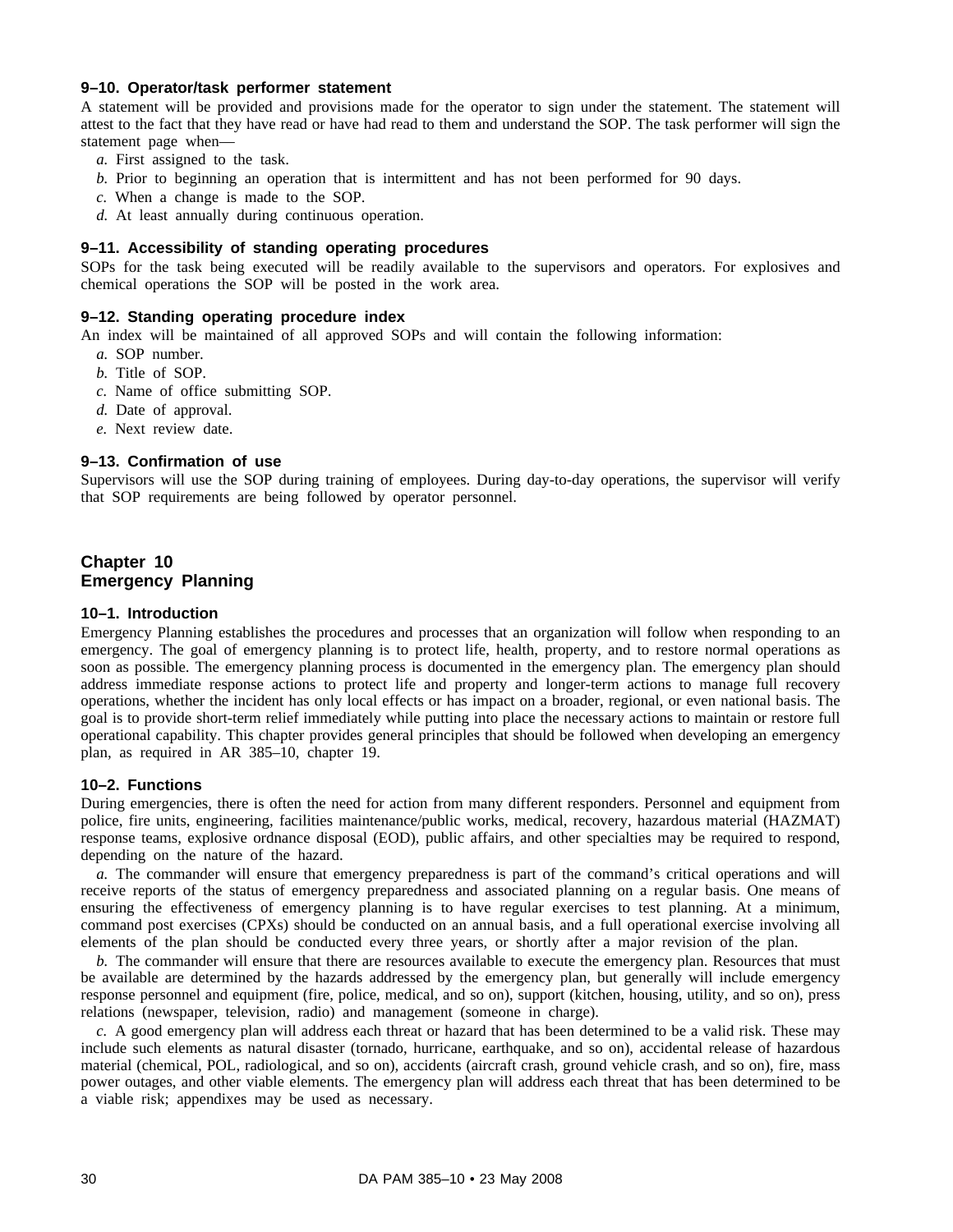*d.* The emergency plan will also address the process to be followed to return to normal operations. For minor incidents, the return to normal operations may not require major effort.

(1) A major incident (generally one that cannot be resolved by routine emergency response arrangements) will most likely require the implementation of special procedures to return to full operation.

(2) The emergency plan will provide the guidance required to establish the mechanism for recovery. For example, the loss of hangers and aircraft from a tornado requires an extensive effort to return to combat ready status that may include requesting budget assistance from DA and DOD. Recovery from the loss of a single vehicle obviously requires a much smaller commitment of management and personnel to recover.

(3) Emergency planning must take into consideration the surrounding civilian community and the environment. Planning for major incidents may include coordination with civilian authorities to share resources (both to and from the civilian community as required). Volunteer organizations, such as the Salvation Army and Red Cross may also become elements of the response and recovery operation. Coordination with civilian Government organizations (city, county, state and national) should be part of the emergency planning process.

(4) Emergency planning must consider devolving to an alternate location if all operations cease, and all or most employees are incapacitated at the affected location.

### **10–3. Elements of emergency planning**

*a.* Emergency planning and preparedness have as the basis of the process a need for speed and flexibility at the local operational level, the ability to provide assistance across organizational boundaries (military-civilian and so on) and an ability to manage the operation to provide operational, tactical and strategic guidance as necessary. Emergency planning is not a one time thing. An emergency plan must be reviewed and updated regularly as new threats and hazards become known and as old ones become less of a risk. There are four parts to emergency planning.

*b.* Risk assessment is the first step in emergency planning. Risk assessment begins with identifying the hazards present in the organization/command and its operational environment, including combat associated hazards. Each hazard—

(1) Will be studied and ranked according to the risk proposed by the hazard.

(2) Will assess the personnel, equipment, facilities and other infrastructure that are vulnerable.

(3) Will have a written hazard analysis prepared that quantifies the overall risk to the organization/command for each hazard. By quantifying the risk, emergency planning can be based on realistic threats and be made proportional to the risk.

*c.* Each organization and sub-organization needs to undertake its own risk assessment to develop the appropriate response to the hazard and to more appropriately contribute to the overall emergency plan. The hazard analysis will answer the following type of questions:

(1) What can occur? (Identify the hazards including natural, terrorist threats, man-made.)

(2) How often it is likely to occur? (Profile each hazard including magnitude, duration, speed of development and seasonal pattern.)

(3) What damage is it likely to cause? (Develop an installation/command/ community profile that addresses geography, property, infrastructure, demographics and resources available.)

(4) How it is likely to affect the community? (Determine vulnerability using standard categories: catastrophic, critical, limited, and negligible.)

(5) How vulnerable the installation/command/community is to the hazard? (Create and apply scenarios that address first warning of emergency, potential impact, potential damage/causalities/loss of services, and actions/resources needed to respond to the emergency.)

(6) Developing the Emergency Plan, including functional annexes, hazard-specific sections, and implementing instructions commences as the hazards and associated risks become known. Included, as an essential part of the plan should be plans for eliminating, reducing, controlling or mitigating the effects of each hazard. The emergency plan has to address the action(s) required in case of an incident.

(7) Major incident plans should—

*(a)* Define the response that will be made to the incident, incorporating the rules of integrated emergency management (assess the incident, prevention actions, preparation required to respond to an incident, the response mechanism, and plans to recover from the incident).

*(b)* Incorporate the protocols for working within different functions and commands and civilian agencies and Government (as appropriate).

*(c)* Identify technical experts in all possible areas where that may be needed and the procedures for contacting and obtaining their input (technical experts include not only how to physically deal with the incident, but with crowd control/policy action, public affairs, and so on).

*(d)* Describe the process for recovery and restoration to return to full operationally ready status.

*(e)* The plan should be compatible with commands/organizations above/below the actionable command and with surrounding community.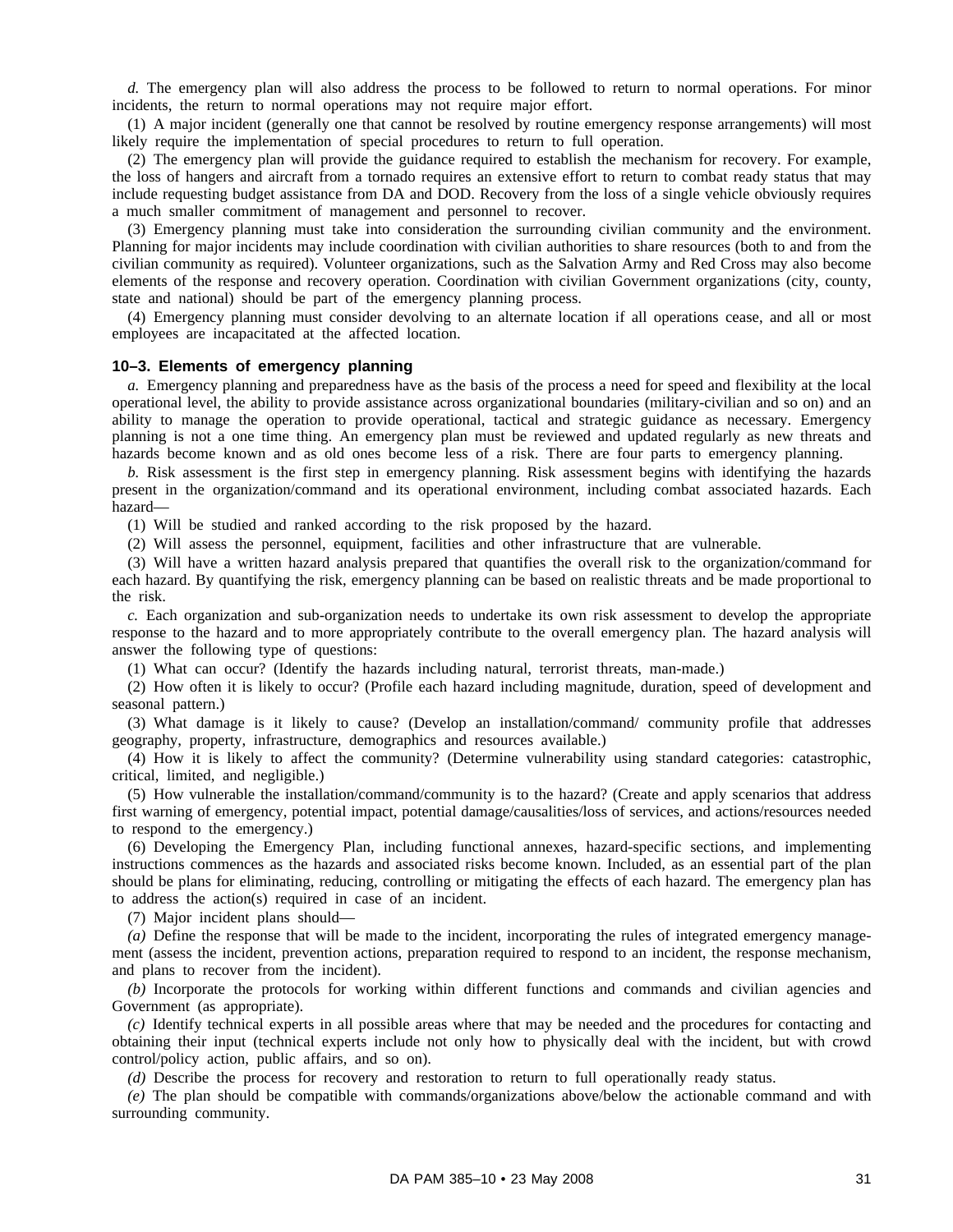*(f)* The plan should be in compliance with all laws and Federal regulations.

*(g)* The plan should be tested on a reviewed by experts, signed by the commander, and tested on a regular basis. *d.* Continuity of operations (CONOPs) should be part of the planning process. As noted above, the emergency plan has to address the process by which the command will either remain in operational status or return to operational status as soon as possible. The emergency plan should address human resources, devolution, alternate facilities, facilities, logistics, equipment, utilities, communications, and chain of command.

(1) The plan should include references to all laws, regulations, executive orders, and other authorities that form the legal basis for the plan.

(2) Testing the emergency plan is an essential part of the planning process. It is through testing, both CPX and operational type of testing, that weakness are most likely to be uncovered. Areas where the plan is unclear—not providing sufficient guidance and areas where the plan does not work—will surface during testing. From testing lessons learned are produced that can then be used to adjust and modify the plan.

(3) Review and update the plan regularly to reflect changing hazards, technology and resources. An updated emergency plan should reflect the most recent information available about every hazard in the original plan, as well as including hazards that may have entered into the picture since the plan was first drafted.

### **10–4. Coordination**

*a.* Emergency planning has to be a team effort. A typical emergency planning team will consist of representatives from all aspects of the command, and the civilian community (as required). Different aspects of the plan require input from different specialty areas. Expertise may be required as the hazards are incorporated into the emergency planning process such as—

(1) Police.

(2) Fire.

(3) Medical.

(4) Hazardous material coordinator.

(5) Aviation.

(6) Safety.

(7) Radiation safety officer/health physicist.

(8) Public works.

(9) Community affairs.

(10) Public information office.

- (11) Environmental office.
- (12) Legal office.
- (13) Others (including surrounding civilian community representatives).

*b.* The emergency plan has to be coordinated with all involved agencies within the installation/command/organization. The final plan will be approved and signed by the commander.

(1) During the coordination process every effort should be made for all members of the team to agree on terminology, mission, and a commitment to rapid and full response to maintaining and validating the plan.

(2) The team has to agree on the command structure that will be put in place should an emergency occur. Agreement by each element of the response team to implement the plan and follow-through as required is essential and must be part of the coordination effort.

(3) Once the emergency plan has been approved it will be distributed to all organizations involved in the emergency planning effort. The letter distributing the plan should be signed by the commander and include instructions for all elements of the command to implement the plan.

# **Chapter 11 Emergency Response for Conventional Munitions and Explosives**

## **11–1. General**

*a.* Conventional munitions and explosives are a challenge to those charged with responding to emergencies that involve these items. This chapter outlines the process for preparing the Army response to this type of emergency (see AR 385–10, chap 19). The situations that require the Army to respond to emergency situations are those that arise from—

(1) Accidents (for example, a carrier of munitions/explosives overturns, training incident).

- (2) Nature (munitions/explosives are disturbed due to earthquake or other natural phenomenon).
- (3) Act of terrorism.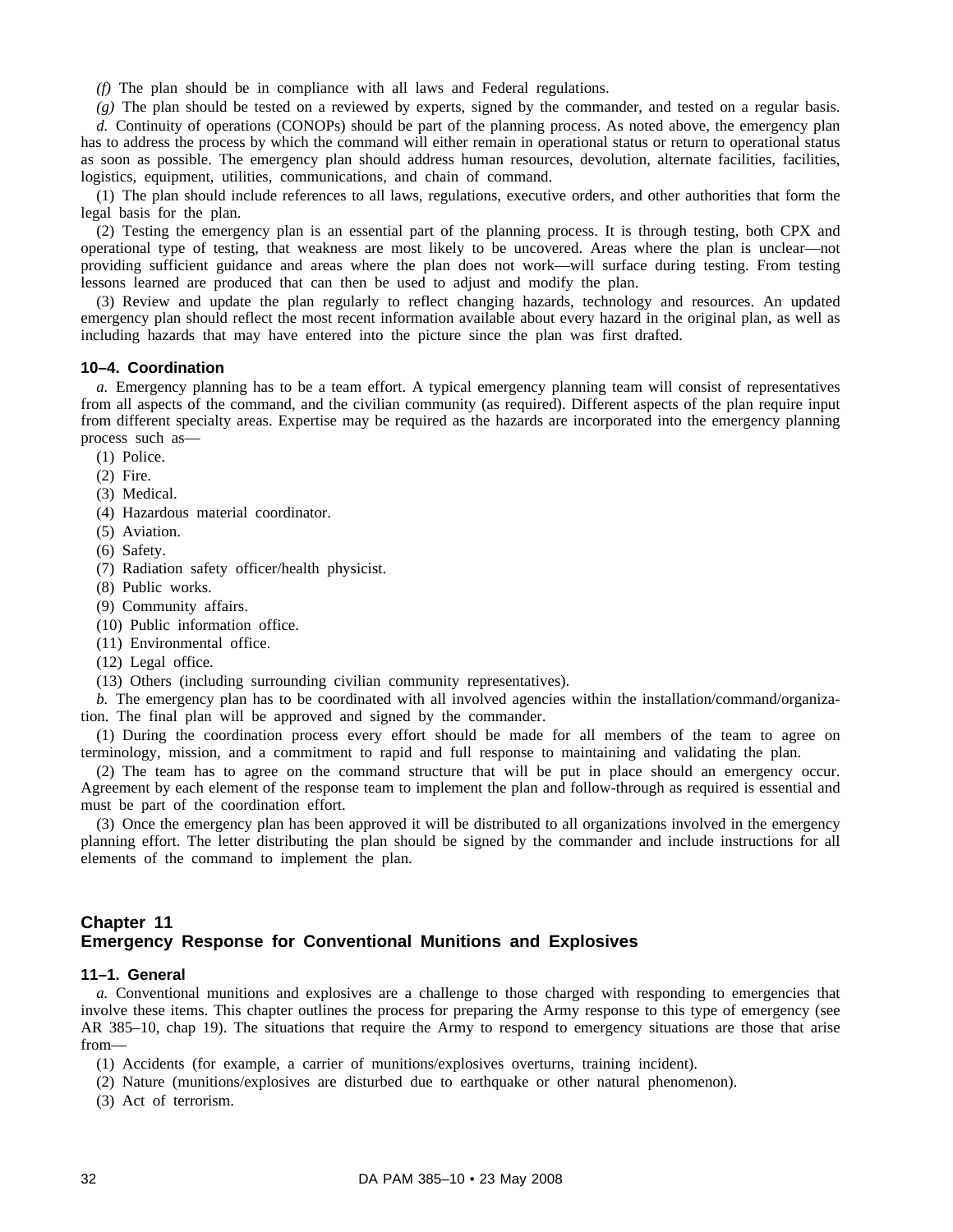*b.* The Army has the DOD lead in responding to conventional munitions/explosives incidents. The focus of the response is to—

(1) Save lives and prevent injuries.

(2) Protect facilities and properties.

(3) Maintain security and to minimize public inconvenience.

*c.* It is Army policy to maintain an aggressive safety program to prevent accidents involving the transportation of munitions and explosives, and to minimize the damaging effects of such accidents when they occur. Army representatives will respond as quickly as possible when alerted that an accident involving munitions or explosives has taken place. This pamphlet applies to—

(1) All commercial modes of transportation (rail, motor vehicle, air, and water).

(2) All military vehicles, both administrative and tactical transporting munitions and explosives on public highways, including shipments by military carrier.

(3) Explosives ordnance disposal (EOD) units who follow established EOD procedures.

*d.* To prevent unfounded public alarm, accidents involving munitions, and/or explosives during transportation will be reported promptly and accurately to the Army Operations Center (AOC). This policy will enable the Army to render effective aid to minimize personal injury and property damage. This policy will also ensure that information provided to the public is accurate and timely at both the local installation and at HQDA.

*e.* The guidance and procedures set forth in this section of DA Pam 385–10 applies to the transportation of DOD conventional munitions and explosives. It does not apply to accidents or incidents that involve the transportation of nuclear weapons, toxic chemical agents, or radiological material. For accidents involving—

(1) Transportation of nuclear weapons, refer to AR 50–5, AR 385–10, and DA Pam 385–40.

(2) Toxic chemical agents, refer to AR 50–6, AR 385–10, DA Pam 385–40, and DA Pam 385–61.

(3) Radioactive and fissionable materials, other than weapons, refer to DA Pam 385–24, DA Pam 385–40, and AR 385–10.

### **11–2. Pre-event planning**

*a.* As with all emergency situations, the planning that occurs prior to an actual event is the first critical step in minimizing the loss of life and injury to personnel and damage to facilities and infrastructure.

*b.* Planning on how to respond to emergency incidents that involve conventional munitions and explosives begins with the agency that has the responsibility for developing the conventional munitions or explosives.

*c.* Procedures for safely handling and neutralizing munitions or explosives will be developed simultaneously. These procedures will include how to deactivate the munitions under emergency conditions and information on quantitydistance should the need arise to destroy the device on-site.

#### **11–3. Functions**

*a.* When an accident or incident occurs that requires DOD emergency response, the installation commander will notify the AOC furnishing all the information listed in this section that is available. The telephone numbers for the AOC are DSN 227–0218, or commercial 703–697–0218.

*b.* As soon as possible a follow-up priority, electronically transmitted message will be used to confirm the telephonic report. The AOC message address is HQDA Washington, DC//MOCS–AOC//. Addresses on the confirming message will have the following information addresses:

(1) Chairman, Department of Defense Explosives Safety Board (DDESB–IK), Alexandria, VA 22331–0600, MES-SAGE ADDRESS: CHAIRMAN DDESB Alexandria, VA//DDESB–IK//, TELEPHONE: DSN 221–0891 or (703) 325–0891.

(2) Office of the Assistant Secretary of the Army (SAILE–ESOH), Washington, DC 20310–0103, MESSAGE ADDRESS: HQDA Washington, DC//SAILE–ESOH//, TELEPHONE: DSN 225–7824 or (703) 695–7292.

(3) HQDA, Director of Army Safety (DACS–SF), Washington, DC 20310–0200, MESSAGE ADDRESS: HQDA Washington. DC//SAILE–ESOH//, TELEPHONE: DSN 225–7824 or (703) 695–7824.

(4) HQDA, Deputy Chief of Staff for Logistics (DALO–TSP), Washington, DC 20310–5050, MESSAGE AD-DRESS: HQDA Washington, DC//DALO–TSP//, TELEPHONE: DSN 224–4083 or (703) 694–74083.

(5) HQDA. Army Operations Center (MOCS–AOC), Washington, DC 20310–5050, MESSAGE ADDRESS: HQDA Washington, DC//MOCS–AOC//, TELEPHONE: DSN 227–0218 or (703) 697–0218.

(6) HQDA, Chief of Public Affairs (SAPA–ZA), Washington, DC 20310–1501, MESSAGE ADDRESS: HQDA Washington, DC//SAPA–ZA//, TELEPHONE: DSN 227–7782 or (703) 697–4482.

(7) Commander, Surface Deployment & Distribution Command (SD–SS), 5611 Columbia Pike, Falls Church, VA 22041–5050, MESSAGE ADDRESS: CDR SDDC Falls Church, VA//MT–SS//, TELEPHONE: DSN 289–1951 or (703) 756–1951.

(8) Commander, U.S. Army Materiel Command (AMCSF), Ft. Belvoir, VA, MESSAGE ADDRESS: CDR AMC Alexandria, VA//AMCSF//, TELEPHONE: DSN 284–9475 or (703) 274–9475.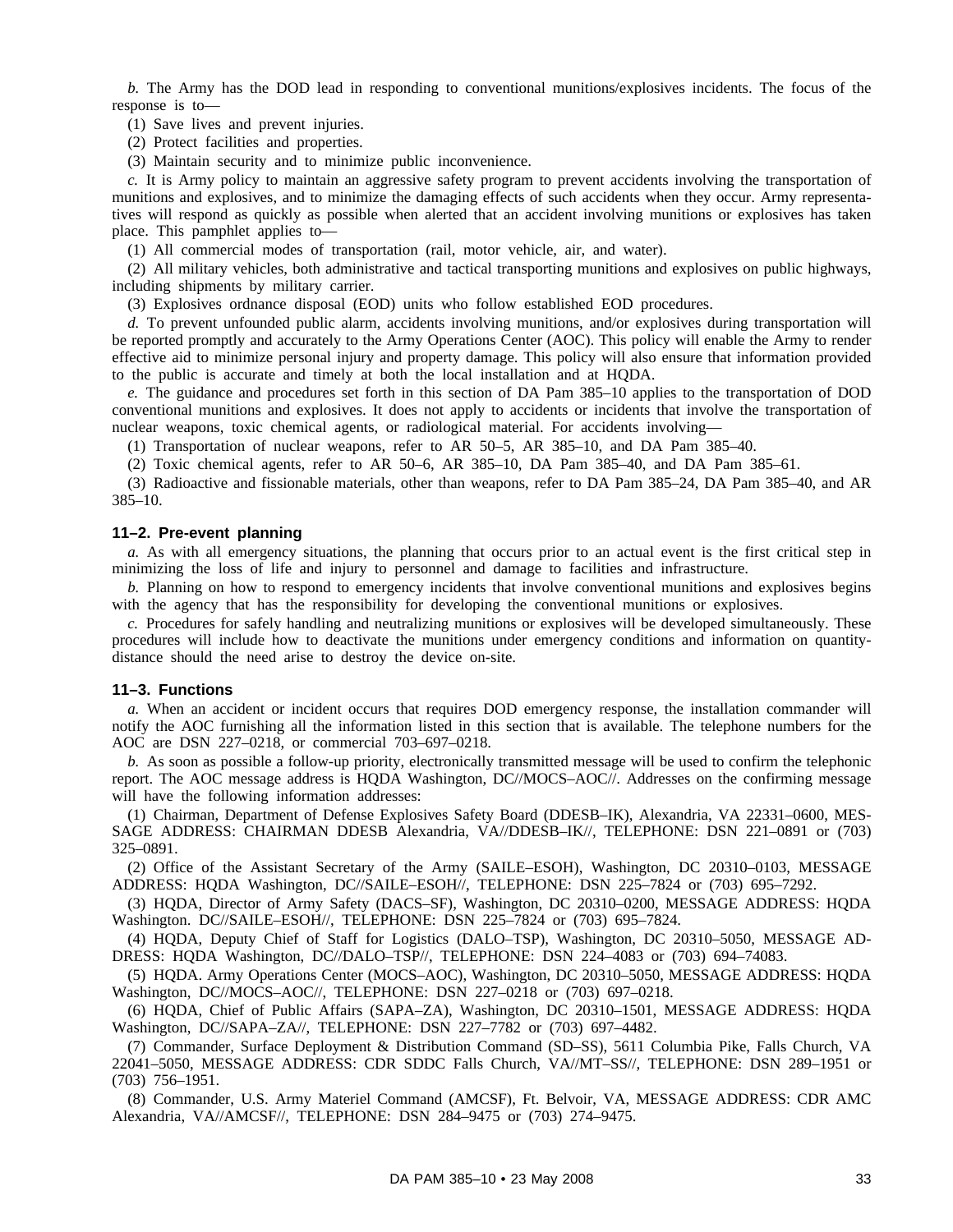(9) Commander, U.S. Army Joint Munitions Command (AMSJM–TM/AMSJM–SF), Rock Island, IL 61299–6500, MESSAGE ADDRESS: CDR JMC Rock Island, IL//AMSMC–TM//

AMSMC–SF//, TELEPHONE: DSN 793–2989 or (309) 782–2944.

(10) Commander, U.S. Army Aviation Missile Life Cycle Management Command (AMSAM–SF), Redstone Arsenal, AL 35896–5130, MESSAGE ADDRESS: CDR AMCOM Redstone Arsenal, AL//AMSAM–SF//, TELEPHONE: DSN 746–2944 or (205) 876–2944.

(11) Commander, Forces Command (FCJ1–SO), Ft. McPherson, GA 30330–6000, MESSAGE ADDRESS: CDR FORSCOM Ft. McPherson, GA//FCJ1–SO//, TELEPHONE: DSN 367–6839 or (404) 752–6839.

(12) Commander, U.S. Army Combat Readiness Command (CSSC–PR), Ft. Rucker, AL 36362–5363, MESSAGE ADDRESS: CDR CRC Ft. Rucker, AL//CSSC–PR, TELEPHONE: DSN 558–9552 or (334) 255–9552.

(13) Director, U.S. Army Technical Center for Explosives Safety (SMJAC–ES), 1C Tree Road McAlester, OK 74501–9053, E-mail: ES–Hotline@dac.army.mil, TELEPHONE: DSN 956–8919 or (918) 420–8919.

### **11–4. Emergency response**

In addition to providing a military officer (major or above) or DA civilian (GS–12 or above) to be the DOD military representative in response to an accident or incident, the supporting installation will also provide communications support and will be prepared to provide public affairs, security (in accordance with AR 190–11) for all sensitive and classified shipments and legal support, as required and available, as part of the DOD response to the accident.

*a.* Each Army installation will have an officer of rank major, or above, or DA civilian of GS–12, or above, identified who will proceed directly to the scene of an accident/incident. The officer will be in uniform. Once on the scene, the officer will serve as—

(1) The DOD representative to the on-scene civilian officials responding to the incident.

(2) The DOD military representative (remaining in charge of military activities at the scene until relieved by a designated military authority).

(3) The point-of-contact for other DOD teams preparing to respond.

*b.* Response to the scene of an accident should be made as quickly and safety as possible using the fastest mod of transportation available at the time. The following goals are established for response to a munitions and/or explosives accident:

(1) Military representative and communications element arrive at the accident scene not more than 2 hours after notification.

(2) The EOD team arrives at the accident scene not more than 4 hours after unit notification or as soon as possible.

#### **11–5. Response procedures**

The AOC will coordinate the DOD response until the service response organization is operational. The following procedures will be followed to notify all parties involved in an accident involving DOD munitions or explosives.

*a.* Shipping installations will have emergency telephones manned 24 hours a day (during shipments) to respond to transportation accidents involving DOD munitions.

*b.* Army Headquarters will test their shipping installations at least annually to ensure that the emergency numbers are manned with knowledgeable and responsible individuals or with individuals having immediate access to persons possessing knowledge of hazards and characteristics of hazardous materials being shipped (when shipment is on the road).

*c.* Upon notification of an accident, the shipping installation will establish and maintain voice communications with on-scene civilian officials to assess the situation and provide accurate information and recommendations (for example, public evacuation, toxicity, fire hazard, and personal protective equipment). The shipping installation will immediately notify the AOC at DSN 227–0218 or commercial (703) 697–0218.

*d.* For cases where shipping papers are not available at the site, on-scene emergency responders may contact the Chemical Transportation Emergency Center (CHEMTREC) (commercial toll-free (800) 424–9300); or the National Response Center (NRC) (commercial toll free (800) 424–8802) for assistance with DOD munitions and explosives accidents and incidents. The CHEMTREC and the NRC will connect callers with the AOC, as appropriate.

*e.* If on-scene assistance is required, the AOC will determine the nearest military installation and task the appropriate servicing Army Headquarters to provide emergency assistance and support.

*f.* The AOC will task FORSCOM to provide EOD support as necessary. The EOD unit will dispatch a response team and establish contact with on-scene officials as soon as possible.

*g.* Commercial carriers contracting with DOD will be advised that they will immediately notify the AOC of a transportation accident/incident involving DOD munitions or explosives that requires an emergency response.

*h.* Shipping papers (SF Form 1103 (U.S. Government Bill of Lading) and DD Form 836 (Dangerous Goods Shipping Paper/Declaration and Emergency Response Information for Hazardous Materials Transported by Government Vehicles)) will bear the 24-hour telephone numbers of the AOC and the shipping installation.

*i.* If the National Military Command Center (NMCC), one of the other military department operations centers, or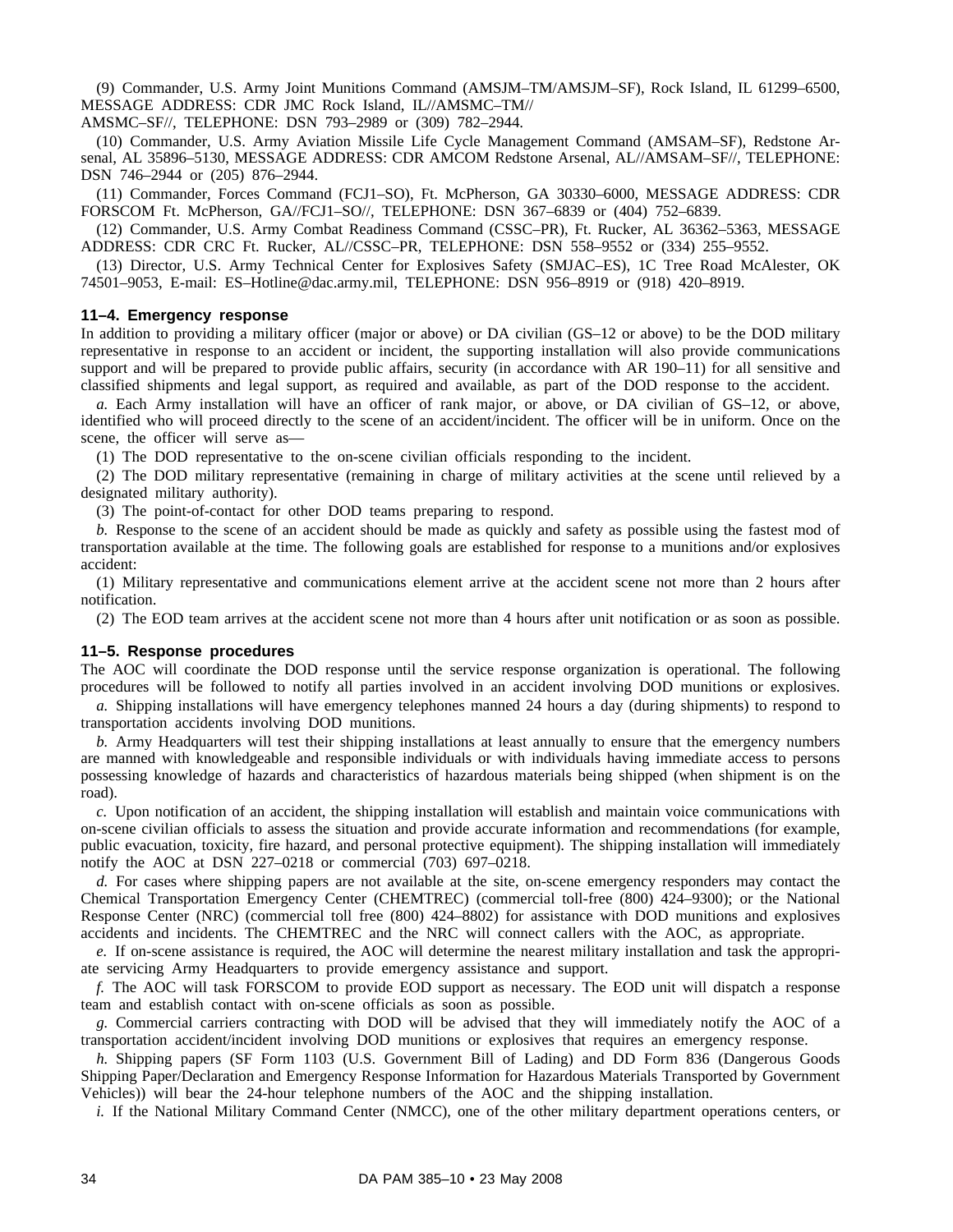any other DOD component is notified of a transportation accident involving DOD munitions or explosives, and DOD requires an emergency response, the AOC will be immediately notified.

*j.* The AOC coordinate emergency response actions until an appropriate Service response organization is formed and operational. The AOC will transfer the coordination function to the Service response organization after it is functional.

*k.* If the shipment has been identified as Navy or Air Force origin, the AOC may transfer the response coordination function to the designated center for munitions and explosives transportation accidents (Naval Sea Systems Command Duty Officer, commercial: (202) 692–2958 or DSN: 222–2958; and Air Force Operations Center, commercial: (202) 697–6103 or DSN: 227–6103). The Army will assist the Navy, Air Force, and Marine Corps and will provide the support requested by the controlling response coordination center.

## **11–6. Public affairs and security**

The nearest military installation will be prepared to provide the necessary support to the accident site as required allowing emergency response personnel to accomplish their mission without delay.

*a.* Public affairs and security support are critical elements that have to be provided rapidly to ensure that the accident site is protected and that EOD and other critical personnel are able to do their tasks. Public Affairs personnel are required to be present to work with the media to ensure that accurate information is provided to the public and that EOD and other critical personnel are not distracted from their tasks by having to respond to questions from the media.

*b.* When possible, based on safety, security, and time, the press should be allowed to take pictures and interview the military or DA civilian representative. As the military person in charge at the accident site, the military or DA civilian representative will judge if his other responsibilities will allow him to take the time to meet with the press. Response to queries from the press is the preferred approach, providing information that has been confirmed and is releasable to the public. The military or DA civilian representative must use common sense in working with the media and should make use of public affairs personnel to provide guidance.

*c.* Commanders will expeditiously provide copies of all press released to the Chief of Public Affairs, HQDA, DSN: 227–4200 of commercial: (202) 697–4200.

## **11–7. Accident site clean up**

The goal of accident site clean up is to return the site to normal as soon as possible, with minimal inconvenience or hazard.

*a.* The officer in charge will assist local civilian officials in arranging clean up of the accident as quickly as possible, consistent with safety and security requirements.

*b.* After EOD personnel have certified the munitions or explosives safe for movement, cleanup should be accomplished using the assistance of the carrier, the installation designated to provide on-scene support, and/or locally available commercial equipment.

*c.* Clean up of munitions and explosives will be done only by qualified personnel and under controlled conditions to prevent pilfering.

*d.* Munitions or explosives will be shipped to their original destination or to a designated support installation pending final disposition decision.

*e.* Technical assistance and aid necessary for movement, salvage, demolition, neutralization, or other disposition of Army shipments being transported by commercial carriers will be in accordance with AR 75–15.

*f.* The EOD officer at the accident scene has the responsibility for determining whether a dangerous or explosive article is safe for movement.

(1) Upon determination that all munitions or explosives are safe and do not present a hazard, the EOD officer will notify the military representative.

(2) The military representative may then request disposition instructions from the designated support installation.

*g.* The military representative will ensure that the carrier, consignor, consignee, the response organization, and the commander in whose area the accident/incident occurred are advised of the disposition of the cargo.

#### **11–8. Accident investigation**

The Surface Deployment and Distribution Command (SDDC) will ensure that accidents involving munitions and explosives shipment by commercial carriers are investigated and that suitable corrective or preventive measures are established to avoid recurrence.

*a.* Investigations for accident prevention purposes are encouraged. The Army will support, but not duplicate, investigations conducted by the National Transportation Safety Board (NTSB). The Office of the Secretary of Defense (OSD) will task the Army to assist the NTSB in conducting investigations as appropriate.

*b.* Upon completion, reports of investigations will be forwarded within 60 days, through the Assistant Secretary of the Army for Installations, Logistics and Environment (ASA(I&E)) to the OSD SOH Policy Directorate with an additional copy to the DOD Explosives Safety Board (DDESB).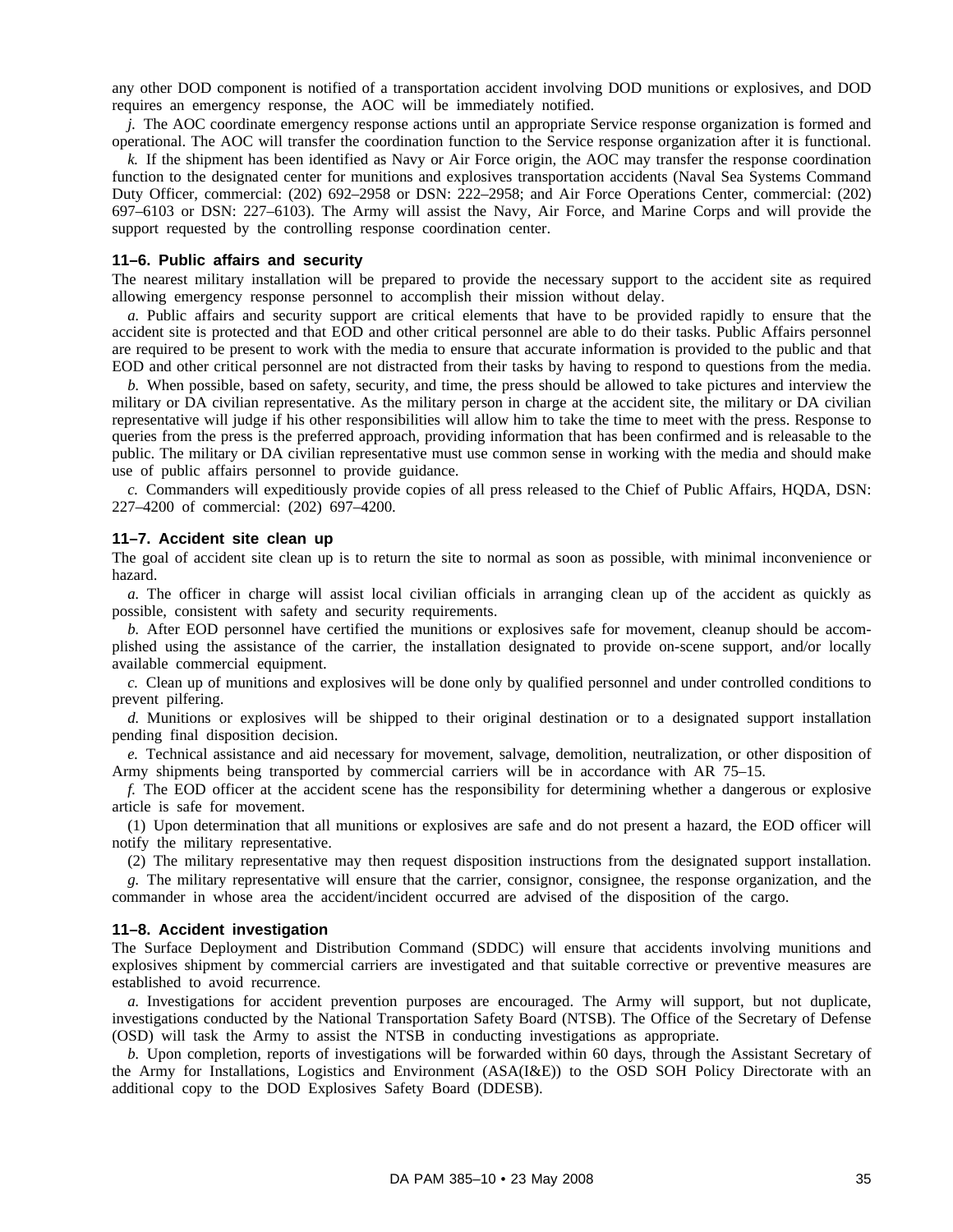## **11–9. Munitions/explosives accident reporting**

*a.* Accident/Incident Involving Commercial Shipment of Explosives and Dangerous Materials will be reported to the addresses identified in paragraph 11–3 of this pamphlet. The Report Control Symbol (RCS) is CSGLD–1442.

*b.* An initial report will be forwarded to the addressees in paragraph 11–2. This report will include all information available at the time of submission. Notification will not be delayed due to the lack of detailed information. The goal is to provide as much as is known about the accident/incident at this point to the chain of command. The report will include all information available at the time of submission. The report outline set forth below will be followed: (1) *Section A.* Report of accident or incident.

*(a)* Name, organization, location, and telephone number of person reporting the accident.

*(b)* Date and time of the accident.

*(c)* Exact location of the accident.

*(d)* Quantity and complete nomenclature of material involved.

*(e)* Description of property damage and personnel casualties.

*(f)* Name of carrier involved and whether the carrier requested military assistance.

*(g)* Description of the accident, including type of accident (for example, vehicle upset, vehicle collision, train derailment); any indications of sabotage or terrorist activity); condition of cargo (whether there was an explosion or fire, whether it is safe to be moved and/or continued to destination); and estimated property damage.

*(h)* Whether technical assistance has been provided and if it has the agency, civilian or military providing the assistance.

*(i)* Origin, destination, and priority of shipment, if known.

*(j)* Whether the consignor and consignee have been advised.

*(k)* Other pertinent information (that is, security requirement, press releases, potential danger to local inhabitants, potential environmental impact).

*(l)* When the initial report does not contain all of the above information, the commander of the activity furnishing technical assistance to the carrier will complete the information listed above and forward it by electronic means to the addresses in paragraph 11–2, after emergency action at the accident scene has been completed.

(2) *Section B.* Technical report of accident. This section is required only in those cases involving loss of life, serious injury, or loss or damage to DOD cargo that renders it unserviceable or unsafe for movement to its original destination. The report will include—

*(a)* The information prescribed in paragraph 11–8, above.

*(b)* All known events or conditions that led up to the accident/incident, anything that may have contributed to it, and failure of persons or equipment if known.

*(c)* Detailed description of the kinds and quantities of explosives; lot numbers; time intervals between explosions, if measurable.

*(d)* Description of barricades, if any, and effect upon explosives involved.

*(e)* Photographs if available.

*(f)* A drawing, map, or map overlay, when feasible showing the radii of destruction; damage beyond economical repair; repairable damage; glass breakage; location(s) of injured and deceased; type(s) and weight of missiles and fragments, and distance to which most were projected; distances between locations of explosions occurring at more than one place; and identification of transportation equipment involved.

*(g)* Any indication that a portion of the cargo is missing or otherwise unaccounted for.

(3) *Submission.* Copies of the report will be submitted within 60 days following the accident to SDDC, with applicable information addressees listed in paragraph 11–2.

### **11–10. Training**

Officers that have been identified as potential official representatives to munitions or explosives accident sites will be provided with this section of DA Pam 385–10 and with local SOPs that provide additional guidance on duties and responsibilities.

## **Chapter 12 Operations Safety Around Water**

### **12–1. Introduction**

The principles of CRM will be applied to marine activities to promote safety during operations in and around water, as required by AR 385–10, chapter 22. Safety in and around water is a challenge during military and training operations; the following rules apply to water operations/activities conducted for these purposes. Safety requirements for U.S. Army Corps of Engineers (USACE) civil work marine activities are found in the USACE Safety and Health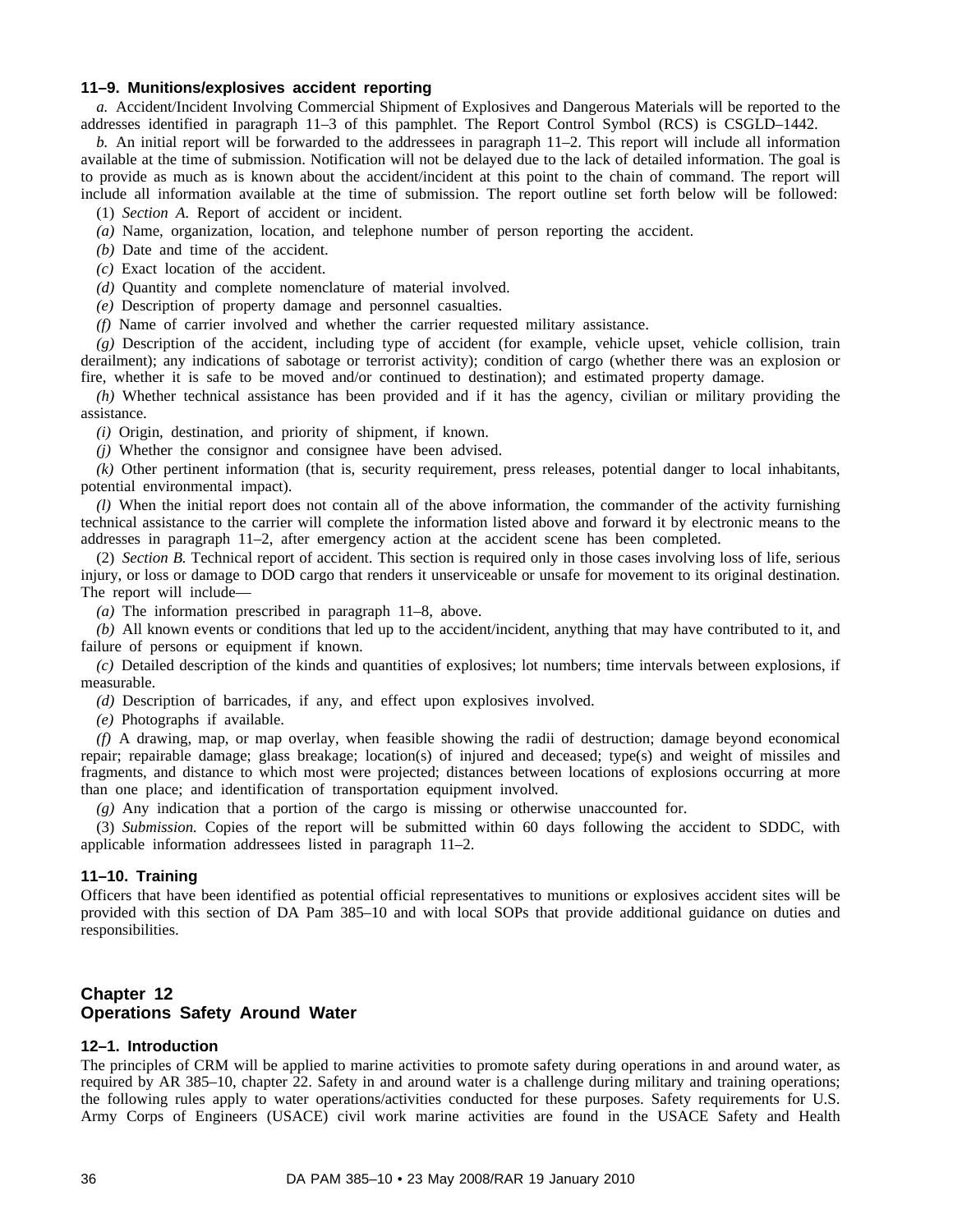Requirements Manual, EM 385–1–1. The principles of CRM will be applied to marine operations to promote safety during operations in and around water, as required by AR 385–10, chapter 22.

### **12–2. Water safety procedures**

*a.* As part of the CRM concept, hazards present during water operations will be identified and categorized. These hazards should recognize more than the obvious risk of drowning, but must take into consideration potential hazards such as—

- (1) Carbon monoxide threat from motor vehicle operations.
- (2) Hypothermia from wet clothing that may come from wind/splashes from equipment, and so on.
- (3) Threat injury from the impact of equipment and tools.
- (4) Electrical shock.
- (5) Other hazards.

*b.* Accident prevention approaches will be used to develop safety procedures that address all critical risk categories and the potential for accidents associated with each. The goal will be to eliminate or at least mitigate the possibility of serious accidents. SOPs developed for water operations will incorporate safety rules and procedures that address highrisk areas.

*c.* SOPs will require that watercraft be tested for leaks prior to the first use of each work period. They will also require that no one be allowed to work alone. There will always be at least two people who will maintain contact with each other during water operations. When the task requires more than two people, a buddy system will be established to ensure that no one works in "isolation."

### **12–3. Water safety equipment**

*a.* Safety equipment that eliminates or mitigates identified safety hazards will be provided to personnel working in and around water. As a minimum, all personnel working in and around water will be provided the type of personal floatation devices (PFDs) that conform to military or U.S. Coast Guard standards for the hazards anticipated. Personnel will be required to wear the PFDs when near, on, or in the water.

*b.* Additional safety equipment appropriate to the work will be provided and required to be used by personnel working in a marine environment. Safety equipment may include a tethered harness when working at heights where fall hazards may result in injury or death. Other equipment may include hard hats, gloves and typical personnel protective equipment. The site supervisor and/or ranking military person will ensure that safety equipment is worn and used in accordance with approved procedures and techniques.

*c.* Other safety equipment that is general in nature, that is, not personal, will be used to the maximum extent possible. The need for this type of equipment will be identified during the risk assessment phase. Typical examples of this equipment include safety rails/fences to prevent falling into the water, bilge pumps that may be required to prevent some vessels from holding excess amounts of water, ring buoys and pikes to use with people who fall into the water, and similar types of equipment.

*d.* All safety equipment and, to the extent possible, operational equipment used for marine operations will be developed and procured to meet U.S. Coast Guard standards for safety.

## **12–4. Marine operations pre-event planning**

*a.* The principles and techniques of pre-event emergency planning will be applied and documented prior to the commencement of marine operations. Pre-event planning will focus on what to do should an accident occur. Critical elements of pre-event planning are—

(1) Identify the person in charge of the site should an accident occur.

(2) Have procedures and conduct drills for recovery of injured persons, including removal and stabilization while waiting for medical personnel.

(3) Identify personnel on site with training in CPR and first aid.

(4) Identify procedures and numbers, or radio frequencies to summon assistance, including ambulance and medical aid.

(5) Identify process that will be followed to obtain information of how an accident occurred.

(6) Identify security to be established to secure a site for an accident investigation board.

*b*. The pre-event plan will address other elements as required by the commander and prevailing laws and regulations.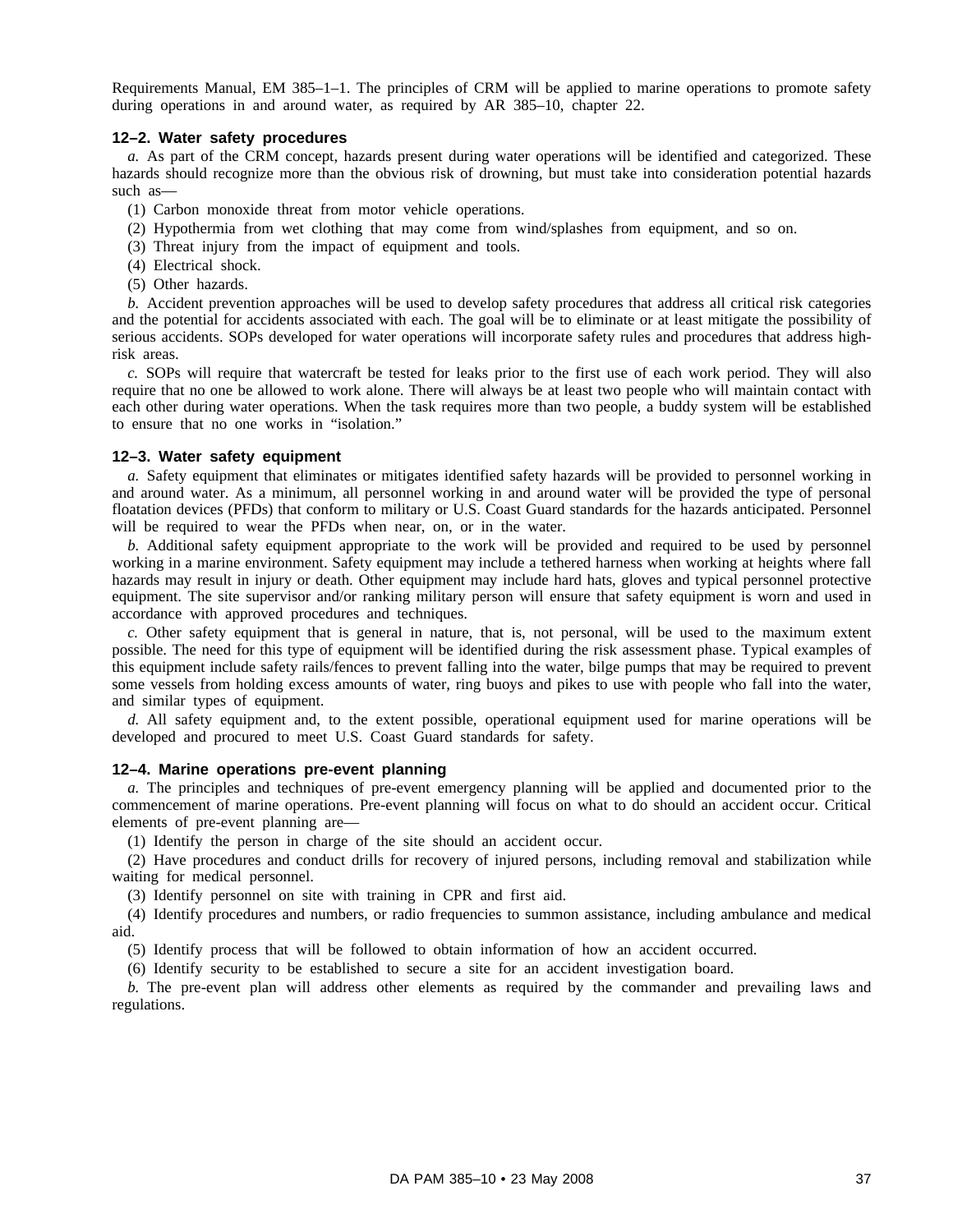# **Chapter 13 Facility Closure**

## **13–1. General**

*a.* Military facilities that are being closed are usually located in or close to a more densely populated areas where the community has become accustomed to the presence of the facility and military personnel. A complicating factor to the closing of a facility is the potential for hazardous materials in and around the site. This chapter provides additional guidance in support of AR 385–10, chapter 24.

*b.* The process of closing a facility requires that the facility hazardous substances, hazardous waste, hazardous materials, and contaminated media be disposed of or remediated as required prior to closing of a facility and its transfer to civilian use or ownership by another Federal agency (see AR 200–1).

(1) A program for remediating a facility, if required, will be conducted prior to closing and transfer unless the transfer documents outline an alternate approach.

(2) The decommissioning plan will be approved by Headquarters, DA. Note: For the purposes of this pamphlet, the term facility includes land as well as buildings and other structures.

## **13–2. Legal and regulatory responsibilities**

*a.* The Defense Authorization Amendments and Base Closure and Realignment Act (1988) and The Defense Base Closure and Realignment Act of 1990 require that the DOD and the DA (for Army installations) perform remediation, if required, of the bases prior to transfer to other Government agencies or private entities, unless it is agreed the remediation may take place after transfer. The remediation of these bases may range from the disposal, removal, and remediation of—

- (1) Trash.
- (2) Clearing ranges.
- (3) Other facilities of unused explosives and munitions.
- (4) Radiological sources.
- (5) Hazardous chemicals.
- (6) Biological warfare material.
- (7) Hazardous substances, waste, and material.
- (8) Chemical and biological contamination.

*b.* The disposal, removal, or remediation of these hazardous substances, wastes, constituents, or materials requires that the process be approached thoughtfully and with a well-developed operational and safety plan. The goal is to transition facilities that the Army does not need quickly, cost-effectively, efficiently, and safely in support of approved uses of the facility.

#### **13–3. Hazardous waste**

*a.* Hazardous constituents may consist of several different forms; from household wastes that may contain hazardous waste to industrial wastes and excess warfighting material. Under the procedures established for facility closing, the Army has the responsibility to ensure that all known hazardous materials are disposed of, removed or, if required, remediated prior to turning a facility over to civilian authorities or other Federal agency authorities.

*b.* A decommissioning plan will be developed for the facility that provides a comprehensive plan for addressing as required hazardous wastes.

*c.* When necessary, the USACHPPM may be called upon to assist in determining the magnitude of hazardous waste and the appropriate means for addressing, if required, the hazards.

*d.* The first step in hazardous waste disposal, removal, and, if required, remediation efforts are to prepare an inventory of all hazardous waste and its location within the facility being closed. This inventory will identify—

- (1) The hazardous waste.
- (2) A brief summary of the risk posed by the waste.
- (3) The amount of the waste present at the site.

(4) The location of the hazardous waste (location will be presented in the most logical form, that is, map coordinates and/or physical description which define the boundaries that encompass the hazardous waste).

(5) Hazardous chemical waste that is not classified as war related material will be classified as industrial waste and handled in accordance with standard industrial practice.

(6) Chemical material produced to support military operations will be handled in accordance with the procedures that have been established for disposing of chemical weapons grade material.

*e.* Once the hazardous waste has been inventoried, the method(s) for disposing, removing or, when required, remediating the hazardous waste will be determined. The description of how to dispose, remove or, when required, remediate the hazardous waste will include such factors as—

(1) Estimated cost.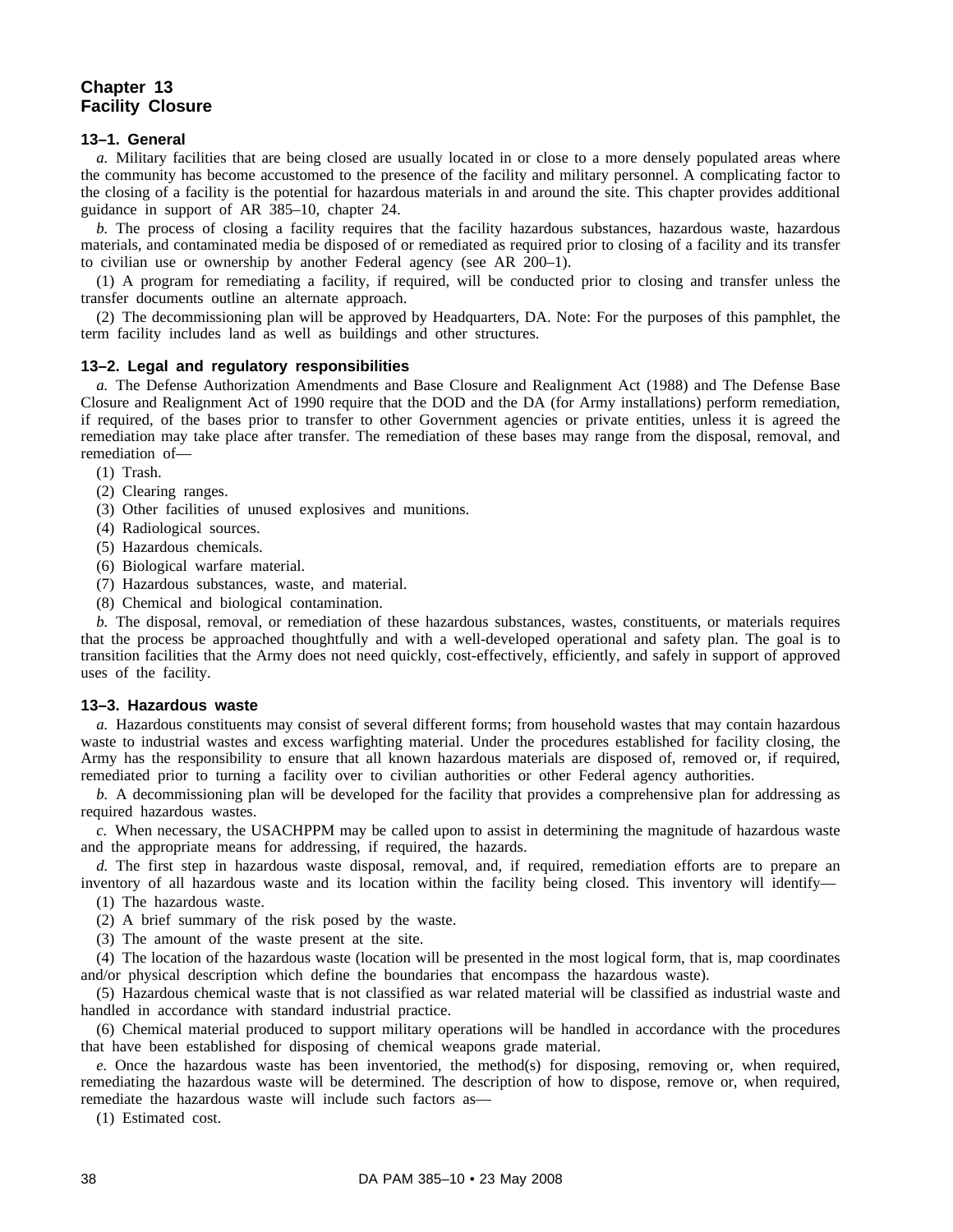(2) Amount of time required for disposing, removing, or, when required, remediating the hazardous waste.

(3) If hazardous waste is to be disposed of, the site where it will be taken will be identified confirming that the disposal site is properly licensed to accept the hazardous waste.

(4) Listing of all permits that are required to extract, transport, and dispose of the hazardous waste. Disposing of hazardous material will consist of provisions for secure long-term storage and/or disposal in accordance with DOD policy and applicable legal requirements.

*f.* The results of the inventory and study process will be used to identify all hazardous waste and to develop the method(s) for disposing, removing, or, when required, remediating each hazard. The plan will address the cost for disposing, removing, or, if necessary, remediating the hazardous waste; the processes that will be used to address the hazardous waste; and the risk associated with each process if such action is required (risk will address potential for inadvertent release of the waste, any unacceptable risks that may be posed to human health, and/or the environment as a result of that release).

*g.* The facility's commander will ensure that all appropriate action is taken to ensure that legal, regulatory, and other requirements, if applicable, are followed in developing the hazardous waste disposal, removal, or remediation plan as part of the overall remediating plan.

*h.* During decommissioning operations, records will be kept that identify—

(1) All hazardous waste.

(2) Any unexpected events or situations (for example, storage containers not in proper position).

(3) Amount (weight/volume).

(4) Disposition results (location of final storage location or method of treating the hazardous waste)

*i.* It is critical that these records be detailed to a level sufficient to provide an audit trail of what was found, what was disposed of, any problems that developed, and final disposition actions. The record of hazardous wastes disposed of, removed, or remediated will be checked against the initial inventory of hazardous wastes. Provision will be made in the database for all actions to be verified with the signature of the appropriate official, as each segment of hazardous waste is disposed of/removed/remediated.

### **13–4. Unexploded ordnance**

*a.* Unexploded ordnance (UXO) on military facilities that are being closed presents a number of problems. First is the sheer magnitude of the problem. Ranges, bunkers, and other possible locations for unexploded ordnance mean that the area of possible UXO contamination is extensive. Further complicating the issue is the large variety of ordnance that may be present. On some installations, ordnance may range from small arms to rifle to artillery to rocket/missile rounds. Ordnance that has been exposed to the elements may be particularly sensitive and therefore even more dangerous if disturbed. Older ordnance may be difficult to identify and disarm or destroy. Remediation of unexploded ordnance requires an orderly and cautious approach.

*b.* Phase 1 is to develop the approach or strategy for the remediation of a closed or closing facility. Because remediation of Army installations with UXO is a complicated process a decommissioning plan is required that will be coordinated with and approved by the DDESB. The document for this coordination will be the site plan. In addition to the site plan is a requirement for a decommissioning program plan that contains a section identifying the destruction of ordnance and explosives that will be reviewed by the U.S. Army Technical Center for Explosives Safety (USATCES).

*c.* Phase 2 is to determine the types of UXO present, how much, and the location.

*d.* The start of this investigation is to search historical records to identify what type of ordnance has been used in training, testing, and stored at the facility. Historical records must be viewed cautiously and used only as general guidance unless verified by independent sources. Safety is the main concern and all data must be verified using appropriate analytical tools and methodology.

*e.* Ranges, test sites, and storage areas must be located.

(1) A site map should be prepared of each potential site. This map will display the exact layout, shape, and size of the range as well as the safety margin required for possible overshoots of the type of ordnance that was used on that range or test site. If multiple types of ordnance were used on the range then the map should address each type or ordnance and its last known location.

(2) A site survey will be conducted to validate and update all locations. The site survey may require the use of such technologies as magnetometry, ground penetrating radar, electromagnetic induction, infrared sensors, or a combination of these sensors. Other technologies are being developed and may come on line once they have been fully developed and validated. The type of technology(s) used for a site survey depends on the terrain, intended use, type(s) of ordnance that was used on the site, and the depth to which remediation will be conducted.

(3) Composite risk analysis will be conducted for the entire process that will evaluate each site of UXO. The risk analysis will include an assessment of the methods (reclamation, open burning/detonation, incineration, removal and recovery, excavation (using manual/mechanized systems/remote-controlled systems, and so on) being considered to remediate the site(s) and the hazards associated with each method, including transportation.

(4) Safety training will be conducted first to educate personnel on the importance of not approaching or touching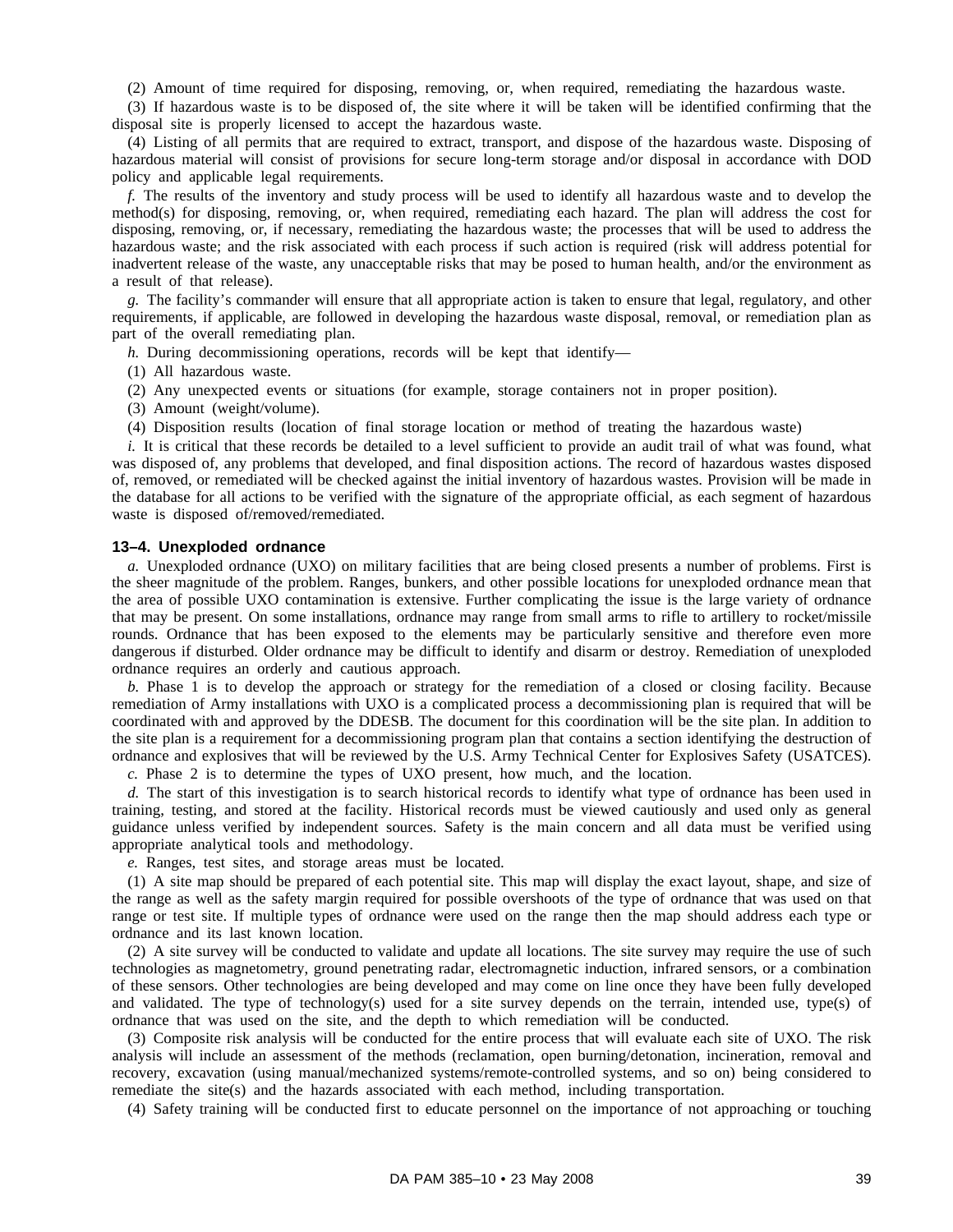UXO and reporting any sightings. Personnel charged with remediation will have safety training on a regular basis that incorporates information on the type of UXO and the known hazards of removing (or destroying) the UXO.

*f.* As remediation of UXO contaminated sites occurs, a detailed record keeping process will be used to record actions that take place. The data records will include information on each unit of UXO, where it was located, general description, serial and national stock numbers (NSNs) when possible, and final disposition of the munitions. Any difficulties that occur during remediation will be noted along with the actions taken to resolve the issue.

### **13–5. Radiation sources**

Some Army sites may have radiological contamination. Facilities to close or to be used for unrestricted use will be decommissioned in accordance with the Multi-Agency Radiation Survey and Site Investigation Manual (MARSSIM), Army policy, NRC, state and local regulations, radioactive commodity/item decommissioning plans, and NRC licenses. The owners/users of the sites will conduct required radiation surveys or have the radiation surveys conducted to assess whether sites have radiological contamination. If the sites indicate radiological contamination, then the results will be incorporated into decommissioning plans. The information to be entered will be the radiation source(s), amount of source(s), where the radiological contamination is, and the action proposed for mitigation with dates of action. The decontamination and decommissioning will be tracked until resolved. For additional information and references on radiological decommissioning, refer to DA Pam 385–24.

## **13–6. Other warfighting materials**

*a.* Many military installations may have other material that was developed for warfighting purposes. During the research and survey conducted for the decommissioning plan, other potential warfighting materials will be noted. Materials that fall into the other warfighting material category include—

- (1) Vehicles (especially damaged and/or inoperable vehicles).
- (2) Chemical and biological material storage and related areas.
- (3) POL sites (storage, distribution, and so on).

*b.* Items that fall into this category will be included in the decommissioning plans and in the base remediation plan. In the instances where the material/equipment consists of vehicles and/or weapons (but not munitions or explosives) the item will be rendered inoperable and plans made for disposal in accordance with current regulations on disposing of excess or non-operating equipment.

# **Chapter 14 Workplace Safety Programs**

## **14–1. Introduction**

*a.* This chapter prescribes guidelines and procedures for implementing major work place safety programs to protect Army military and civilian personnel working in nonmilitary unique operations. These guidelines should also be integrated in military unique operations to minimize risk as commanders conduct CRM.

*b.* Workplace safety programs should be modified to fit local operations as determined by commanders and SOH staff to provide maximum safety and reduction of the risk of accidental loss.

### **14–2. Hazard Communication Program**

*a.* Hazardous Communication (HAZCOM) Program is established to ensure that hazardous information on all hazardous chemicals in the workplace is transmitted to affected employers and exposed employees. Policies and procedures of this program are established in accordance with 29 CFR section 1910.1200 and AR 700–141.

*b.* Commanders and directors, safety, environmental, health, logistics, training, operations, personnel offices, and supervisory personnel at all levels who share responsibility for implementation Army HAZCOM Program should—

(1) Provide chemical specific training to trainers.

- (2) Maintain the health hazard inventory.
- (3) Maintain a central master file of MSDSs.
- (4) Provide copies of MSDSs as needed.
- (5) Interpret MSDS data as needed.
- (6) Determine employees to be trained through field surveys.
- *c.* Commanders and directors will—

(1) Ensure a written comprehensive HAZCOM Program is developed, implemented, and maintained at each level of activity.

(2) Ensure all employees who use or are exposed to hazardous chemicals receive DOD HAZCOM training.

(3) Ensure all employees who use or are exposed to hazardous chemicals are trained on specific hazards of each chemical.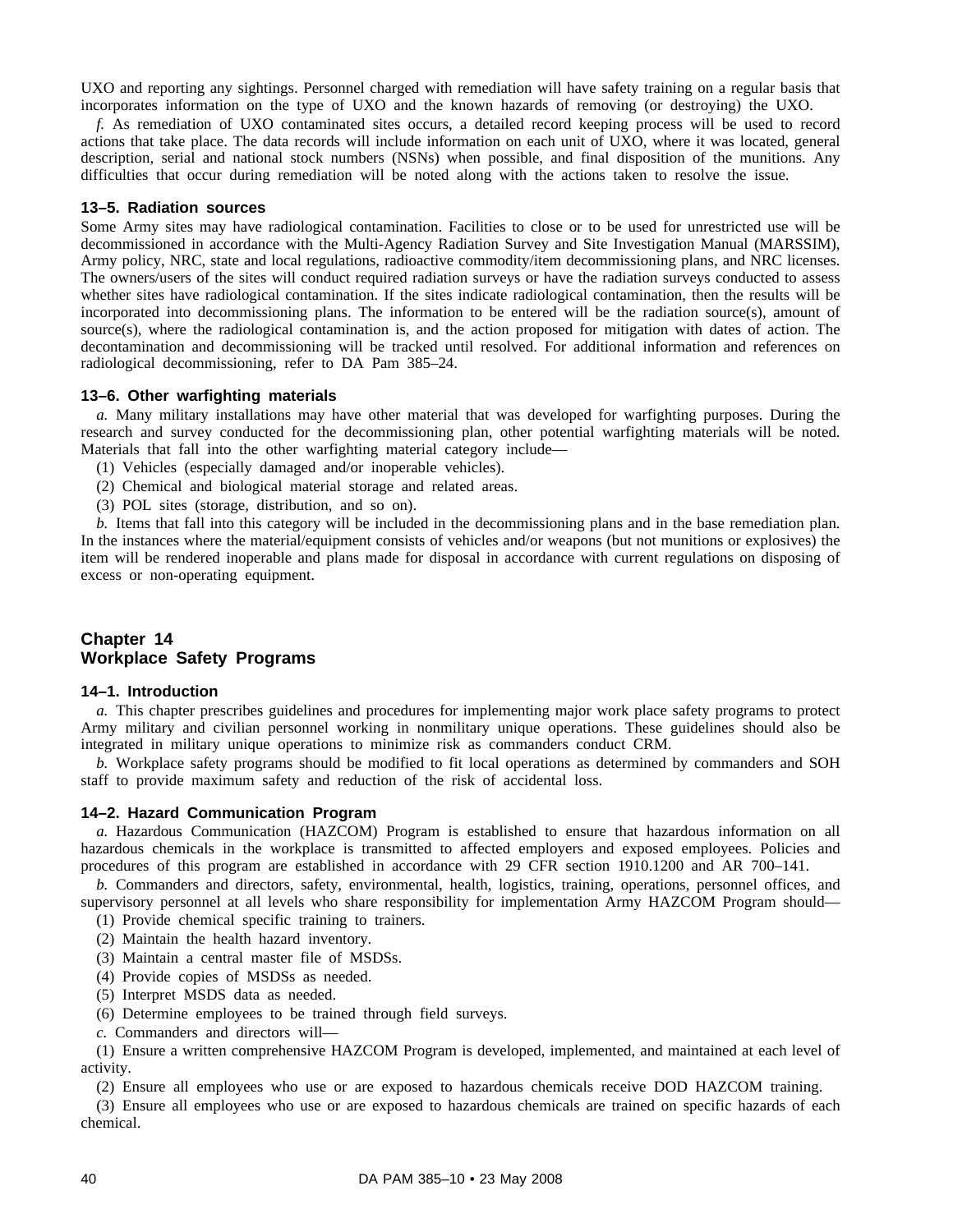(4) Ensure supervisors maintain MSDS for each hazardous chemical that is used or stored.

(5) Ensure MSDSs are obtained from vendor for directly purchased items.

(6) Ensure hazardous material inventory is maintained and updated monthly in each work section.

(7) Ensure a copy of updated hazardous material inventory is forwarded to local Safety Office and Preventive Medicine.

(8) Ensure hazardous material containers are labeled in compliance with 29 CFR 1910–1200(f).

(9) Ensure employees have access to MSDSs.

*d.* Supervisors will—

(1) Develop, implement, and maintain a written comprehensive hazardous communication program.

(2) Ensure all employees who use and are exposed to hazardous chemicals receive DOD HAZCOM training.

(3) Ensure all employees who use and are exposed to hazardous chemicals are trained on specific hazards of each chemical.

(4) Maintain MSDS for each hazardous chemical.

(5) Obtain MSDS from vendor for directly purchased hazardous chemicals.

(6) Maintain and update hazardous material inventory.

(7) Label, tag, and mark hazardous material containers in compliance with 29 CFR 1910.1200(f).

(8) Ensure employees have access to MSDSs.

#### **14–3. Lockout/tagout**

*a. Purpose.* The purpose of this program is to establish minimum requirements for the lockout or tagout of energy isolating devices. It will be used to ensure that the machine or equipment is isolated from all potentially hazardous energy, and locked or tagged out before employees perform any servicing or maintenance activities where the unexpected energization, start up, or release of stored energy could cause injury. This program establishes minimum performance requirements for the control of such hazardous energy.

### *b. Procedures.*

(1) Appoint principle staff adviser and technical consultant to conduct periodic inspections to ensure each activity is in compliance with this regulation and other Army and Federal policies governing lockout/tagout of machines or equipment.

(2) Ensure lockout/tagout safety plans are developed, established, and implemented in each workplace as required, ensuring that consultation and bargaining obligations with the local union are met prior to implementation.

(3) Ensure authorized personnel responsible for performing lockout/tagout procedures are identified in activity safety plans (supervisors, line supervisors, operators, maintenance personnel).

(4) Ensure all machinery and equipment is listed in each section lockout/tagout safety plan.

(5) Establish lockout/tagout safety plan isolating equipment and machinery at the energy source.

(6) Train affected employees in the purpose and use of the lockout/tagout procedures.

(7) Train authorized employees in performing lockout/tagout procedures.

(8) Ensure authorized employees perform lockout/tagout procedures as required.

(9) List all machinery and equipment in the lockout/tagout safety plan.

(10) Obtain required lockout/tagout devices needed to isolate equipment and machinery in the workplace.

(11) Assign required lockout/tagout devices to authorized personnel.

*c. Requirements.* Appropriate lockout or tagout devices will be affixed to energy isolating devices, and to otherwise disable machines energization, start up, or release of stored energy in order to prevent injury to employees.

(1) Directors, commanders, and supervisors responsible for machinery and equipment will establish a lockout/tagout safety plan. Procedures will be developed for each type of equipment.

(2) Appropriated employees will be instructed in the safety significance of the lockout/tagout procedure. Each new or transferred affected employee and other employees whose work operations are (or maybe) in the area will be instructed in the purpose and use of the lockout or tagout procedure of affected employees (operators of equipment).

(3) Authorized (line supervisors, maintenance personnel) personnel will be trained on the lockout/tagout procedures to isolate energy from the machinery and equipment.

(4) Equipment and machinery will be locked/tagged out while in unoperational condition.

(5) Inventory of equipment that requires lockout/tagout procedures will be included in lockout/tagout safety plan.

(6) Make a survey to locate and identify all isolating devices to be certain which switches, valves, or other energy isolating devices apply to the equipment to be locked or tagged out. More than one energy source (electrical, mechanical, or others) may be involved.

*d. Sequence of lockout or tagout system.*

(1) Notify all affected employees that a lockout or tagout system is going to be utilized and the reason thereof. The authorized employee will know the type and magnitude of energy that the machine or equipment utilizes and will understand the hazards thereof.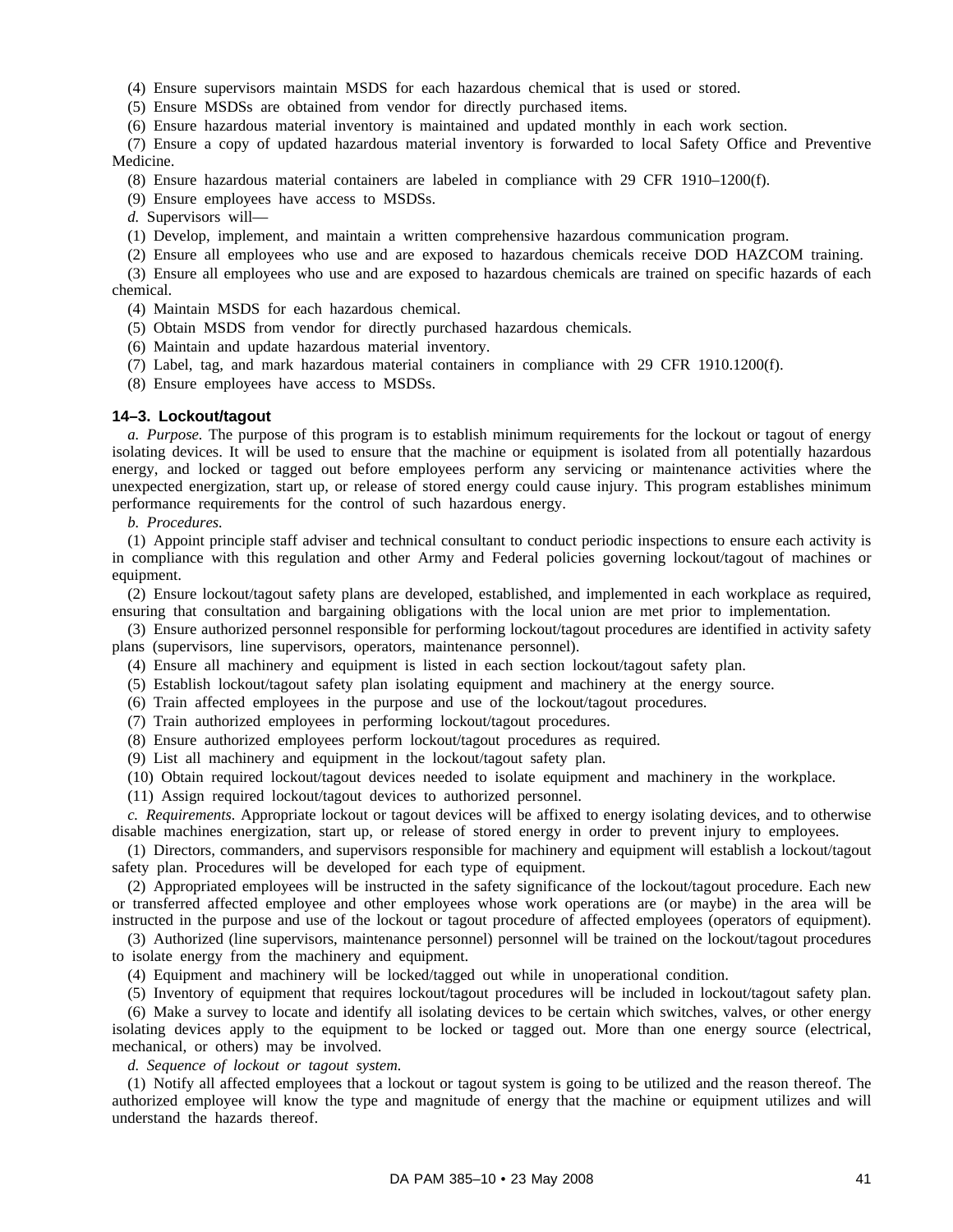(2) If the machine or equipment is operating, shut it down by normal stopping procedures (depress stop button, open toggle switch, and so on).

(3) Operate the switch, valve, or other energy isolating devices so that the equipment is isolated from its energy source. Stored energy (such as that in springs, elevated machine members, rotating flywheels, hydraulic systems, and air, gas, steam or water pressure, and so on) must be dissipated or restrained by methods such as repositioning, blocking, bleeding down, and so on.

(4) Lockout and or tagout the energy isolating devices with assigned individual locks or tags.

(5) After ensuring that no personnel are exposed, and as a check on having disconnected the energy sources, operate the push button or other normal operating controls to make certain the equipment will not operate. Caution: Return operating controls to "neutral" or "off" after the test.

(6) The equipment is now locked or tagged out.

*e. Restoring machines or equipment to normal production operations.*

(1) After the servicing and/or maintenance is complete, and equipment is ready for normal production operations, check the area around the machines or equipment to ensure that no one is exposed.

(2) After all tools have been removed from the machine or equipment, guards have been reinstalled and employees are in the clear, remove all lockout or tagout devices. Operate the energy isolating devices to restore energy to the machine or equipment.

*f. Procedures involving more than one person.* In the preceding steps, if more than one individual is required to lockout or tagout equipment, each will place their own personal lockout device or tagout device on the energy isolating device. When an energy isolating device cannot accept multiple locks or tags, a multiple lockout or tagout device (hasp) may be used. If lockout is used, a single lock may be used to lockout the machine or equipment with the key being placed in a lockout box or cabinet which allows the use of multiple locks to secure it. Each employee will then use their own lock to secure the box or cabinet which allows the use of multiple locks to secure it. As each person no longer needs to maintain their lockout protection, that person will remove their lock from the box or cabinet.

*g. Basic rules for using lockout or tagout system procedure.* All equipment will be locked out or tagged out to protect against accidental or inadvertent operation when such operation could cause injury to personnel. Do not attempt to operate any switch, valve, or other energy isolating device where it is locked or tagged out.

#### **14–4. Confined spaces**

In order to prevent injury and possible death, Army personnel will not enter a permit-required confined space without any approved permit, personal protective clothing, monitoring equipment, or use of isolation/lockout/tagout procedures.

*a.* A confined space is a space that is large enough and configured for an individual to enter and perform work, has limited or restricted means to enter and perform work, has limited or restricted means for entry or exit, and is not designed for continuous employee occupancy.

*b.* A permit-required confined space is a confined space that has any one of the following characteristics:

- (1) Contains or has the potential to contain, a hazardous atmosphere.
- (2) Contains a material which has a potential for engulfing an entrant.
- (3) Is internally configured such that an entrant could be trapped or asphyxiated.
- (4) Contains any other recognized serious safety or health hazard.

*c.* Confined spaces are, but are not limited to, boilers, cupola, degreasers, furnaces, pipelines, pits, pumping stations, septic tanks, sewage digesters, sewers, manholes, silos, storage tanks, utility, vaults, vats, tunnels, cells, ducts, or similar type enclosures.

*d.* Procedures for working in confined spaces include—

(1) Installation safety offices in conjunction with preventive medicine will inventory all confined space possibilities to identify all permit-required confined spaces, develop a confined space training program, and evaluate confined space work sites to ensure proper protective equipment is used where mechanical ventilation sufficient to maintain nonhazardous atmosphere is not provided. This evaluation should include—

- *(a)* Respiratory equipment.
- *(b)* Protective clothing.
- *(c)* Safety line.
- *(d)* Body harness.
- *(e)* Communication equipment.
- *(f)* Air monitoring equipment.
- *(g)* Air testing equipment.
- (2) Confined space firefighter rescue team will—
- *(a)* Appoint a confined space firefighter rescue team.

*(b)* Ensure personnel assigned to the confined space rescue team are provided with and trained to properly use the personal protective equipment, including respirators and rescue equipment necessary for making rescues from the installation's permit spaces.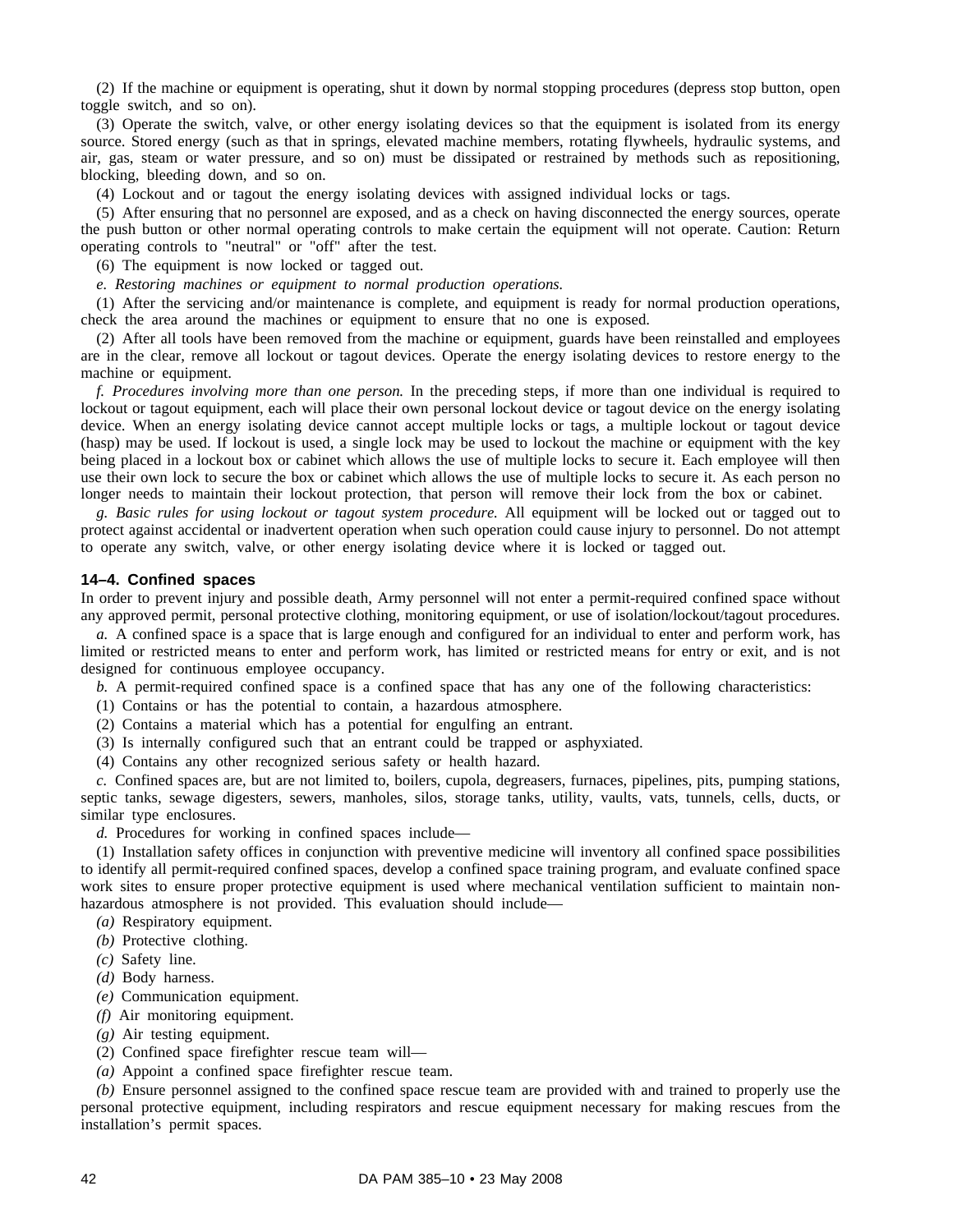*(c)* Ensure the rescue team is trained to perform the assigned rescue functions and has received the training required for authorized entrants.

*(d)* Ensure rescue teams practice making permit space rescues at least once every 12 months, by means of simulated rescue operations in which they remove dummies, mannequins, or personnel through representative openings and portals whose size, configuration, and accessibility closely approximate those of the permit spaces from which rescues may be required.

(3) Personnel working in confined space will observe the following guidelines:

*(a)* Do not enter a confined space without proper protective equipment where known explosive or oxygen deficient atmosphere exists.

*(b)* Establish confined space entry procedures.

*(c)* Develop warning signs and post at confined space areas needing a permit in accordance with 29 CFR 1910.

(4) Emergency procedures and training are provided for personnel assigned to a confined space entry job.

(5) Confined spaces are evaluated and analyzed by local preventive medicine before entry is permitted.

(6) Confined space entry permit are developed locally to be posted by each confined space that poses a hazardous condition so that all personnel can read it.

(7) Supervisors of employees working in confined spaces will—

*(a)* Ensure the confined space is identified and evaluated by the installation Safety Office and Preventive Medicine Service.

*(b)* Initiate and post confined space entry permit at each confined space that poses a hazardous condition where all personnel can read it.

*(c)* Know the hazards that may exist during entry, including information on the mode, signs or symptoms, and consequences of the exposure.

*(d)* Verify, by checking that the appropriate entries have been made on the permit, that all tests specified by the permit have been conducted and that all procedures and equipment specified by the permit are in place before endorsing the permit and allowing entry to begin.

*(e)* Terminate the entry and cancel the permit upon completion of job.

*(f)* Verify that rescue services are available and that the means for summoning them are operable.

*(g)* Remove unauthorized individuals who enter or who attempt to enter the permit space during entry operations.

*(h)* Determine, whenever responsibility for a permit space entry operation is transferred and at intervals dictated by the hazards and operations performed within the space, which entry operations remain consistent with terms of the entry permit and that acceptable entry conditions are maintained.

*(i)* Ensure safety precautions (proper respiratory equipment, protective equipment, safety line, safety harness) are taken in accordance with the preventive medicine service and installation safety office's evaluation.

*(j)* Establish confined space entry procedures and train employees on procedures.

*(k)* Provide emergency procedures and training for personnel assigned to a confined space entry job.

*(l)* Ensure confined space is monitored continuously in areas where authorized entrants are working to determine if acceptable entry conditions are being maintained during the course of the entry operations.

(8) Authorized entrants will—

*(a)* Know the hazards that may be faced during entry, recognize the signs and symptoms of exposure to the hazards, and understand the consequences of exposure to a hazard.

*(b)* Communicate with the attendant as necessary to enable the attendant to monitor entrant status and to enable the attendant to alert entrants of the need to evacuate the space.

*(c)* Properly use the following equipment:

*1.* Testing and monitoring equipment.

*2.* Ventilating equipment needed to obtain acceptable entry conditions.

*3.* Communications equipment.

*4.* Personal protective equipment (insofar as feasible engineering and work practice controls do not adequately protect employees).

*5.* Lighting equipment needed to enable employees to see well enough to work safely and to exit the space quickly in an emergency.

*6.* Barriers and shields as required.

*7.* Equipment, such as ladders, needed for safe ingress and egress by authorized entrants.

*(d)* Exit the permit space, unless it is physically impossible to do so, when either the attendant orders evacuation, the automatic alarm is activated, or the entrants perceive that they are in danger.

(9) Attendants will—

*(a)* Continuously maintain an accurate count of all persons in the confined space.

*(b)* Know the hazards that may be faced during entry, including information on the mode, signs, or symptoms, and consequences of the exposure.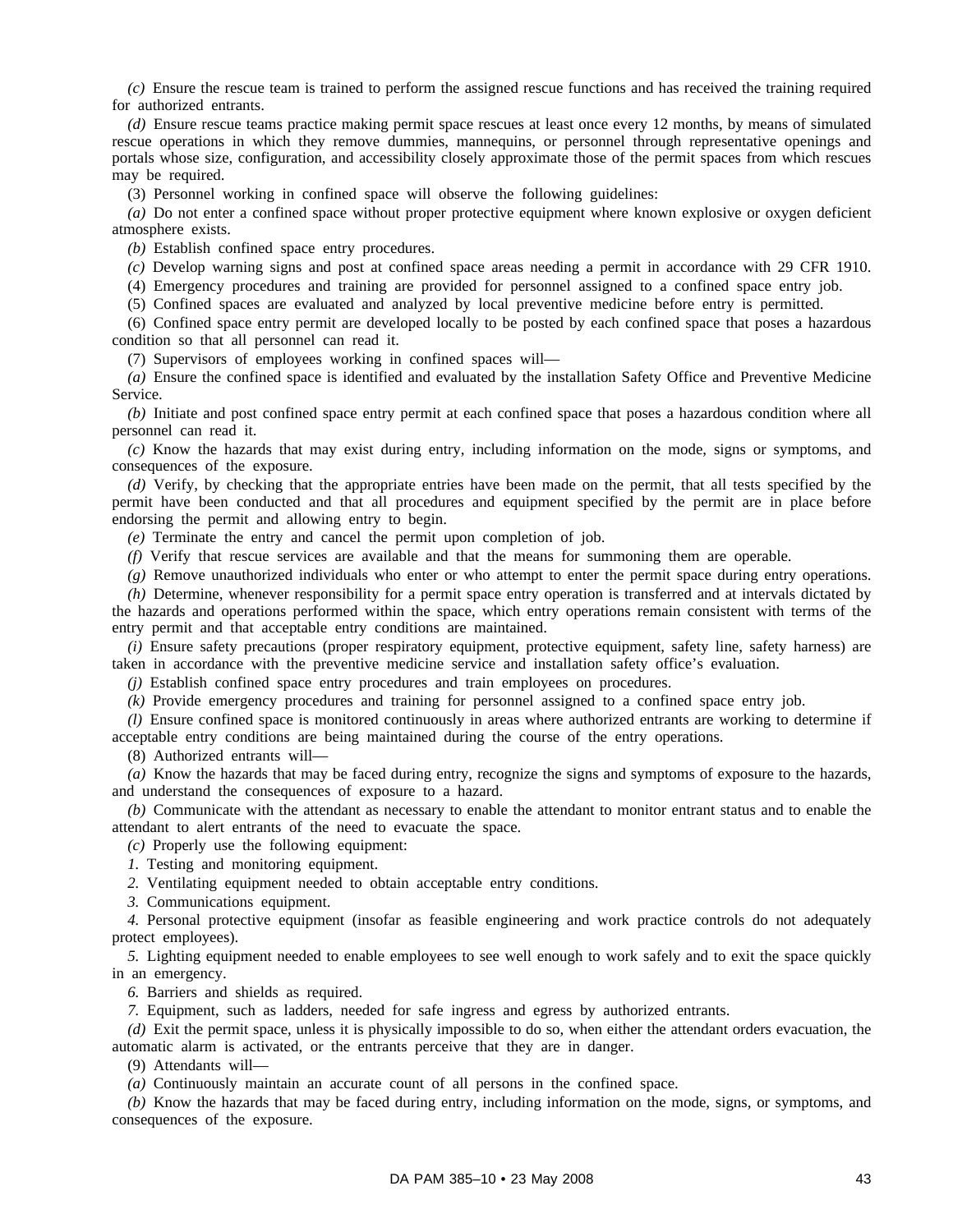*(c)* Be aware of possible behavioral effects of hazard exposure in authorized entrants.

*(d)* Remain outside the permit space during entry operations until relieved by another attendant.

*(e)* Communicate with authorized entrants as necessary to monitor entrant status and to alert entrants of the need to evacuate the space.

*(f)* Monitor activities inside and outside the space to determine if it is safe for entrants to remain in the space, and order the authorized entrants to evacuate the permit space immediately under any of the following conditions:

*1.* The attendant detects a prohibited condition.

*2.* The attendant detects the behavioral effects of hazard exposure in an authorized entrant.

*3.* The attendant detects a situation outside the space that could endanger the authorized entrants.

*4.* The attendant cannot effectively and safely perform all the duties.

*(g)* Summon rescue and other emergency services as soon as the attendant determines that authorized entrants may need assistance to escape from permit space hazards.

(10) Take the following actions when an unauthorized person approaches or enters a permit space while entry is under way:

*(a)* Warn the unauthorized person(s) that they must stay away from the permit space.

*(b)* Advise the unauthorized person(s) that they must exit immediately if they have entered the permit space.

*(c)* Inform the authorized entrant(s) and the entry supervisor if the unauthorized persons have entered the permit space.

*(d)* Perform non-entry rescues as specified by the activity's rescue procedure.

*(e)* Perform no duties that might interfere with the attendant's primary duty to monitor and protect the authorized entrant(s).

*d.* All individuals working with confined spaces will—

(1) Use protective equipment, respirators, safety line, and safety harness as required.

(2) Read posted confined space permits before entry into confined space.

(3) Not enter any permit-required confined space that does not have a confined space permit posted.

*e.* The following requirements will be followed in accordance with Part 1910.146, Title 29, Code of Federal Regulations (29 CFR 1910.146):

(1) An entry supervisor will verify that appropriate entries have been made before entry into a permit-required confined space.

(2) Permits will be completed and posted at entry of confined space.

*f.* Personnel who are required to work in a permit-required confined space or in support of those working in a permit required confined space will have additional training in the following areas:

(1) Emergency entry and exit procedures.

(2) Use of respirators, as required.

(3) Current certification in basic first aid and cardiopulmonary resuscitation (CPR) skills for personnel performing rescue service.

(4) Lockout procedures are specific to the confined space in which they operate

(5) Safety equipment use.

(6) Rescue and training drills designed to maintain proficiency will be given initially to new employees, and thereafter at least annually or at lesser intervals as determined necessary by the supervisor.

(7) Permit system — what the permit says and what it means.

(8) Recommended work practices.

*g.* Training will be provided to each affected employee—

(1) Before the employee is first assigned duties under this regulation.

(2) Before there is a change in assigned duties.

(3) Whenever there is a change in permit space operations that present a hazard for which an employee has not previously been trained.

(4) Whenever the employer has reason to believe that there are either deviations from the permit space entry procedures or that there are inadequacies in the employee's knowledge or use of these procedures.

*h*. Testing and monitoring will be performed in the following manner:

(1) The tests performed will be conducted in the following order; oxygen content, flammability, and toxic materials. These tests will include upper explosion limit (UEL) and lower explosion limit (LEL) readings.

(2) Entry into a confined space for any type of hot work will be prohibited when tests indicate the concentration of flammable gases in the atmosphere is greater than 10 percent of the lower flammability limit (LFL).

(3) Equipment for continuous monitoring of gases and vapors will be explosion-proof and equipped with an audible alarm or danger signaling device that will alert employees when a hazardous condition develops.

(4) The percentage of oxygen for entry into a confined space will be no less than 19.5 percent nor greater than 23.5 percent at 760 mmHG.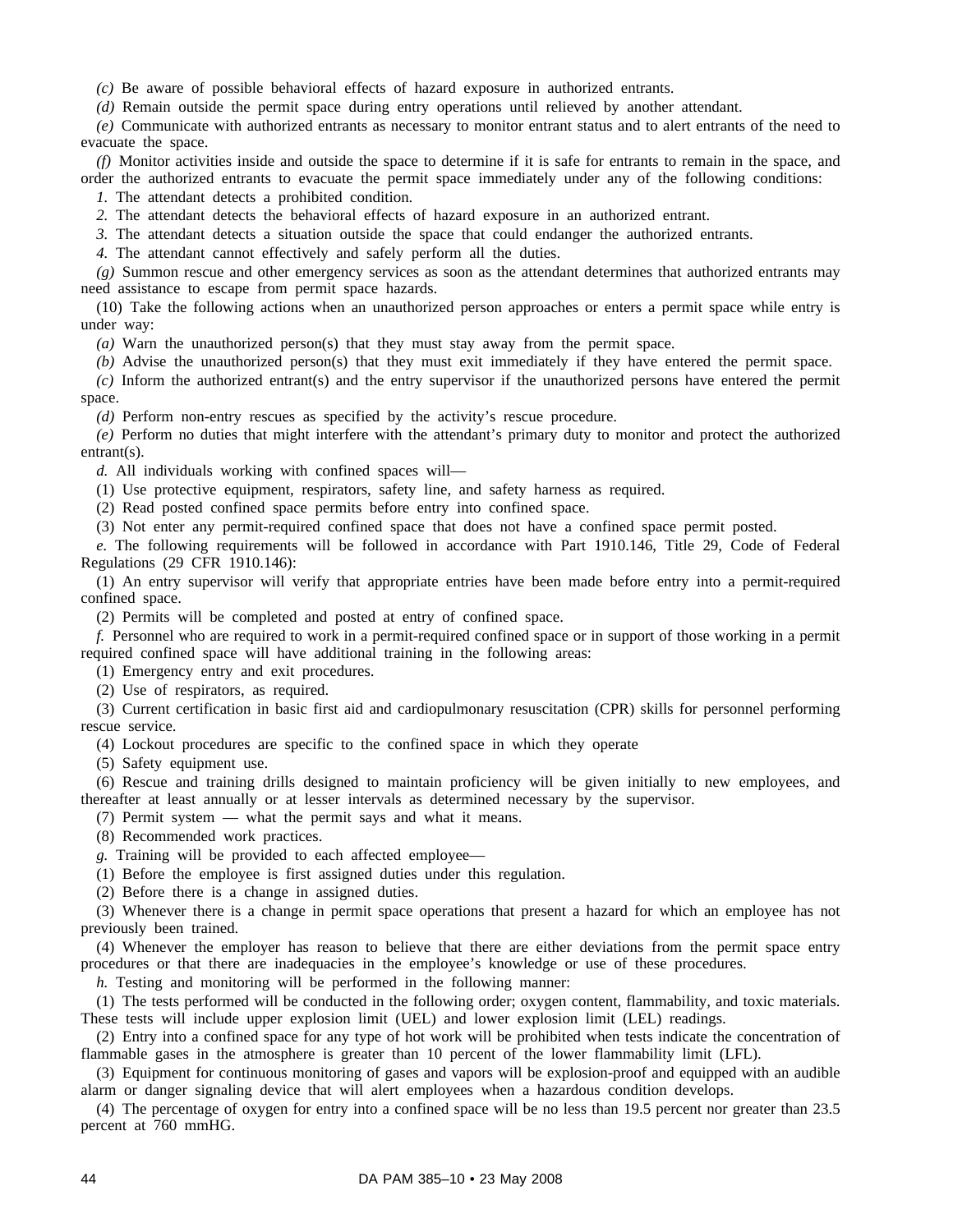*i.* Labeling and posting will be done in the following manner:

(1) All warning signs will be printed in both English and in the predominant language of the workers who do not read English.

(2) All entrances to any confined space will be posted; signs will include but not necessarily be limited to the following information: DANGER CONFINED SPACE ENTRY BY PERMIT ONLY.

(3) When a specific work practice is performed or specific safety equipment is necessary, an applicable statement will be added (for example, RESPIRATOR REQUIRED FOR ENTRY, LIFELINE REQUIRED FOR ENTRY, HOT WORK PERMITTED).

(4) Emergency procedures, including phone numbers of fire department and emergency medical services, will be posted conspicuously within the immediate area of the confined space, or by telephone from which help would be summoned.

*j.* Safety equipment and clothing should take in consideration the following, in accordance with the appropriate required regulations:

(1) Eye and face protection.

(2) Head protection.

(3) Foot protection.

(4) Body protection—gloves, aprons, and over-suits.

(5) Hearing protection.

(6) Respiratory protection—the use of respiratory protection will be determined by the supervisor.

(7) Hand protection.

(8) A safety belt with "D" rings for attaching a life line will be worn at all times.

*k.* The combination of a body harness with life line will be used when—

(1) An employee is required to enter to complete the gas analysis.

(2) An employee is working in an area where entry for the purpose of rescue would be contradicted.

(3) Any failure to ventilation would allow the build-up of toxic or explosive gases within the time necessary to evacuate the area.

(4) The atmosphere is immediately dangerous to life and health.

*l.* If the exit opening is less than 18 inches (45 centimeters) in diameter, a wrist type harness will be used. *m.* Work practices are as follows:

(1) *Purging and ventilating include—*

*(a)* Blower controls will be a safe distance from the confined area, and audible alarm will be installed in all equipment to signal when there is a ventilation failure.

*(b)* Air flow measurements will be made before each work shift to ensure adequate ventilation is being maintained. Where continuous ventilation is not part of the operating procedure, the atmosphere will be tested until continuous acceptable levels of oxygen and contaminants are maintained for three tests at 5 minute intervals.

*(c)* Local exhaust will be provided when general ventilation is inadequate due to the restrictions in the confined space or when high concentrations of contaminants occur in the breathing zone of the worker.

(2) *Isolation/lockout/tagging include—*

*(a)* The isolation procedures will be specific for each type of confined space.

*(b)* Confined spaces will be completely isolated from all other systems by physical disconnection, double block, and/ or blanking off all lines.

*(c)* Where complete isolation is not possible (sewers and utility tunnels), specific written safety procedures approved and enforced by the supervisor will be used.

*(d)* Shut-off valves serving the confined space will be locked in the closed position and tagged for identification.

*(e)* Electrical isolation of the confined space will be accomplished by locking circuit breakers and or disconnects in the open (off) position with a key-type padlock.

*(f)* Mechanical isolation can be achieved by disconnecting linkages or removing drive belts or chains.

(3) *Medical.* Workers who enter a confined space will be provided physical examination by their own physicians at no expense to the employees. The physical examination will—

*(a)* Include a demonstration of the workers' ability to use negative and positive pressure respirators.

*(b)* Include a demonstration of the workers' ability to see and hear warnings (flashing lights, buzzers, or sirens). *(c)* Place emphasis on several evaluations of the employees' ability to carry out their assigned duties and the detection of anything that may preclude confined space work.

*n.* Entry and rescue procedures are as follows:

(1) *Entry procedures include—*

*(a)* The internal atmosphere will be tested prior to an employee entering the space.

*(b)* Testing will be conducted with a calibrated direct-reading instrument.

*(c)* Confined space entry permit will be completed.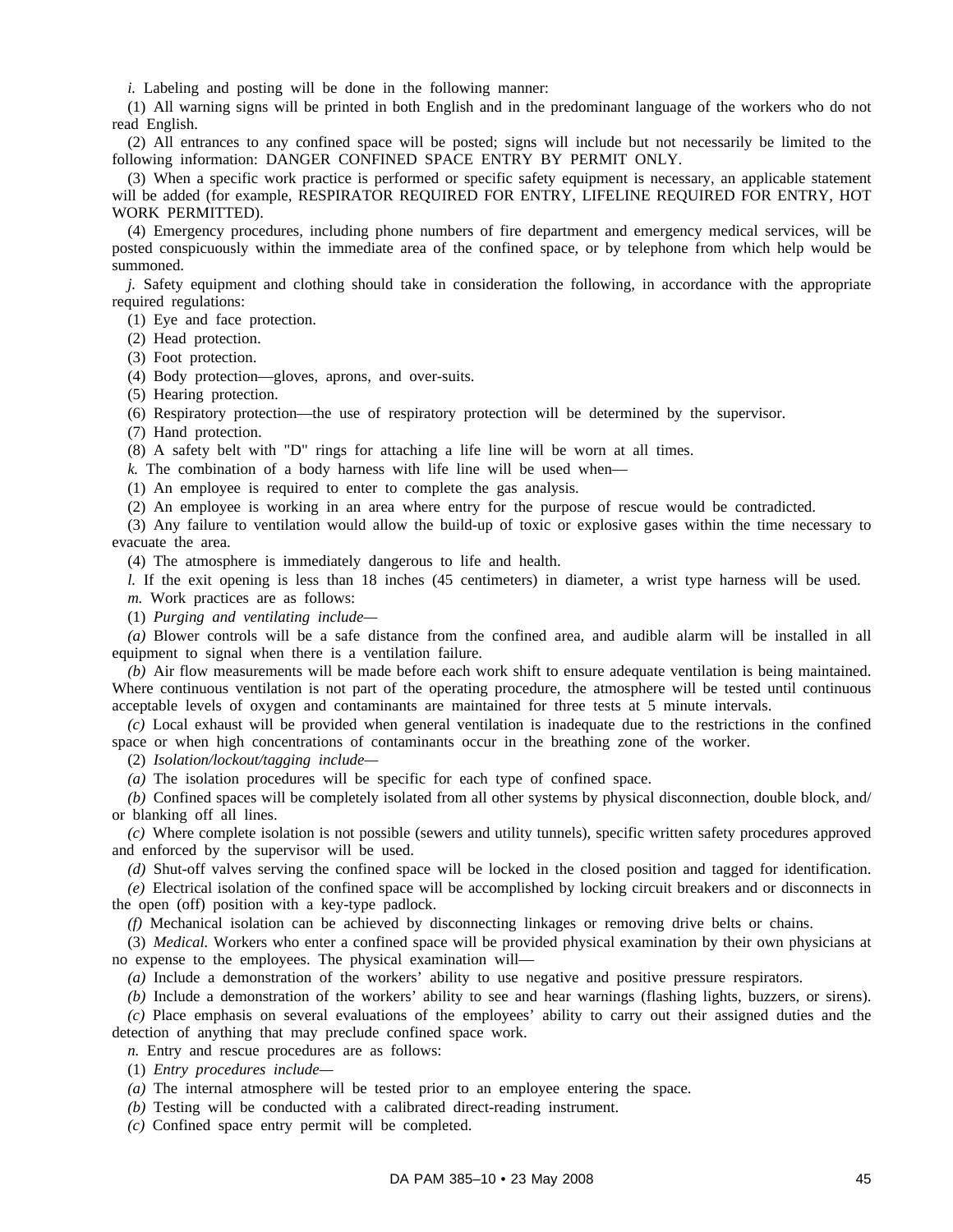*(d)* Adequate ventilation or protective equipment will be implemented to ensure atmosphere is free of hazard to entrants.

(2) *Rescue procedures, specifically designed for each entry, include—*

*(a)* A trained person with a fully charged, positive pressure, self-contained breathing apparatus (SCBA) will be on standby during a confined space entry.

*(b)* The standby person will maintain unprotected life lines and communications to all workers in the confined space.

*(c)* Under no circumstances will the standby person enter the confined space until the first person is relieved and is assured that adequate assistance is present.

*(d)* Before workers enter the confined spaces, the fire department will be notified.

(3) *First aid provisions include—*

*(a)* There must be someone readily available in the area of the confined space who is currently trained in CPR and basic first aid procedures.

*(b)* Before workers enter the confined spaces, the fire department must be notified.

#### **14–5. Fall protection**

*a. Purpose.* To prescribe policies, procedures, and responsibilities for protecting personnel working in operations that involve the risk of an accidental fall of four feet or more.

*b. Roles.*

(1) *Directors and or commanders.*

*(a)* Will develop and implement a fall protection plan for all operations that require fall protection.

*(b)* Will ensure supervisors are trained in fall protection procedures and requirements.

*(c)* Will ensure supervisors train personnel in fall protection procedures and requirements.

*(d)* Will provide adequate fall protection in accordance with this regulation and Army and Federal safety standards. (2) *Supervisors.*

*(a)* Will train personnel on proper fall protection procedures and requirements in accordance with the activity fall protection plan.

*(b)* Will ensure adequate fall protection is provided in accordance with this regulation, Army, and Federal safety standards.

*(c)* Will evaluate areas of responsibilities and ensure personnel comply with proper fall protection procedures and requirements as required.

(3) *All individuals.* All individuals working in operations which require fall protection will comply with the fall protection procedures and requirements as required.

*c. Procedures.*

(1) All supervisors conducting training are competent in the following areas:

*(a)* Nature of fall hazards in the work area.

*(b)* Correct procedures for erecting, maintaining, disassembling, and inspecting the fall protection systems to be used.

*(c)* Use and operation of guardrail systems, personal fall arrest systems, safety net systems, warning line systems, safety monitoring systems, controlled access zones, and other protection to be used in accordance with Part 1926.502, Title 29, Code of Federal Regulations (29 CFR 1926.502) and Part 1910.23, Title 29, Code of Federal Regulations (29 CFR 1910.23).

*(d)* The role of each employee in the safety monitoring system when this system is used.

*(e)* Limitations on the use of mechanical equipment during the performance of roofing work on low-sloped roofs. *(f)* The correct procedures for the handling and storage of equipment and materials and the erection of overhead protection.

*(g)* The role of employees in the activities fall protection plan.

(2) Activity fall protection plan and training includes all areas in paragraph 16–4*a* of this regulation and 29 CFR 1926.502 as required in each operation.

(3) Risk assessments will be conducted in accordance with chapter 2 of this regulation on all operations prior to start of work.

(4) Risk assessments will be included in fall protection plan and training.

(5) The following fall protection systems are used in compliance with 29 CFR 1926.502 to protect personnel from falls.

*(a)* If the employer chooses to use guardrail systems to protect workers from falls, the systems must meet the following criteria; toprails and midrails of guardrail systems must be at least 1/4 inch (0.6 centimeters) nominal diameter or thickness to prevent cuts and lacerations; if wire rope is used for toprails, it must be flagged at not more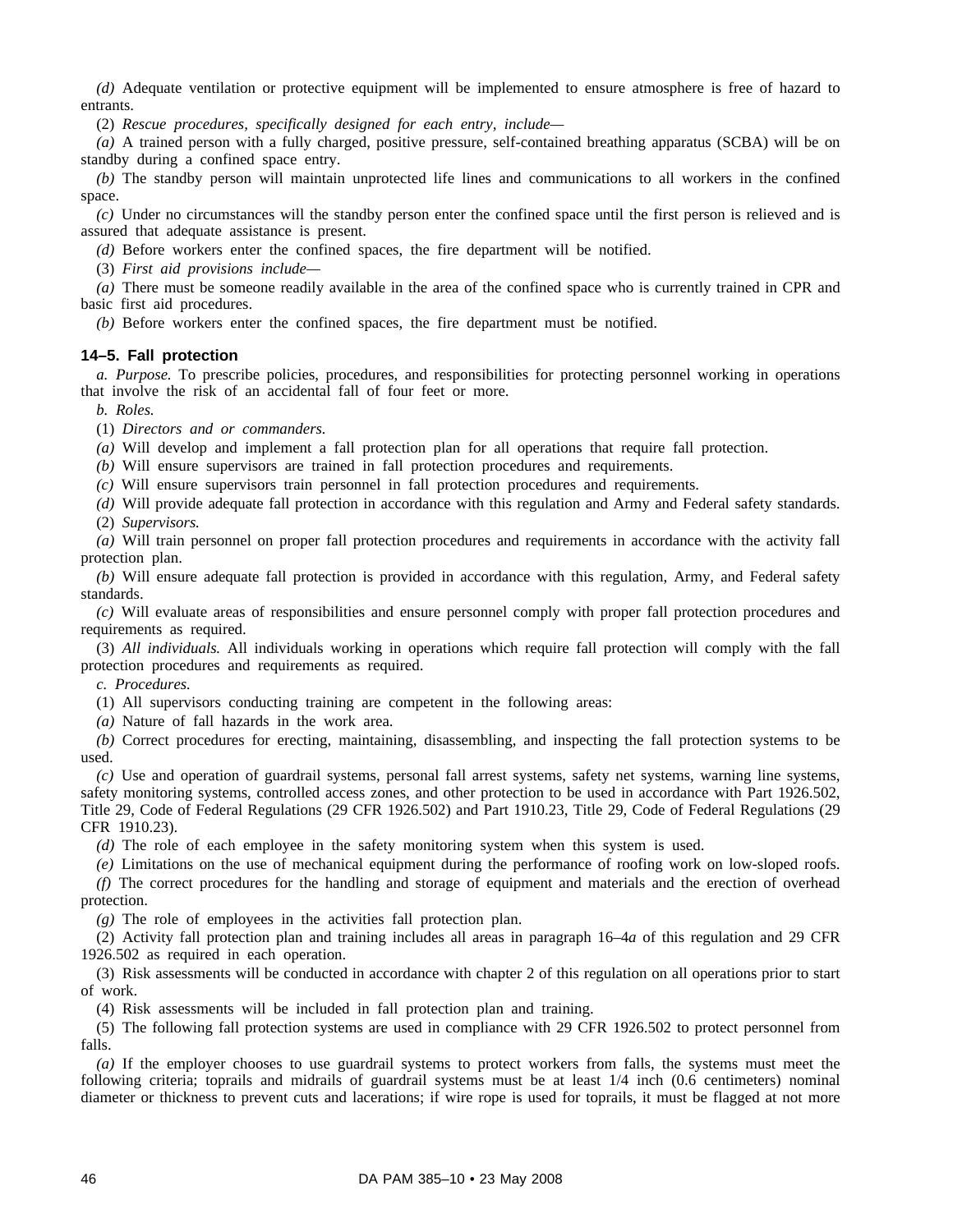than 6 feet intervals (1.8 meters) with high-visibility material; and steel and plastic banding cannot be used as toprails or midrails.

*1.* Manila, plastic, or synthetic rope used for toprails or midrails must be inspected as frequently as necessary to ensure strength and stability.

*2.* The top edge height of toprails, or (equivalent) guardrails must be 42 inches (1.1 meters) plus or minus 3 inches (8 centimeters), above the walking and working level. When workers are using stilts, the top edge height of the top rail, or equivalent member, must be increased an amount equal to the height of the stilts.

*3.* Screens, midrails, mesh, intermediate vertical members, or equivalent intermediate structural members must be installed between the top edge of the guardrail system and the walking, and/or working surface when there are no walls or parapet walls at least 21 inches (53 centimeters) high. When midrails are used, they must be installed at a height midway between the top edge of the guardrail system and the walking and or working level. When screens and mesh are used, they must extend from the top rail to the walking and or working level and along the entire opening between top rail supports. Intermediate members, such as balusters, when used between posts, will not be more than 19 inches (48 centimeters) apart.

*4.* Other structural members, such as additional midrails and architectural panels, will be installed so that there are no openings in the guardrail system and more than 19 inches (48 centimeters).

*(b)* The guardrail system must be capable of withstanding a force of at least 200 pounds (890 newtons) applied within 2 inches of the top edge in any outward or downward direction. When the 200-pound (890 newtons) test is applied in a downward direction, the top edge of the guardrail must not deflect to a height less than 39 inches (1 meter) above the walking and or working level.

*(c)* Mid-rails, screens, mesh, intermediate vertical members, solid panels, and equivalent structural members will be capable of withstanding a force of at least 150 pounds (667 newtons) applied in any downward or outward direction at any point along the mid-rail or other member.

*(d)* Guardrail systems will be surfaced to protect workers from punctures or lacerations and to prevent clothing from snagging.

*(e)* The ends of top rails and mid-rails will not overhang terminal posts, except where such overhang does not constitute a projection hazard.

*(f)* When guardrail systems are used at hoisting areas, a chain, gate, or removable guardrail section will be placed across the access opening between guardrail sections when hoisting operations are not taking place.

*(g)* At holes, guardrail systems will be set up on all unprotected sides or edges. When holes are used for the passage of materials, the hole will have not more than two sides with removable guardrails sections. When the hole is not in use, it must be covered or provided with guardrails along all unprotected sides or edges.

*(h)* If guardrail systems are used around holes that are access points (such as ladderways), gates must be used or the point of access must be offset to prevent accidental walking into the hole.

*(i)* If guardrails are used at unprotected sides or edges of ramps and runways, they must be erected on each unprotected side or edge.

*d. Systems.*

(1) *Personal fall arrest systems.* These consist of an anchorage, connectors, and a body harness and may include a deceleration device, lifeline, or suitable combinations. If a personal fall arrest system is used for fall protection, it must do the following:

*(a)* Limit maximum arresting force on an employee to 1,800 pounds (8 kilonewtons) when used with a body harness; be rigged so that an employee can neither free fall more than 6 feet (1.8 meters) nor contact any lower level;

*(b)* Bring an employee to a complete stop and limit maximum deceleration distance an employee travels to 3.5 feet (1.07 meters); and

*(c)* Have sufficient strength to withstand twice the potential impact energy of an employee free fall a distance of 6 feet (1.8 meters) or the free fall distance permitted by the system, whichever is less.

*(d)* Personal fall arrest systems must be inspected prior to each use for wear damage and other deterioration. Defective components must be removed from service. Dee-rings and snaphooks must have a minimum tensile strength of 5,000 pounds (22.2 kilonewtons). Dee-rings and snaphooks will be proof-tested to a minimum tensile load of 3,600 pounds (16 kilonewtons) without cracking, breaking, or suffering permanent deformation.

*(e)* Snaphooks will be sized to be compatible with the member to which they will be connected, or will be of a locking configuration.

*(f)* Unless the snaphook is a locking type and designed for the following connections, they will not be engaged:

*1.* Directly to webbing, rope, or wire tope.

*2.* To each other.

*3.* To a dee-ring to which another snaphook or other connector is attached.

*4.* To a horizontal lifeline.

*5.* To any object incompatible in shape or dimension relative to the snaphook, thereby causing the connected object to depress the snaphook keeper and release unintentionally.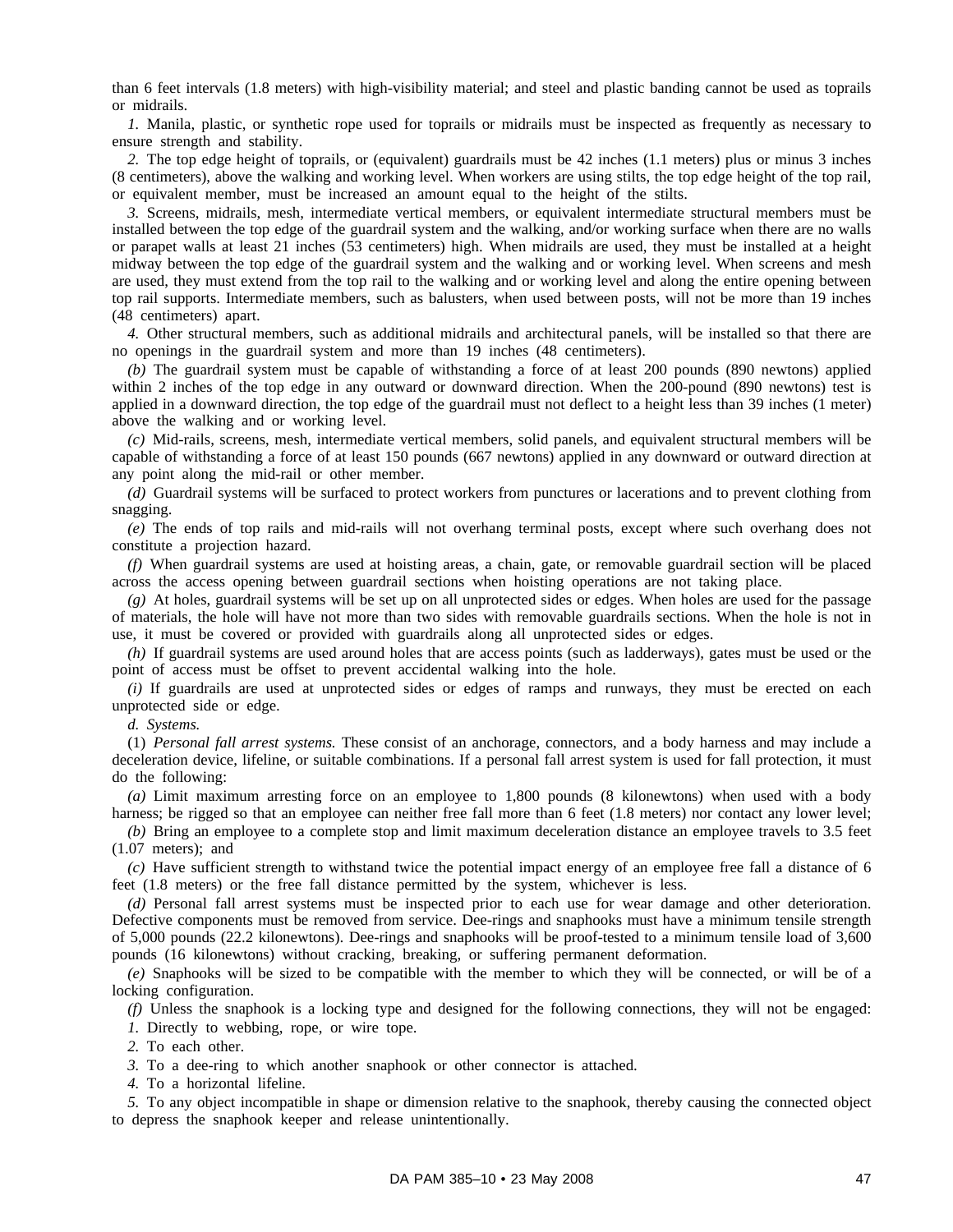*(g)* OSHA considers a hook to be compatible when the diameter of the dee-ring to which the snap hook is attached is greater than the inside length of the snap hook when measured from the bottom (hinged end) of the snap hook keeper to the inside curve of the top of the snap hook. Thus, no matter how the dee-ring is positioned or moved (rolls) with the snap hook attached, the dee-ring cannot touch the outside of the keeper, thus depressing it open. As of January 1, 1998, the use of non locking snap hooks will be prohibited.

*(h)* On suspended scaffolds or similar work platforms with horizontal lifelines that may become vertical lifelines, the devices used to connect to a horizontal lifeline will be capable of locking in both directions on the lifeline.

*(i)* Horizontal lifelines will be designed, installed, and used under the supervision of a qualified person, as part of a complete personal fall arrest system that maintains a safety factor of at least two. Lifelines will be protected against being cut or abraded.

*(j)* Self-retracting lifelines and lanyards that automatically limit free fall distance to 2 feet (0.61 meters) or less will be capable of sustaining a minimum tensile load of 3,000 pounds (13.3 kilonewtons) applied to the device with the lifeline or lanyard in the fully extended position.

*(k)* Self-retracting lifelines and lanyards that do not limit free fall distance to 2 feet (0.61 meters) or less, ripstitch lanyards, and tearing and deforming lanyards will be capable of sustaining a minimum tensile load of 5,000 pounds (22.2 kilonewtons) applied to the device with the lifeline or lanyard in the fully extended position.

*(l)* Ropes and straps (webbing) used in lanyards, lifelines, and strength components of body belts and body harnesses will be made of synthetic fibers.

*(m)* Anchorages will be designed, installed, and used under the supervision of a qualified person, as part of a complete personal fall arrest system that maintains a safety factor of at least two, (that is, capable of supporting at least twice the weight expected to be imposed upon it). Anchorages used to attach personal fall arrest systems will be independent of any anchorage being used to support or suspend platforms and must be capable of supporting at least 5,000 pounds (22.2 kilonewtons) per person attached.

*(n)* Lanyards and vertical lifelines must have a minimum breaking strength of 5,000 pounds (22.2 kilonewtons).

(2) *Positioning device systems.* These body belts or body harness systems are to be set up so that workers can free fall no farther than 2 feet (0.6 meters). They will be secured to an anchorage capable of supporting at least twice the potential impact load of an employee's fall or 3,000 pounds (13.3 kilonewtons), whichever is greater. Requirements for snaphooks, dee-rings, and other connectors used with positioning device systems must meet the same criteria as those for personal fall arrest systems.

(3) *Safety monitoring systems.*

*(a)* When no other alternative fall protection has been implemented, the employer will implement a safety monitoring system. Employers must appoint a competent person to monitor the safety of workers and the employer will ensure that the safety monitor is competent in the recognition of fall hazards; is capable of warning workers of fall hazards dangers and in detecting unsafe work practices; is operating on the same walking and or working surfaces of the workers and can see them; and is close enough to work operations to communicate orally with workers and has no other duties to distract from the monitoring function.

*(b)* Mechanical equipment will not be used or stored in areas where safety monitoring systems are being used to monitor employees engaged in roofing operations on low-sloped roofs.

*(c)* No worker, other than one engaged in roofing work (on low-sloped roofs) or one covered by a fall protection plan, will be allowed in an area where an employee is being protected by a safety monitoring system.

*(d)* All workers in a controlled access zone will be instructed to promptly comply with fall hazard warnings issued by safety monitors.

(4) *Safety net systems.*

*(a)* Safety nets must be installed as close as practicable under the walking and or working surface on which employees are working and never more than 30 feet (9.1 meters) below such levels. Defective nets will not be used.

*1.* Safety nets will be inspected at least once a week for wear, damage, and other deterioration.

*2.* The maximum size of each safety net mesh opening will not exceed 36 square inches (230 square centimeters) nor be longer than 6 inches (15 centimeters) on any side, and the openings, measured center-to-center, of mesh ropes or webbing, will be secured to prevent enlargement of the mesh opening.

*3.* Each safety net or section will have a border rope for webbing with a minimum breaking strength of 5,000 pounds (22.2 kilonewtons).

*4.* Connections between safety net panels will be as strong as integral net components and be spaced no more than 6 inches (15 centimeters) apart.

*(b)* Safety nets will be installed with sufficient clearance underneath to prevent contact with the surface or structure below.

*(c)* When nets are used on bridges, the potential fall area from the walking and or working surface to the net will be unobstructed.

*(d)* Safety nets will be capable of absorbing an impact force of a drop test consisting of a 400-pound (180 kilogram)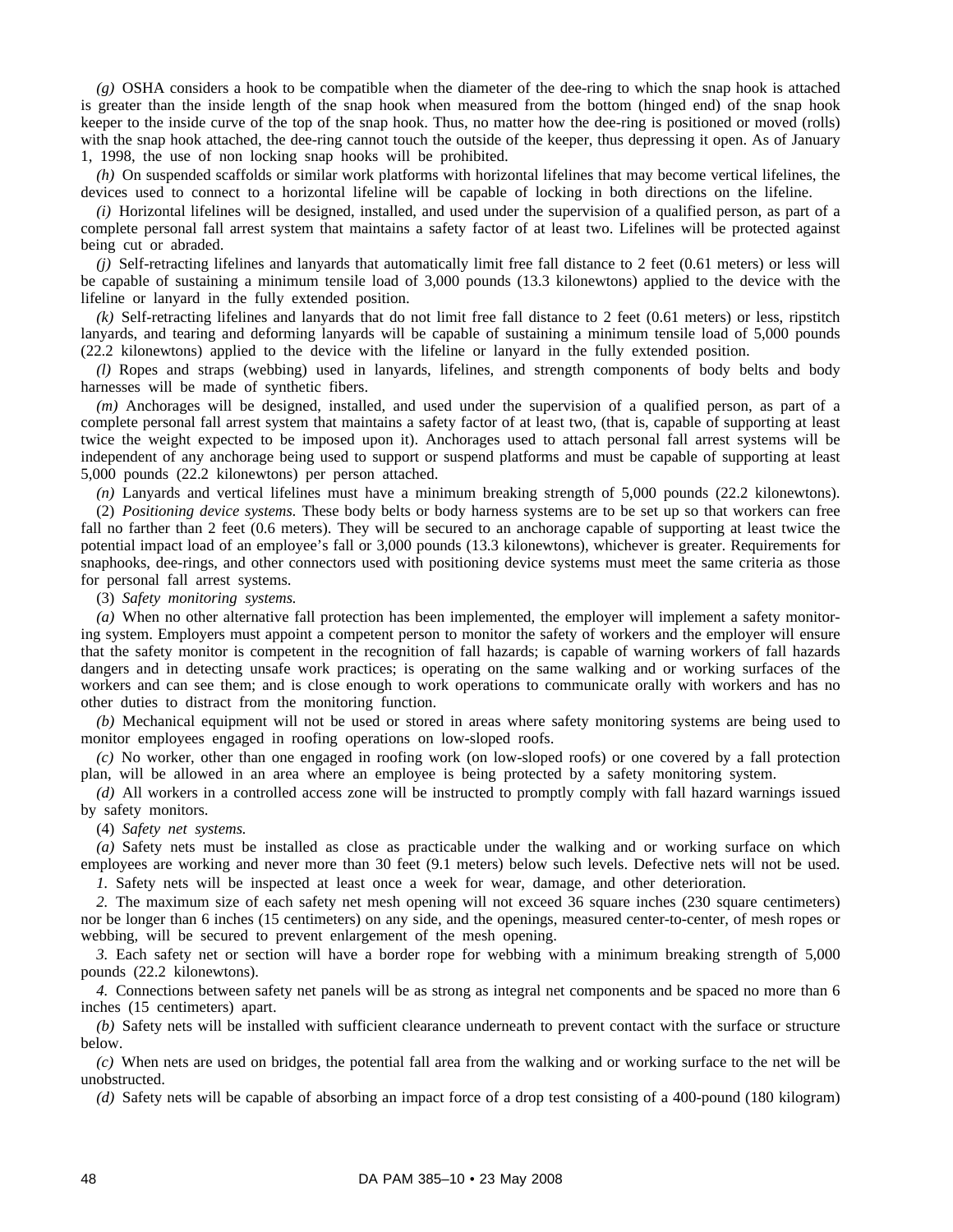bag of sand 30 inches (76 centimeters) in diameter dropped from the highest walking and or working surface at which workers are exposed, but not from less than 42 inches (1.1 meters) above that level.

*(e)* Items that have fallen into safety nets, including (but not restricted to) materials, scrap, equipment, and tools, will be removed as soon as possible and at least before the next work shift.

(5) *Warning line systems.*

*(a)* Warning line systems consist of ropes, wires, or chains, and supporting stanchions and are set up as follows: *1.* Flagged at not more than 6-foot (1.8 meters) intervals with high-visibility material.

*2.* Rigged and supported so that the lowest point (including sag) is no less than 34 inches (0.9 meters) from the walking and or working surface and its highest point is no more than 39 inches (1 meter) from the walking and or working surface.

*3.* Stanchions, after being rigged with warning lines, will be capable of resisting, without tipping over, a force of at least 16 pounds (71 newtons) applied horizontally against the stanchion, 30 inches (0.8 meters) above the walking and or working surface, perpendicular to the warning line and in the direction of the floor, roof, or platform edge.

*4.* The rope, wire, or chain will have a minimum tensile strength of 500 pounds (2.22 kilonewtons) and after being attached to stanchions, must support without breaking, the load applied to the stanchions; and will be attached to each stanchion in such a way that pulling on one section of the line between stanchions will not result in slack being taken up in the adjacent section before the stanchion tips over.

*(b)* Warning lines will be erected around all sides of roof work areas.

*1.* When mechanical equipment is being used, the warning line will be erected not less than 6 feet (1.8 meters) from the roof edge parallel to the direction of mechanical equipment operation, and not less than 10 feet (3 meters) from the roof edge perpendicular to the direction of mechanical equipment operation.

*2.* When mechanical equipment is not being used, the warning line must be erected not less than 6 feet (1.8 meters) from the roof edge.

*e. Fall protection.* Fall protection will be used all times for the following conditions:

(1) *Excavations.* Each employee at the edge of an excavation 6 feet (1.8 meters) or more deep will be protected from falling by guardrail systems, fences, barricades, or covers. Where walkways are provided to permit employees to cross over excavations, guardrails are required on the walkway if it is 6 feet (1.8 meters) or more above the excavation.

(2) *Formwork and reinforcing steel.* For employees, while moving vertically and or horizontally on the vertical face of rebar assemblies built in place, fall protection is not required when employees are moving. OSHA considers the multiple hand holds and footholds on rebar assemblies as providing similar protection as that provided by a fixed ladder. Consequently, no fall protection is necessary while moving point to point for heights below 24 feet (7.3) meters). An employee must be provided with fall protection when climbing or otherwise moving at a height more than 24 feet (7.3 meters), the same as for fixed ladders.

(3) *Hoist areas.* Each employee in a hoist area will be protected from falling 6 feet (1.8 meters) or more by guardrail systems or personal fall arrest systems. If guardrail systems (or chain gate or guardrail) or positions thereof must be removed to facilitate hoisting operations, as during the landing of materials, and a worker must lean through the access opening or out over the edge of the access opening to receive or guide equipment and materials, that employee must be protected by a personal fall arrest system.

(4) *Holes.* Personal fall arrest systems, covers, or guardrail systems will be erected around holes (including skylights) that are more than 6 feet (1.8 meters) above lower levels.

(5) *Leading edges.* Each employee who is constructing a leading edge 6 feet (1.8 meters) or more above lower levels will be protected by guardrail systems, safety net systems, or personal fall arrest systems. If the employer can demonstrate that it is infeasible or creates a greater hazard to implement these systems, he or she must develop and implement a fall protection plan that meets the requirements of 29 CFR 1926.502(k).

(6) *Overhand bricklaying and related work.* Each employee performing overhand bricklaying and related work 6 feet (1.8 meters) or more above lower levels will be protected by guardrail systems, safety net systems, or personal fall arrest systems, or will work in a controlled access zone. All employees reaching more than 10 inches (25 cm) below the level of a walking and or working surface on which they are working will be protected by a guardrail system, safety net system, or personal fall arrest system.

(7) *Precast concrete erection and residential construction.* Each employee who is 6 feet (1.8 meters) or more above lower levels while erecting precast concrete members and related operations, such as grouting of precast concrete members, and each employee engaged in residential construction will be protected by guardrail systems, safety net systems, or personal fall arrest systems. Where the employer can demonstrate, however, that it is infeasible or creates a greater hazard to use those systems, the employer must develop and implement a fall protection plan that meets the requirements of 29 CFR 1926.502(k).

(8) *Ramps, runways, and other walkways.* Each employee using ramps, runways, and other walkways will be protected from falling 6 feet (1.8 meters) or more by guardrail systems.

(9) *Low-slope roofs.* Each employee engaged in roofing activities on low-slope roofs with unprotected sides and edges 6 feet (1.8 meters) or more above lower levels will be protected from falling by guardrail systems, safety net systems, personal fall arrest systems or a combination of a warning line system and guardrail system, warning line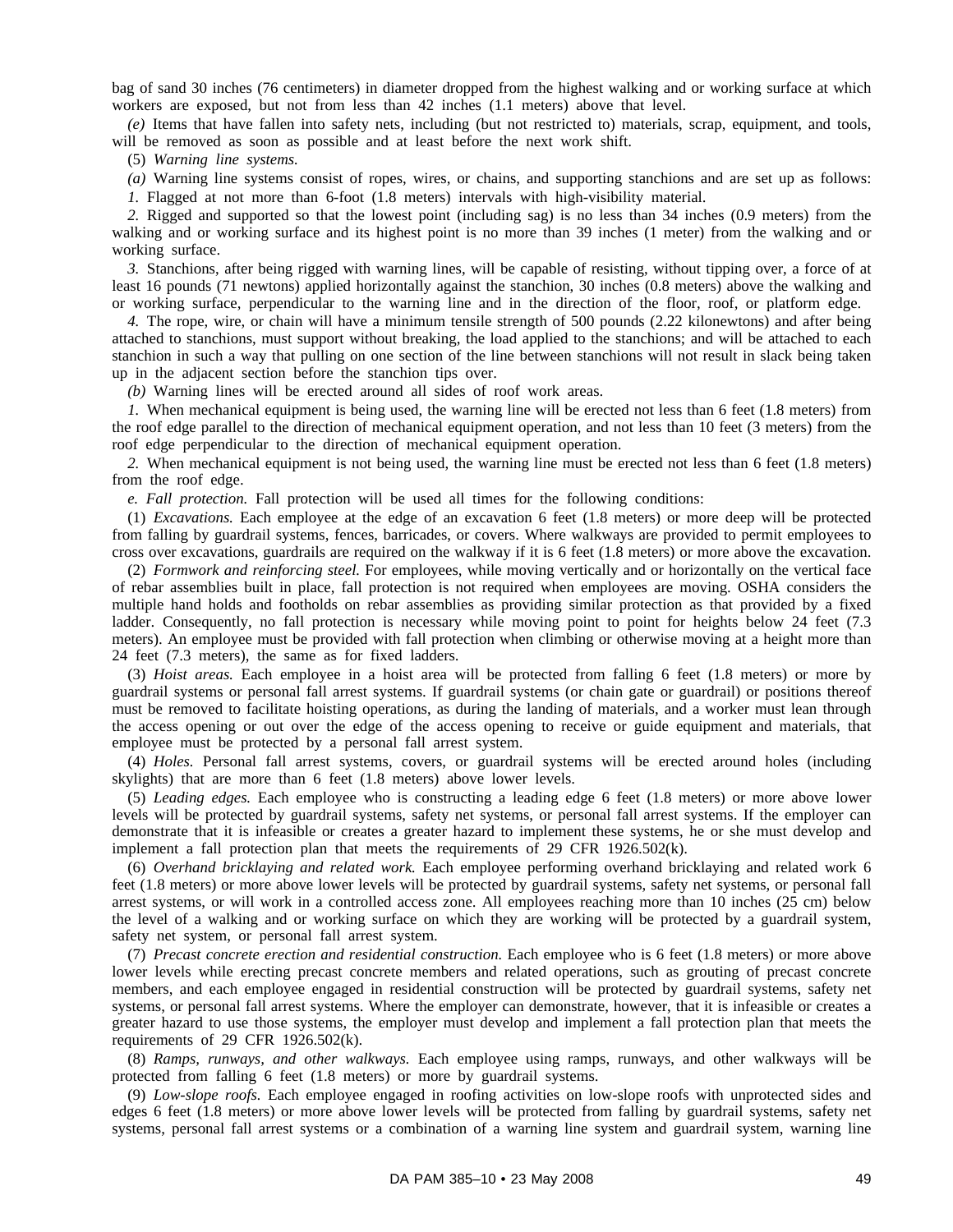system and safety net system, warning line system and personal fall arrest system, or warning line system and safety monitoring system. On roofs 50 feet (15.24 meters) or less in width, the use of a safety monitoring system without a warning line system is permitted.

(10) *Steep roofs.* Each employee on a steep roof with unprotected sides and edges 6 feet (1.8 meters) or more above lower levels will be protected by guardrail systems with toeboards, safety nets systems, or personal fall arrest systems.

(11) *Wall openings.* Each employee working on, at, above, or near wall openings (including those with chutes attached) where the outside bottom edge of the wall opening is 6 feet (1.8 meters) or more above lower levels and the inside bottom edge of the wall opening is less than 39 inches (1.0 meter) above the walking and or working surface must be protected from falling by the use of a guardrail system, a safety net system, or a personal fall arrest system.

(12) *Inspection and maintenance.* All fall protection equipment is inspected frequently. Visual inspections are conducted prior to each use.

| Table 14-1<br>Safety net extension                                                            |                                                                                                   |  |  |  |
|-----------------------------------------------------------------------------------------------|---------------------------------------------------------------------------------------------------|--|--|--|
| Safety nets must extend outward from the outermost projection of the work surface as follows: |                                                                                                   |  |  |  |
| Vertical distance from working level to horizontal plane of net.                              | Minimum required horizontal distance of outer edge of net from the<br>edge of the working surface |  |  |  |
| Up to 5 feet $(1.5$ meters)                                                                   | 8 feet (2.4 meters)                                                                               |  |  |  |
| More than 5 feet (1.5 meters) up to<br>10 feet (3 meters)                                     | 10 feet (3 meters)                                                                                |  |  |  |
| More than 10 feet (3 meters)                                                                  | 13 feet (3.9 meters)                                                                              |  |  |  |

### **14–6. Bloodborne pathogen**

*a. Purpose.* This regulation establishes responsibilities, and procedures for the installation Bloodborne Pathogen Exposure Control Program (BBPECP). This program will reduce occupational exposure to Hepatitis B Virus (HBV), Human Immonodeficiency Virus (HIV), and other bloodborne pathogens (BBP) that employees may encounter in their workplace and in accordance with Part 1910.1030, Title 29, Code of Federal Regulations (29 CFR 1910.1030).

*b. General.* The BBPs are microorganisms in human blood that can cause disease in humans. Exposure to blood or certain other body fluids infected with a BBP can result in transmission of the infection to another person (considering the lethal effects of some BBPs, it is necessary that every possible measure to prevent exposure). At this time, the greatest bloodborne risk to healthcare and emergency service personnel is posed by the HBV. Fortunately, the risk of infection can be greatly reduced through the use of appropriate workplace practices and the administration of the Hepatitis B vaccine.

*c. Procedure.*

(1) The Exposure Control Plan (ECP) must—

*(a)* Identify the tasks and procedures as well as the job classifications where occupational exposure to blood occurs without regard to personal protective clothing or equipment.

*(b)* Outline the mechanisms for implementing this regulation and specify procedure for evaluating circumstances surrounding exposure incidents.

*(c)* Be accessible to employees. Employers must review and update the plan annually and more often if necessary to accommodate workplace changes.

*(d)* Provide guidance and requirements for engineering and workplace controls in accordance with 29 CFR 1910. 1030(d)(2).

(2) *Information and training.*

*(a)* All identified employees are to be trained upon assignment and annually thereafter.

*(b)* The training must include making accessible a copy of the regulatory text of the standard and explanation of its content, general discussion of bloodborne diseases and their transmission, the ECP, engineering and work practices, response to emergencies involving blood, how to handle exposure incidents, the post-exposure evaluation and followup program, and signs, labels, and color-coding. There must be opportunity for questions and answers, and the trainer must be knowledgeable in the subject matter.

(3) *Methods of compliance.*

*(a)* Mandate universal precautions and emphasizes engineering workplace practice controls.

*(b)* "In general, the use of universal precautions means that all blood, body fluids, or other materials contaminated (or reasonable anticipated to be contaminated) with blood or other potentially infectious materials are treated as if known to be infectious for HIV, HBV, and other BBPs." The terms "engineering controls" and "workplace practices" refer to implementing procedures which will minimize the risk of exposure such as splashing or needle sticks. For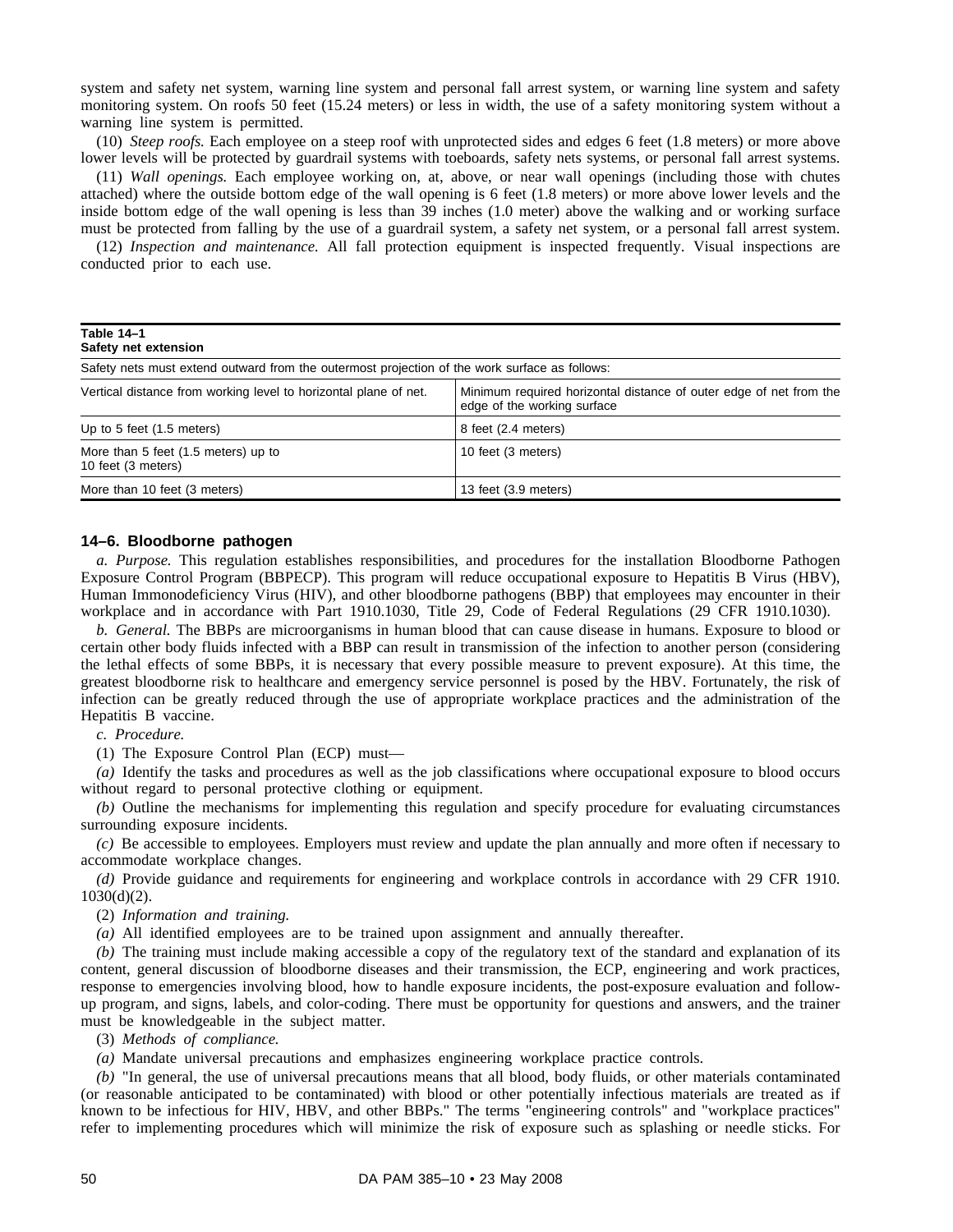example, this includes the use of gloves, gowns, face masks, protective eyewear, puncture-resistant sharps containers, and the bagging of contaminated materials. This also includes the provisions of adequate hand-washing facilities and the cleaning and repair of reusable equipment.

(4) *HAZCOM.* Biohazard warning labels will be affixed to containers of regulated waste and refrigerators, freezers, and other containers which are used to store or transport blood or other potentially infectious materials. Red bags or containers may be used instead of labeling. Also, labeling is not required if a facility uses universal precautions in the handling of all specimens or for containers of blood which have been tested and found to be free of HIV or HBV and released for clinical use. Labeling of containers in facilities using universal precautions will comply with 29 CFR  $1910(d)(2)(xiii)(A).$ 

(5) *Hepatitis B vaccination.*

*(a)* Employees, including trainees, volunteers, and other temporary staff, with duties involving direct patient contact, who were hired or began activity on or after 1 January 1997 will be covered on a MANDATORY basis. (Covered means they must complete a series of three immunizations against hepatitis B, or show evidence of prior completion of the three immunizations unless they meet any of the three exemption requirements.) This condition of employment must be made clear in job announcements, job descriptions, and contracts.

*(b)* The vaccination series and any booster recommended by medical authorities will be provided at no cost to the employee.

*(c)* Employees must sign a declination statement if they choose not to have blood tested, in accordance with 29 CFR 1910.1030, App A (see para J-1).

(6) *Post-exposure evaluation and follow-up.*

*(a)* All employees who experience an exposure incident will be provided with medical evaluation and treatment as indicated by the situation.

*(b)* Follow-up will include a confidential medical evaluation documenting the circumstances of exposure, identifying and testing the source individual if feasible, testing the exposed employee's blood if they consent, post-exposure prophylaxis, counseling, and evaluation of reported illnesses.

*(c)* Health care professionals will be provided specific information to facilitate their evaluation of the exposure incident and their determination of indicated treatment. All diagnoses must remain confidential.

(7) *Recordkeeping.*

*(a)* Medical records for each employee with an occupational exposure will be kept for the duration of employment plus 30 years.

*(b)* The record is to remain confidential and include the following information: name, social security number, Hepatitis B vaccination status (including dates), results of any examinations, medical testing and follow-up procedures, a copy of the health care professional's written opinion, and a copy of information provided to the health care professional.

*(c)* Training records are maintained for three years and include the following information: dates, contents of the training program or a summary, trainer's name and qualifications, and names and job titles of all persons attending the sessions.

*(d)* Medical records must be made available to the subject employee, OSHA, or anyone with the written consent of the employee.

(8) *Functions.* The installation medical authority has the overall responsibility for management of the Bloodborne Pathogens Program (BBPP) and will ensure that medical elements and activities fulfill their respective roles as follows:

*(a) Chief of Pharmacy.* The Chief of Pharmacy will provide the vaccines and or medications necessary for compliance with the BBPP.

*(b) Installation medical personnel will—*

*1.* Perform evaluations of blood and body fluid exposures as indicated in the evaluation packets provided by the Infection Control Department.

*2.* Administer injections and immunizations as indicated for compliance with the BBPP.

*3.* Provide education regarding BBPPs.

*4.* Maintain training records of individuals.

*5.* Maintain the medical records for active duty employees regarding pre-exposure and/or post-exposure evaluation and treatment regarding BBP.

*6.* Assist the local Exposure Control Officer (ECO) in the development of a local ECP which specifically addresses the circumstances unique to that particular office.

*7.* Support the local ECO in the implementation of the local ECP.

*8.* Provide direct oversight and support to local offices in the implementation of the BBPP.

*9.* Provide the local ECO with the framework of an ECP which can be completed with the specific information unique to the local office.

*10.* Assist the local ECO in determining which job classifications and tasks are at risk of exposure to BBPs and which employees should be included in the BBPP.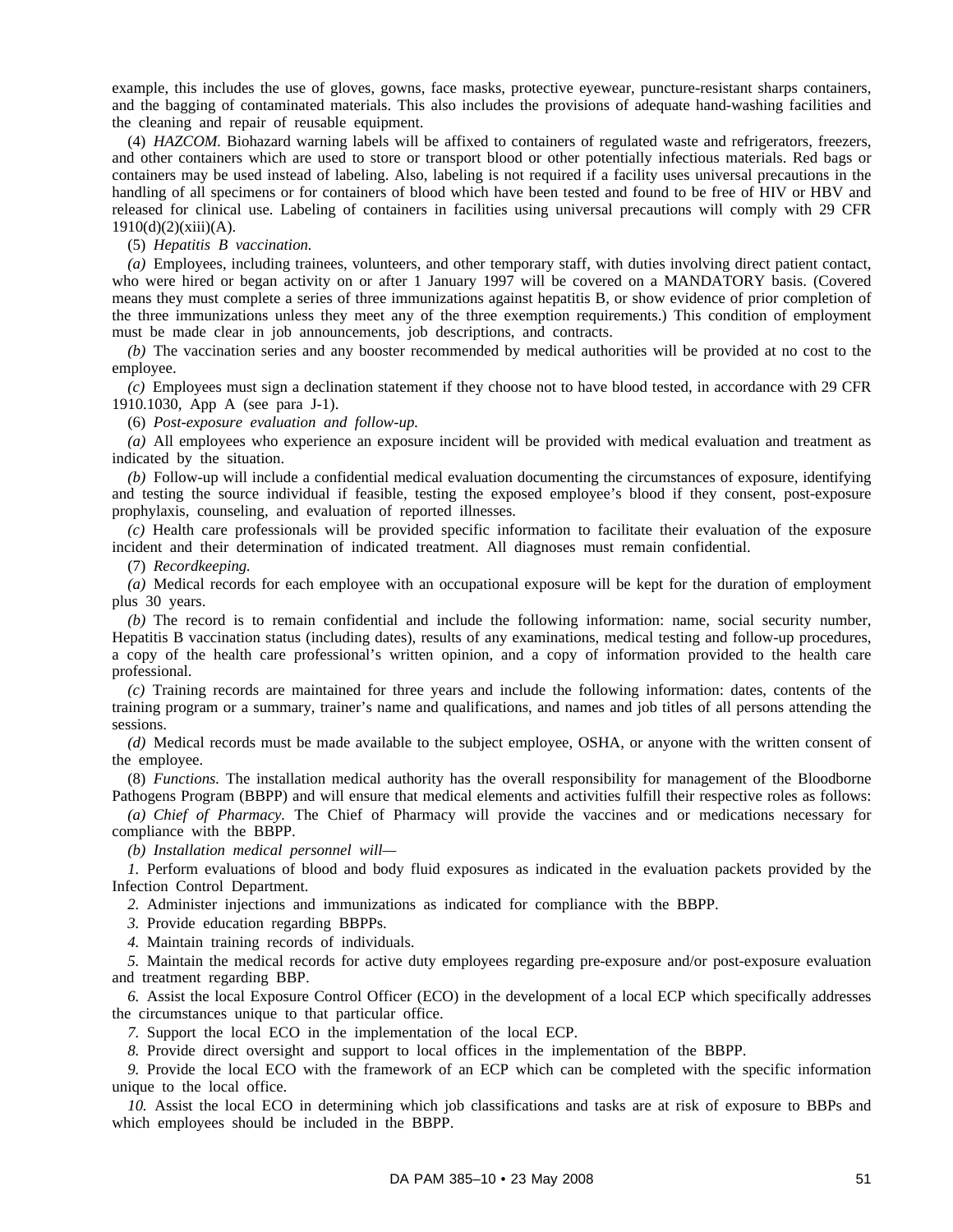*11.* Assist the local ECO in determining which materials pose BBP hazards and the appropriate use of hazard labels and or specialized containers for transport or disposal.

*12.* Assist the local ECO in determining what engineering controls and workplace practices are appropriate to eliminate or minimize employee exposure.

*13.* Support the local ECO in providing education and training regarding BBPs.

*14.* Perform the pre-exposure evaluation of employees and determine if they are eligible to receive the Hepatitis B vaccine.

*15.* Coordinate the administration of Hepatitis B vaccinations and any other medications necessary to comply with the OSHA standard for BBPs.

*16.* Perform the post-exposure evaluation, treatment, and follow-up as required by the OSHA standard for BBP.

*17.* Maintain the medical records for civilian employees regarding pre-exposure and/or post-exposure evaluation and treatment for BBPs.

*18.* Coordinate with the Installation Safety Office during inspections by OSHA or other responsible regulatory agencies.

*19.* Provide guidance in the appropriate revising and updating of the installation BBPP.

*20.* Know the current medical requirements regarding BBP.

*21.* Determine and identify worksites at risk of exposure during regular Industrial Hygiene and Occupational Health worksite evaluations.

*(c) Commanders and supervisors—*

*1.* Assure compliance with the Installation BBPECP.

*2.* Assure that personnel assigned to their section comply with the requirements of the BBPP and the local BBP.

*3.* Assure that engineering controls and workplace practice controls are implemented and adhered to in order to minimize or eliminate exposure to BBP.

*4.* Ensure personnel enrolled in BBPECP will attend birth month scheduled training.

*(d) The local ECO will—*

*1.* Become familiar with the requirements of the BBPP and the requirements of 29 CFR 1910.1030.

*2.* Develop a local ECP, in coordination with PM and SOH.

*3.* Determine which materials pose a BBP hazard, in coordination with PM and SOH.

*4.* Assure the proper use of hazard labels and or specialized containers for the transport or disposal of hazardous materials.

*5.* Provide education and training regarding BBP to employees in the local section, in coordination with PM and SOH.

*6.* Refer employees at risk of exposure to BBP to PM and SOH for pre-exposure medical screening and Hepatitis B vaccination.

*7.* Refer the employee and, if available, the source of the blood or body fluid to the installation medical treatment facility (MTF), for post-exposure evaluation and treatment, in the event of a possible exposure to a BBP.

*8.* Assist MTF, PM, and SOH in the evaluation of exposures to BBP.

*(e) Installation safety officals will—*

*1.* Assure overall compliance with the installation BBPP.

- *2.* Provide guidance in the appropriate revision and updating of the installation BBPP.
- *3.* Maintain OSHA standards and guidelines which pertain to BBP.
- *4.* Determine and identify worksites at risk of exposure to BBP during standard Army SOH inspections.
- *5.* Act as facility liaison during inspections by OSHA or other appropriate regulatory agencies.

#### **14–7. Ergonomics**

*a. Purpose.* This program establishes responsibilities, and procedures for implementing ergonomics, the science of fitting the work environment to the people who do the work.

*b. Functions—*

- (1) *Installation safety office—*
- *(a)* Evaluates workplace for ergonomic problems. This includes equipment testing requirements.

*(b)* Advises directors, commanders, and supervisors in resolution of ergonomic related issues.

- *(c)* Coordinates train the trainer workshops as required.
- *(d)* Develops and disseminates ergonomic awareness materials.
- *(e)* Maintains and reviews injury and illness records related to ergonomic problems to develop trend analysis.
- (2) *Installation medical authority—*
- *(a)* Assists in evaluating the workplace for ergonomic problems.
- *(b)* Assists in conducting ergonomic training as needed.
- *(c)* Assists in identifying personnel with ergonomic related injuries.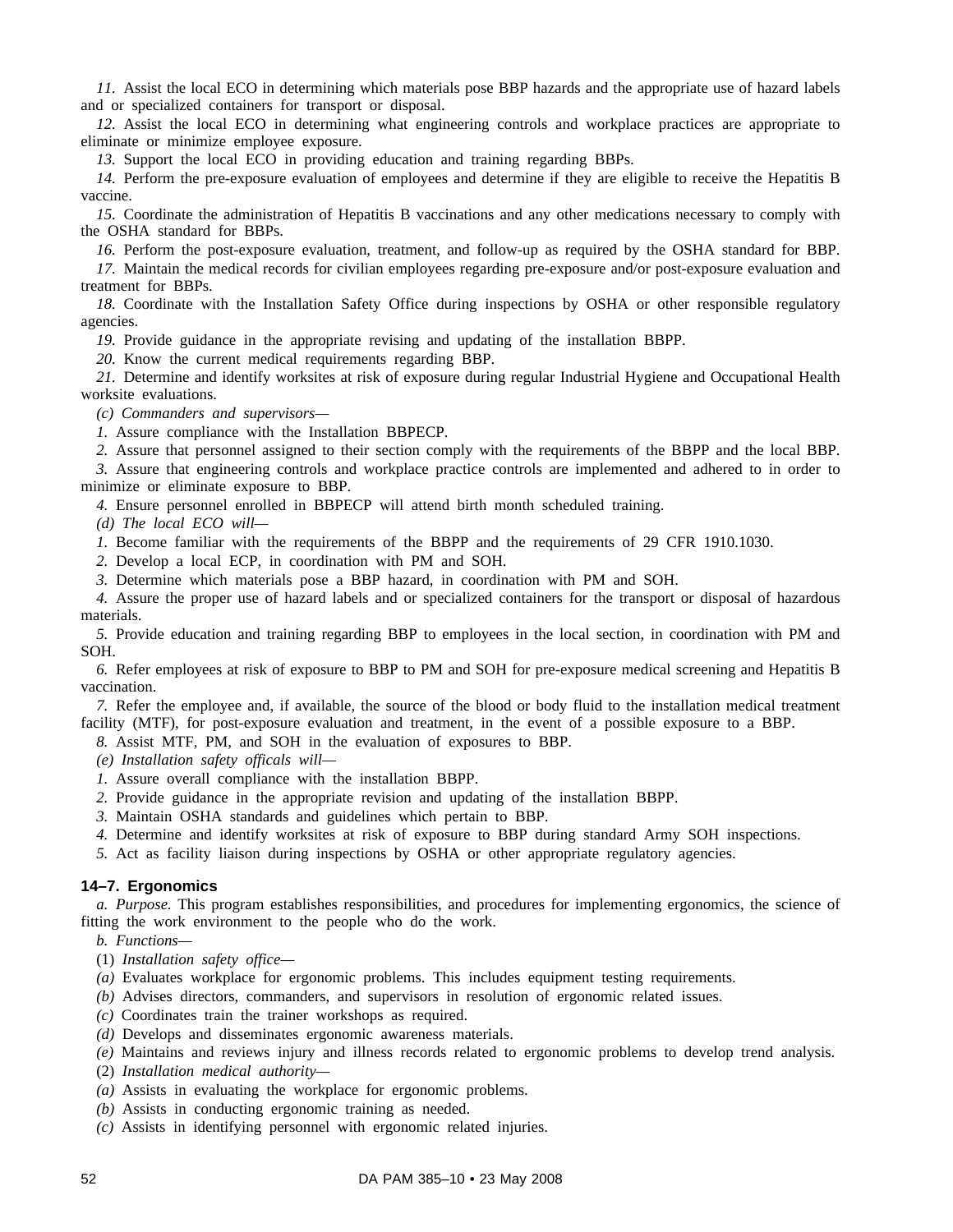*(d)* Provides technical assistance in identification and resolution of ergonomic issues.

(3) *Commanders and directors—*

*(a)* Establish ergonomic plan.

*(b)* Ensure supervisors are trained on ergonomic factors that apply to their area of responsibility.

*(c)* Ensure area of responsibility is periodically evaluated for identification of ergonomic deficiencies and take appropriate corrective action.

*(d)* Ensure ergonomics are implemented in all job safety analysis, as appropriate.

(4) *Supervisors—*

*(a)* Develop ergonomic plan applicable to the area of responsibility.

*(b)* Train employees on reporting procedures for reporting ergonomic related disorders and the importance of early reporting.

*(c)* Include ergonomic considerations in job safety analysis.

*(d)* Evaluate the area of responsibility to ensure ergonomic standards are met.

*(e)* Provide protective equipment to reduce potential ergonomic injury or illness while engineering controls are implemented.

*(f)* Ensure ergonomic considerations are integrated into the purchase of new furniture.

(5) *Individuals—*

*(a)* Assist supervisors in identifying ergonomic hazards.

*(b)* Report symptoms of possible ergonomic related injuries or illnesses.

*(c)* Use protective devices or equipment as required.

*c. Ergonomic task force.* The task force will assist in the implementation of the Installation Ergonomics Program. The task force will oversee and participate in gathering and evaluating injury, lost work time, trends, compliant data on work sites and work processes, and recommending corrective action.

(1) *Procedures.* Ergonomic considerations will be integrated in the job safety analysis process. Work site analysis implementation of ergonomic hazard control measures are performed in conjunction with the job safety analysis.

(2) *Work site analysis.* Problem or hazard identification and detailed analysis are essential steps in conducting work site analysis.

(3) *Problem or hazard identification.* Identification of jobs or work sites with ergonomic risk factors is the first step in the prevention of ergonomic hazards. This is accomplished by direct observation, case referrals and incident reports.

*(a)* Direct observation is conducted by trained personnel or by workers who can identify tasks or situations which are uncomfortable and may indicate ergonomic risks.

*(b)* Case referrals from CPAC, the occupational health nurse, the industrial hygienist, or the safety office may be used to identify a work area with potential ergonomic risk. For example, a laboratory technician seeks medical care for hand or wrist pain and provides an occupational history which indicates possible work site risk factors. In this situation, the referral would be from the occupational health nurse to the supervisor.

*(c)* Specific health or performance events such as wrist pain, back pain, or increased mishaps may be indicative of ergonomic risks.

*(d)* Incident reports such as accident reports, occupational and health reports, and supervisor monthly surveys are used to help identify ergonomic risk factors.

*(e)* The following are risk factors that contribute to ergonomic related disorders that should be considered in identifying ergonomic problems or hazards:

*1.* Repetitive motions (especially during prolonged activities).

*2.* Sustained or awkward postures.

*3.* Excessive bending or twisting of the wrist.

- *4.* Continued elbow or shoulder elevation (for example, overhead work).
- *5.* Forceful exertions (especially in an awkward posture).
- *6.* Excessive use of small muscle groups (for example, pinch grip).
- *7.* Acceleration and velocity of dynamic motions.
- *8.* Vibration.
- *9.* Mechanical compression.
- 10. Restrictive work station (for example, inadequate clearances).
- *11.* Improper seating or support.
- *12.* Inappropriate hand tools.
- *13.* Machine-pacing and production based incentives.
- *14.* Extreme temperatures.
- *15.* Extended exposure to noise.

*(f)* The combined effect of several risk factors in a job workstation may lead to a higher probability of causing an ergonomic disorder.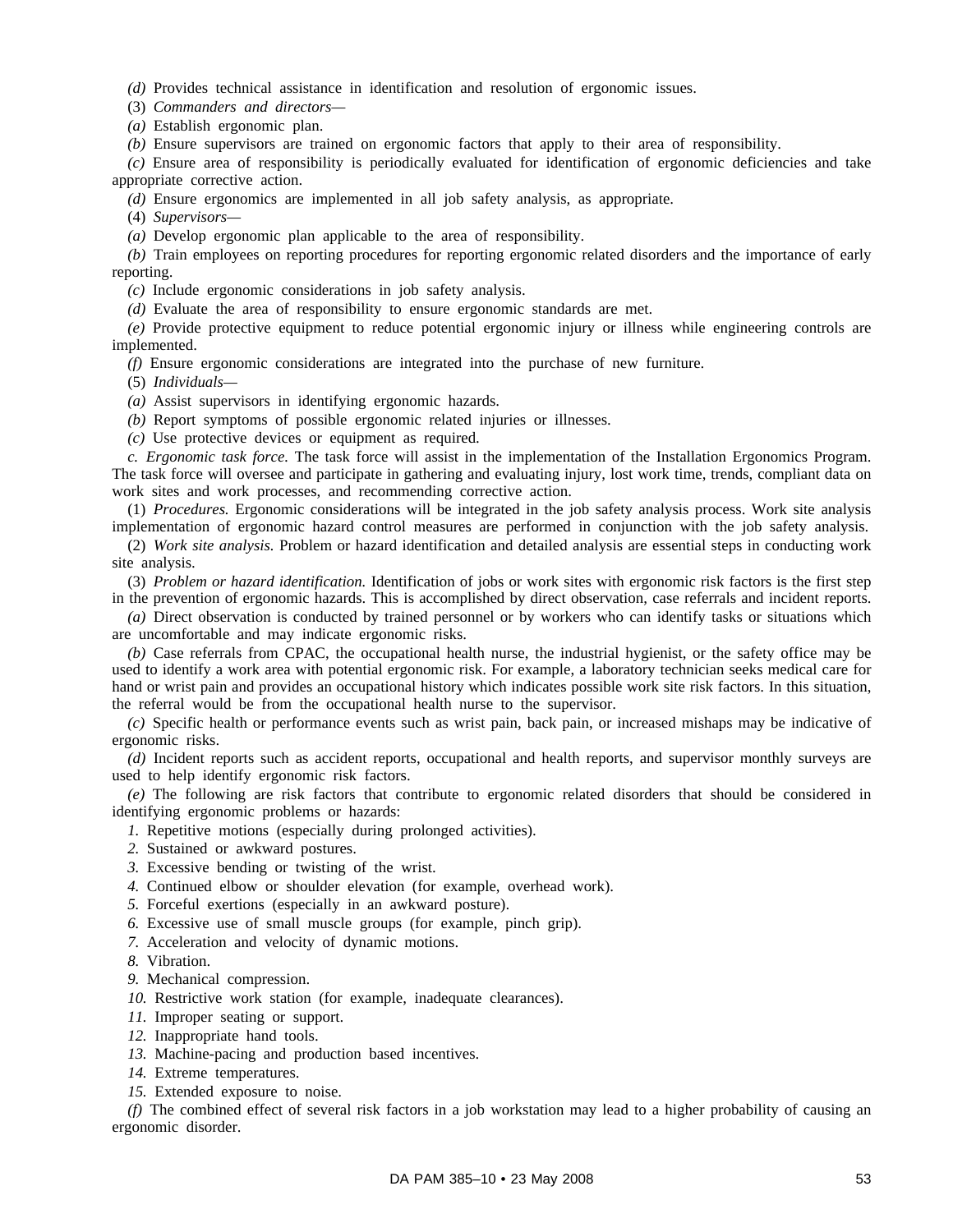(4) *Detailed analysis.* Detailed analysis is necessary for further evaluation of those jobs or work sites. Personnel conducting analysis should systematically—

*(a)* Consider the concept of multiple causation.

*(b)* Look for trends, including age, gender, work task, and time of injury.

*(c)* Identify the work task or portions of the process which contain risk factors.

(5) *Prevention and control of ergonomic hazards.* The primary method of preventing and controlling exposure to ergonomic hazards is through effective design (or redesign) of a job or work site. The following are intervention methods in order of priority for preventing and controlling ergonomic hazards.

(6) *Process elimination.* Elimination of the ergonomically demanding process essentially eradicates the hazard. For example, eliminating a meat wrapper's need to use a manual tape dispenser and label applicator by providing an automatic label and tape dispenser.

(7) *Engineering controls.* Ergonomic engineering controls redesign the work site or equipment to fit the limitations and capabilities of workers. Equipment of work site redesign typically offers a permanent solution. For example, the provision of a visual display terminal (VDT) workstation that is adjustable over a wide range of anthropometric dimensions.

(8) *Substitution.* Substituting a new work process or tool (without ergonomic hazards) for a work process with identified ergonomic hazards can effectively eliminate the hazard. For example, replacing hand tools that require awkward wrist positions (extreme wrist flexion, extension, and or deviation) with tools that allow a neutral wrist posture.

(9) *Work practices.* Practices that decrease worker exposure to ergonomic risks include changing work techniques, providing employee conditioning programs, and regularly monitoring work practices. Also included are equipment maintenance, adjustment, and modification of current equipment or tools, as necessary.

(10) *Proper work techniques.* Proper work techniques include methods that encourage correct posture, use of proper body mechanics, appropriate use and maintenance of hand and power tools, and correct use of equipment and workstations.

*(a)* Trained ergonomic personnel in consultation with occupational health should identify those jobs that require a break-in period. Occupational health should evaluate those employees returning from a health-related absence and define the break-in period for each individual employee.

*(b)* Regular monitoring of operations helps to ensure proper work practices and to confirm that the work practices do not contribute to cumulative trauma injury or hazardous risk factors.

*(c)* Effective schedules for facility, equipment, and tool maintenance, adjustments, and modifications will reduce ergonomic hazards. This includes ensuring proper working condition, having sufficient replacement tools to facilitate maintenance, and using effective housekeeping programs. Tool and equipment maintenance may also include vibration monitoring.

(11) *Administrative controls.* Administrative controls can be used to limit the duration, frequency, and severity of exposure to ergonomic hazards. Examples of administrative controls include, but are not limited to—

*(a)* Reducing the number of repetitions by decreasing production rate requirements and limiting overtime work.

*(b)* Reducing the number of repetitions by reducing line and or production speed or by having worker input into production speed (for example, using worker-based rather than machine-based production speed).

*(c)* Providing rest breaks to relieve fatigued muscle-tendon groups. The length of the rest break should be determined by the effort required, total cycle time, and the muscle-tendon group involved.

*(d)* Increasing the number of employees assigned to the task (for example, lifting in teams rather than individually).

*(e)* Instituting job rotation as a preventive measure, with the goal of alleviating physical fatigue and stress to a particular set of muscles and tendons. Job rotation should not be used in response to symptoms of cumulative trauma, as this can contribute to symptom development in all employees involved in the rotation schedule rather than preventing problems. Analysis of the jobs used in the rotation schedule should be conducted by trained ergonomic and health care personnel.

*(f)* Providing light or restricted duty assignments to allow injured muscle-tendon groups time to rest, assisting in the healing process. Light or restricted duty assignments should be provided when physical limitations (as identified by a health care provider) allow the worker to return to work performing less than their normal work requirements. Every effort must be made to provide light or restricted duty assignments. In regard to light or restricted duty assignments.

(12) *PPE.* PPE is not necessarily recommended for controlling exposure to ergonomic hazards, because little research has been conducted to support claims of their usefulness.

*(a)* Ergonomic appliances such as wrist rests, back belts, back braces, and so on are NOT considered to be PPE. Consultation with trained ergonomic personnel on the effectiveness of such devices should be made prior to purchase.

*(b)* Ergonomic hazards should be considered when selecting PPE. PPE should be provided in a variety of sizes, should accommodate the physical requirements of workers and the job, and should not contribute to ergonomic hazards.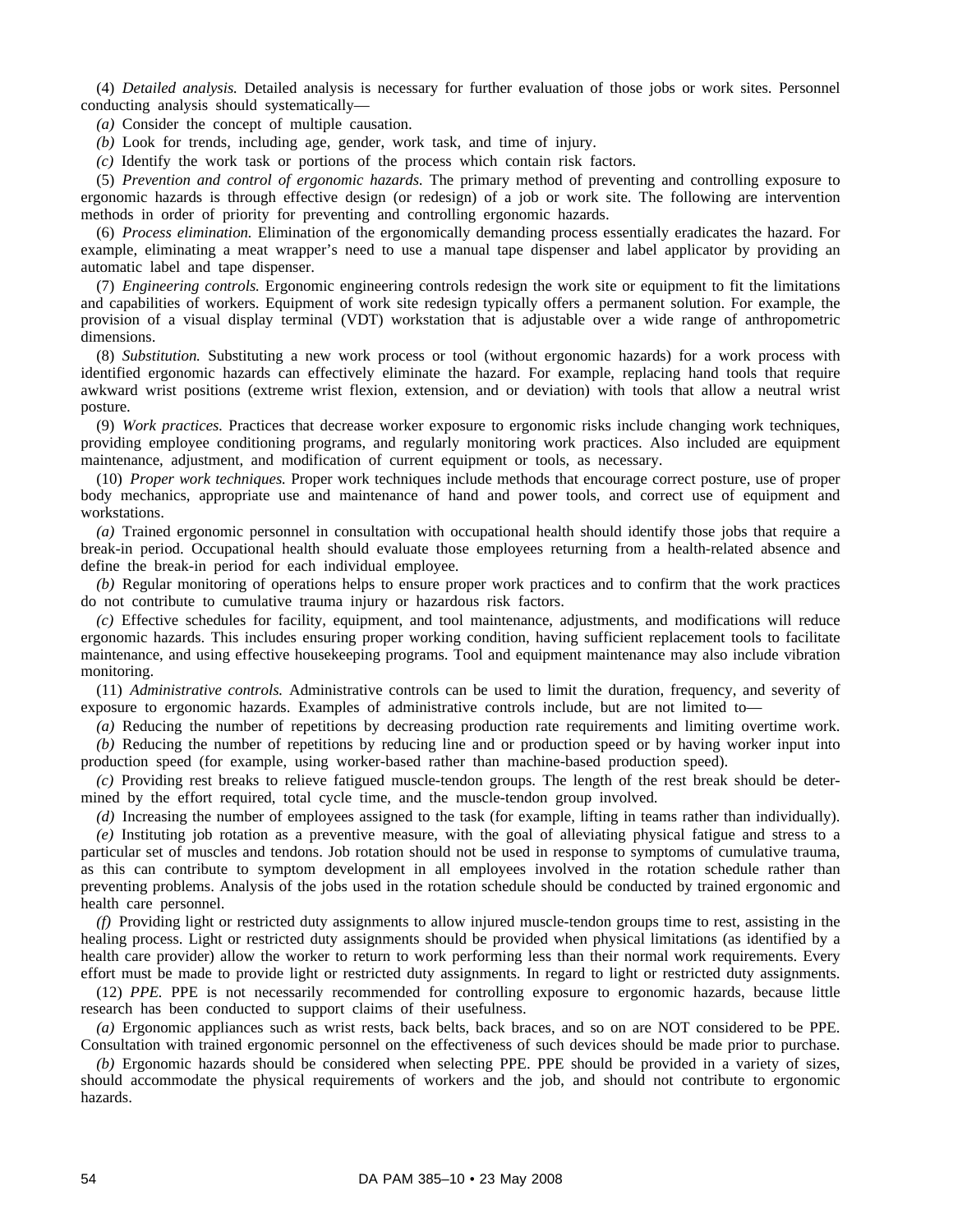(13) *Health care management.* Early recognition and medical management of ergonomic disorders are critical to reduce the impact of injury on both the employee and employer.

*(a)* Common symptoms of musculoskeletal ergonomic disorder can include, but are not limited to pain, tingling, numbness, stiffness, and weakness in the neck, shoulders, arms, hands, back, and legs. Other symptoms can include headaches, visual fatigue, and increased errors.

*(b)* Soldiers and employees with symptoms of ergonomic disorders should report to medical personnel for an evaluation. Active duty Soldiers should report to their primary care provider. Civilians have the right to choose a civilian source of care. Civilians should report to the Occupational Health Nurse even if they are being treated by their own physician.

*(c)* Supervisors should ensure that symptomatic Soldiers and employees report for a medical evaluation in a timely manner.

*d. Training and education.* Installation Safety Office in conjunction with MEDDAC will conduct train the trainer ergonomic education for collateral duty safety officers and supervisors as needed. Collateral duty safety officers will train supervisors and supervisors will train employees.

(1) *Training curriculum.* Training will consist of but not be limited to the following:

*(a)* The potential risk of ergonomic disorders.

- *(b)* The possible causes and symptoms.
- *(c)* How to recognize and report symptoms.
- *(d)* The means of prevention.
- *(e)* The sources of treatment.
- (2) *Types of training.*

*(a) General.* Employees who are potentially exposed to ergonomic hazards should receive formal instruction on hazards associated with their jobs and equipment. This training could be conducted at the initial orientation and annually thereafter.

*(b) Specific training.* New employees and reassigned workers should receive an initial orientation and hands-on training prior to being placed in a full production position. The initial orientation should include: a demonstration of the proper use, care, and operating procedures for all tools and equipment; use of safety equipment; and the use of safe and proper work procedures such as proper lifting techniques.

#### **14–8. Material handling**

*a. Purpose.* This paragraph establishes procedures for the safe material handling. These responsibilities and procedures will reduce the risk of material handling related injuries (that is, strains, back injuries, falls, over exertions, and so on). Local material handling programs will be implemented in accordance with Part 1910.176, Title 29, Code of Federal Regulations (29 CFR 1910.176) and this pamphlet.

*b. Procedures.*

(1) *Use of mechanical equipment.* Where mechanical handling equipment is used, sufficient safe clearances will be allowed for aisles, at loading docks, through doorways and wherever turns or passage must be made. Aisles and passageways will be kept clear and in good repair, with no obstruction across or in aisles that could create a hazard. Permanent aisles and passageways will be appropriately marked.

(2) *Secure storage.* Storage of material will not create a hazard. Bags, containers, bundles, and so on, stored in tiers will be stacked, blocked, interlocked and limited in height so that they are stable and secure against sliding or collapse.

(3) *Housekeeping.* Storage areas will be kept free from accumulation of materials that constitute hazards from tripping, fire, explosion, or pest harborage. Vegetation control will be exercised when necessary.

(4) *Clearance limits.* Clearance signs to warn of clearance limits will be provided.

(5) *Rolling railroad cars.* Derail and/or bumper blocks will be provided on spur railroad tracks where a rolling car could contact other cars being worked, enter a building, work or traffic area.

(6) *Guarding.* Covers and/or guardrails will be provided to protect personnel from the hazards of open pits, tanks, vats, ditches, and so on.

(7) *Lifting devices.* Fire protection, design, maintenance, and use of fork trucks, tractors, platform lift trucks, motorized hand trucks, and other specialized industrial trucks powered by electric motors or internal combustion engines will comply with Part 1910.178, Title 29, Code of Federal Regulations (29 CFR 1910.178).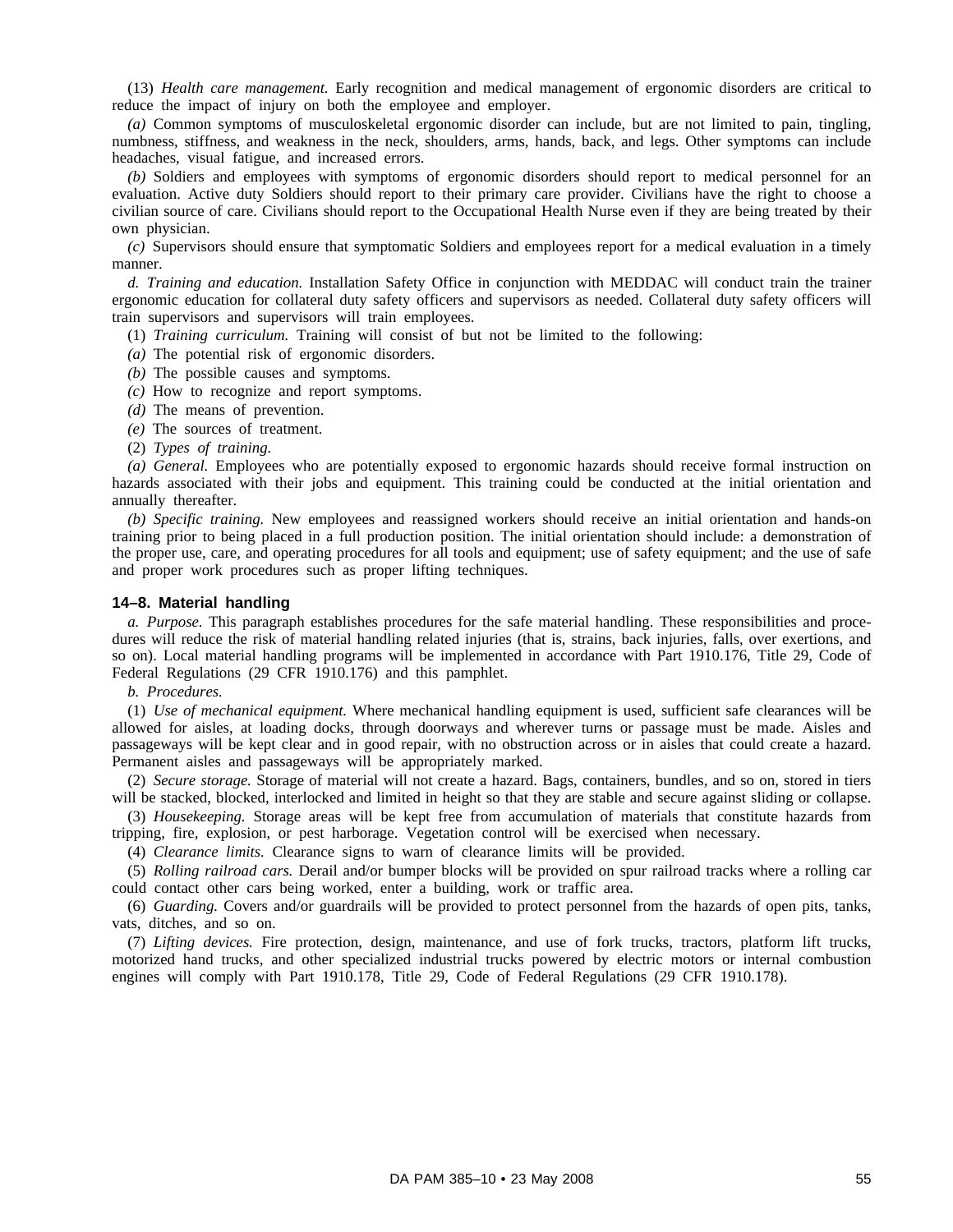# **Appendix A References**

**Section I Required Publications**

# **AR 25–400–2**

The Army Records Information Management System (ARIMS) (Cited in para 6–2*f*.)

# **AR 50–5**

Nuclear Surety (Cited in para 11–1*e*.)

## **AR 50–6**

Chemical Surety (Cited in para 11–1*e*.)

## **AR 75–15**

Policy for Explosive Ordnance Disposal (Cited in para 11–7*e*.)

# **AR 190–11**

Physical Security of Arms, Ammunition and Explosives (Cited in para 11–4.)

# **AR 385–10**

Army Safety Program (Cited in paras 1–2*b*, 1–2*c*, 1–4, 2–1*a*, 4–1, 5–1*a*, 6–1, 6–2, 6–3, 7–1, 8–1*b*, 9–2, 10–1, 11–1*a*, 11–1*e*, 12–1, 13–1*a*.)

## **AR 420–90**

Fire and Emergency Services (Cited in para 8–5*a*.)

## **AR 600–3**

The Army Personnel Proponent System (Cited in para 7–1.)

**AR 600–8–22** Military Awards (Cited in para 6–2*c*.)

## **DA Pam 385–40**

Accident Reporting and Records (Cited in paras 6–4*a*(2), 6–4*b*(2), 8–4*a*, 8–6*f*, 11–1*e*.)

## **Section II Related Publications**

A related publication is a source of additional information. The user does not have to read it to understand this pamphlet.

**AR 25–50**

Preparing and Managing Correspondence

**AR 40–5** Preventive Medicine

**AR 200–1** Environmental Protection and Enhancement

**AR 700–141** Hazardous Materials Information Resource System

**DA Pam 40–11** Preventive Medicine

**DA Pam 385–1** Small Unit Safety Officer/NCO Guide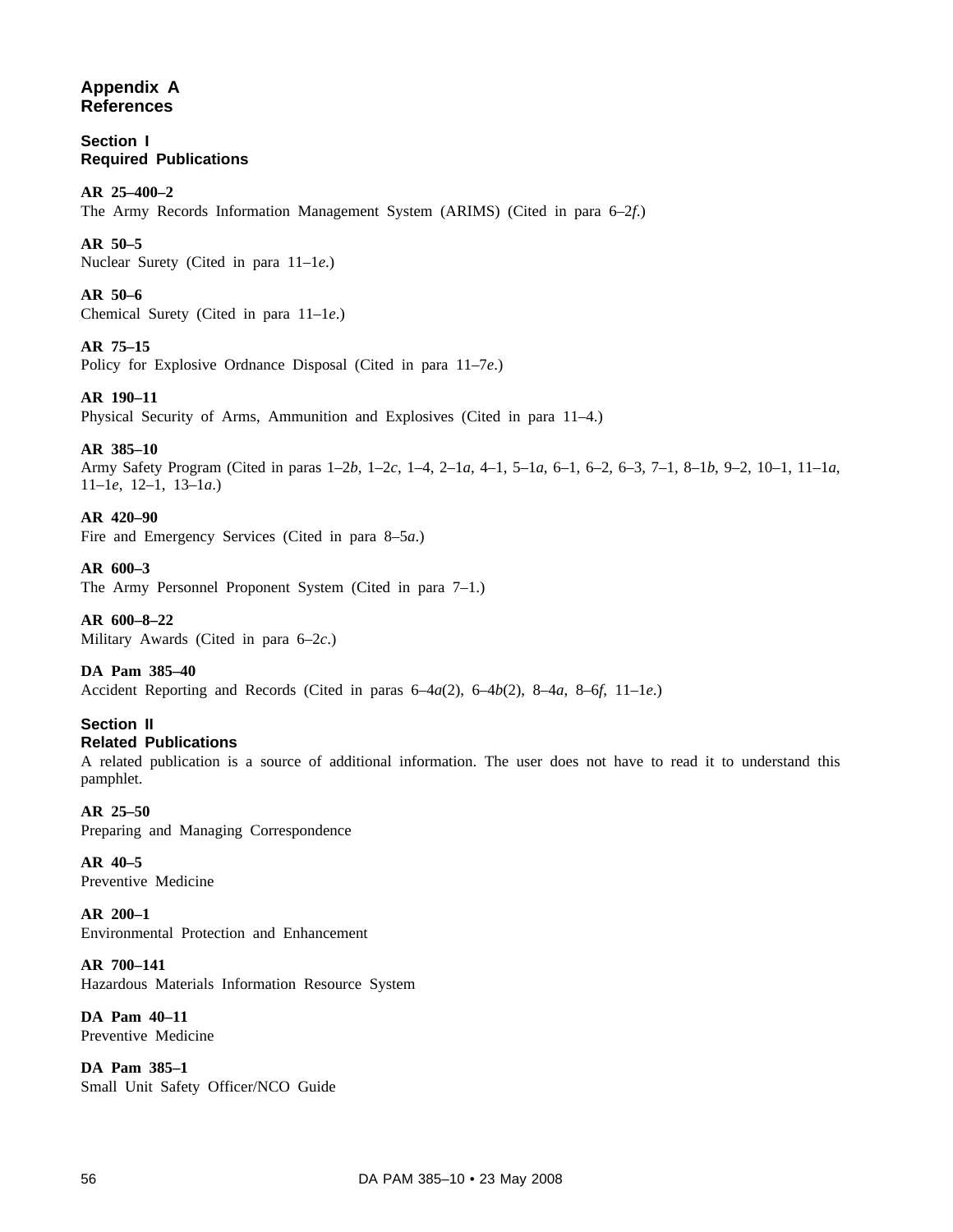**DA Pam 385–24** The Army Radiation Safety Program

**DA Pam 385–30** Mishap Risk Management

**DA Pam 385–61** The Army Chemical Agent Safety Program

**DA Pam 385–69** Biological Defense Safety Program

## **CSGLD–1442** Accident/Incident Involving Commercial Shipment of Explosives & Dangerous Materials. (Available at http://eustis. army.mil/publications.)

**DODI 6055.1** DOD Safety and Occupational Health (SOH) Program. (Available at http://dtic.mil/whs/directives/.)

**EM 385–1–1**

U.S. Army Corps of Engineers Safety and Health Requirements Manual. (Available at http://usace.army.mil/ publications.)

## **Executive Order 12196**

Occupational safety and health programs for Federal employees. (Available at http://archives.gov/federal-register/ codification/.)

**FAR 52.236–13**

Accident Prevention. (Available at http://www.arnet.gov/far/.)

**FM 5–19**

Composite Risk Management

## **UFGS 013529**

Safety and Occupational Health Requirements. (Available at http://wbdg.org.)

## **29 CFR 1910**

Occupational Safety and Health Standards. (Available at http://www.gpo.gov/.)

## **29CFR 1910.23**

Guarding floor and wall openings and holes (Available at http://www.gpo.gov/.)

## **29 CFR 1910.120**

Hazardous waste operations and emergency response (Available at http://www.gpo.gov/.)

## **29 CFR 1910.146**

Permit-required confined spaces. (Available at http://www.gpo.gov/.)

## **29 CFR 1910.176**

Handling materials–general. (Available at http://www.gpo.gov/.)

## **29 CFR 1910.178**

Powered industrial trucks. (Available at http://www.gpo.gov/.)

## **29 CFR 1910.1030**

Bloodborne pathogens. (Available at http://www.gpo.gov/.)

## **29 CFR 1910.1200**

Hazard communications. (Available at http://www.gpo.gov/.)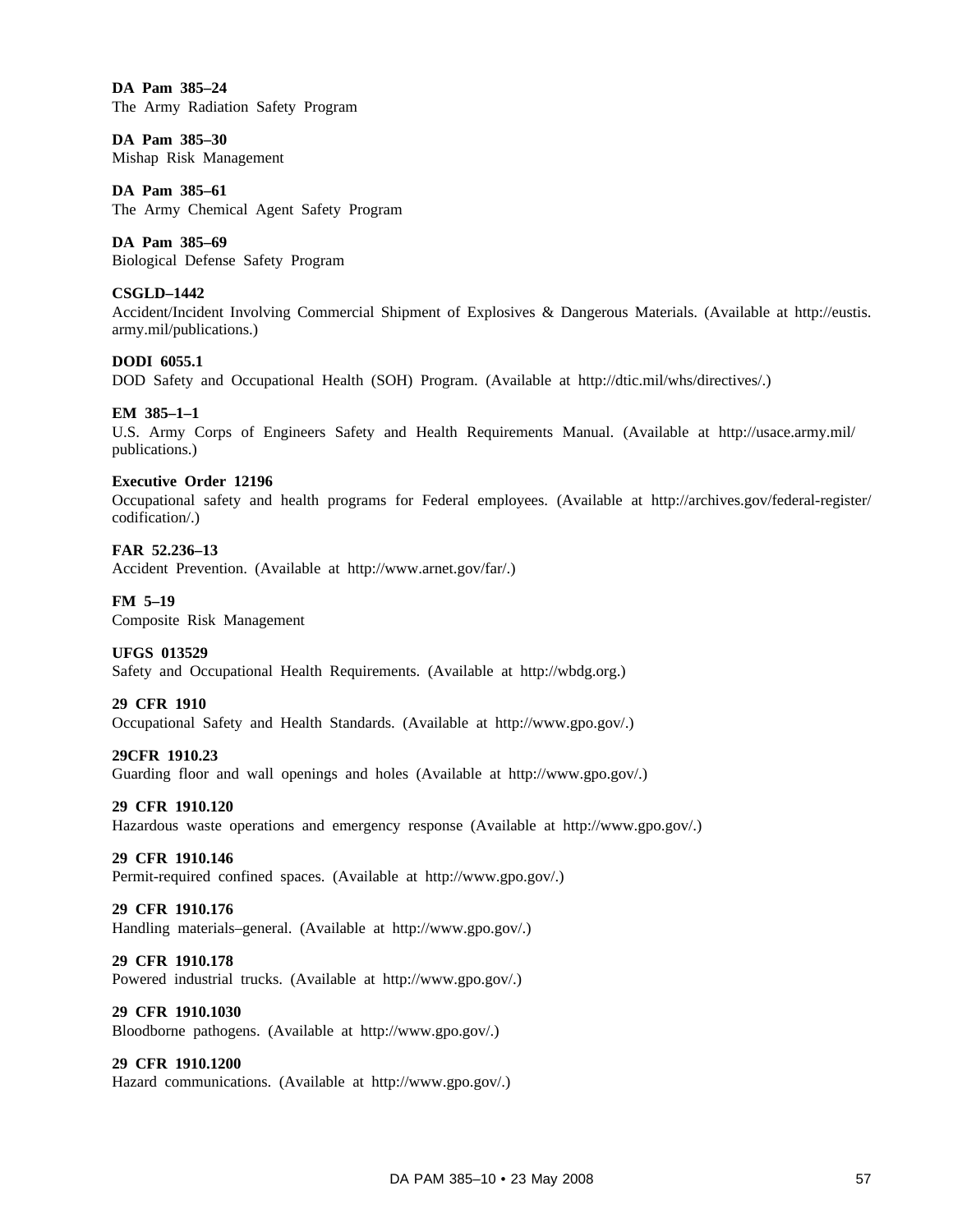## **29 CFR 1926**

Safety and health regulations for construction. (Available at http://www.gpo.gov/.)

### **29 CFR 1926.502**

Fall protection systems criteria and practices. (Available at http://www.gpo.gov/.)

### **29 CFR 1960**

Basic program elements for Federal employee occupational safety and health programs and related matters. (Available at http://www.gpo.gov/.)

### **29 CFR 1960.28**

Employee reports of unsafe or unhealthful working conditions. (Available at http://www.gpo.gov/.)

### **29 CFR 1960.46**

Agency responsibility. (Available at http://www.gpo.gov/.)

### **29 CFR 1960.59**

Training of employees and employee representatives (Available at http://www.gpo.gov/.)

### **42 CFR 73**

Select agents and toxins (Available at http://www.gpo.gov/.)

### **49 CFR 172 Subpart F**

Placarding (Available at http://www.gpo.gov/.)

## **Section III**

## **Prescribed Forms**

Unless otherwise indicated, DA Forms are available on the APD Web site (http://www.apd.army.mil); DD Forms are available on the OSD Web site (http://www.dtic.mil/whs/directives/infomgt/forms/formsprogram.htm); Standard Forms (SF) and Optional Forms (OF) are available on the GSA Web site (http://www.gsa.gov).

### **DA Form 1119–1**

Certificate of Achievement in Safety (Available through normal forms supply channels) (Cited in paras 6–2*d*, 6–4.)

#### **DA Form 4753**

Notice of Unsafe and Unhealthful Working Conditions (Cited in paras App D, App F.)

#### **DA Form 4754**

Violation Inventory Log (Cited in paras 8–5*h* App D, App G.)

#### **DA Form 4755**

Employee Report of Alleged Unsafe or Unhealthful Working Conditions (Cited in paras 8–4*a* App H.)

### **DA Form 4756**

Installation Hazard Abatement Plan (Cited in paras App D, App I.)

#### **DA Form 5775**

Army Accident Prevention Award of Accomplishment in Safety (Cited in para 6–4*a*.)

### **DA Form 5777**

United States Army Safety Guardian Award (Cited in para 6–3*d*.)

#### **DA Form 5778**

Army Aviation Broken Wing Award (Cited in para 6–3*f*.)

## **Section IV Referenced Forms**

**DA Form 759** Individual Flight Record and Certificate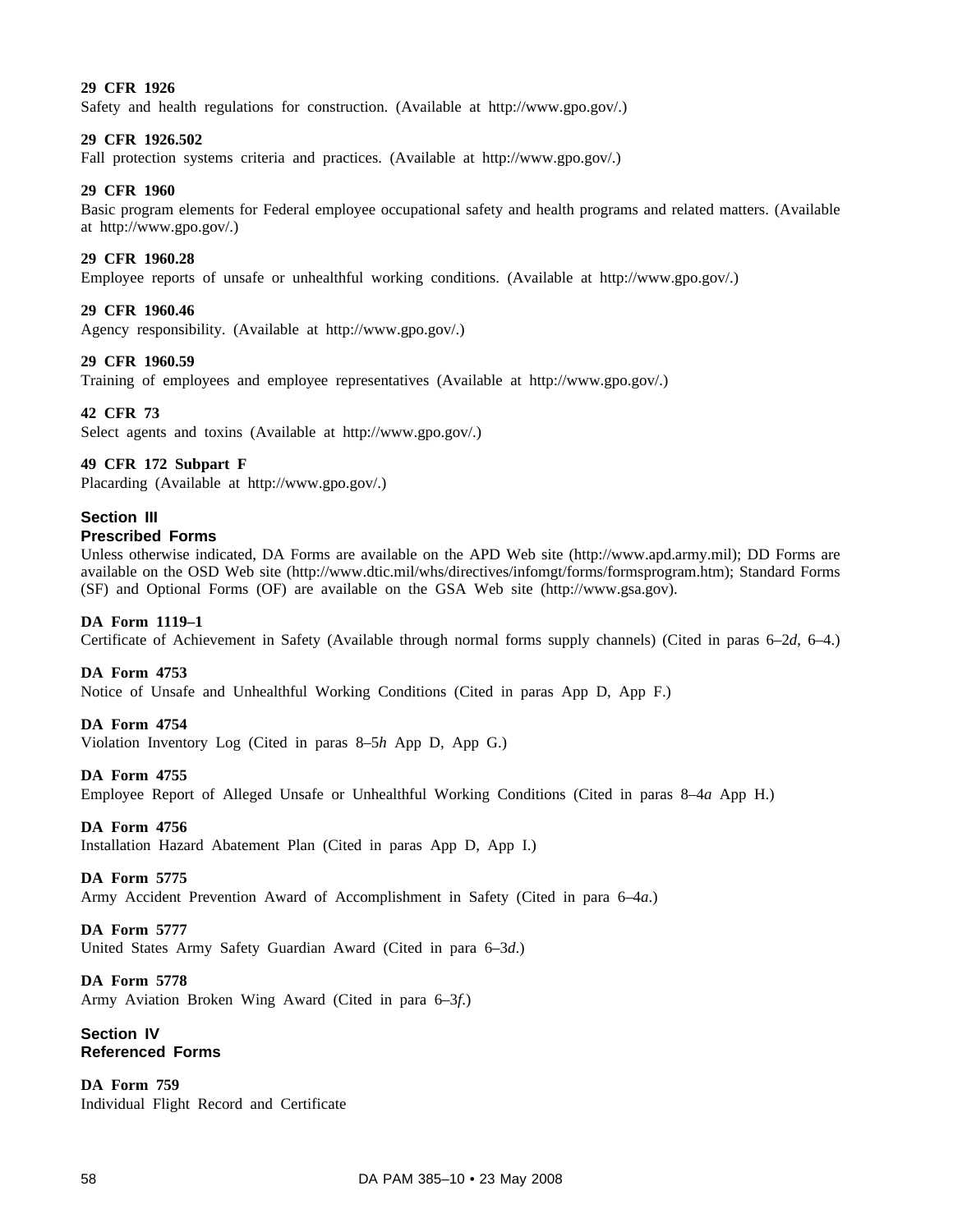## **DA Form 2028**

Recommended Changes to Publications and Blank Forms

### **DD Form 836**

Dangerous Goods Shipping Paper/Declaration and Emergency Response Information for Hazardous Materials Transported by Government Vehicles

### **DD Form 2272**

Department of Defense Safety and Occupational Health Protection Program

### **OSHA–2H Form**

Notices of Unsafe and/or Unhealthful Working Conditions

### **SF Form 1103**

U.S. Government Bill of Lading (Available through normal forms supply channels)

### **Appendix B Safety Training Available from U.S. Army Center for Health Promotion and Preventive Medicine**

# **B–1. U.S. Army Center for Health Promotion and Preventive Medicine safety training resources**

- The following USACHPPM safety training courses are available:
	- *a.* Advanced Waste Management Workshop.
	- *b.* AMEDD Center and School Courses.
	- *c.* Army Health Promotion Course.
	- *d.* Applied Ergonomics.
	- *e.* Basic Waste Management Workshop.
	- *f.* Defense Occupational Health and Environment Readiness System-Hearing Conservation.
	- *g.* Environmental Performance Assessment System.
	- *h.* Environmental Science Officers Workshop.
	- *i.* Food and Safety Protection Certification Workshop.
	- *j.* Fundamentals of Occupational Medicine.
	- *k.* Health Risk Assessment.
	- *l.* Intermediate Industrial Hygiene Topics.
	- *m.* Introductory and Advanced Health Risk Communication, Conflict Management Workshop.
	- *n.* Laser & Radiofrequency Hazards Course.
	- *o.* Medical Waste Transport.
	- *p.* Military Tropical Medicine Course.
	- *q.* Pharmaceutical Waste Management.
	- *r.* Principles of Military Preventative Medicine.
	- *s.* Radiation Protection Officers Course.
	- *t.* Transport of Bio-Medical Materials.
	- *u.* Tri-Service Vision Conservation and Readiness Course.

## **B–2. U.S. Army Center for Health Promotion and Preventive Medicine Web site**

The USACHPPM Web site is located at http://chppm-www.apgea.army.mil/. The Web site contains the full schedule of courses and prerequisites.

# **Appendix C Training Programs**

## **C–1. Recommended training**

Tables C–1, C–2, C–3, C–4, and C–5, below, are for employee training.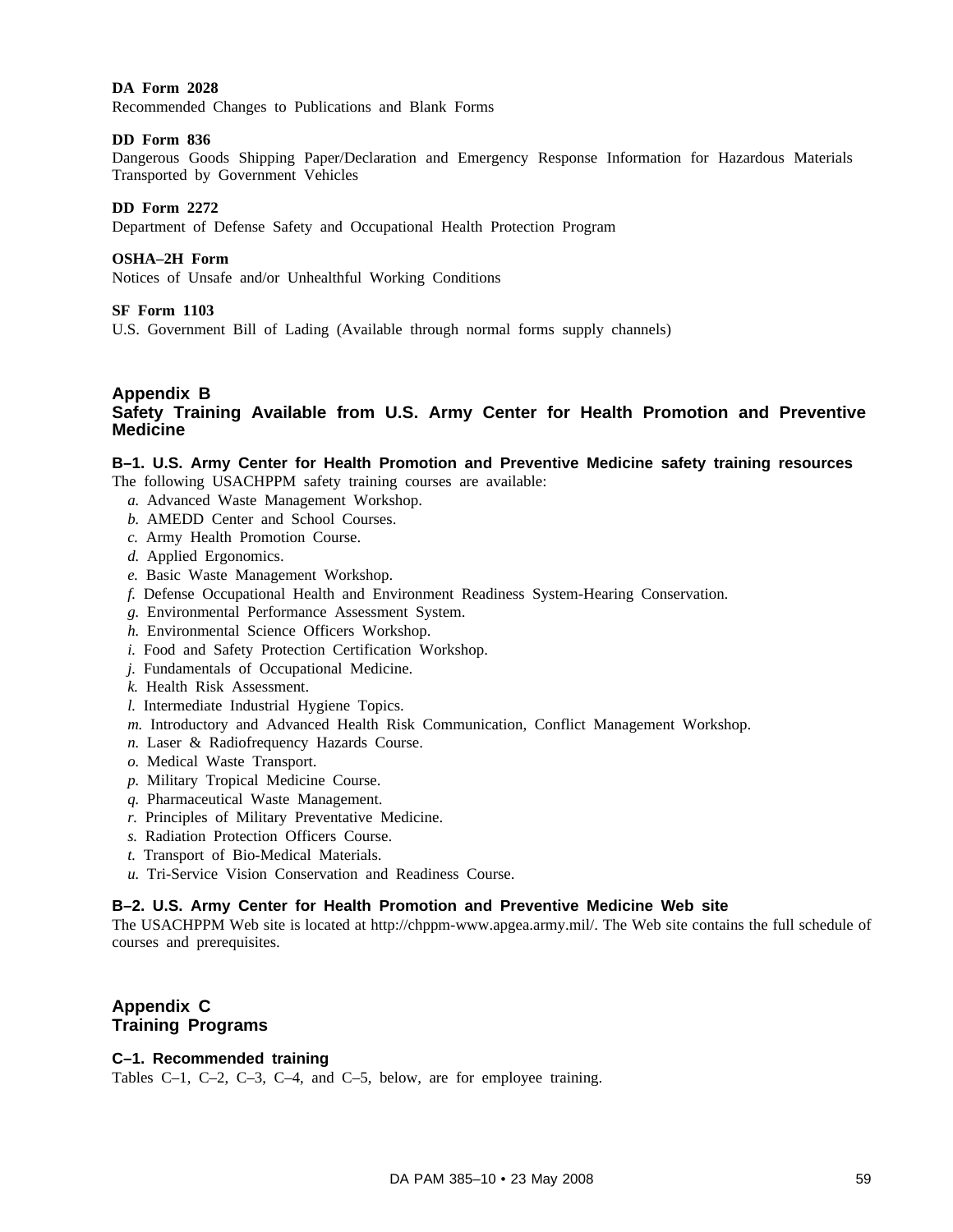#### **Table C–1 Exposure based training matrix for all employees (including managers, supervisors, regular, contract, temporary, summer and long-term leave employees, and employees promoted or transferred)**

| <b>Training standard</b>                                      | Frequency                                                                                                                                                                                     | Source of regulation                                           | <b>Training required</b>                                                                                                                                                                                              |
|---------------------------------------------------------------|-----------------------------------------------------------------------------------------------------------------------------------------------------------------------------------------------|----------------------------------------------------------------|-----------------------------------------------------------------------------------------------------------------------------------------------------------------------------------------------------------------------|
| Division Health and Safety<br>Program                         | Employee safety orientation<br>Federal OSHA general duty                                                                                                                                      |                                                                | Supervisor and employee safety<br>responsibilities safety communica-<br>tion methods, hazard Id, inspec-<br>tion, EH&S program.                                                                                       |
| Emergency preparedness<br>and fire prevention/evacua-<br>tion | Employee safety orientation/annual-<br>ly/<br>Fire/tornado drill                                                                                                                              | 29 CFR 1910 38, 134, 151,<br>156, 157, 165, 1200<br>Subpart E  | Procedure to be followed in the<br>event of emergencies, evacuation<br>procedure, evacuation drill, over-<br>view of emergency action plan and<br>fire prevention plan including fire<br>hazards at the site.         |
| <b>Hazard Communication</b>                                   | Employee safety orientation/annual-<br>ly/refresher with product change or<br>product addition or when employee<br>understanding is questioned (NOTE:<br>Some states require annual training) | 29 CFR 1910.1200, 119<br>134, 157, 120, Subpart Z              | Substance ID and properties, PPE,<br>spill prevention, and containment,<br>health hazards, MSDS, medical<br>surveillance, overview of site HAZ-<br>COM plan.                                                          |
| Ergonomics (PROPOSED)                                         | Employee safety orientation/em-<br>ployee understanding is questioned,<br>work site changes, job changes,<br>equipment changes                                                                | Federal OSHA general duty<br>clause<br>AR 40-5<br>DA Pam 40-21 | Causes and prevention of CTD<br>workstation evaluation, documenta-<br>tion, medical surveillance require-<br>ments.                                                                                                   |
| Safe lifting                                                  | Employee safety orientation/<br>changes in workplace, equipment/in-<br>crease in injury rates                                                                                                 | Federal OSHA General Duty<br>Clause                            | Overview of back anatomy and<br>physiology review of basic lifting<br>techniques, application to<br>workplace setting                                                                                                 |
| Workplace violence                                            | At time of hire unless employee un-<br>derstanding is questioned                                                                                                                              | Federal OSHA general duty<br>clause                            | Causes/prevention of workplace vi-<br>olence, recognizing and avoiding<br>potential deadly situation, conflict<br>avoidance, response techniques,<br>reporting requirements, company<br>policy on workplace violence. |
| Access to employee expo-<br>sure and medical records          | Employee safety orientation/annu-<br>ally for employees exposed to toxic<br>substances or harmful physical<br>agents                                                                          | 29 CFR 1910.1020, 1200,<br>95, 134, Subpart Z                  | Existence, location, and availability<br>of records, person responsible for<br>maintaining and providing access<br>to records.                                                                                        |
| Specification for accident pre-<br>vention signs and tags     | Employee safety orientation/em-<br>ployee understanding is questioned                                                                                                                         | 29 CFR 1910.144, 145                                           | Danger/caution signs and tags,<br>special precautions when these are<br>encountered.                                                                                                                                  |
| Employee alarm systems                                        | Employee safety orientation/assign-<br>ment to a different area                                                                                                                               | 29 CFR 1910.165, 38                                            | Inform employee of preferred<br>means of reporting emergencies<br>and how system alarms function.                                                                                                                     |
| Walking and working sur-<br>faces                             | Before work or when employee un-<br>derstanding is questioned                                                                                                                                 | 29 CFR Subpart D                                               | Use of ladders, guarding holes,<br>floors, use of railings,<br>toeboards, stairways.                                                                                                                                  |

#### **Table C–2 Exposure based training matrix for managers/supervisors**

| <b>Training Standard</b>               | Frequency                                                               | Source of Regulation                | <b>Training Required</b>                                                                                                                                                                   |  |
|----------------------------------------|-------------------------------------------------------------------------|-------------------------------------|--------------------------------------------------------------------------------------------------------------------------------------------------------------------------------------------|--|
| OSHA regulations                       | As needed for management<br>staff responsible for OSHA req-<br>ulations | As needed for facility              | Overview of OSHA regulations<br>and reporting (that is, OSHA 10<br>or 30 hour training course).                                                                                            |  |
| Workplace violence/supervisor<br>roles | At time of hire and annually                                            | Federal OSHA general duty<br>clause | To supplement employee pro-<br>gram, more in depth training on<br>recognition prevention and role of<br>supervisors in dealing with poten-<br>tially violent employees, company<br>policy. |  |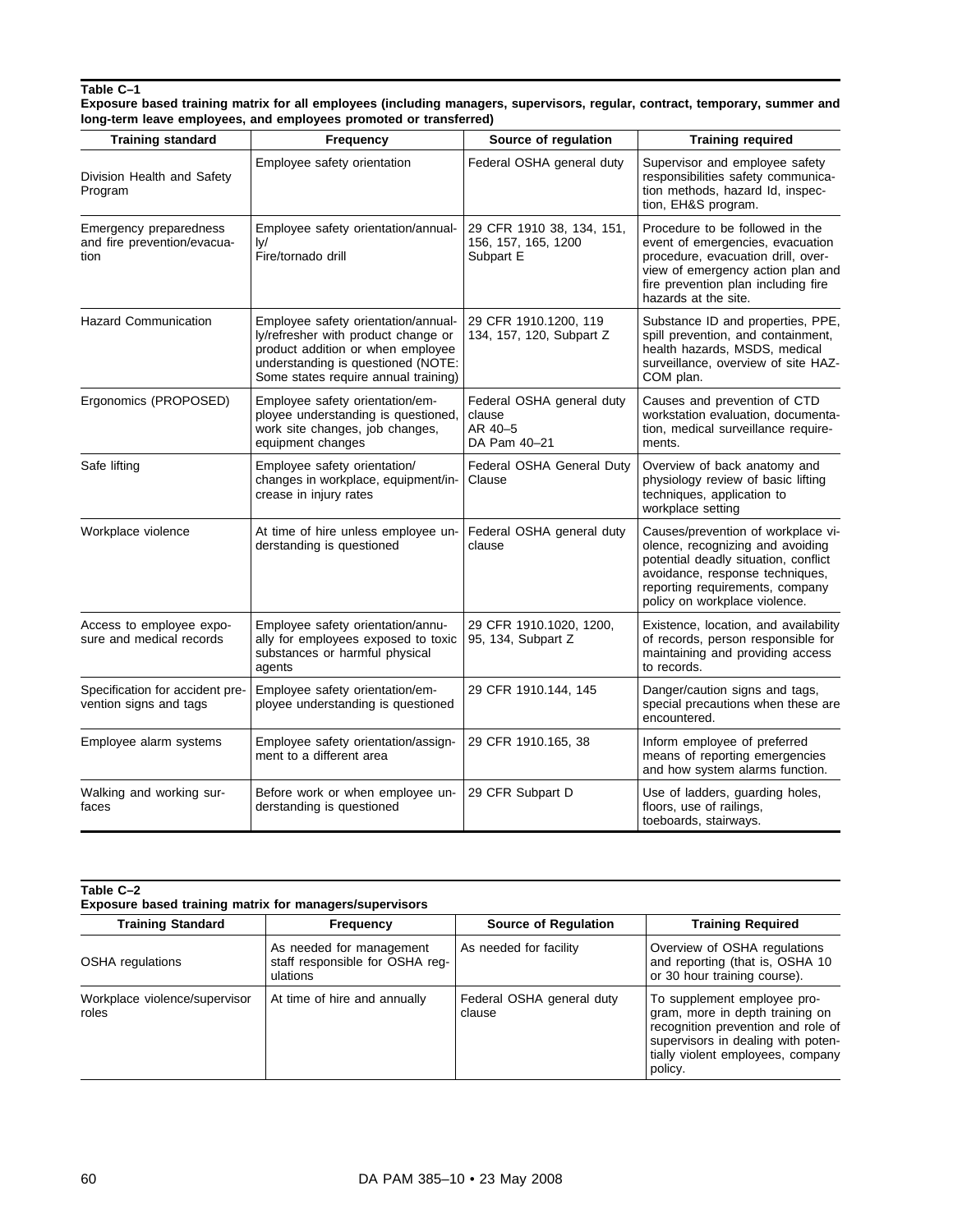| Table C-2                                                         | Exposure based training matrix for managers/supervisors—Continued          |                                     |                                                                                                                                                              |
|-------------------------------------------------------------------|----------------------------------------------------------------------------|-------------------------------------|--------------------------------------------------------------------------------------------------------------------------------------------------------------|
| Senior manager/manager/super-<br>visor safety competency training | Annually                                                                   | Federal OSHA general duty<br>clause | EH&S policies and supervisor re-<br>sponsibilities, accident investiga-<br>tion, emergency procedures,<br>reporting requirements, site spe-<br>cific issues. |
| Recordkeeping                                                     | As needed for management<br>staff responsible for record<br>keeping        | As needed for facility              | In depth training for OSHA 300<br>recordkeeping, accident and<br>claims files, length of time to<br>maintain.                                                |
| Train the trainer                                                 | As needed for supervisors re-<br>sponsible for employee safety<br>programs | As needed for facility              | Introduction to basic training pro-<br>gram, overview of adult learning<br>models, review of learning aids<br>for safety program training.                   |

| Table C-3                                                   |  |  |  |  |
|-------------------------------------------------------------|--|--|--|--|
| Exposure based training matrix for affected employee groups |  |  |  |  |

| <b>Training standard</b>                                                                      | <b>Frequency</b>                                                                                                                                  | Source of regulation                   | <b>Training required</b>                                                                                                                                                                                                                                                                                                                                                                                                                                                                                                                  |
|-----------------------------------------------------------------------------------------------|---------------------------------------------------------------------------------------------------------------------------------------------------|----------------------------------------|-------------------------------------------------------------------------------------------------------------------------------------------------------------------------------------------------------------------------------------------------------------------------------------------------------------------------------------------------------------------------------------------------------------------------------------------------------------------------------------------------------------------------------------------|
| Defense Occupational and Envi-<br>ronmental Health Readiness<br>System - Hearing conservation | Upon initial assignment to area/<br>annually to employee exposed<br>to 8 hr. TWA of 85 dBA                                                        | 29 CFR 1910.1020, 95                   | Inform employees of effects of<br>noise on hearing, purpose of<br>hearing protection, advantage,<br>disadvantage and attenuation of<br>various types, how to select, use<br>and fit test protection, purpose of<br>audiometric tests, and explain test<br>procedures, the structure and ele-<br>ments of the Hearing Conserva-<br>tion Program, the mandatory re-<br>quirement to wear assigned pro-<br>tective equipment, the administra-<br>tive actions which may follow for<br>failure to do so and the use of<br>hearing protection. |
| Bloodborne pathogens                                                                          | Upon initial assignment where<br>exposure may take place/annu-<br>ally                                                                            | 29 CFR 1910.1030, 1200, 1020           | Explanation of the standard con-<br>tents, standard to be accessible<br>to employees, transmission of ex-<br>posure control plan, engineering<br>and work practice controls, PPE,<br>Hepatitis B vaccine, emergency<br>response involving blood, how to<br>handle occupational exposures,<br>past exposure evaluations, signs<br>and labels.                                                                                                                                                                                              |
| Personal protective equipment<br>(PPE)                                                        | Upon initial use of equipment/<br>changes in PPE or workplace,<br>previous training becomes ob-<br>solete/employee understanding<br>is questioned | 29 CFR1910.132 -139, 1043<br>Subpart I | When PPE is necessary what<br>PPE is necessary, how to don,<br>adjust and wear PPE, limitations<br>of PPE, proper care, mainte-<br>nance, useful life and disposal of<br>PPE.                                                                                                                                                                                                                                                                                                                                                             |
| Eye and face protection                                                                       | Upon initial assignment for em-<br>ployees who must wear this<br>PPE/change of condition/em-<br>ployee understanding is ques-<br>tioned           | 29 CFR 1910.133, 1200, 252             | Limitation of the equipment and<br>precautions by manufacturer.                                                                                                                                                                                                                                                                                                                                                                                                                                                                           |
| Forklift operation                                                                            | Upon assignment to forklift/peri-<br>odically as regulation requires                                                                              | 29 CFR 1910.178                        | Safe operation, fueling, load dis-<br>tribution and inspection of the tru-<br>ck.                                                                                                                                                                                                                                                                                                                                                                                                                                                         |
| Powered platforms                                                                             | Upon assignment to powered<br>platforms/changes in equipment,<br>operations/employee under-<br>standing is questioned                             | 29 CFR 1910.66, 67, 68<br>Subpart F    | Personnel trained in operations,<br>safe use, inspection, and emer-<br>gency response.                                                                                                                                                                                                                                                                                                                                                                                                                                                    |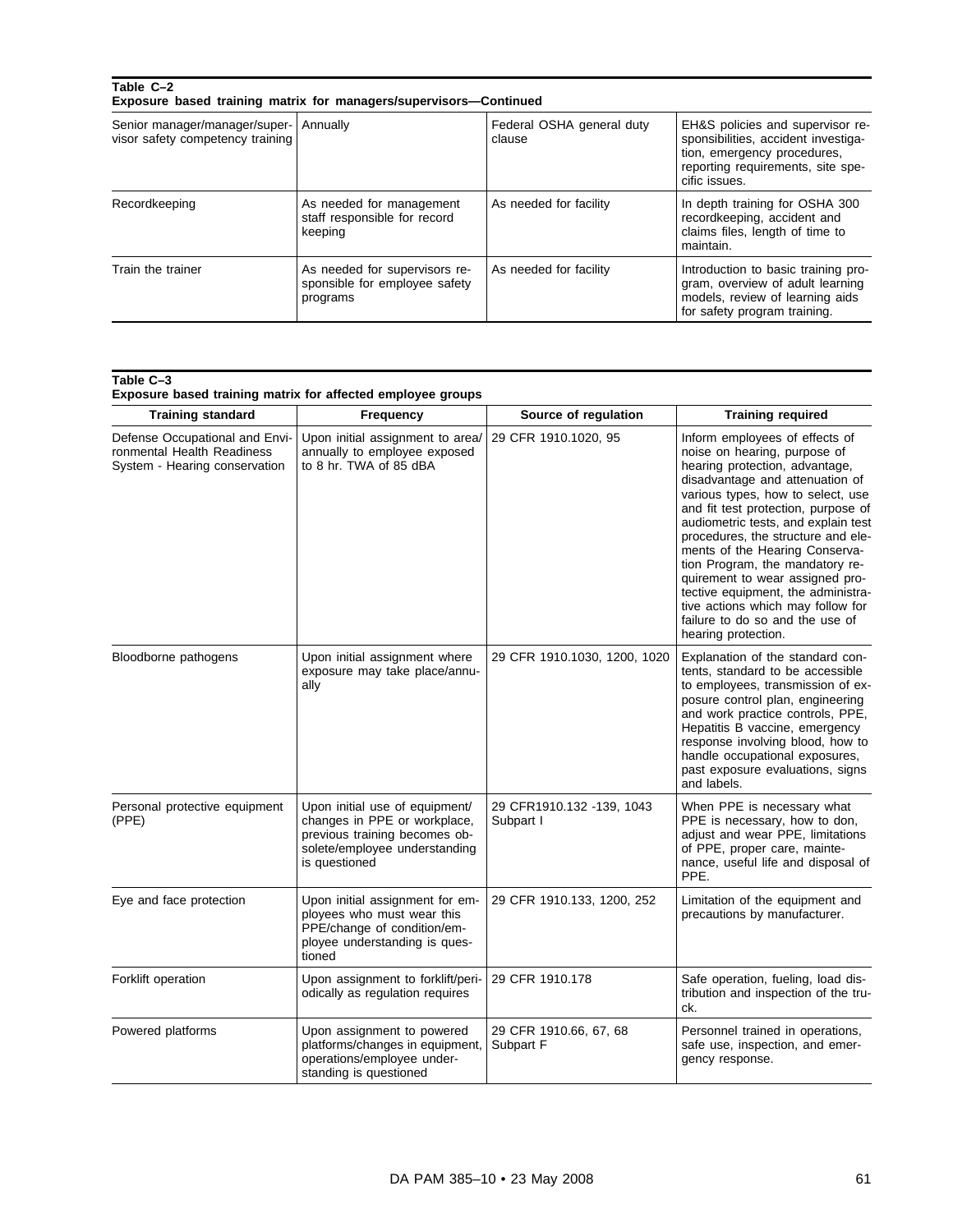### **Table C–3 Exposure based training matrix for affected employee groups—Continued**

| Boat operator training                   | Upon assignment to boat opera-<br>tions                                                                                                                                                                   | $EM$ 385-1-1                                        | Training and licensing program<br>for small craft operators. Requires<br>USCG licensing (and training) for<br>operators of larger craft.                                                                                                                                                                                                                                    |
|------------------------------------------|-----------------------------------------------------------------------------------------------------------------------------------------------------------------------------------------------------------|-----------------------------------------------------|-----------------------------------------------------------------------------------------------------------------------------------------------------------------------------------------------------------------------------------------------------------------------------------------------------------------------------------------------------------------------------|
| Power presses                            | Upon assignment to power<br>press operation or maintenance/<br>changes in equipment, opera-<br>tions/employee understanding is<br>questioned                                                              | 29 CFR 1910.217<br>Subpart O                        | Proper operation and safe work<br>methods for the machine, inspec-<br>tion and maintaining press for<br>maintenance.                                                                                                                                                                                                                                                        |
| Hazardous energy (lockout/<br>tagout)    | Upon assignment to equipment<br>affected by lockout                                                                                                                                                       | 29 CFR 1910.147                                     | Respect for lock and tag, no at-<br>tempt at removal, checking equip-<br>ment after lockout removed.                                                                                                                                                                                                                                                                        |
| Combustible spray coating                | Upon assignment to combusti-<br>ble spray coatings/changes in<br>equipment, operations/em-<br>ployee understanding is ques-<br>tioned                                                                     | 29 CFR 1910.107                                     | Application of flammable or com-<br>bustible materials applied as a<br>spray or hydraulic atomization,<br>dry powders, instruction on venti-<br>lation systems, use of PPE.                                                                                                                                                                                                 |
| <b>USACE</b> construction safety         | Upon assignment to oversee/<br>work on construction projects                                                                                                                                              | EM 385-1-1                                          | Discusses contractor oversight in<br>construction as well as safety for<br>personnel performing/overseeing<br>construction.                                                                                                                                                                                                                                                 |
| Welding, cutting, brazing                | Upon assignment to weld, braze<br>or utilize torches, service weld-<br>ing machines, fire watch/upon<br>assignment to supervise this<br>area/as needed to maintain<br>weld experience every 90 days       | 29 CFR 1910.252, 133, 134,<br>151, 157<br>Subpart Q | Welder must pass weld procedure<br>specification and weld perform-<br>ance specs, welder able to ad-<br>dress different atmospheres. Fire<br>watches trained in extinguishing<br>methods.                                                                                                                                                                                   |
| DOT HAZMAT employee train-<br>ıng        | Upon assignment to work in<br>shipping, receiving or work in<br>transportation of hazardous<br>materials/biannually                                                                                       | 29 CFR 1910.1201<br>49 CFR 172.704,173.3            | Hazards material properties ship-<br>ping regulations, manifests, la-<br>bels, and placards, emergency<br>procedures.                                                                                                                                                                                                                                                       |
| Chemical safety for chemical<br>handlers | Upon assignment to work in op-<br>erations involving the immersion<br>of materials in liquids or vapors<br>for cleaning or etching services/<br>biannually                                                | 29 CFR 1910.1450, 1200<br>Subpart Z                 | Trained in specific chemicals<br>used, PPE and use of eyewash<br>and safety showers.                                                                                                                                                                                                                                                                                        |
| Hazard waste generator/hand-<br>lers     | Upon assignment to work with<br>hazardous waste/minimum 40<br>hours off-site, 3 days on site/Su-<br>pervisor at least 9 additional<br>hours, refresher annually/occa-<br>sional workers 24 hours off-site | 29 CFR 1910.120, 1200, 134,<br>141, 156, 157, 1043  | Personnel responsible for site<br>safety and health and health haz-<br>ards, PPE, work practices, en-<br>gineering controls, medical sur-<br>veillance, general knowledge of<br>site safety plan, supervisor re-<br>ceives training on managing oper-<br>ation.                                                                                                             |
| Slings                                   | Employees designated by the<br>employer/initially/when em-<br>ployee understanding is ques-<br>tioned                                                                                                     | 29 CFR 1910.184                                     | Usually to manufacturer's specifi-<br>cations for inspecting for fitness.<br>damage or defects in the sling.                                                                                                                                                                                                                                                                |
| Cranes                                   | Employees who lift materials<br>with a crane/initially/employee<br>understanding is questioned                                                                                                            | 29 CFR 1910.179, 180                                | Safe operation of a crane and in-<br>spection of cables, trolley, other<br>functioning parts, understand<br>pendent.                                                                                                                                                                                                                                                        |
| Radiation safety<br>Laser safety         | Upon assignment to or frequent-<br>ing any portion of the radiation<br>area for either ionizing (can<br>break chemical bonds) or non-<br>ionizing (cannot break chemical<br>bonds) radiation/annually     | 29 CFR 1910.97, 1096, 1200,<br>1020                 | Inform employees of occurrence<br>of radioactive material or radiation<br>in area, instruct in safety prob-<br>lems associated with exposure,<br>precautions needed to minimize<br>exposure, PPE, reports of expo-<br>sure, inform employee of individ-<br>ual exposure level/train employ-<br>ees who install and operate laser<br>equipment and prove qualifica-<br>tion. |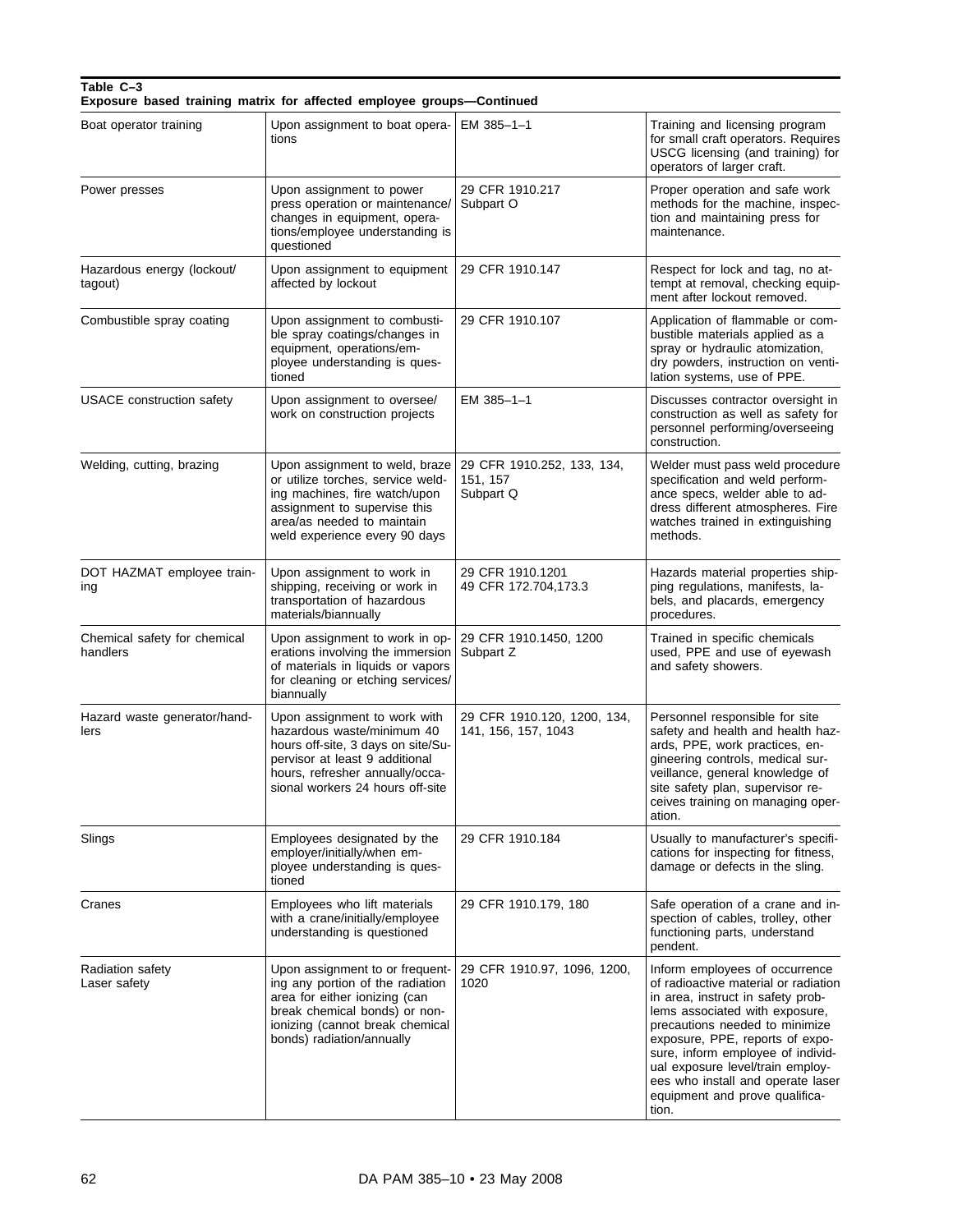### **Table C–3 Exposure based training matrix for affected employee groups—Continued**

| Ventilation                                                                                 | Upon assignment to work in and<br>around surface tank operations/<br>process changes/employee<br>knowledge is questioned                                                    | 29 CFR 1910.94                          | Hazards of specific job, PPE, first<br>aid procedures applicable to the<br>hazards.                                                                                                                                                                               |
|---------------------------------------------------------------------------------------------|-----------------------------------------------------------------------------------------------------------------------------------------------------------------------------|-----------------------------------------|-------------------------------------------------------------------------------------------------------------------------------------------------------------------------------------------------------------------------------------------------------------------|
| Flammable and combustible liq-<br>uids                                                      | Employees assigned to opera-<br>tion/employee knowledge is<br>questioned                                                                                                    | 29 CFR 1910.106, 107, 1200              | Detailed, printed instructions on<br>flow, emergency procedures, op-<br>erators thoroughly informed about<br>locations and operations of valves<br>and other equipment, safe groun-<br>ding.                                                                      |
| Storage and handling of LPG<br>and gas handling safety                                      | Upon assignment to perform<br>maintenance or operate LPG<br>equipment/personnel dispensing<br>LPG into fuel container/em-<br>ployee knowledge is questioned                 | 29 CFR 1910.110, 151, 252,<br>Subpart S | Operations personnel trained and<br>knowledgeable in proper opera-<br>tions of process equipment as<br>well as loading/unloading duties.<br>Maintenance personnel must be<br>trained in such functions. Train<br>dispensing attendant in duties.                  |
| Forging machines                                                                            | Frequency not explicitly out-<br>lined/employees who operate,<br>maintain forge machinery or<br>equipment                                                                   | 29 CFR 1910.218                         | Proper inspection and mainte-<br>nance techniques and activities<br>for the specific equipment.                                                                                                                                                                   |
| Occupational exposure to haz-<br>ardous material in laboratories                            | Initial assignment and prior to<br>assignments involving new ex-<br>posure situation/frequency de-<br>termined by employer/all em-<br>ployees who work in laborato-<br>ries | 29 CFR 1910.1200, 1450                  | Methods and observation used to<br>detect presence or release of<br>hazardous chemicals, physical<br>and health hazards of chemicals,<br>measure to protect against chemi-<br>cal hazards, and applicable de-<br>tails of the written chemical hy-<br>giene plan. |
| Hand and portable power oper-<br>ated and other hand held equip-<br>ment and compressed air | Upon assignment to use these<br>tools/when employee under-<br>standing is questioned                                                                                        | 29 CFR 1910.242                         | Employees trained in the safe<br>condition of tools and equipment<br>including any tools furnished by<br>the employee, PPE required.<br>Compressed air for cleaning must<br>be under 30 p.s.i.                                                                    |
| Powder-actuated hand tools                                                                  | Upon assignment to use these<br>tools/employee understanding is<br>questioned                                                                                               | 29 CFR 1926.302                         | Employees trained in loading, fir-<br>ing, PPE, flammables, materials<br>to be used on, misfires.                                                                                                                                                                 |
| Pneumatic fastening tools,<br>nailers, staplers and other simi-<br>lar equipment            | Upon assignment to use these<br>tools/employee understanding is<br>questioned                                                                                               | 29 CFR 1926.302                         | Employees trained in the safe<br>condition of tools and equipment<br>including any tools furnished by<br>the employee, PPE required                                                                                                                               |
| Die setting                                                                                 | Upon assignment to perform die<br>setting, when employee compe-<br>tence is questioned                                                                                      | 29 CFR 1910.217,218                     | Employees trained in the care of<br>inspection and maintaining dies.                                                                                                                                                                                              |
| Safety/Ergonomics Committee                                                                 | Upon assignment to a commit-<br>tee                                                                                                                                         | <b>MAGNA</b>                            | Members trained in Health and<br>Safety Act, Federal/state OSHA<br>regs, inspections, accident inves-<br>tigations, JHA.                                                                                                                                          |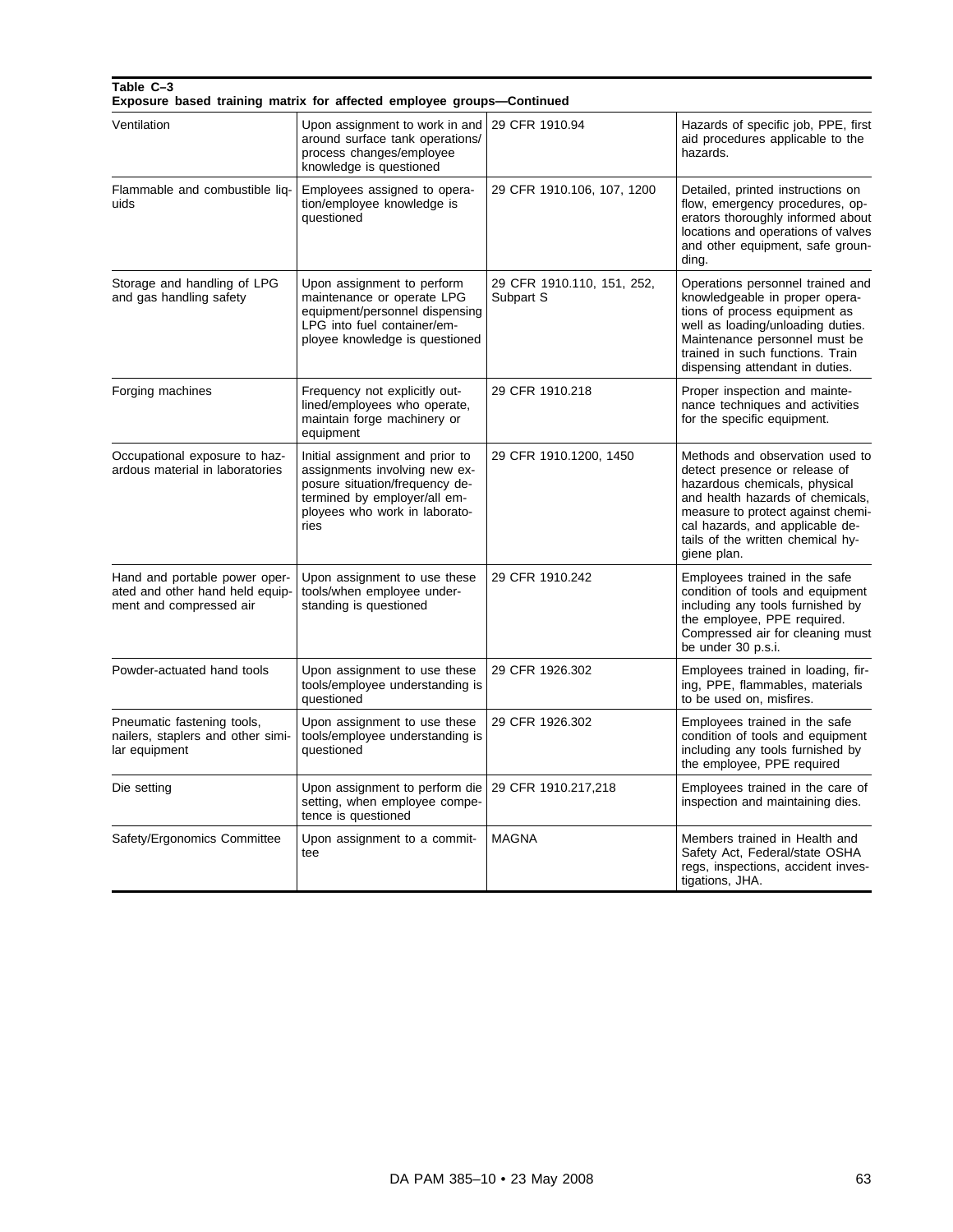| <b>Training standard</b>      | Exposure based training matrix for maintenance and facilities personnel                                                                                                                                                |                                                        |                                                                                                                                                                                                                                                                                                                                      |
|-------------------------------|------------------------------------------------------------------------------------------------------------------------------------------------------------------------------------------------------------------------|--------------------------------------------------------|--------------------------------------------------------------------------------------------------------------------------------------------------------------------------------------------------------------------------------------------------------------------------------------------------------------------------------------|
|                               | Frequency                                                                                                                                                                                                              | Source of regulation                                   | <b>Training required</b>                                                                                                                                                                                                                                                                                                             |
| Confined space operations     | Upon assignment to enter con-<br>fined space/annually                                                                                                                                                                  | 29 CFR 1910.146                                        | Confined space entry and opera-<br>tion defined, permit or non-permit<br>spaces, identification of spaces at<br>site, ventilation, air monitoring,<br>PPE, use of site permit program.                                                                                                                                               |
| Control of hazardous energy   | Upon assignment to use or be<br>affected by lockout/tagout/annu-<br>ally/change in job assignment/<br>change in machines, equipment<br>or process/when annual inspec-<br>tion reveals deviations from the<br>procedure | 29 CFR 1910.147                                        | Recognition of applicable energy<br>sources, type and magnitude of<br>energy used, affected employees<br>instructed in the purpose and use<br>of energy control procedures, pro-<br>hibit attempts to restart equipment<br>when it is locked out. Training<br>certification must contain employ-<br>ee's name and dates of training. |
| Respiratory protection        | Upon assignment to wear respi-<br>rators/annually                                                                                                                                                                      | 29 CFR 1910.134, 38, 120, 156,<br>252, 1200, Subpart Z | Proper selection, use, care of res-<br>pirator, routine use and emer-<br>gency use instructions, safe use<br>of respirators in dangerous at-<br>mospheres, able to fit and wear in<br>test atmosphere, adjusting the<br>respirator, cleaning and disinfect-<br>ing the respirator.                                                   |
| Low voltage electrical safety | Upon assignment to work with<br>low voltage electrical or wiring/<br>annually                                                                                                                                          | 29 CFR 1910.335<br>Subpart I<br>Subpart S              | Safety related work practices for<br>both qualified and unqualified em-<br>ployees working on near or with<br>wiring.                                                                                                                                                                                                                |
| Asbestos awareness            | Upon assignment to work with<br>asbestos or suspected asbes-<br>tos/annually                                                                                                                                           | 29 CFR 1910.1001, 134, 1200<br>Subpart M               | Health affects of asbestos, rela-<br>tionship to smoking, quantity, lo-<br>cation, release, storage, specific<br>nature of operation that could re-<br>sult in exposure, engineering con-<br>trols, work practices, protection,<br>respirator training, and medical<br>surveillance.                                                 |
| Lead awareness                | Upon assignment to work with<br>lead or suspected lead or poten-<br>tial exposure/annually                                                                                                                             | 29 CFR 1910.1025, 134, 1200                            | Specific operations that could re-<br>sult in exposure above the action<br>limit, respirator training, purpose,<br>and description of medical surveil-<br>lance program, engineering con-<br>trols, contents of any compliance<br>plan.                                                                                              |

| Table C-5 |                                                                                  |  |  |
|-----------|----------------------------------------------------------------------------------|--|--|
|           | Exposure based training matrix for emergency preparedness and response personnel |  |  |
|           |                                                                                  |  |  |

| <b>Training standard</b>                                           | <b>Frequency</b>                                                                                                       | Source of regulation                         | <b>Training required</b>                                                                                                                                                                                                                                                                      |
|--------------------------------------------------------------------|------------------------------------------------------------------------------------------------------------------------|----------------------------------------------|-----------------------------------------------------------------------------------------------------------------------------------------------------------------------------------------------------------------------------------------------------------------------------------------------|
| Emergency response team<br>training                                | Upon assignment/frequently<br>enough to ensure that each<br>team member is able to perform<br>assigned duties/annually | 29 CFR 1910<br>Subpart E<br>Subpart L        | Training should be quality training<br>in sound fire fighting and other<br>emergency response principles.                                                                                                                                                                                     |
| Hazardous waste operations &<br>emergency response (Haz-<br>woper) | Before employees engage in<br>hazardous waste operation,<br>emergency response/annually                                | 29 CFR 1910.120, 1200, 134,<br>151, 156, 157 | 1 <sup>st</sup> responder, 1 <sup>st</sup> responder oper-<br>ation level, HAZMAT tech, HAZ-<br>MAT specialist, incident com-<br>mander, all require specific train-<br>ing, basic spill prevention and<br>control hazard and risk assess-<br>ment. notification of medical re-<br>quirement. |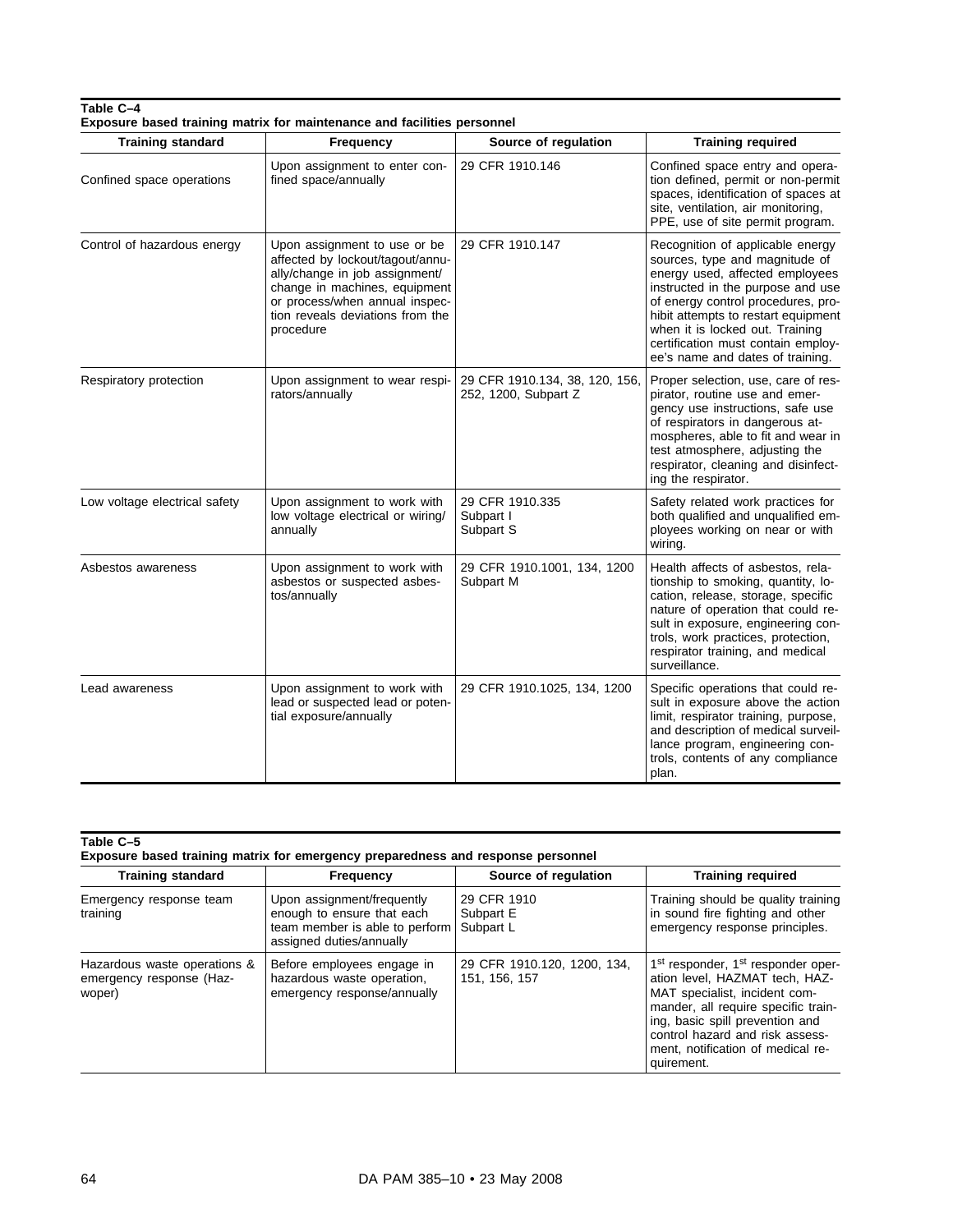| Table C-5 |  |                                                                                            |  |
|-----------|--|--------------------------------------------------------------------------------------------|--|
|           |  | Exposure based training matrix for emergency preparedness and response personnel—Continued |  |

| CPR and first aid                               | Upon assignment to render first<br>aid and at periodic intervals to<br>maintain competence                                                                                                 | 29 CFR 1910.151, 156,    | General first aid skills and CPR,<br>qualifications and content of train-<br>ing should be determined by re-<br>sponsible medical consultant. Re-<br>quired in plants not in close prox-<br>imity to hospital, clinic or infirma-<br>ry. |
|-------------------------------------------------|--------------------------------------------------------------------------------------------------------------------------------------------------------------------------------------------|--------------------------|------------------------------------------------------------------------------------------------------------------------------------------------------------------------------------------------------------------------------------------|
| Portable fire extinguishers                     | Upon initial assignment where<br>fire extinguisher are for em-<br>ployee use and those desig-<br>nated to use fire fighting equip-<br>ment as part of emergency ac-<br>tion plans/annually | 29 CFR 1910.157, 156     | Recognize the type of fire, oper-<br>ate the appropriate fire extin-<br>guisher properly, how to fight the<br>fire, incipient fires, and when to<br>leave if fire becomes uncontrolla-<br>ble.                                           |
| Site alarm systems/fire protec-<br>tion systems | Employee safety orientation/as-<br>signment to a different area                                                                                                                            | 29 CFR 1910.165, 38, 160 | Inform employees of preferred<br>methods of reporting emergencies<br>and how alarm and fire protection<br>systems function.                                                                                                              |
| Emergency management                            | Employees designated to imple-<br>ment site emergency plan and<br>business continuity program/an-<br>nually                                                                                | Facility policy          | Training on site emergency man-<br>agement.                                                                                                                                                                                              |
| Standpipe and hose systems                      | Employees who conduct inspec-<br>tions of the systems/no explicit<br>frequency given                                                                                                       | 29 CFR 1910.158          | Be able to perform the required<br>maintenance and inspections on<br>systems, usually outlined by the<br>manufacturer.                                                                                                                   |
| Fixed extinguishing systems                     | Employees who inspect, main-<br>tain and operate the system/ini-<br>tially/annually to review training<br>on functions                                                                     | 29 CFR 1910.160          | Be able to inspect, maintain, op-<br>erate, repair system adequately,<br>usually outlined by the manufac-<br>turer.                                                                                                                      |
| Fire detection systems                          | Employees who service, main-<br>tain or test the system/initially/<br>frequently enough to ensure<br>competence                                                                            | 29 CFR 1910.164          | Specific system maintenance and<br>testing requirements.                                                                                                                                                                                 |

### **C–2. Training requirements**

For training requirements, see chapter 7 of this pamphlet.

## **Appendix D**

## **Standard Army Safety and Occupational Health Inspections Mandatory Procedures**

Installation-level inspections will use the following procedures and process:

### **D–1. Standard Army Safety and Occupational Health Inspections**

*a.* All workplaces will be inspected at least annually using Standard Army Safety and Occupational Health Inspection procedures.

*b.* Facilities and operations involving special hazards will be inspected more frequently as determined by qualified SOH personnel.

*c.* Civilian personnel offices may request assistance in determining environmental differential pay or hazard pay cases. In these cases, qualified safety and health professionals will evaluate specific workplaces and conditions and provide a professional opinion as to the nature of the hazards and the required protective procedures.

*d.* Inspections of workplaces in contractor installations where fewer than 25 DA personnel are employed will be at the discretion of the Army Headquarters commander based on existing conditions. While no formal annual inspection is required, HQDA and Army Headquarters commanders are required to ensure the health and safety of their employees in the contractor facility.

## **D–2. Standard Army Safety and Occupational Health Inspections for all work sites**

*a.* Unless specifically exempted in this paragraph, Standard Army Safety and Occupational Health Inspections for all work sites will be conducted by qualified SOH professionals as defined in section II of the glossary

*b.* SASOHIs for tenant activities will be conducted in accordance with the host installation and tenant activity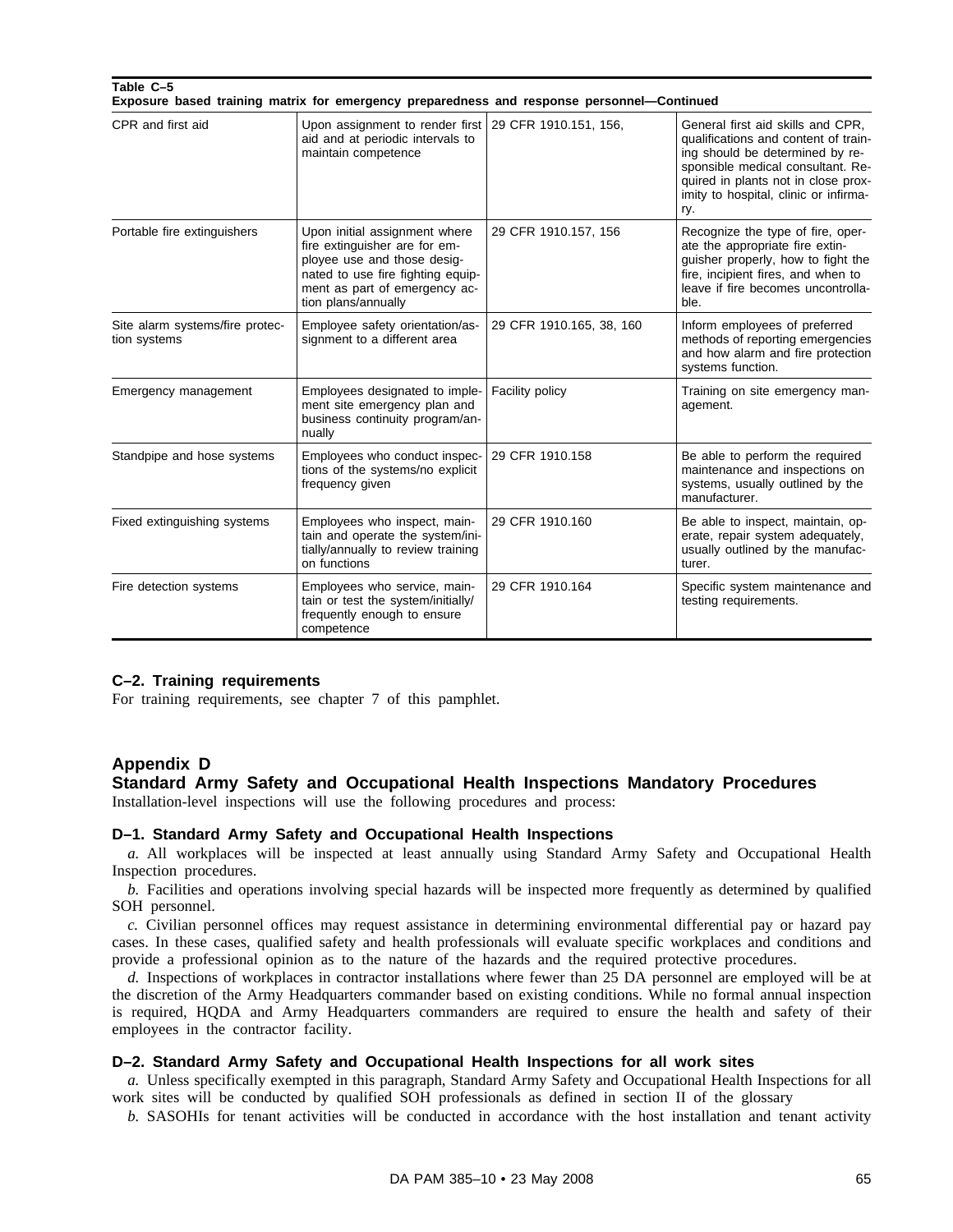agreement. The SASOHIs for work sites meeting the criteria specified below may be performed by trained, qualified, and appointed collateral duty safety personnel. If there is a dispute over interpretation of safety and health standards, hazards, or risk severity and probability, a qualified SOH professional, as defined in section II of the glossary, will make the final determination on the disputed issue. Personnel conducting SASOHIs will have access to diagnostic equipment and to personnel necessary to identify, document, and analyze the significance of the hazards discovered during the inspection. Current reference materials pertinent to the work site, such as standards, regulations, SOPs, hazard analyses/job hazard analysis (JHA) , risk assessments, MSDS, TMs, and FMs, will be readily available.

*c.* Criteria for work sites where SASOHI can be conducted by collateral duty safety personnel—

(1) Low risk operations as determined by a written hazard assessment specified in subparagraph c(3), below.

(2) Lost time job-related injury rate of no more than 10 per 1,000 personnel (military and civilian) averaged for the last 3 years.

(3) Written hazard assessment (see Part 1910.132, Title 29, Code of Federal Regulations (29 CFR 1910.132)) for current operations on file at the work site, conducted by qualified civilian or military SOH professional as defined in section II of the glossary.

d. Qualifications for collateral duty safety personnel conducting SASOHIs include—

(1) Appointment and validation by the activity commander that personnel can accomplish tasks required in Part 1960.57, Title 29, Code of Federal Regulations (29 CFR 1960.57) and outlined below—

(2) Recognize hazards.

(3) Assess risks including the requirement and procedures to contact safety or health professionals when risks are assessed medium or higher.

(4) Advise on abatement options, complete abatement documentation and follow-up on corrective actions.

(5) Use OSHA standards and Army requirements appropriate to the work site(s).

(6) Use equipment necessary to conduct a thorough inspection.

(7) Complete supervisor and/or employee training as required by Part 1960.55, Title 29, Code of Federal Regulations (29 CFR 1960.55) and Part 1960.59, Title 29, Code of Federal Regulations (29 CFR 1960.59).

(8) Conduct at least one inspection accompanied by qualified safety personnel as defined in section II of the glossary.

#### **D–3. Collateral duty**

Collateral duty personnel should conduct their inspections on a quarterly basis, and a qualified safety person, as defined in section II of the glossary, should accompany them on at least one inspection per year in order to assure quality inspections are being conduction.

## **D–4. Standard Army Safety and Occupational Health Inspection standards**

SASOHIs may be conducted with or without prior notice. No-notice inspections will be used when local safety and health personnel determine they will provide a significantly more meaningful assessment of actual operating conditions and practices. However, appropriate representatives of civilian employees and recognized employee organizations will be notified when management receives prior notice of an inspection.

*a.* A representative of the official in charge of a workplace and an authorized representative of civilian employees will be given the opportunity to accompany the inspector during physical inspection of workplaces. Installation and activity commanders, or their designated representative, may deny the right of accompaniment to any person who, in their judgment, will interfere with the inspection.

*b.* The inspector conducting SASOHI will consult a sampling of personnel on matters affecting their safety and health and offer them the opportunity to identify, confidentially, unsafe or unhealthful working conditions in the work areas.

*c.* When an "imminent danger" situation is discovered, the immediate supervisor and activity head will be notified as soon as possible.

(1) The inspector will provide technical advice to the supervisor on the scene, who will correct the condition or cease operation and withdraw personnel from exposure.

(2) If the inspector finds the hazard cannot be immediately eliminated, he or she will notify the installation SOH official. If this official finds that corrective action is inadequate, he or she will secure approval of the commander or an authorized representative of the commander for measures to be taken to prevent employee exposure to the hazard.

(3) Imminent danger hazards from which personnel have been withdrawn as an interim measure will be identified on the forms described in subparagraph *i*, below.

(4) Commanders may authorize specific safety personnel to temporarily halt operations when imminent danger situations are found.

*d.* Upon completion of a formal inspection, a closing conference will be held with the commander or their designated representative, and a notice of unsafe or unhealthful working conditions will be discussed for each RAC 1,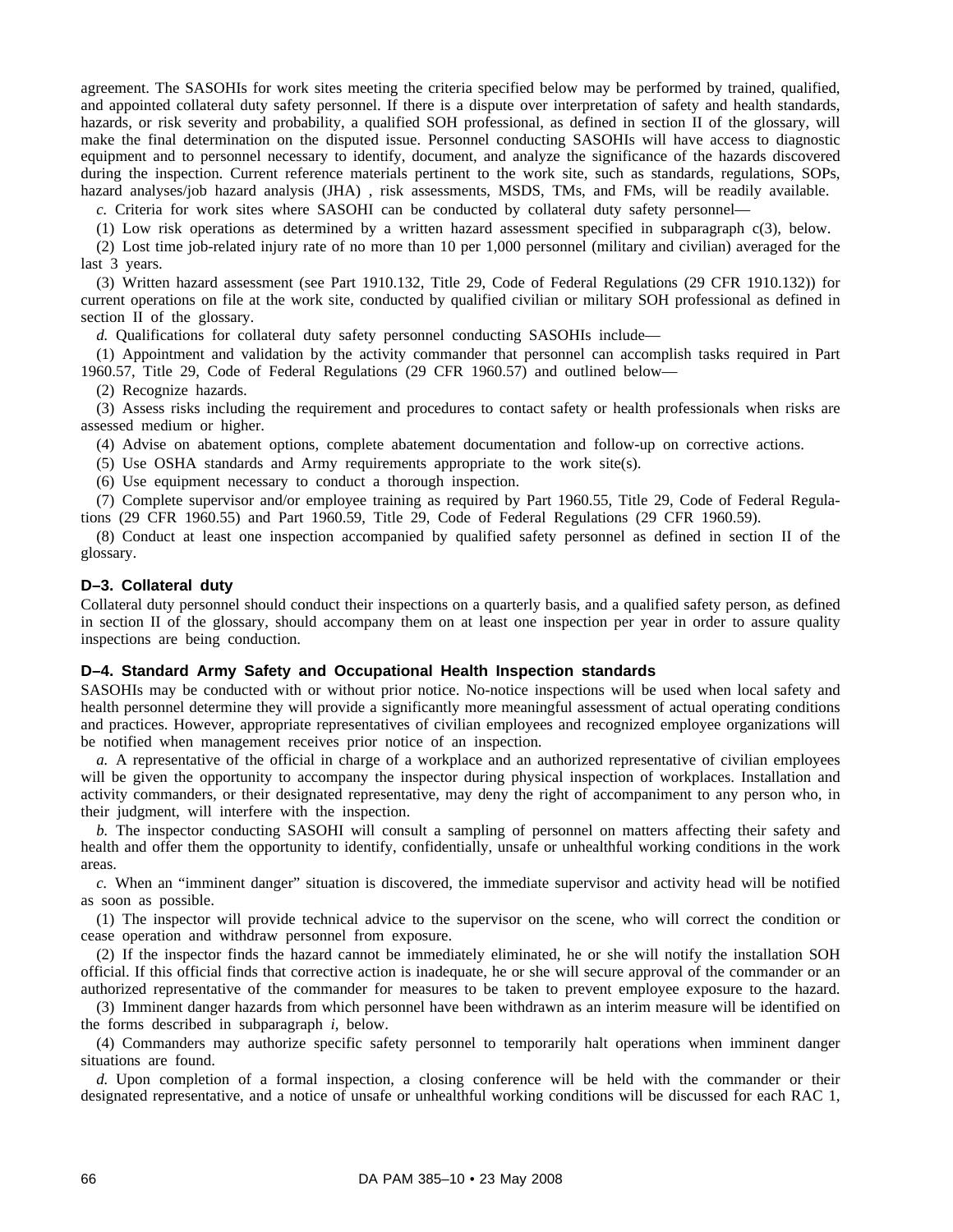2, or 3 hazard that was not corrected immediately. An appropriate employee representative will be given the opportunity to participate in the closing conference.

*e.* Written reports of violations resulting from SASOHI will be provided to the head of the activity or the commander of the unit inspected. These reports will cite hazards and safety management deficiencies and will recommend corrective actions. DA Form 4753 (Notice No. of Unsafe or Unhealthful Working Conditions) may be used for this purpose (see app F for a sample form). RAC 1 and 2 violations that cannot be corrected within 30 calendar days of discovery will be recorded and maintained at the installation on DA Form 4756 (Installation Hazard Abatement Plan) (see app H for a sample form and instructions). Written reports of inspections will be retained on file for 5 years after the deficiencies have been corrected. Automatic data processing systems may be used to facilitate the recording and documentation of SASOHI and abatement plans provided the requirements of this regulation are met.

*f.* Notices of violations for RAC 1 or 2 hazards detected during SASOHI will be recorded on DA Form 4753 or equivalent. Copies of each notice of unsafe or unhealthful conditions will be given to the appropriate official in charge of the workplace and any participating employee representative. Notices will be posted by the official in charge of the workplace where the condition was discovered. Where it is not practical to post the notice at or near the hazard, it will be posted in a prominent place where it will be readily observable by all affected personnel. Delivery and posting will take place within 15 days of detection for safety violations and 30 days for health violations. The notices will remain posted for 3 working days or until correction, whichever is later. All posted notices will describe the nature and severity of the violation, the substance of the abatement plan, and interim protective measures.

*g.* All violations of standards detected during SASOHI will be entered on DA Form 4754 (Violation Inventory Log) or equivalent. (See app G for a sample form.) This log will be used to monitor compliance. It will show all violations in order of discovery and prescribe an abatement date and the date for follow-up on correction of the deficiencies.

*h.* Procedures will be established to follow up on the correction of deficiencies identified during a SASOHI. If corrective action has not been accomplished or it is discovered that interim safety measures are not being enforced, the inspector will inform the installation SOH official who will determine remedial action, to include notifying the installation or activity commander if appropriate. For all uncorrected violations, entries on DA Form 4756 will reflect the revised corrective action schedule and appropriate remarks.

*i.* All SOH inspection procedures will conform to security regulations.

# **Appendix E Department of Defense Safety and Occupational Health Program**

### **E–1. DD Form 2272**

Figure E–1, below, is a sample DD From 2272 (Department of Defense Safety and Occupational Health Program).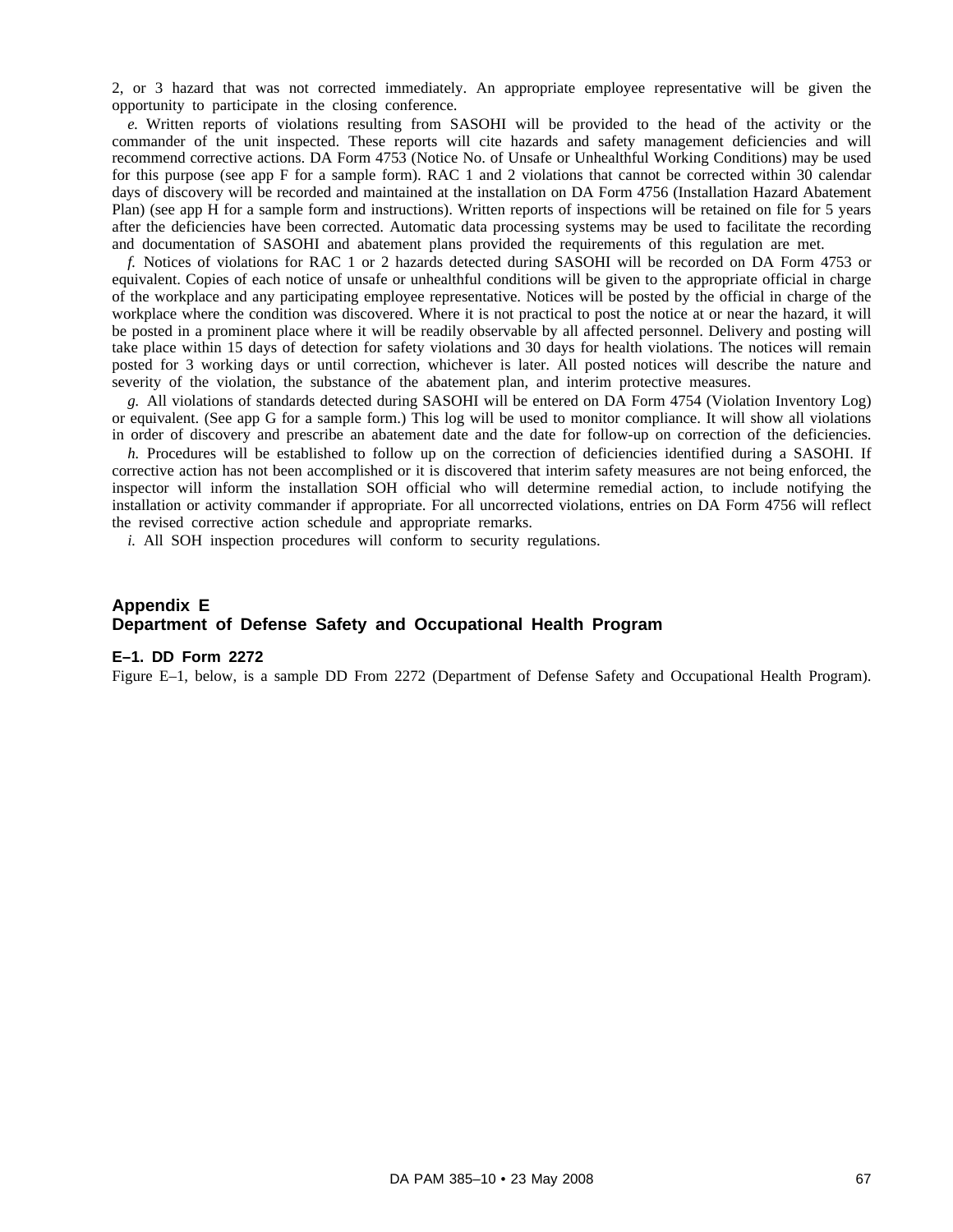| DEPARTMENT OF DEFENSE                                                                                                                                                                                                                                                                                                                     |                                                                                                                                                                                                                                                                                                                       |
|-------------------------------------------------------------------------------------------------------------------------------------------------------------------------------------------------------------------------------------------------------------------------------------------------------------------------------------------|-----------------------------------------------------------------------------------------------------------------------------------------------------------------------------------------------------------------------------------------------------------------------------------------------------------------------|
| SAFETY AND OCCUPATIONAL HEALTH PROTECTION PROGRAM                                                                                                                                                                                                                                                                                         | The Occupational Safety and Health Act of 1970, Executive Order 12196 and 29 CFR 1960                                                                                                                                                                                                                                 |
| safety and occupational health hazards.                                                                                                                                                                                                                                                                                                   | require the heads of Federal agencies to establish programs to protect their personnel from job                                                                                                                                                                                                                       |
| 1. The Department of Defense (DoD) designated agency safety and occupational health official is the<br>Assistant Secretary of Defense (Force Management and Personnel).                                                                                                                                                                   |                                                                                                                                                                                                                                                                                                                       |
| 2. The DEPARTMENT OF THE ARMY<br>(DoD Component)                                                                                                                                                                                                                                                                                          | designated safety and occupational health official is:                                                                                                                                                                                                                                                                |
| ASA (I&L)                                                                                                                                                                                                                                                                                                                                 | WASHINGTON, DC                                                                                                                                                                                                                                                                                                        |
| (Time)<br>3. The FT OWENS                                                                                                                                                                                                                                                                                                                 | (Address)<br>safety and occupational health designee is:                                                                                                                                                                                                                                                              |
| (Name of Installation/Facility)<br>MR. TUCKER                                                                                                                                                                                                                                                                                             | SAFETY MANAGER                                                                                                                                                                                                                                                                                                        |
| (Name)<br>4. The FT OWENS                                                                                                                                                                                                                                                                                                                 | (Title)<br>safety point of contact is:                                                                                                                                                                                                                                                                                |
| (Name of Installation/Facility)                                                                                                                                                                                                                                                                                                           |                                                                                                                                                                                                                                                                                                                       |
| MS. JONES<br>(Name)                                                                                                                                                                                                                                                                                                                       | 555-9876<br>(Telephone Number)                                                                                                                                                                                                                                                                                        |
| 5. The FT. OWENS<br>(Name of Installation/Facility)                                                                                                                                                                                                                                                                                       | occupational health point of contact is:                                                                                                                                                                                                                                                                              |
| MR. GLASS                                                                                                                                                                                                                                                                                                                                 | 555-0102                                                                                                                                                                                                                                                                                                              |
| (Name)                                                                                                                                                                                                                                                                                                                                    | (Telephone Number)                                                                                                                                                                                                                                                                                                    |
| WAPA CLINIC, FT. OWENS<br>(Name of Installation/Facility)                                                                                                                                                                                                                                                                                 | HAS THE RESPONSIBILITY TO:                                                                                                                                                                                                                                                                                            |
| 1. COMPLY with the applicable Occupational Safety and Health<br>Administration (OSHA)/DoD/DoD Component safety and<br>occupational health standards.                                                                                                                                                                                      | 6. POST NOTICES of unsafe or unhealthful working conditions<br>found during inspections.                                                                                                                                                                                                                              |
| 2. SET UP PROCEDURES for submitting and responding to<br>employee reports of unsafe and unhealthful working conditions.                                                                                                                                                                                                                   | 7. ASSURE PROMPT ABATEMENT of hazardous conditions.<br>Workers exposed to the conditions shall be informed of the<br>abatement plan. imminent danger corrections must be made<br>immediately.                                                                                                                         |
| 3. ACQUIRE, MAINTAIN, AND REQUIRE the use of approved<br>personal protective equipment and safety equipment.                                                                                                                                                                                                                              | 8. SET UP A MANAGEMENT INFORMATION SYSTEM to keep                                                                                                                                                                                                                                                                     |
| 4. INSPECT ALL WORKPLACES with participation by civilian<br>employee representatives to identify potential hazards.                                                                                                                                                                                                                       | records of occupational accidents, injuries, illnesses and their<br>causes; and to post annual summaries of injuries and illnesses for<br>a minimum of 30 days at each installation/facility.                                                                                                                         |
| 5. ESTABLISH PROCEDURES to assure that no worker is subject<br>to restraint, interference, coercion, discrimination, or reprisal for<br>exercising his/her rights under the DoD safety and occupational<br>health program.                                                                                                                | 9. CONDUCT SAFETY AND OCCUPATIONAL HEALTH TRAINING<br>for management, supervisors, workers and worker representatives.                                                                                                                                                                                                |
| DOD PERSONNEL HAVE THE RESPONSIBILITY TO:                                                                                                                                                                                                                                                                                                 |                                                                                                                                                                                                                                                                                                                       |
| 1. COMPLY with all applicable OSHA/DoD/DoD Component safety<br>and occupational health standards<br>2. COMPLY with FT. OWENS                                                                                                                                                                                                              | 3. USE personal protective equipment and safety equipment<br>provided by your installation/facility.                                                                                                                                                                                                                  |
| (Name of Installation/Facility)<br>policies and directives relative to the safety and occupational health<br>program.                                                                                                                                                                                                                     | 4. REPORT hazardous conditions, injuries, illnesses, or other<br>mishaps promptly to your supervisor or to the safety or<br>occupational health point of contact for your installation/facility.                                                                                                                      |
| DOD PERSONNEL AND CIVILIAN EMPLOYEE REPRESENTATIVES HAVE THE RIGHT TO:                                                                                                                                                                                                                                                                    |                                                                                                                                                                                                                                                                                                                       |
| 1. HAVE ACCESS to applicable OSHA/DoD/DoD Component<br>standards, installation/facility injury and illness statistics, and safety<br>and occupational health program procedures.<br>2. COMMENT on alternate standards proposed by DoD/DoD                                                                                                 | 3. (Continued) for your DoD component, the safety and<br>occupational designee for DoD, and the Secretary of Labor.<br>However, the Secretary of Labor encourages personnel to use<br>DoD procedures for reporting hazardous conditions as the most<br>expeditious means to achieve abatement. The hazard report form |
| Component.<br>3. REPORT AND REQUEST INSPECTIONS OF UNSAFE AND<br>UNHEALTHFUL WORKING CONDITIONS to appropriate officials                                                                                                                                                                                                                  | provided by your installation/facility should be used for this<br>purpose. Anonymity, when requested, is assured.                                                                                                                                                                                                     |
| who include, in order of preference, the immediate supervisor, the<br>safety or occupational health point of contact, the safety and<br>ccupational designee for your installation/facility, the installation/<br>facility commander, the safety and occupational health designee                                                         | 4. PARTICIPATE in the installation/facility safety and occupational<br>health program. Civilian workers shall be authorized official time<br>to participate in the activities provided by the DoD safety and<br>occupational health program.                                                                          |
| OTHER INFORMATION:                                                                                                                                                                                                                                                                                                                        |                                                                                                                                                                                                                                                                                                                       |
| 1. When the safety or occupational health point of contact for your<br>installation/facility is notified by a worker of a hazardous worksite<br>condition, he/she will ensure an inspection of the worksite and                                                                                                                           | 2. (Continued) in accordance with applicable appeal procedures,<br>or administrative or negotiated grievance procedures.<br>3. For further information about the installation/facility safety and                                                                                                                     |
| he/she will report the results of the inspection in writing to the<br>worker making the report.                                                                                                                                                                                                                                           | occupational health program, procedures, standards, committees,<br>Federal laws, or other related matters, contact the safety or<br>occupational health point of contact for your installation/facility as                                                                                                            |
| 2. Inspector General channels may be used to investigate<br>complaints from either DoD civilian or military personnel concerning<br>alleged acts of discrimination or reprisal due to participation in<br>safety and occupational health activities. For DoD civilian<br>personnel, allegations of reprisal may also be initiated by them | noted on this poster.<br>4. How well you carry out your safety and occupational health<br>responsibilities will be an important factor in the success of the<br>program.                                                                                                                                              |
| DD FORM 2272, NOV 2000                                                                                                                                                                                                                                                                                                                    | PREVIOUS EDITION MAY BE USED.                                                                                                                                                                                                                                                                                         |

**Figure E–1. Sample DD Form 2272, Department of Defense Safety and Occupational Health Protection Program**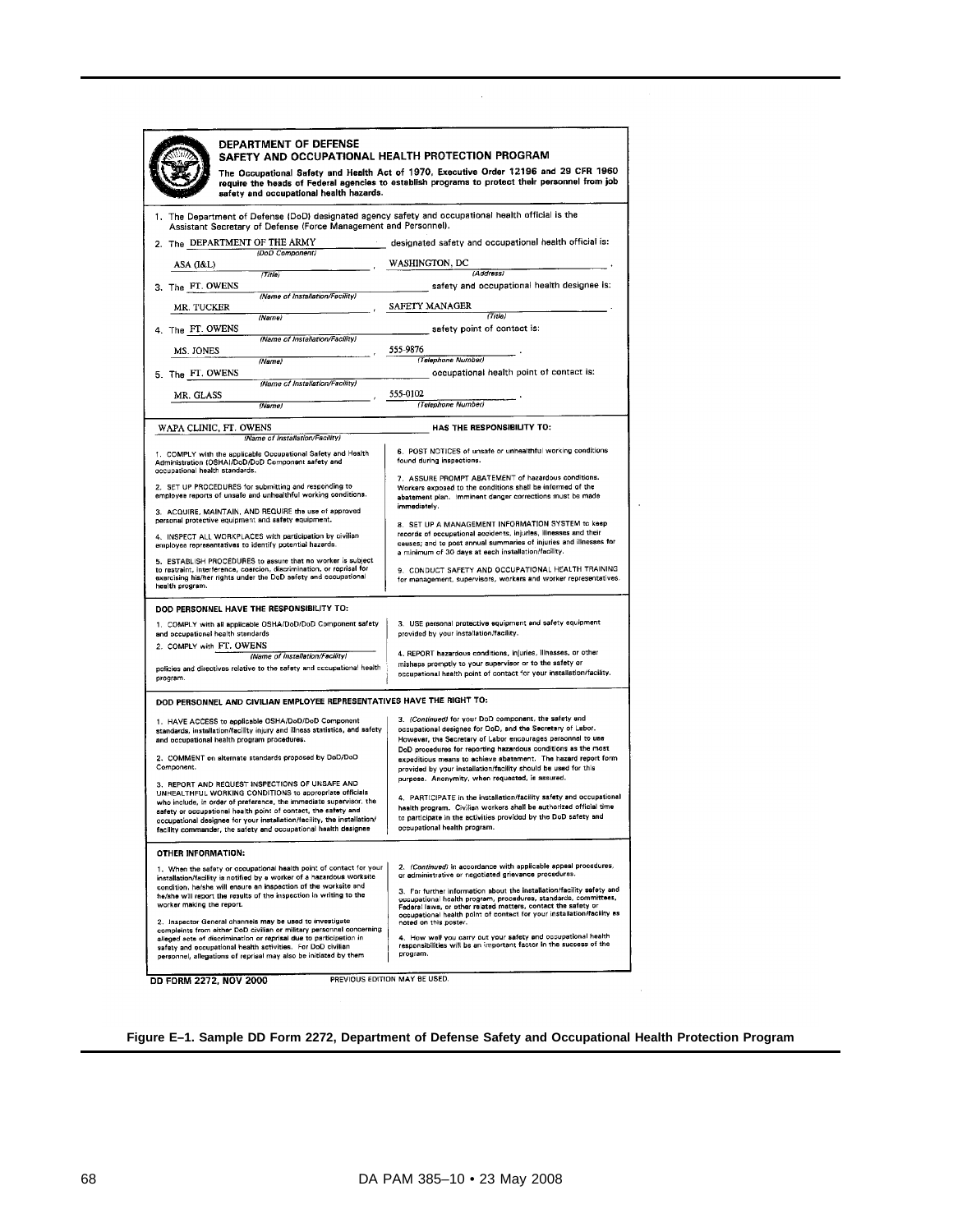## **E–2. Army Employee Hazard Reporting**

See paragraph 8–4*a* on posting DD Form 2272.

# **Appendix F**

# **Notice of Unsafe or Unhealthful Working Conditions**

See sample DA Form 4753, below.

# **F–1. Legend for Figure 4–1 DA Form 4753**

Figure F–1, below, is a sample DA Form 4753 (Notice of Unsafe or Unhealthful Working Conditions).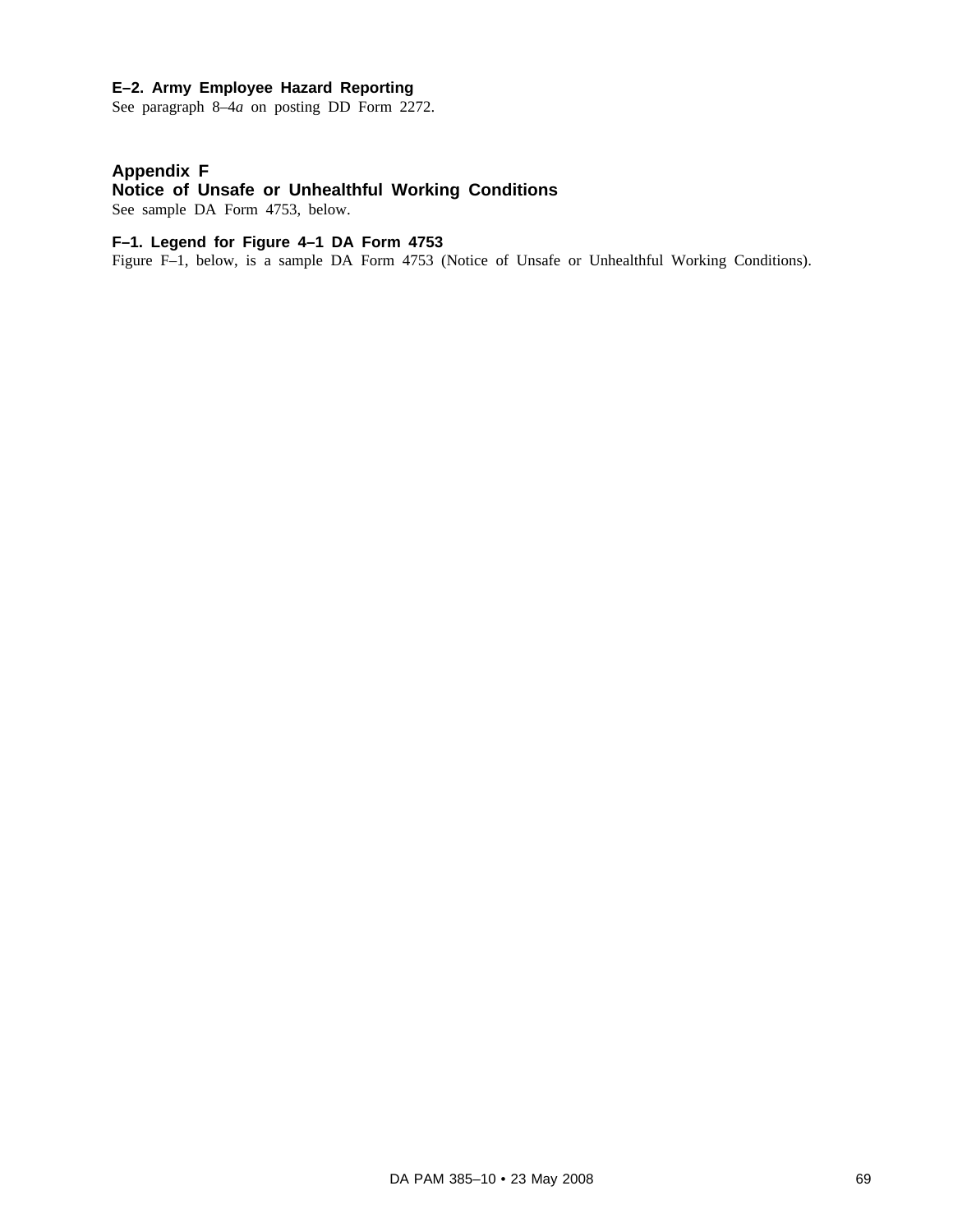| <b>NOTICE NO. 07-101 OF</b>                                                                                                                                                                                                                                                                                                                                                                                                                                                                                                                                                                                                           |                                                                                        |
|---------------------------------------------------------------------------------------------------------------------------------------------------------------------------------------------------------------------------------------------------------------------------------------------------------------------------------------------------------------------------------------------------------------------------------------------------------------------------------------------------------------------------------------------------------------------------------------------------------------------------------------|----------------------------------------------------------------------------------------|
| <b>UNSAFE OR UNHEALTHFUL</b>                                                                                                                                                                                                                                                                                                                                                                                                                                                                                                                                                                                                          |                                                                                        |
| <b>WORKING CONDITION</b>                                                                                                                                                                                                                                                                                                                                                                                                                                                                                                                                                                                                              |                                                                                        |
| (DO NOT REMOVE NOTICE UNTIL CONDITION IS ABATED)                                                                                                                                                                                                                                                                                                                                                                                                                                                                                                                                                                                      |                                                                                        |
| For use of this form, see DA PAM 385-10; the proponent agency is OCSA.                                                                                                                                                                                                                                                                                                                                                                                                                                                                                                                                                                |                                                                                        |
| 1. UNIT INSTALLATION<br>USADTC School Brigade Technical Services Library<br>2. OFFICIAL IN CHARGE OF WORKPLACE<br>J. Lang                                                                                                                                                                                                                                                                                                                                                                                                                                                                                                             | 3. DATE OF INSPECTION<br>30-31 Oct 2007<br>4. STANDARD VIOLATED<br>29 CFR 1910.1001(c) |
|                                                                                                                                                                                                                                                                                                                                                                                                                                                                                                                                                                                                                                       |                                                                                        |
|                                                                                                                                                                                                                                                                                                                                                                                                                                                                                                                                                                                                                                       |                                                                                        |
| Air sampling by Industrial Hygiene Associate Inc. indicates that the personnel in this area are exposed to respirable asbestos<br>fibers well in excess of permissible levels. Exposure is intermittent, apparently caused by the effect of physical disturbances of<br>the ceiling material by air conditional vibration and air flow.<br>7. RECOMMENDED ABATEMENT PROCEDURES<br>a. Interim<br>Remove employees from the area. Clean-up employees will be selected, trained, and equipped in accordance with applicable<br>regulations. All materials removed to temporary library will be thoroughly cleaned by capable contractor. |                                                                                        |
| b. Final: Abatement should be completed by<br>Airborne exposure will be eliminated by removal or encapsulation of asbestos-containing installation. Air will be sampled<br>and shown to be within allowable limits before routine reoccupancy.                                                                                                                                                                                                                                                                                                                                                                                        |                                                                                        |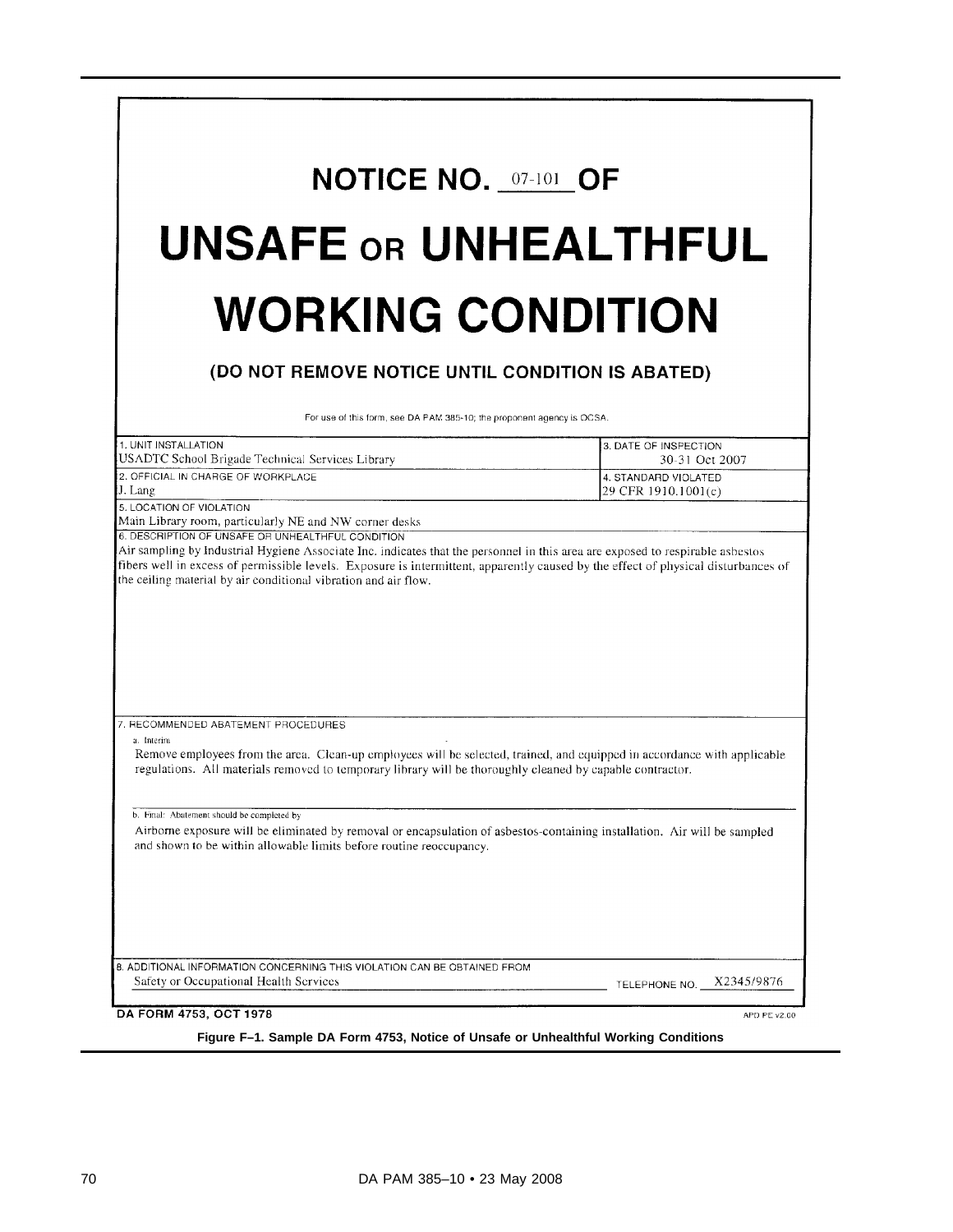## **F–2. Instructions for completion of DA Form 4753**

*a. Block 1.* Enter name of unit, and installation on which hazard was found.

- *b. Block 2.* Enter name of workplace supervisor.
- *c. Block 3.* Enter date of the inspection.
- *d. Block 4.* Enter specific reference to the standard violated (AR, OSHA).
- *e. Block 5.* Enter exact location of the violation.

*f. Block 6.* Describe hazardous condition found in terms of physical standards and the Risk Assessment Code (RAC) (see chap 3).

*g. Block 7.* Describe interim safety measures supervisory personnel and employees should maintain until the hazard is abated to an acceptable level.

*h. Block 8.* Enter name of installation safety and occupational health manager, and their office phone number.

### **F–3. Corrective action**

When representatives issue notice of unsafe or unhealthful conditions, local officials should treat such notices in the same manner as similar internal notices and provide for abatement of significant deficiencies.

# **Appendix G Violation Inventory Log**

## **G–1. Example DA Form 4754**

Figure G–1, below, is a sample DA Form 4754 (Violation Inventory Log).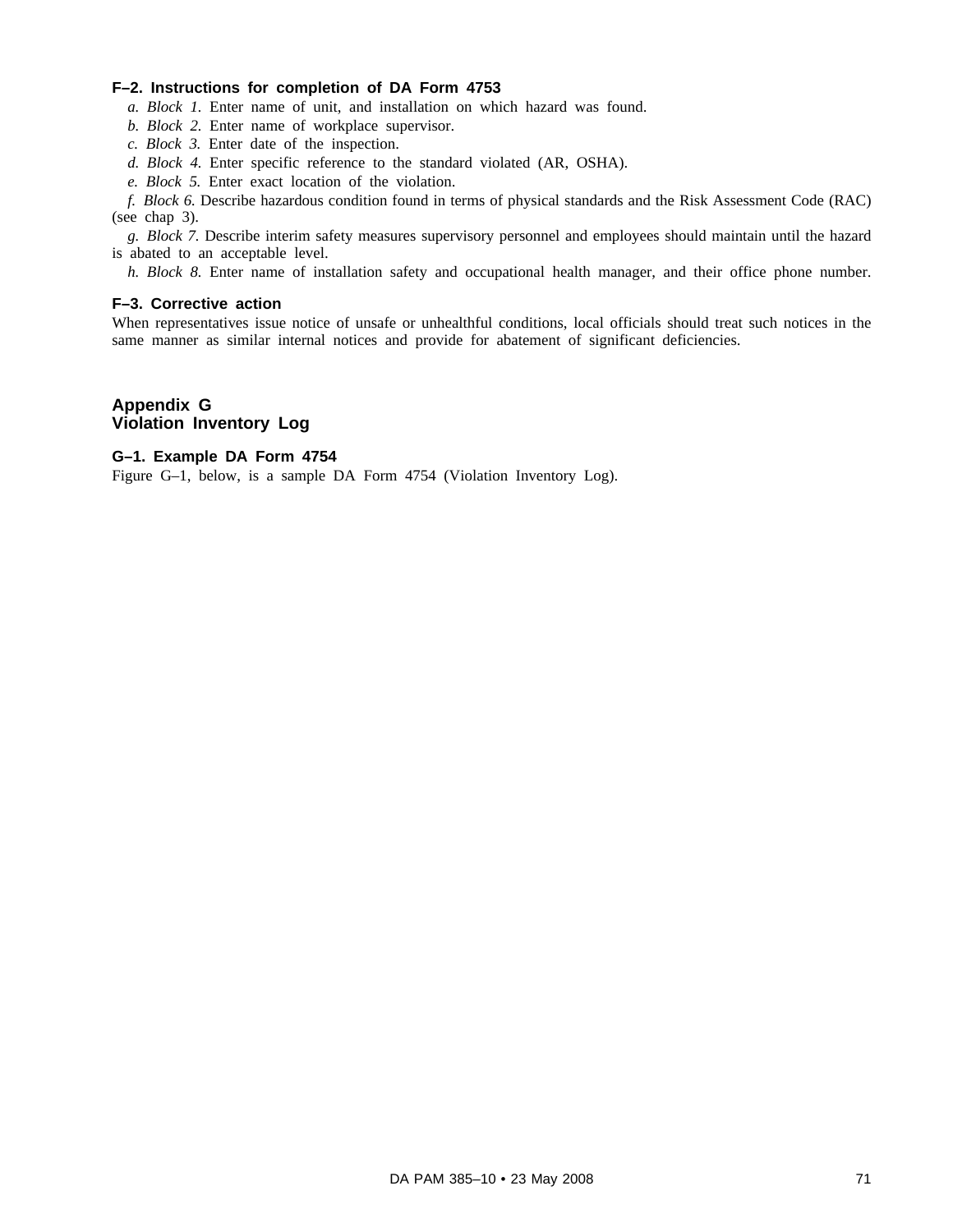|             |                                                       |                                       |                                              |                                                                                                 | LOG OF SCHEDULE OF CORRECTIVE ACTION-COMPLIANCE WITH SAFETY AND HEALTH STANDARDS                                                                                                                             |                                              |                          |                          |
|-------------|-------------------------------------------------------|---------------------------------------|----------------------------------------------|-------------------------------------------------------------------------------------------------|--------------------------------------------------------------------------------------------------------------------------------------------------------------------------------------------------------------|----------------------------------------------|--------------------------|--------------------------|
|             | NAME OF INSTALLATION                                  |                                       |                                              | U.S. Army Driver Training Center, Fort James, AR (School Bde Tech Service Library)              |                                                                                                                                                                                                              |                                              |                          |                          |
| <b>ITEM</b> | LOCATION OF INCONSISTENCY<br>a                        | <b>TITLE/PART</b><br>$\boldsymbol{b}$ | OSHA REFERENCE<br>$SUB-PART$<br>$\mathcal C$ | INCONSISTENCY<br>d                                                                              | CORRECTIVE ACTION                                                                                                                                                                                            | TARGET DATE<br>FOR CORRECTIVE<br>ACTION      | 3<br>DEGREE OF<br>DANGER | <b>ESTIMATED</b><br>COST |
|             | Main Room (stacks) NE &<br>NW corners and throughout. | 29 CFR<br>1910.1001<br>TB MED<br>513  | (c)                                          | Personnel are exposed<br>to asbestos concentra-<br>tion several times<br>higher than standards. | e<br>Remove or encapsulate<br>asbestos in accordance<br>with engineering study.<br>Clean contaminated<br>surfaces and material to<br>levels below cited<br>references. Withdraw<br>personnel during interim. | Interim:<br>accomplished<br>Final:<br>26 May | $\mathfrak{g}$<br>LA(I)  | ħ                        |

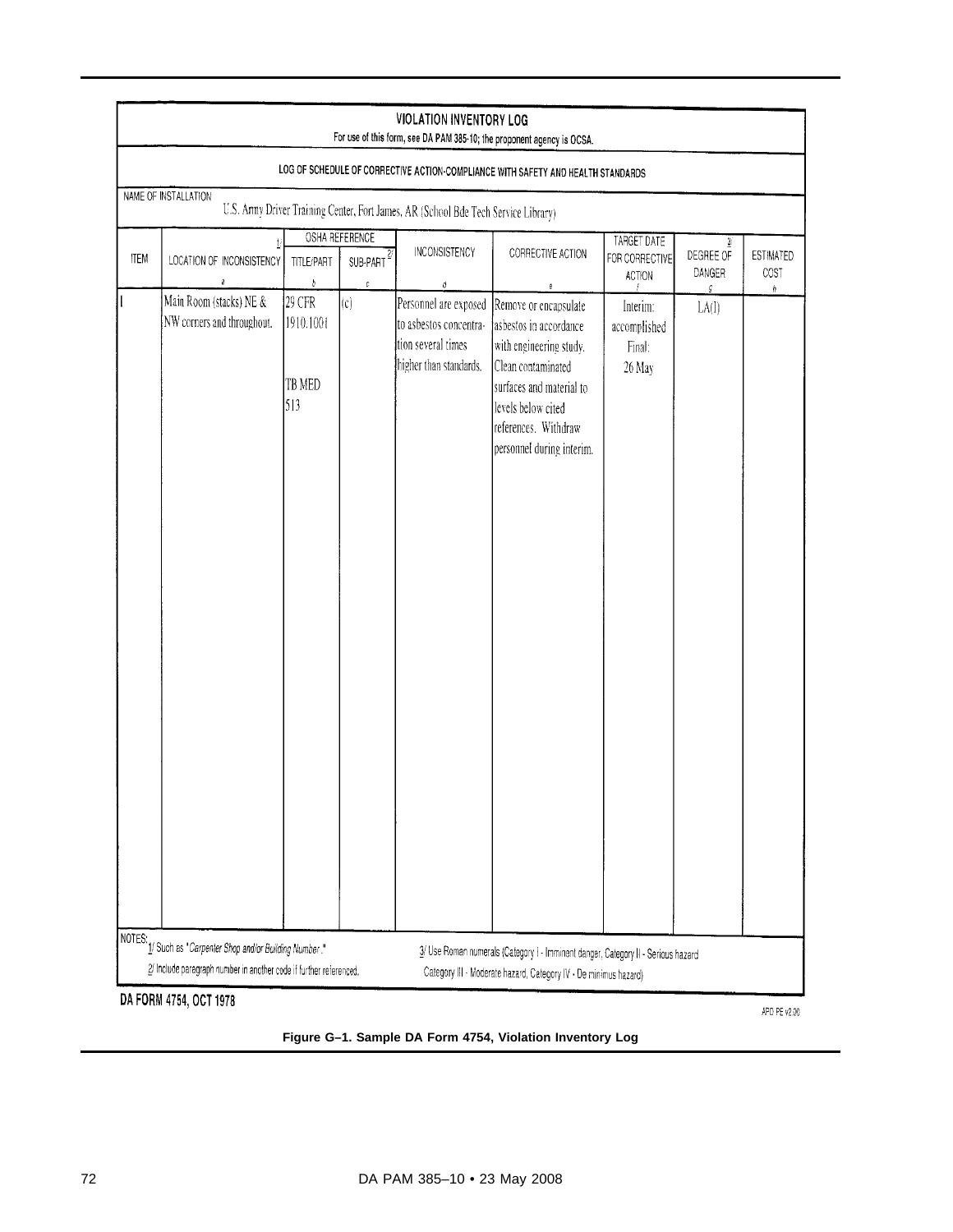## **G–2. Violation abatement status**

See paragraph 8–5 on use of the DA Form 4754 to provide access to violation abatement status.

# **Appendix H Alleged Unsafe or Unhealthful Working Conditions**

## **H–1. DA Form 4755**

Figure H–1, below, is a sample DA Form 4755 (Employee Report of Alleged Unsafe or Unhealthful Working Conditions).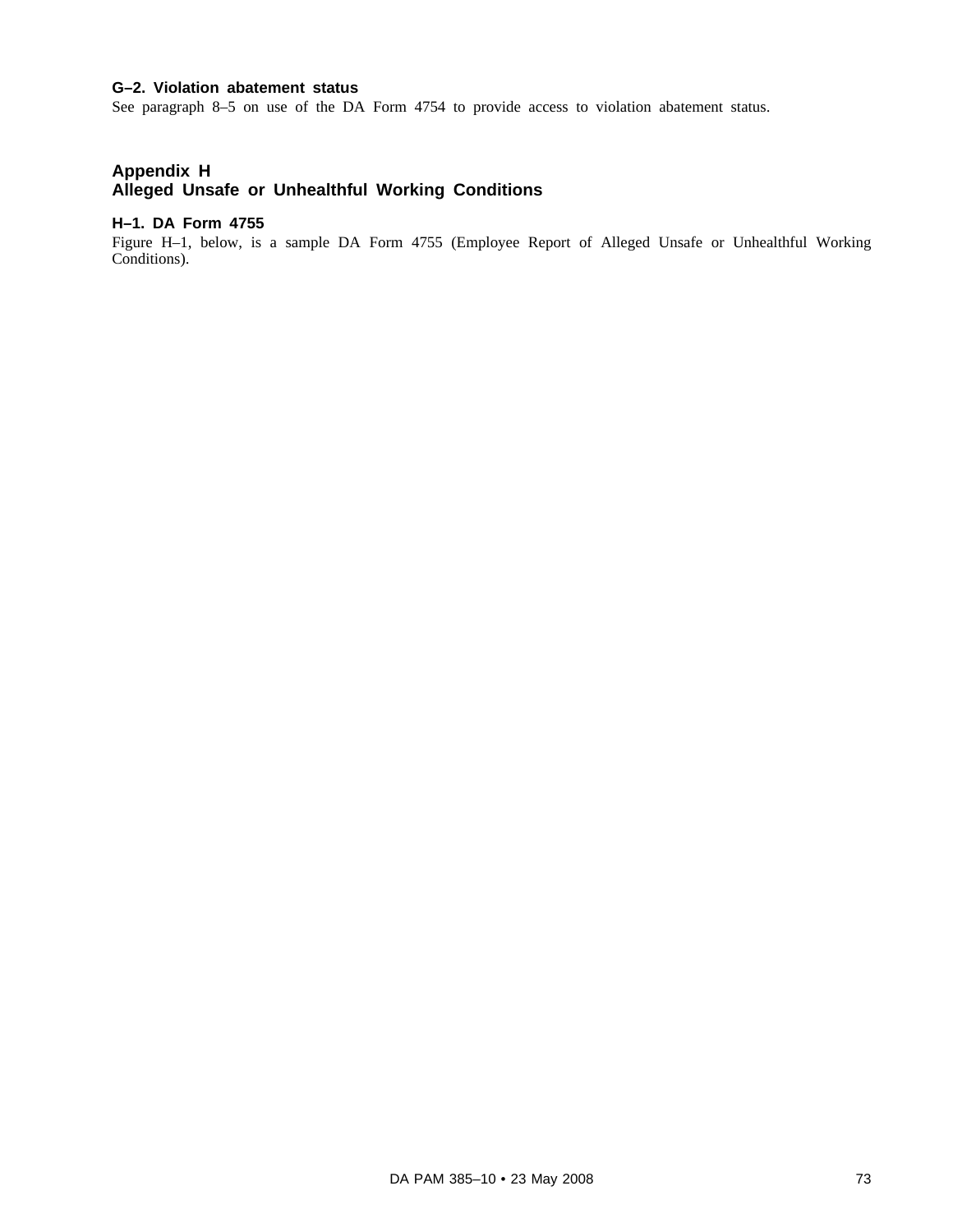| ALLEGED UNSAFE OR UNHEALTHFUL WORKING CONDITIONS<br>For use of this form, see DA PAM 385-10; the proponent agency is OCSA.                                                                                                                                                                                                                                                                                           | <b>EMPLOYEE REPORT OF</b> |                 |           |
|----------------------------------------------------------------------------------------------------------------------------------------------------------------------------------------------------------------------------------------------------------------------------------------------------------------------------------------------------------------------------------------------------------------------|---------------------------|-----------------|-----------|
| This form is provided for the assistance of any complainant and is not intended to constinite the exclusive means by which a complaint may be registered with the iocal Safety Office (Ref<br>OSHA Poster on rights of employees and their representatives).                                                                                                                                                         |                           |                 |           |
| The undersigned (check one)<br>X Employee<br>Representative of employees                                                                                                                                                                                                                                                                                                                                             | Other $(Specijy)$         |                 |           |
| believes that a job safety or health hazard exists at the following place of employment<br>Technical Services Library (Main Room), Bldg. 6001, School Brigade                                                                                                                                                                                                                                                        |                           |                 |           |
| Does this hazard(x) immediately threaten serious physical harm?<br>$\boxtimes$ Yes<br>If "yes" checked, immediately contact your supervisor or safety representative.                                                                                                                                                                                                                                                | $\Box$ No                 |                 |           |
| Mrs. J. Lang<br>Name of official in charge                                                                                                                                                                                                                                                                                                                                                                           |                           | Telephone X2345 |           |
| Operation/Activity Library                                                                                                                                                                                                                                                                                                                                                                                           |                           |                 |           |
| Exact location of worksite                                                                                                                                                                                                                                                                                                                                                                                           |                           |                 |           |
| The whole main room, especially near the air condition vents.                                                                                                                                                                                                                                                                                                                                                        |                           |                 |           |
| 2. Describe briefly the hazard which exists there including the appropriate number of employees exposed to or threatened by such hazard<br>White powder blows down from the ceiling when the air condition runs. Sometimes it gets all over the desks. A lot of people<br>say it might be asbestos, but no one will check and tell us for sure. Only 4 of us work in the room, but a lot of patrons come<br>through. |                           |                 |           |
| 3. List by number and/or name the particular occupational safety and health standard (s) which may have been violated, if known<br>I don't know, but I know it's against the law.                                                                                                                                                                                                                                    |                           |                 |           |
| 4. (a) To your knowledge, has this hazard been the subject of any union/management grievance or have you (or anyone you know) otherwise called it to the attention of, or discussed<br>it with the employer or any representative thereof?<br>I don't think so.                                                                                                                                                      |                           |                 |           |
| (b) If so, please give the results thereof, including any efforts by management to eliminate or reduce the severity of the hazard<br>The supervisor says it can't be asbestos because the building is too new.                                                                                                                                                                                                       |                           |                 |           |
| 5. Please indicate your desire:                                                                                                                                                                                                                                                                                                                                                                                      |                           |                 |           |
| I do not want my name revealed to the official in charge.<br>$\boxtimes$ My name may be revealed to the official in charge.                                                                                                                                                                                                                                                                                          |                           |                 |           |
|                                                                                                                                                                                                                                                                                                                                                                                                                      |                           |                 |           |
| WORK LOCATION                                                                                                                                                                                                                                                                                                                                                                                                        | TELEPHONE NO.             |                 | DATE      |
| Technical Services Library, Bldg. 6001<br>TYPED OR PRINTED NAME OF EMPLOYEE OR EMPLOYEE                                                                                                                                                                                                                                                                                                                              | <b>SIGNATURE</b>          | x2345           | 20 Sep 07 |
| <b>REPRESENTATIVE</b><br>Ms. H. Stokes                                                                                                                                                                                                                                                                                                                                                                               |                           |                 |           |
|                                                                                                                                                                                                                                                                                                                                                                                                                      |                           |                 |           |

**Figure H–1. Sample DA Form 4755, Employee Report of Alleged Unsafe or Unhealthful Working Conditions**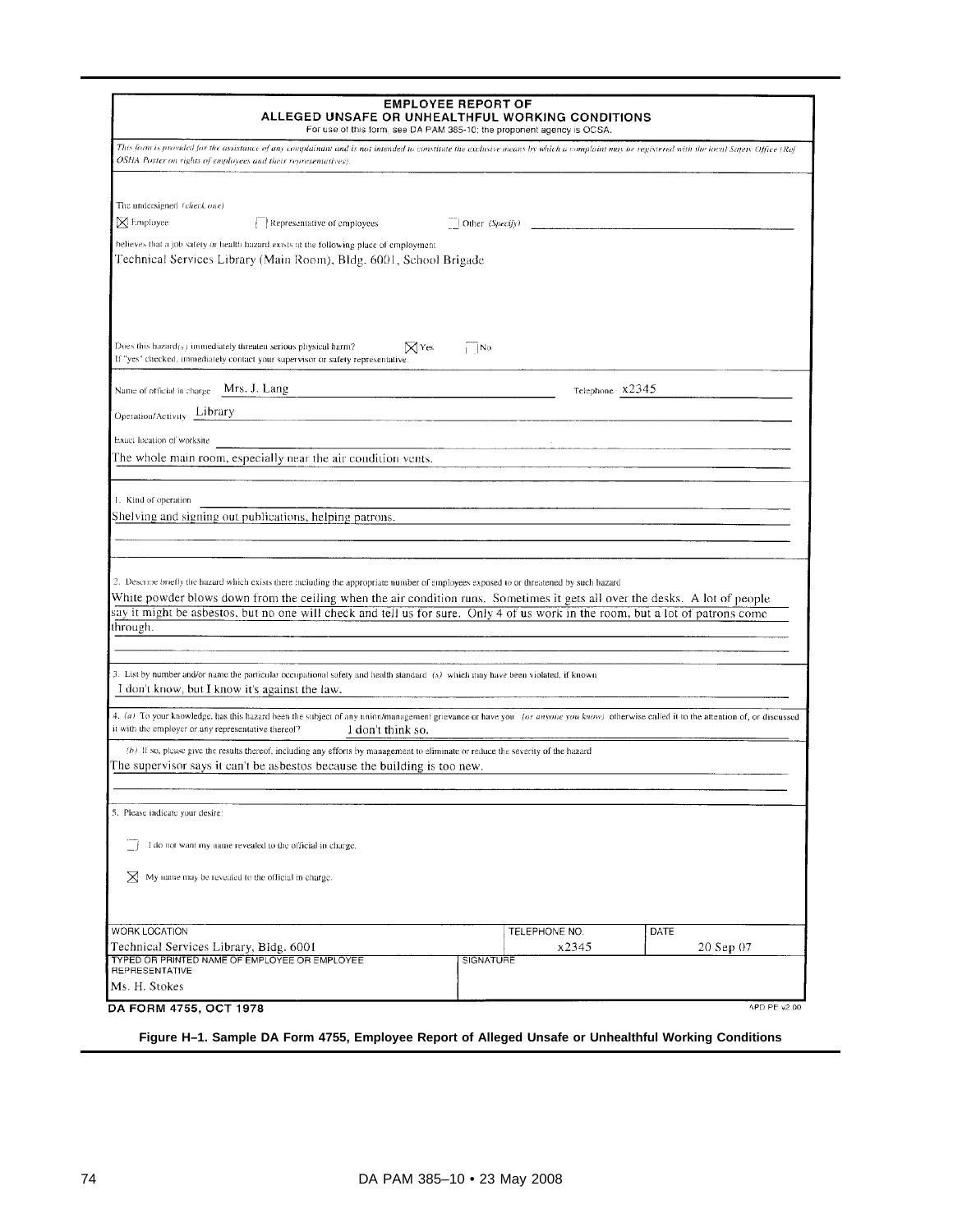# **H–2. Employee reports of hazard**

See further guidance on DA Form 4755 and employee reports of hazard in paragraph 8–4.

## **Appendix I Installation Hazard Abatement Plan**

## **I–1. DA Form 4756**

Figure I–1, below, is a sample DA Form 4756 (Installation Hazard Abatement Plan).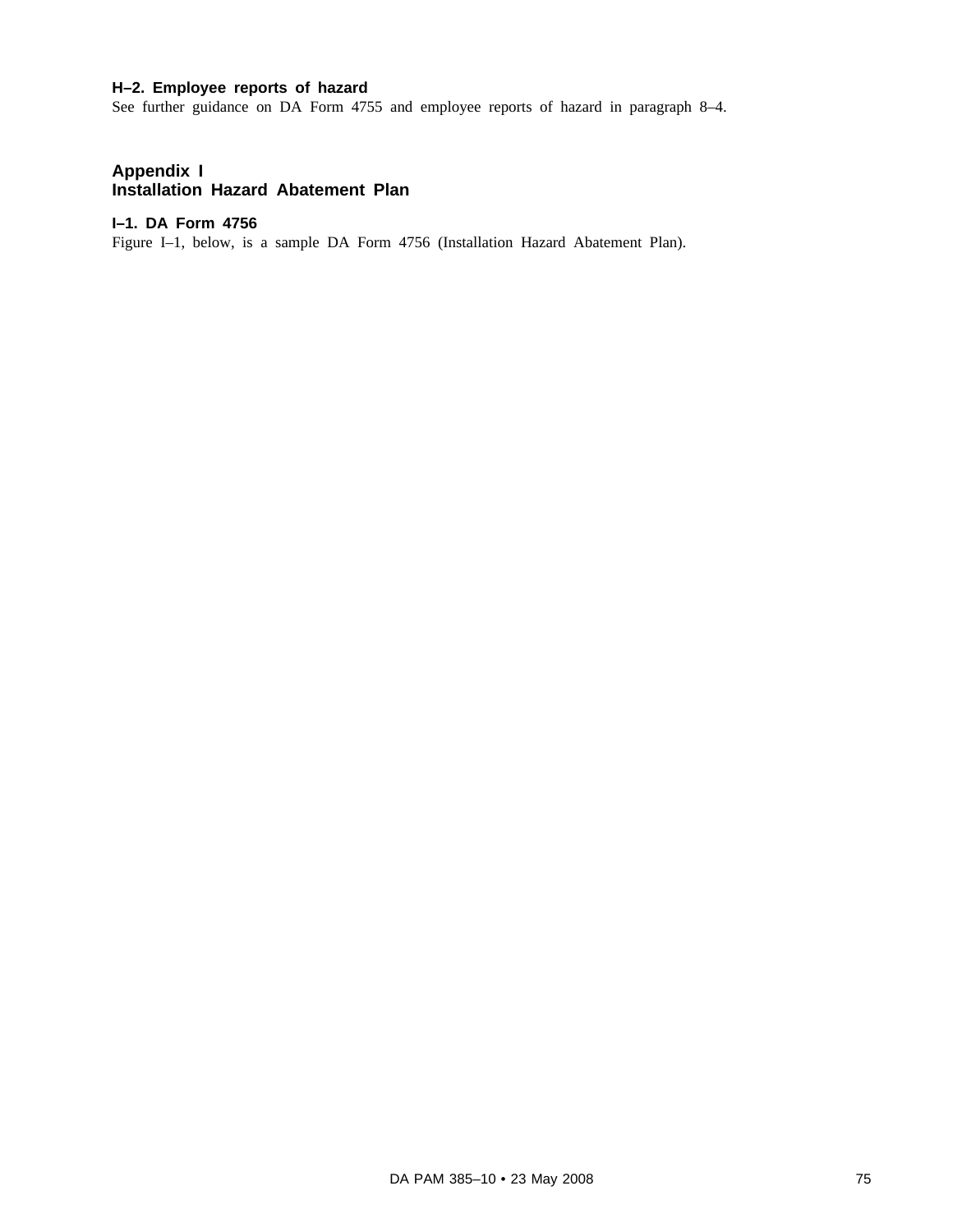|                                                                                                                                                                                                                                                                                                                                                                                      | INSTALLATION HAZARD ABATEMENT PLAN<br>For use of this form, see DA PAM 385-10; the proponent agency is OCSA. |                                          |  |
|--------------------------------------------------------------------------------------------------------------------------------------------------------------------------------------------------------------------------------------------------------------------------------------------------------------------------------------------------------------------------------------|--------------------------------------------------------------------------------------------------------------|------------------------------------------|--|
| PROJECT NO.<br>1.                                                                                                                                                                                                                                                                                                                                                                    | $\overline{c}$<br>DATE PREPARED                                                                              | 3.<br>DATE REVISED                       |  |
| 3-1-2b                                                                                                                                                                                                                                                                                                                                                                               | 21 Sep 07                                                                                                    | 6 Nov 07                                 |  |
| ACTIVITY/ORGANIZATION<br>$\ddot{\mathbf{4}}$ .<br>School Brigade Technical Services Library                                                                                                                                                                                                                                                                                          | HAZARD LOCATION(S)<br>5.<br>Main Section Ceiling                                                             | 6.<br>RISK ASSESSMENT CATEGORY<br>LA (I) |  |
| CITATION OF SPECIFIC OSHA AND OTHER STANDARD VIOLATED<br>7.<br>29 CFR 1910.1001(c). TB MED 513                                                                                                                                                                                                                                                                                       |                                                                                                              |                                          |  |
| DESCRIPTION OF PROPOSED CORRECTIVE ACTION OR REMEDIAL MEASURES<br>$\bf 8$<br>Revise original proposal to encapsulate ceiling material to complete removal based on cost and requirements for monitoring. All<br>ceiling material which tests positive for asbestos content is to be removed and disposed of in accordance with the installation<br>hazardous materials control plan. |                                                                                                              |                                          |  |
| ESTIMATED COST OF CORRECTIVE ACTION<br>9a.<br>$5 - 16,000.00$                                                                                                                                                                                                                                                                                                                        | 9b. APPROPRIATION<br><b>CPA</b>                                                                              |                                          |  |
| PROGRAM ELEMENT NUMBER<br>9c.<br>362-109-ATES                                                                                                                                                                                                                                                                                                                                        | BUDGET COST ESTIMATED (BCE: Yes   X<br>9d.<br>No $\Box$ )                                                    |                                          |  |
|                                                                                                                                                                                                                                                                                                                                                                                      |                                                                                                              |                                          |  |
| ESTIMATED ADDITIONAL OPERATING AND MAINTENANCE COSTS, IF ANY<br>10.<br>s<br>DESCRIPTION OF INTERIM HAZARD CONTROL MEASURES IN EFFECT<br>11.                                                                                                                                                                                                                                          |                                                                                                              |                                          |  |
| Essential library operations have been moved to temporary facilities in Bldg. 5069. Equipment and materials moved into that building<br>were thoroughly cleaned by contractors with expertise in this area. Air sampling established that detectable levels of asbestos<br>contamination were not present in the new facility.                                                       |                                                                                                              |                                          |  |
| 12.<br>OTHER RELEVANT INFORMATION                                                                                                                                                                                                                                                                                                                                                    |                                                                                                              |                                          |  |
|                                                                                                                                                                                                                                                                                                                                                                                      |                                                                                                              |                                          |  |
| ESTIMATED ABATEMENT COMPLETION DATE<br>6 Dec 07                                                                                                                                                                                                                                                                                                                                      |                                                                                                              |                                          |  |
| 13.<br>PREPARED BY                                                                                                                                                                                                                                                                                                                                                                   | APPROVED BY                                                                                                  |                                          |  |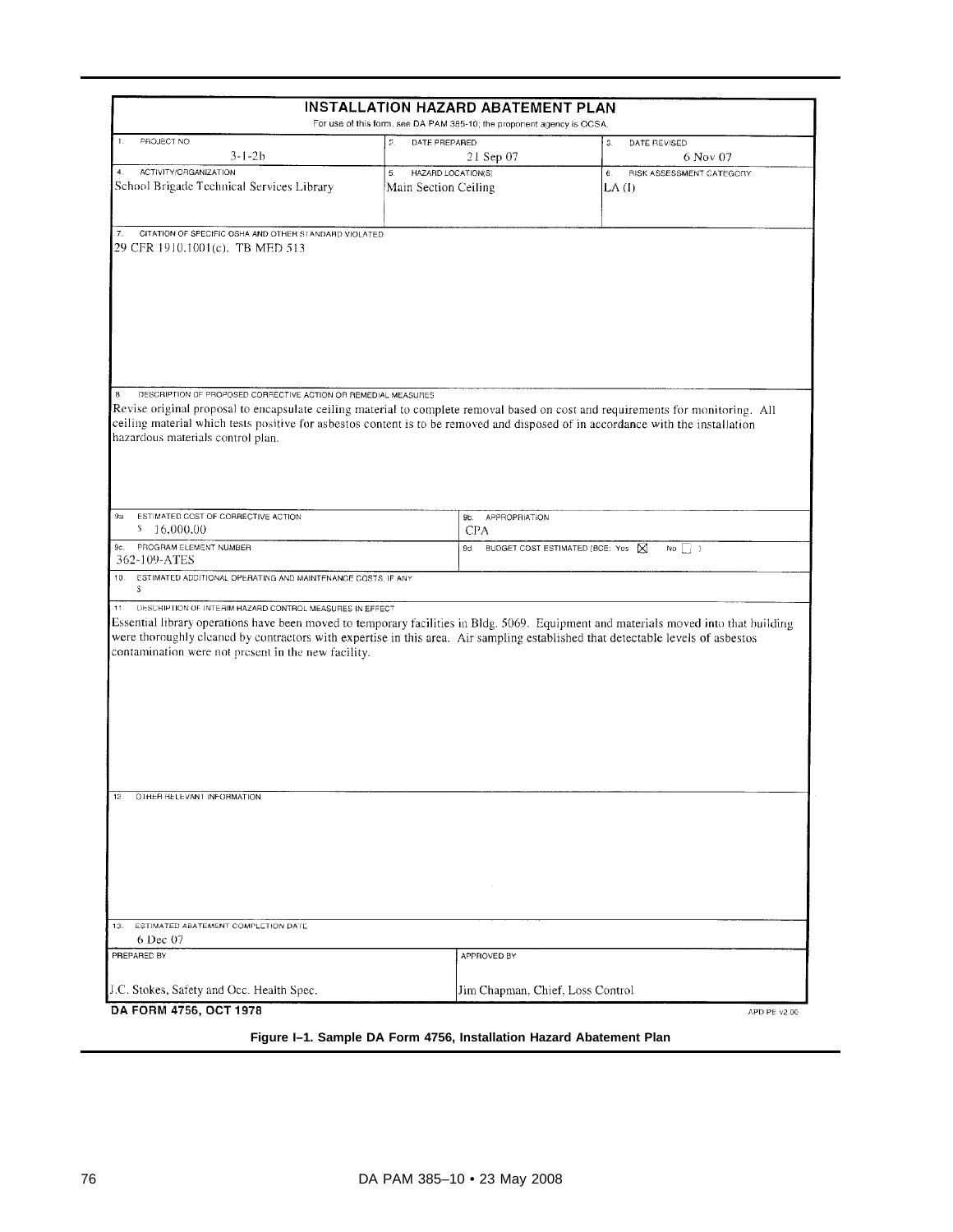## **I–2. Instructions for completion of DA Form 4756**

Instructions for completion of DA Form 4756—

- *Block 1.* Obtain from Directorate of Engineering and Housing (DEH).
- *Block 2.* Self-explanatory.
- *Block 3.* Enter date when plan is amended.
- *Block 4.* Enter name of unit, and installation which hazard was found.
- *Block 5.* Enter building number and room number location.
- *Block 6.* Enter risk assessment code (RAC) (chap 3).
- *Block 7.* State specific OSHA, Army, or other recognized safety and occupational standards violated.
- *Block 8.* Describe project details necessary to abate the hazard to an acceptable level.
- *Block 9.* Self-explanatory.
- *Block 10.* Self-explanatory.
- *Block 11.* Explain interim measures supervisors and employees maintain until hazard is abated to an acceptable level.
- *Block 12.* Include points of contact in DEH, safety office, and others as appropriate.
- *Block 13.* Enter initial estimate of final abatement date; update as required.

## **Appendix J Safety and Occupational Health Program Sub-functions/Tasks/Cost Drivers**

## **J–1. Definitions and cost drivers**

Table J–1, below, lists the sub-function definitions, tasks, and cost drivers for the SOH programs.

| Table J-1<br>Sub-functions definitions and cost drivers            |                                                                                                                                                                                                                                                                                                                                                                                                                                                                                                                                                      |                                                                                                                                                                                                           |  |  |
|--------------------------------------------------------------------|------------------------------------------------------------------------------------------------------------------------------------------------------------------------------------------------------------------------------------------------------------------------------------------------------------------------------------------------------------------------------------------------------------------------------------------------------------------------------------------------------------------------------------------------------|-----------------------------------------------------------------------------------------------------------------------------------------------------------------------------------------------------------|--|--|
| Sub-function                                                       | <b>Task</b>                                                                                                                                                                                                                                                                                                                                                                                                                                                                                                                                          | Cost driver                                                                                                                                                                                               |  |  |
| Program management                                                 | Develop, justify, manage, plan, organize, and imple-<br>ment a safety program to manage compliance with stat-<br>utory and regulatory standards. This sub-function in-<br>cludes the following programs: leader consultation, hu-<br>man and fiscal resources, policy, and guidance, coun-<br>cils, and records management.                                                                                                                                                                                                                          | Size of the organizations and mission<br>and sub-programs.                                                                                                                                                |  |  |
| Education, training, and promo-<br>tion                            | Design, conduct, develop, and execute safety aware-<br>ness, statutory and regulatory training, promotional and<br>special emphasis campaigns and programs to enhance<br>safety awareness throughout the command.                                                                                                                                                                                                                                                                                                                                    | Number of training requirements/events<br>and number and type of personnel.                                                                                                                               |  |  |
| Mishap and near misses investi-<br>gations                         | Identify mishap casual factors and potentially unsafe<br>practices or conditions, and recommendations for cor-<br>rective actions to prevent mishap recurrence and re-<br>duce hazardous conditions. The sub-function includes<br>the following elements: mishap screening, accident<br>feeder reports, notifications, investigation, report re-<br>views/coordination, report processing, mishap log,<br>board appointments, command level reviews, counter-<br>measure development, malfunction recording for com-<br>ponents, OSHA recordkeeping. | Population served. Risk factors. Histori-<br>cal data.                                                                                                                                                    |  |  |
| Sub-function                                                       | Task                                                                                                                                                                                                                                                                                                                                                                                                                                                                                                                                                 | Cost driver                                                                                                                                                                                               |  |  |
| Inspections, surveys, assess-<br>ments, and technical consultation | Establish and execute a program for the conduct of in-<br>spections, surveys and assessments of programs, proj-<br>ects, events, workplaces and facilities and training<br>sites.                                                                                                                                                                                                                                                                                                                                                                    | Level of risk (high, medium, low). Num-<br>ber of inspections and/or evaluations re-<br>quired. Number of units, facilities,<br>events, projects supported.                                               |  |  |
| Hazard analysis and counter-<br>measure                            | Collect, review, and analyze data from various sources<br>to identify trends, systemic deficiencies and profiles for<br>use in establishing program initiatives and priorities.<br>Develop, implement and manage a countermeasure<br>program.                                                                                                                                                                                                                                                                                                        | Risk level of operations (high, medium,<br>low). Number of data resources (inspec-<br>tion results, work orders, accident inves-<br>tigations, QDRs, findings, and recom-<br>mendations, feeder reports). |  |  |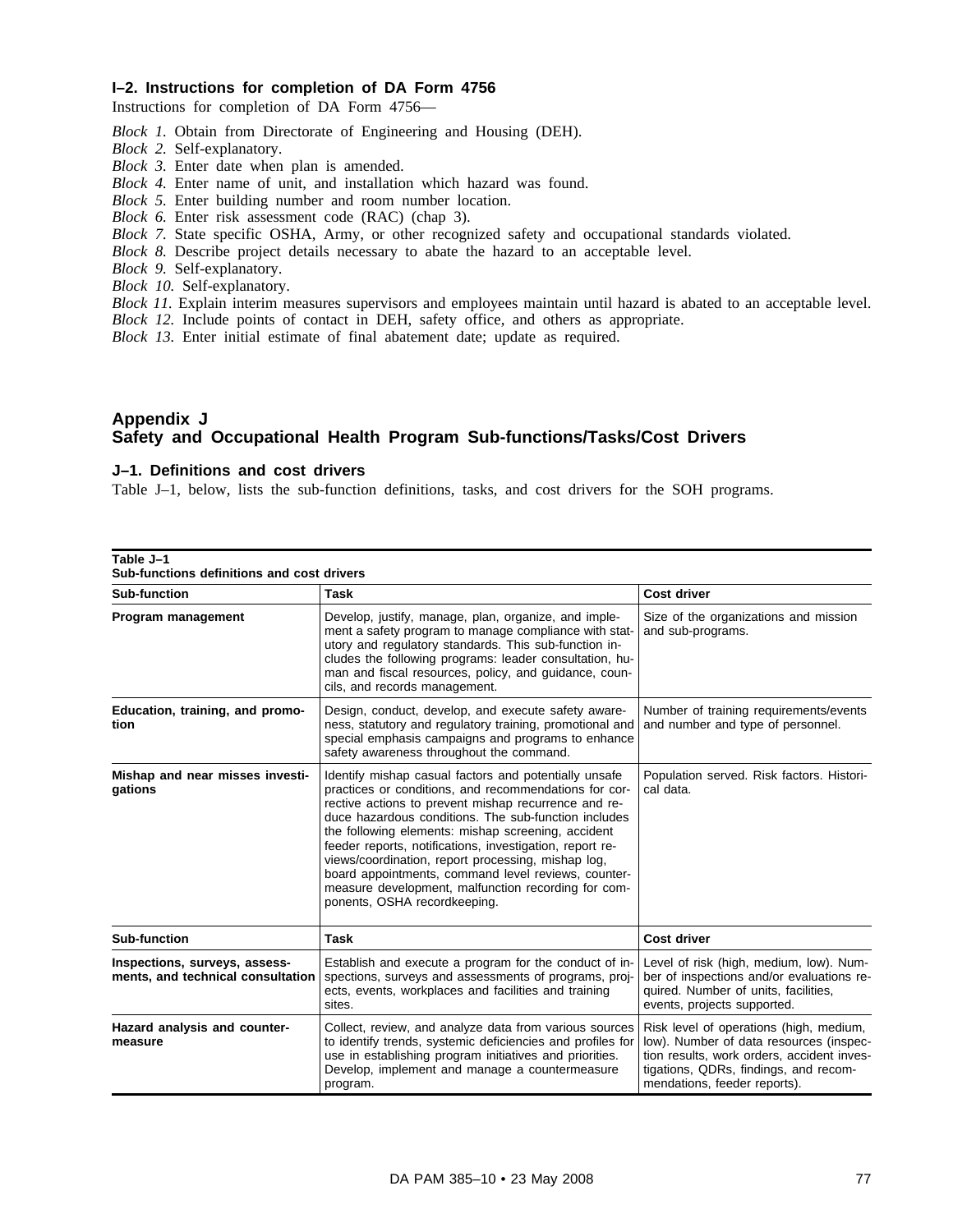## **J–2. Common Core Sub-functions and Tasks**

Table J–2, below, lists the general sub-functions and tasks.

#### **Table J–2**

### **Sub-functions and Tasks**

**Common core sub-functions/tasks**

#### **A. Safety and Occupational Health Program management**

Develop, justify, manage, plan, program, and validate budgets requirements for resources necessary to conduct safety activities (TDY travel, salaries, contracts, and so on).

Respond to inquiries (congressional/special interests/higher HQ, and so on).

Serve as staff advisers, technical consultants, and coordinators to the commander and staff. Provides guidance for establishing and implementing plans, policies, programs, and procedures for conducting SOH activities at all levels of command. Provides technical assistance and professional assistance to eliminate or control unsafe behavior and environments.

Review and comment on local lesson plans, regulations, and SOPs to ensure incorporation of safe techniques, tactics, practices, and procedures and application of risk management.

Maintain appropriate Army safety regulations, directives, messages, and publications in a reference library.

Develop, publish, and integrate safety policies and guidance. Develop and integrate SOH goals, programs, and evaluation criteria into command's plan.

Coordinate with U.S. Army Installation Management Agency (IMA) for necessary safety support for mission training to include maintenance and repair of unsafe conditions existing (facilities, barracks, dining and support facilities, ranges, roadways, and training areas).

Coordinate planning, MCA, and OMA project approvals and work order prosecutions.

Review, provide recommendations, and interpret SOH statutes, standards, and policies promulgated by high headquarters or other regulatory agencies.

Serve on boards, committees, and other groups pertaining to SOH as commander's representative and SME.

Establish, plan, organize, coordinate, and administer Safety and Occupational Health Council.

Plan, coordinate, organize, and administer operational safety programs in accordance with local, Army, OSHA, DOD and other applicable Federal regulations.

Establish budgets for resources necessary to conduct safety activities.

Provide direction for the SOH segment of the civilian career program development, manpower justification, training, and mentorship.

Develop MOA/support agreements (review/development).

Establish and maintain liaison with other military services, Federal and civilian agencies, and, where appropriate, host nations to ensure cooperation on matters of mutual concern.

Develop and implement tactical safety policies, procedures, and standards designed to minimize accidental losses during tactical operations and training without adversely impacting upon mission accomplishment.

Provide guidance and assistance to develop and integrate the safety requirements into tactical exercises, operations, and training.

Develop Force projection - mobilization.

Coordinate with other services to ensure safe practices and standards are incorporated in joint training exercises (JRTX) and joint readiness exercises. Participates in joint and mobilization and tactical exercises and operations.

Review plans to ensure the safety of Army personnel and the public for proposed demonstrations, exhibits, exercises, maneuvers, and contingencies.

Provide technical safety advice in planning, preparation, and execution of Army tactical operations. Participates in the planning, conduct, and debrief of exercises. Participate in related activities to include in process reviews. Ensures the incorporation of safety principles into all field training operations orders.

Review and evaluate courses of action in the decision making process and make recommendations for operations.

Participate in final acceptance inspections following construction, renovation, or modification of facilities prior to any firing on the range.

Review range modification and construction proposals, designs, and plans.

Assist the installation range control officer, PAO, and EOD officer as required in developing and implementing an on- and off-post range safety and dud awareness educational program targeted to children.

Review and assist in development of risk assessments of military training conducted on range and training areas.

Assess training conducted on all ranges.

Provide over-site for range safety matters, evaluating the effectiveness of implementing range safety tactics, technique, and procedures.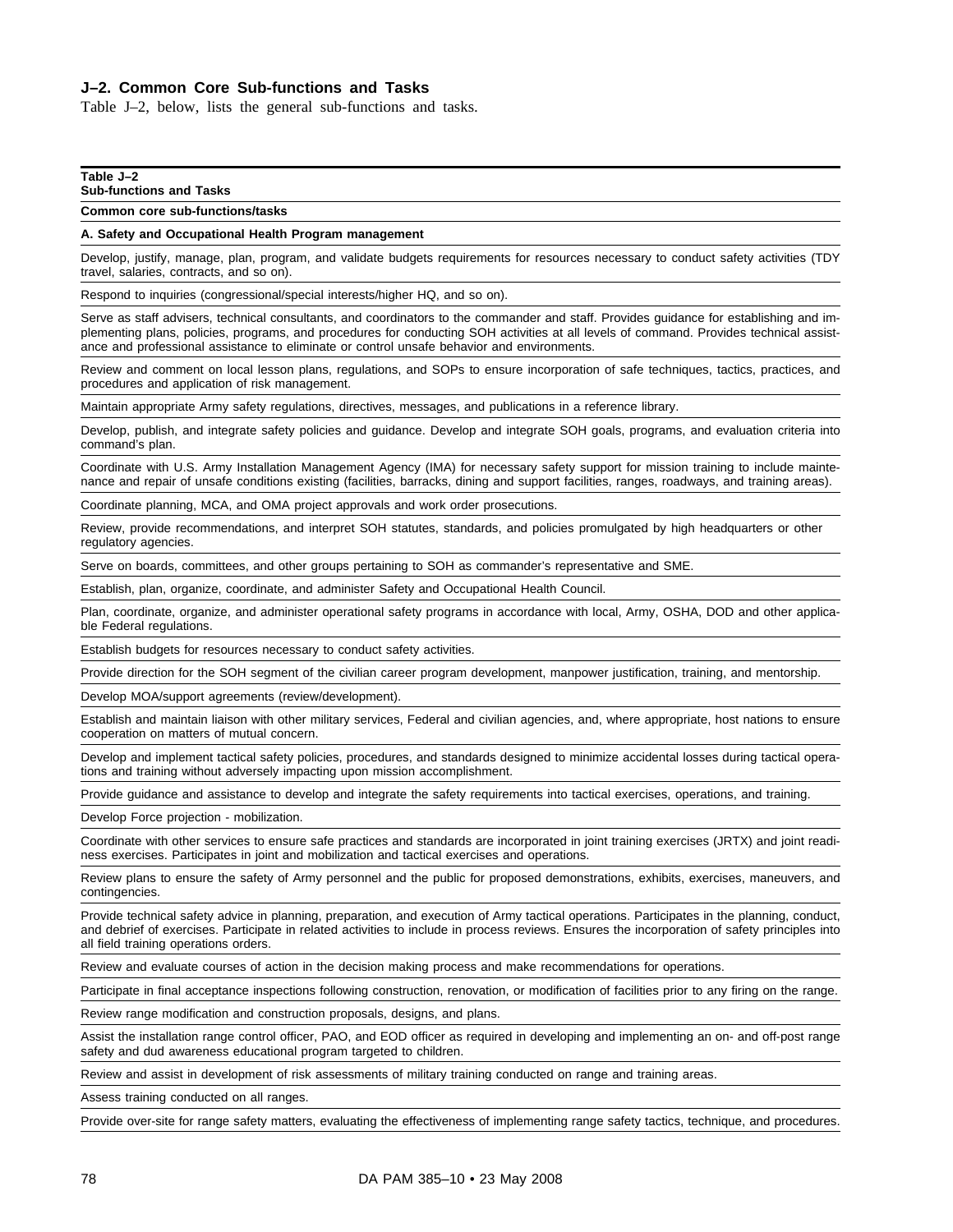#### **Table J–2 Sub-functions and Tasks—Continued**

Develop and implement range safety procedures and standards.

Advise and assist in developing range safety waivers and deviations.

Execute Army weapons/Ammunition Malfunction Investigation Program

Develop, plan, organize, and execute workplace safety programs to include ergonomics, hazardous communications, respiratory protection, personnel protective equipment, materials handling and storage, machinery and machine guarding, hand and portable powered tools and other hand-held equipment, electrical safety, bloodborne pathogens, confined space programs.

Execute and monitor workplace safety programs identified above.

Ensure each activity maintain MSDS.

Ensure hazardous materials are stored in accordance with Federal and Army standards.

Ensure employees are trained in wearing proper protective equipment.

Assist in the development of fire protection plans.

Assist supervisors in evaluation of proper material handling and storage.

Assist in development and implementation of lockout/tagout procedures for each piece of equipment .

Administer Child Care Development Safety Program.

Establish and Implement Explosive Safety Program.

Serve as POC for ammunition and explosive safety actions.

Advise and ensure safe handling of explosives, storage, and use.

Review site plans, safety submissions, and facility designs.

Review safety waivers and exemptions requests for facilities and equipment and provide the commander with essential risk data regarding the deficient situation.

Review MOAs with non-DOD organizations for the storage of non-DOD ammunition and explosives on the installation.

Implement and execute the Army Traffic safety Training Program.

Develop, plan, and coordinate Vehicle Safety Program to include procedures for safe operating of all Army vehicles.

Develop and implement POV safety program.

Participate and review traffic engineer studies.

Review and analyze feeder reports for motor vehicle accidents.

Develop and execute system safety programs for all procurement activities.

Execute the system safety program for all new construction and all renovation facilities.

Integration of system safety in MANPRINT.

Review safety releases. Review, assess, and provide recommendations for operational requirements documents.

Review and evaluate system training plans and integrate safety procedures.

Establish and Implement Radiation Safety Program.

Advise and ensure safe handling of radioactive material, storage, and use.

Maintain inventory of all radioactive materials and ensure 100 percent accountability.

Advise and ensure safe handling of lasers and RF systems.

Review site plans, safety submissions, and facility designs.

Designate radiation safety officer for ionizing radiation sources, lasers, and RF sources.

Ensure radiation safety officer is adequately trained commensurate with their duties and types of material within their program.

Ensure individuals working with radioactive materials or non-ionizing radiation are properly trained.

Establish Dosimeter Program if necessary.

Perform required radiation safety surveys.

Ensure all radiation sources are secured against unauthorized use and removal.

Ensure all radioactive material is authorized by a Nuclear Regulatory Commission License or Army Authorization.

Arrange for proper disposal of radioactive waste.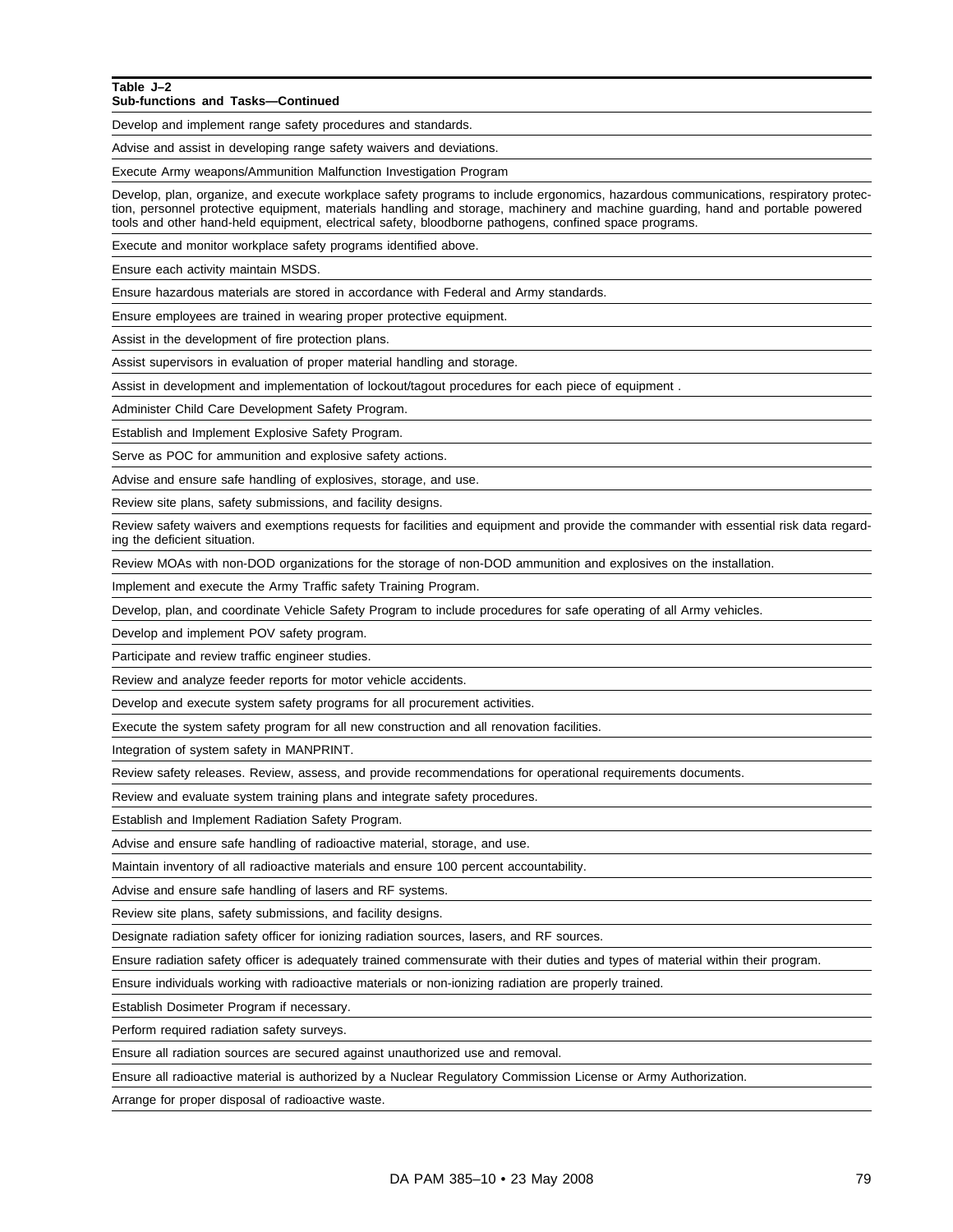### **Table J–2**

**Sub-functions and Tasks—Continued**

Ensure all radiation survey instruments are functional and properly calibrated.

Ensure, for Army laser ranges, all type-classified or commercial class IIIb or class IV lasers received appropriate evaluation before their use?

Facilitate in the disposal of all unwanted military-exempt lasers and radioactive waste properly.

Maintain laser and RF inventory .

Report, promptly, all accidents and incidents involving personnel radiation exposure; or radioactive contamination of facilities, equipment, or the environment; or loss of radioactive materials through appropriate channels.

Ensure all personnel occupationally exposed to ionizing radiation or radioactive material above applicable levels participate in an appropriate dosimeter or bioassay program.

Audit subordinate radiation safety programs.

Manage radiation safety council meetings as required.

Develop and Issue Army Radiation Authorizations.

Investigate personnel exposures exceeding levels specified in AR 385–10 and DA Pam 385–24.

Ensure acquisition programs identify and arrange for NRC licensing of items, if applicable.

Respond to radiation incidents/accidents.

Perform license compliance audits.

Prepare NRC license applications and amendments.

Ensure cradle-to-grave life cycle programs are identified for all commodities containing radioactive material.

Ensure commercial off the shelf items comply with Army and NRC regulations.

Ensure transport of radioactive materials is in compliance with Federal, DOD, and Army regulations.

Establish and update training programs for radiation safety.

Ensure all personnel receive driving under the influence (DUI) training.

Ensure all redeploying Soldiers complete a DUI questionnaire and provide a bioassay if warranted.

Ensure contractors comply with all Army, DOD, and Federal regulations.

Issue Army radiation permits as required.

Plan and conduct aviation safety training.

**B. Inspections, surveys, assessments, and technical consultation**

Conduct new equipment/system assessments/evaluations (DOD/COTS) for integration of safety and risk management.

Monitor and integrate safety standards, tactics and techniques in recreational, sports, and Family safety programs.

Conduct frequent operational walk-through inspections of industrial areas.

Review reports of accident investigation boards for completeness, accuracy, and the appropriateness of findings and recommendations.

Assess workplace to ensure each individual is trained on the hazards they are exposed.

Conduct special general officer directed operational assessments.

Review and make recommendations regarding the conduct of overhead fires.

Schedule and execute evaluations and assessments of the commands accident prevention efforts, effectiveness of risk management, and accomplishment of command composite safety goals and objectives annually or as required.

Integrate safety and composite risk management assessment criteria into command and other staff evaluation and assessment programs (for example, Office of Industrial Programs, Quality Assurance, Inspector General, and so on).

Establish and maintain a listing of all operations and activities based on level of risk.

Conduct annual and special assessments of training, events, sites, facilities, ranges, airfields, sports, and recreational fields and so on, as required/directed.

Investigate report of unsafe and unhealthful conditions and respond with 72 hours of report with written report.

Review all identified hazards and assign risk assessment code. Ensure hazards are in installation master plan as priority with RAC 1 and RAC 2 corrected within 30 days. Maintain hazard list and ensure adequate forms are complete and posted in compliance with Army and Federal regulations.

**C. Mishap and near misses investigations**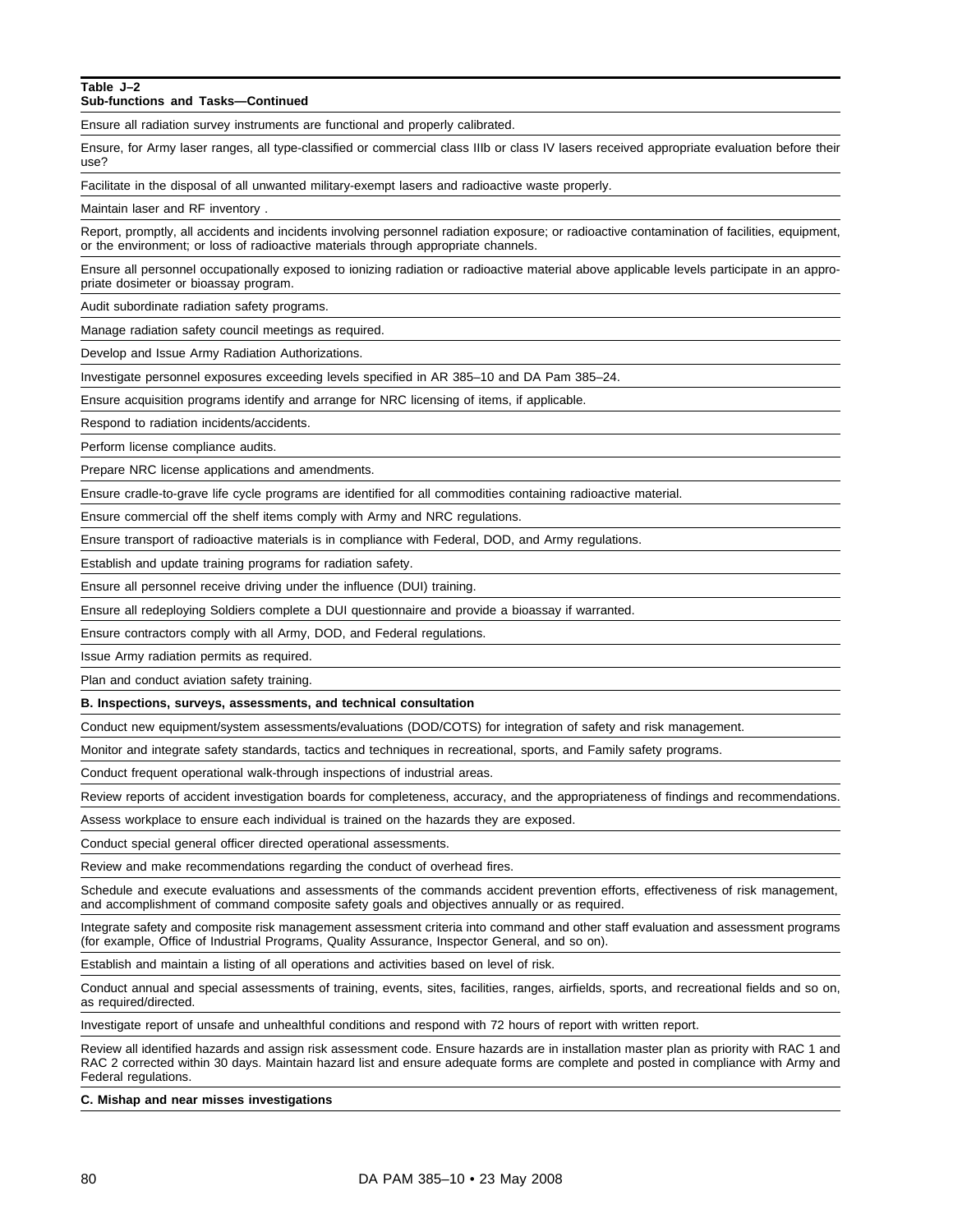#### **Table J–2 Sub-functions and Tasks—Continued**

Collect, review, and analyze data from various sources (accident records, exposure assessments, feasibility studies, hazard probability, and severity modeling, inspections, surveys, product, and document assessments) to identify trends, systemic deficiencies, and profiles for use in establishing program initiatives and priorities.

Conduct accident mishaps investigations.

Administer an accident notification and reporting program for the command to ensure timely and accurate notification and reporting of accidents and related data.

Establish and manage procedures for accident reporting to ensure timely notification and reporting to comply with Army regulations.

Provide technical assistance in accident investigation and reporting to ensure accuracy, completeness, and timeliness.

Conduct investigations or support accident/incident investigation boards (internal and external) as required. Coordinate findings and recommendations with the correct proponent for corrective actions. Review, analyze, and inspect accident scene, conduct interviews, and develop written reports.

Establish and maintain safety Web page; provide safety information to other Web sites as appropriate.

Prepare, coordinate, and publish command safety awareness correspondence (holiday safety messages, safety of use messages, special emphasis memos, and so on).

Design, conduct, develop, and integrate CRM training in to military and civilian training.

#### **D. Education, training, and promotion**

Provide hazard recognition and abatement training specific to regulatory and statutory requirements for work site or activity.

Develop and execute safety promotional and special emphasis campaigns and programs to enhance safety awareness throughout the command.

Assist Army course proponents in the integration of safety and CRM into training products; training support packages and lesson plans for common core, leadership, and senior Army leadership courses.

Integrate SOH procedures into all Army training guidelines and techniques to be applied in the field.

Conduct required industrial safety training as required by Army, OSHA, local, and other applicable Federal regulations.

Distribute aviation and safety flight information.

Develop and integrate safety and CRM to Doctrine, Organizations, Training, Material, Leader Development, Personnel and Facilities (DOTMLPF).

#### **E. Hazard analysis and countermeasures**

Collect, analyze, and disseminate accident data concerning the experience of the command and report to commanders and subordinate elements. Develop recommendations for corrective action where warrant by adverse accident rates or trends, hazardous conditions or procedures, and other deficiencies.

Design, develop, conduct, and integrate safety and CRM into Leader Development and Safety Officer/NCO Training.

Develop, implement, and manage a countermeasure development program (develop control measures, procedures, programs, engineering, administrative, elimination, and PPE).

Perform critical combat task analysis to identify hazards and requisite safety standards.

Ensure that adequate safe practices and safe physical standards are incorporated in operating procedures, manuals, directives, and other instructions.

Plan and manage FOD prevention program.

Develop and plan pre-accident plan.

Develop reports for recommendation of countermeasures.

Review, analyze, and develop Army ground doctrinal publications.

#### **F. Special tasks**

Administer dredging safety, floating plant safety, and diving safety programs for USACE civil works employees and equipment and for contractors.

Serve as SMEs or competent persons for specialized safety areas as required by OSHA or command policy on USACE civil works projects (that is, dive coordinator, excavation competent person, scaffolding competent person, and so on).

Establish and implement a Chemical/Biological Agent Safety Program.

Serve as POC for chemical/biological agent safety actions (sub-task).

Advise and ensure safe handling of chemical/biological agent, storage and use (sub-task).

Review site plans, safety submissions, and facility designs for chemical/biological agent testing (sub-task).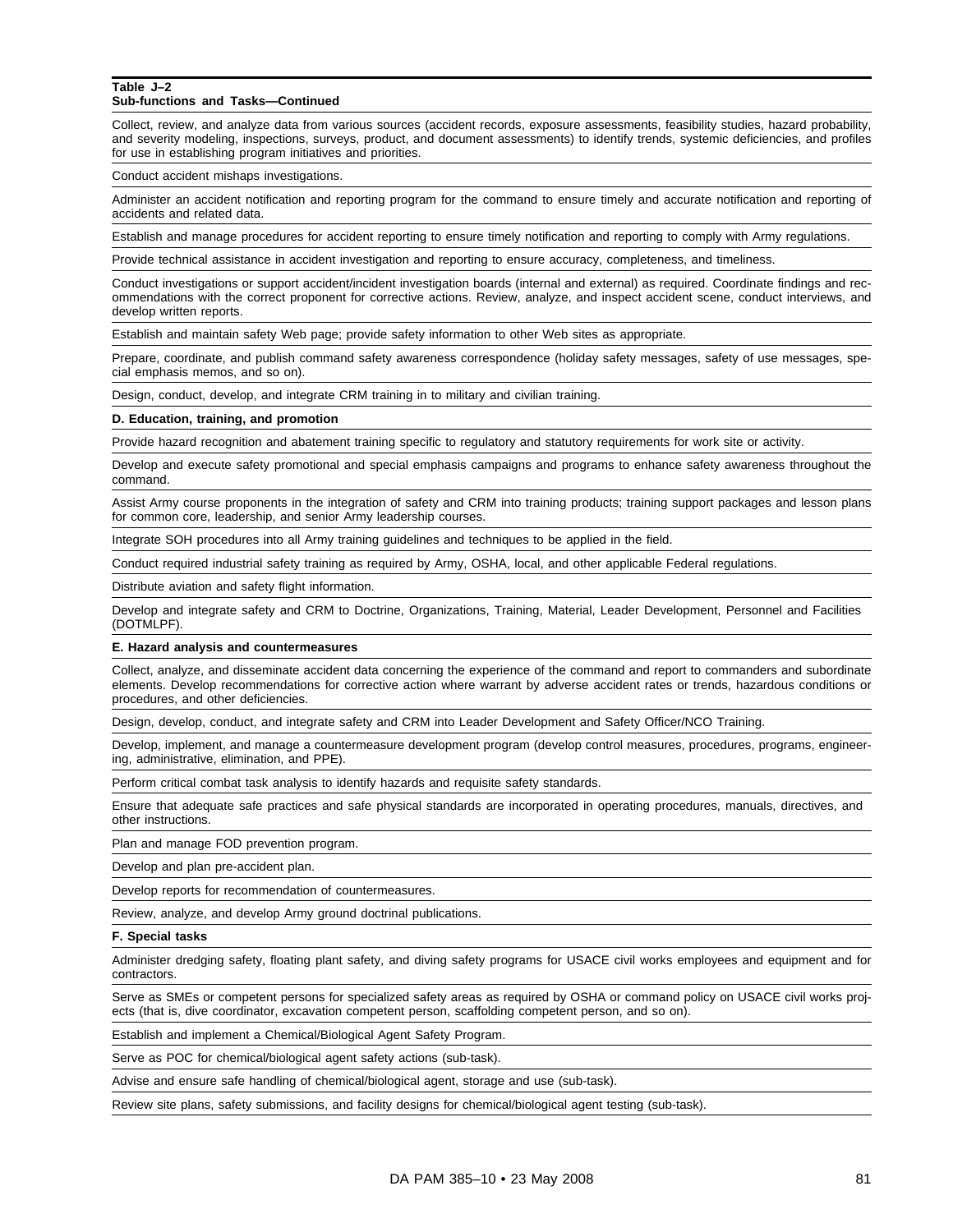#### **Table J–2 Sub-functions and Tasks—Continued**

Review chemical/bio safety waivers and exemptions requests for facilities and equipment and provide the commander with essential risk data regarding the deficient situation (sub-task).

Report, promptly, all accidents and incidents involving chemical/biological agent exposure or chemical/biological agent contamination of facilities, equipment, or the environment, or loss of chemical/biological agent materials promptly reported through appropriate channels (sub-task).

Respond to chemical/biological agent incident/accident/exercises (sub-task).

Ensure transport of chemical/biological agent materials is in compliance with Federal, DOD, and Army regulations (sub-task).

Establish and update training programs for chemical/biological agent safety (sub task)

Identify, assess, control, implement, and provide risk criteria to make decisions concerning hazards and operations associated with DT/ OT and test support operations.

Establish a Nuclear Reactor Safety Program.

Develop and execute a Joint Commission on Accreditation of Health Care Organizations (JCAHO) Safety Program.

Administer a chemical hygiene program (laboratory safety).

Manage the safety awards program.

Manage the Occupational Health/Industrial Hygiene Program.

Support system safety review boards (for example, fuse ignition and insensitive munitions).

Provide safety support during mobilization and disaster relief.

Provide safety support to Homeland defense activities; battle assemblies, SW border mission, civil support teams, state active duty missions.

Port and rail head safety (rail at garrison).

Contract safety reviews.

Administer the Industrial Hygiene Program as it relates to USACE civil works projects and MCA.

Review design documents and conduct assessments of environmental restoration construction projects.

Conduct operational walk-through inspections of industrial areas for health hazard inventory, assessment, and evaluation.

Review design documents, inspects, and conducts assessments of asbestos/lead construction projects.

Conduct ventilation studies and design review.

Conduct illumination studies and design review.

Administer the Medical Surveillance Program.

Administers the hearing and vision conversation programs.

Conduct indoor quality assessments.

#### **J–3. Installation support core sub-functions/tasks**

Table J–3, below, lists the general installation support core sub-functions and tasks.

#### **Table J–3**

**Installation support core sub-functions/tasks**

**Installation support**

Coordinate necessary safety support for mission training to include maintenance and repair of unsafe conditions existing infrastructure (facilities, barracks, dining and support facilities, ranges, roadways and training areas, and so on).

Review Planning, MCA, and OMA project approvals and work order prosecutions for safety.

Inspect and evaluate range infrastructure.

Administer the Child Care Development Safety Program.

Monitor and integrate safety standards, tactics and techniques in recreation, sports and Family safety programs.

Establish and implement an explosive safety program.

Serve as POC for ammunition and explosive safety actions.

Review site plans, safety submissions, and facility designs.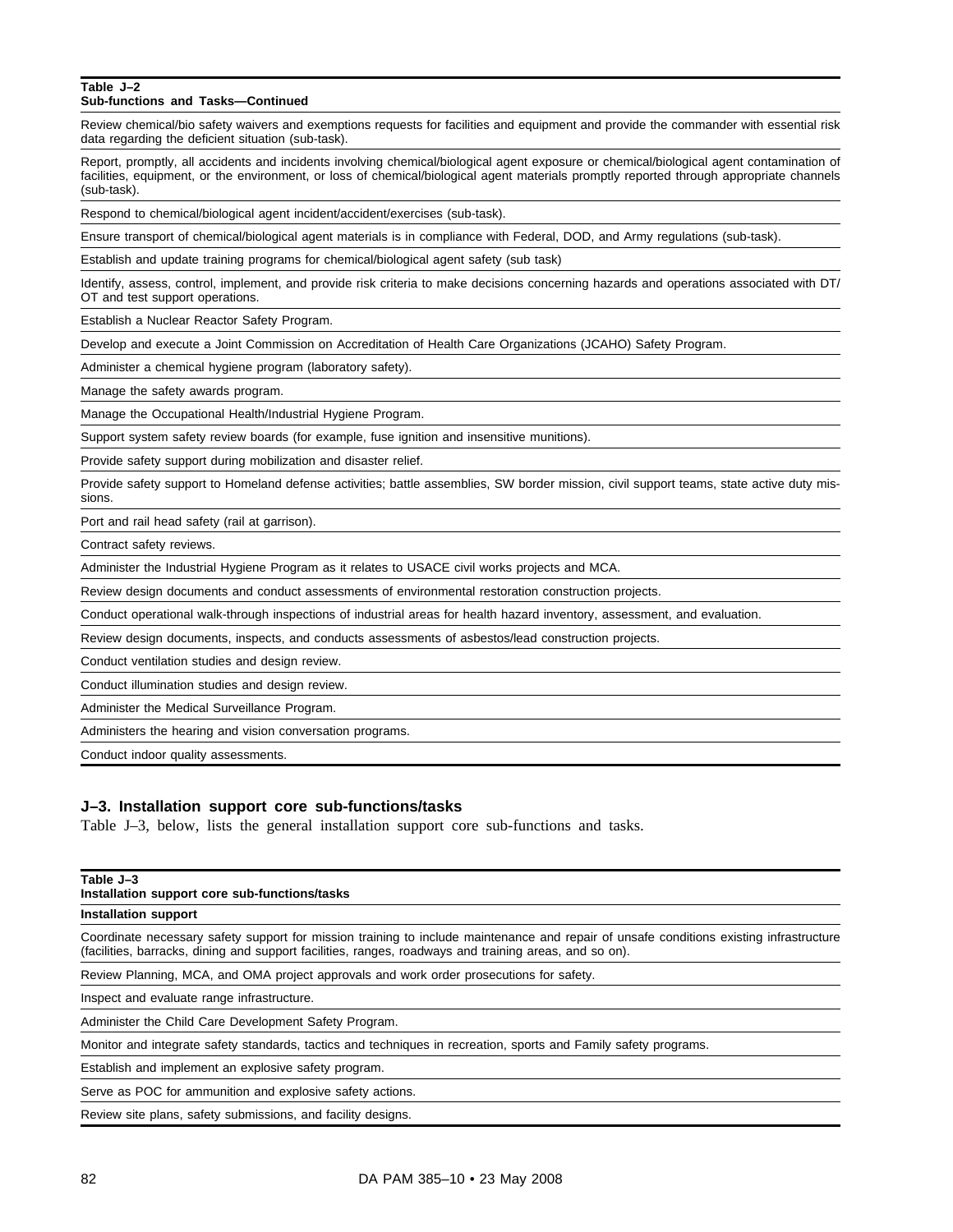# **J–4. Army Safety Program structure**

Core safety functions and sub-functions used in tailoring the safety organization are discussed in chapter 3.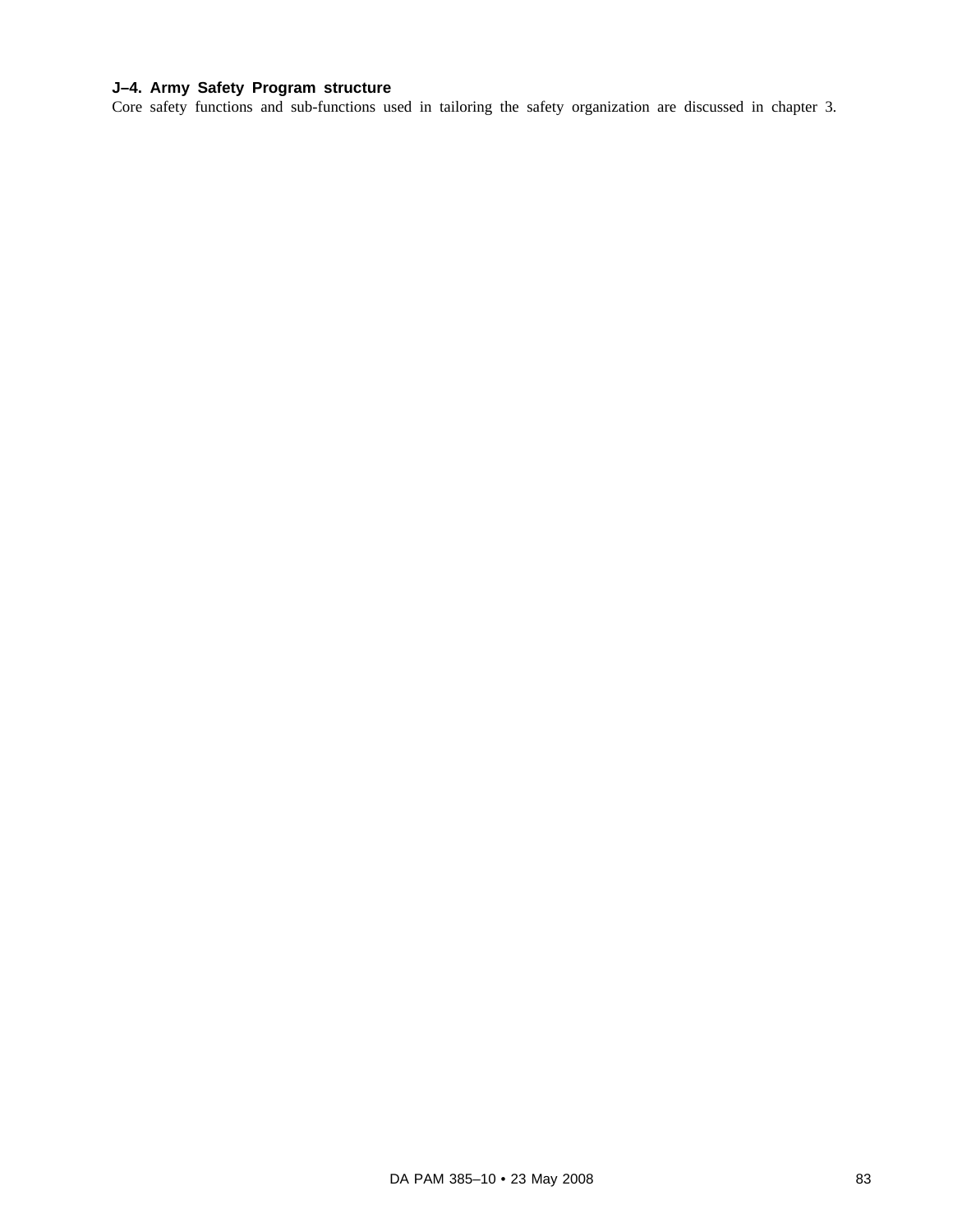# **Glossary**

## **Section I Abbreviations**

**AAA** Army Audit Agency

**ABET** Accreditation Board for Engineering and Technology

## **ACOM** Army Command

**AIBPC** Accident Investigation Board President Course

**AOC** Army Operations Center

**ASA (I&E)** Assistant Secretary of the Army (Installations and Environment)

**ASA (M&RA)** Assistant Secretary of the Army (Manpower and Reserve Affairs)

**AR** Army regulation

**ARNG** Army National Guard

**ASCC** Army Service Component Commands

**ASO** Army Safety Office

**BBP** bloodborne pathogens

**BBPECP** Bloodborne Pathogen Exposure Control Program

**BBPP** Bloodborne Pathogen Program

**CDC** Center for Disease Control

**CFR** Code of Federated Regulations

**CHEMTREC** Chemical Transportation Emergency Center

**CML** commercial

**CONOPS** continuity of operations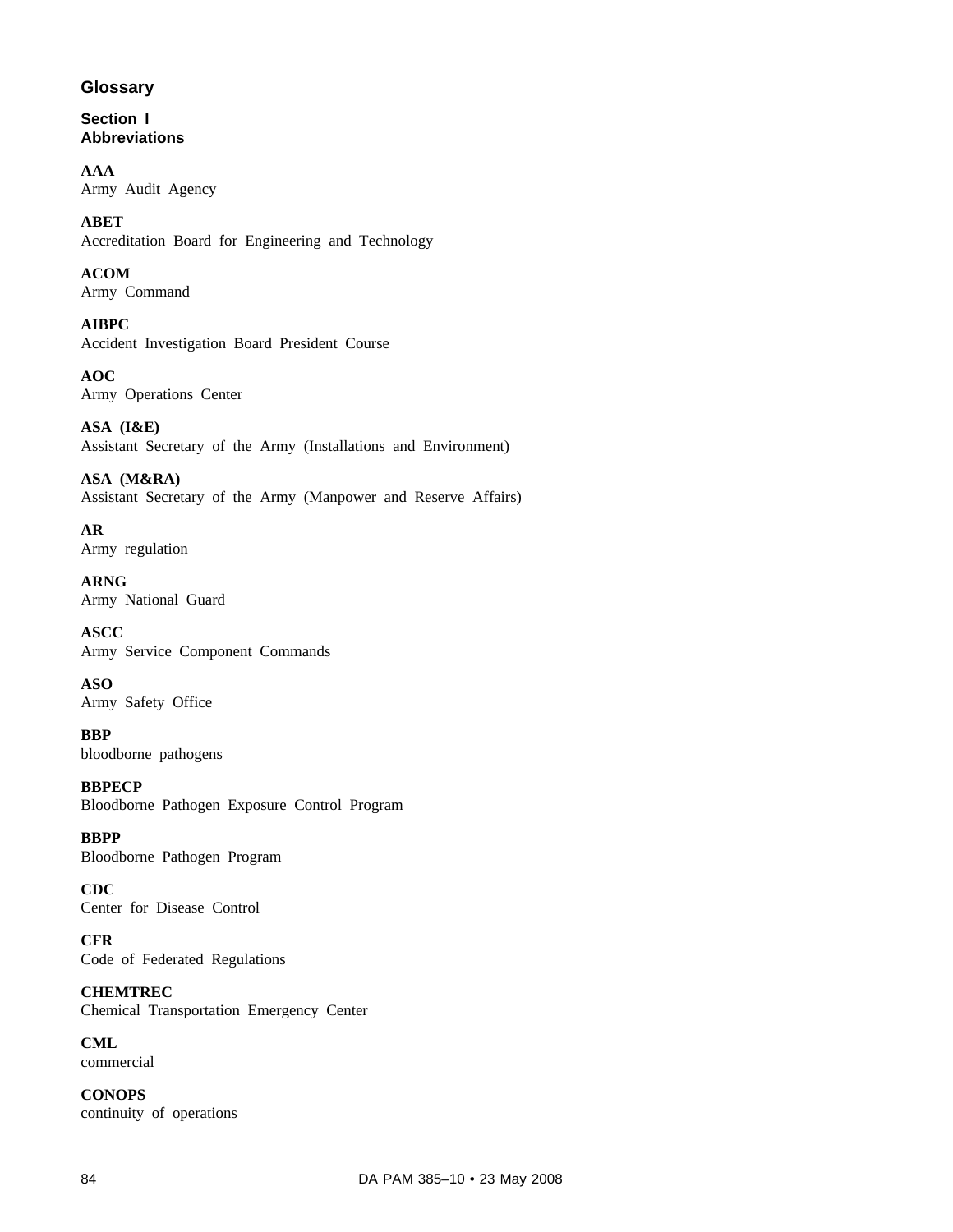**CONUS** continental United Stares

**CPR** cardio-pulmonary respiration

**CPAC** Civilian Personnel Advisory Center

**CPSC** U.S. Consumer Product Safety Commission

**CPX** command post exercise

**CP–12** Civilian Safety Career Program

**CRC** Combat Readiness Center

**CRM** composite risk management

**CSA** Chief of Staff, Army

**DA** Department of the Army

**DAC** Department of the Army civilian

**DASAF** Director of Army Safety

**DCS, G–4** Deputy Chief of Staff, G–4

**DCS, G–3/5/7** Deputy Chief of Staff, G–3/5/7

**DDESB** Department of Defense Explosives Safety Board

**DMM** discarded military munitions

**DNA** deoxyribonucleic acid

**DOD** Department of Defense

**DOL** Department of Labor

**DOT** Department of Transportation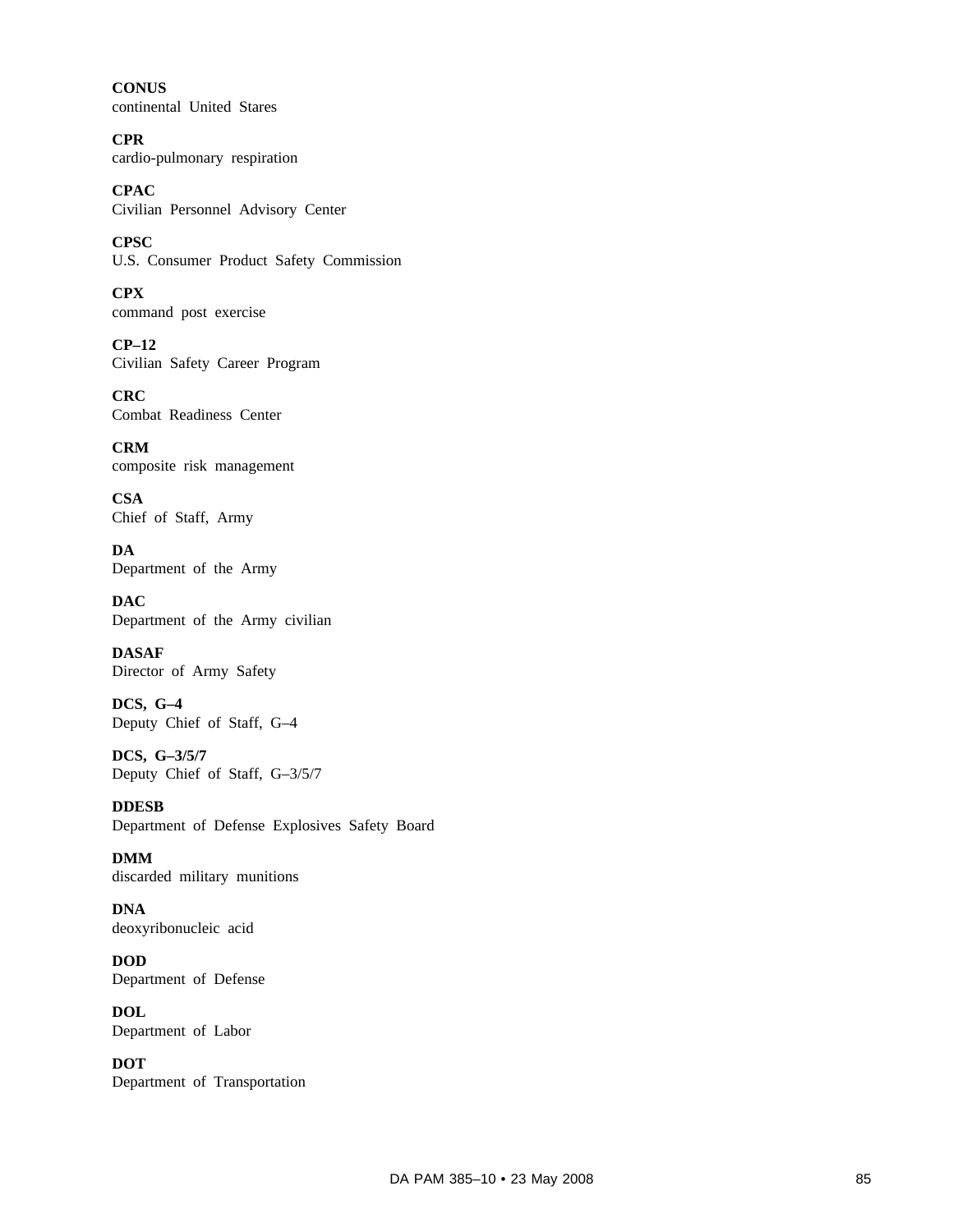**DRU** Direct Reporting Units

**DUI** driving under the influence

**ECP** Exposure Control Plan

**EM** engineering manual

**EOD** explosive ordnance disposal

**EPA** Environmental Protection Agency

**FAR** Federal Acquisition Regulations

**FM** field manuals

**FORSCOM** U.S. Army Forces Command

**HBV** Hepatitis B virus

**HIV** human immunodeficiency virus

**HQDA** Headquarters, Department of the Army

**IG** Inspector General

**JHA** job hazard analysis

**LECP** Local Emergency Planning Committees

**MARSSIM** multi-agency radiation survey and site investigation manual

**MOS** military occupational specialty

**MOU** memorandum of understanding

**MTF** medical treatment facility

**MTOE** modified table of organization and equipment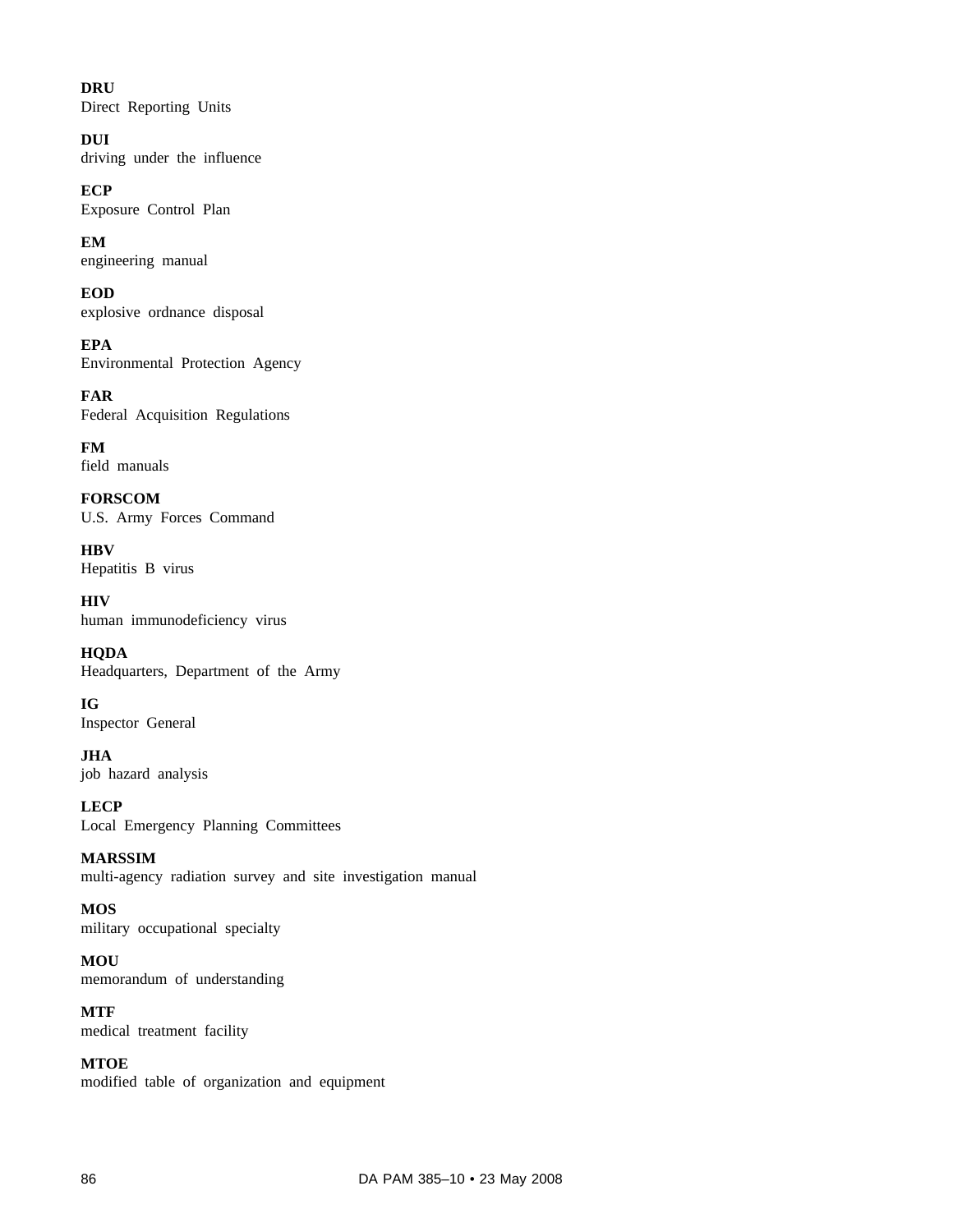**MSDS** material safety data sheets

**NAF** non-appropriated fund

**NIH** National Institute of Health

**NMCC** National Military Command Center (JCS)

**NRC** National Response Center

**NRC** Nuclear Regulatory Commission

**NTSB** National Transportation Safety Board

**OASA (I, L&E)** Office of Assistant Secretary of the Army (Installations, Logistics and Environment)

**OCONUS** outside continental United States

**OCSA** Office of the Chief of Staff, Army

**ORM** other regulated material

**OSD** Office of the Secretary of Defense

**OSHA** Occupational Safety and Health Administration

**OTJ** on-the-job

**PFD** personal flotation device

**POL** petroleum, oil, and lubricants

**POV** personally owned vehicle

**PM** program manager

**PPE** personal protection equipment

**SDDC** Surface Deployment and Distribution Command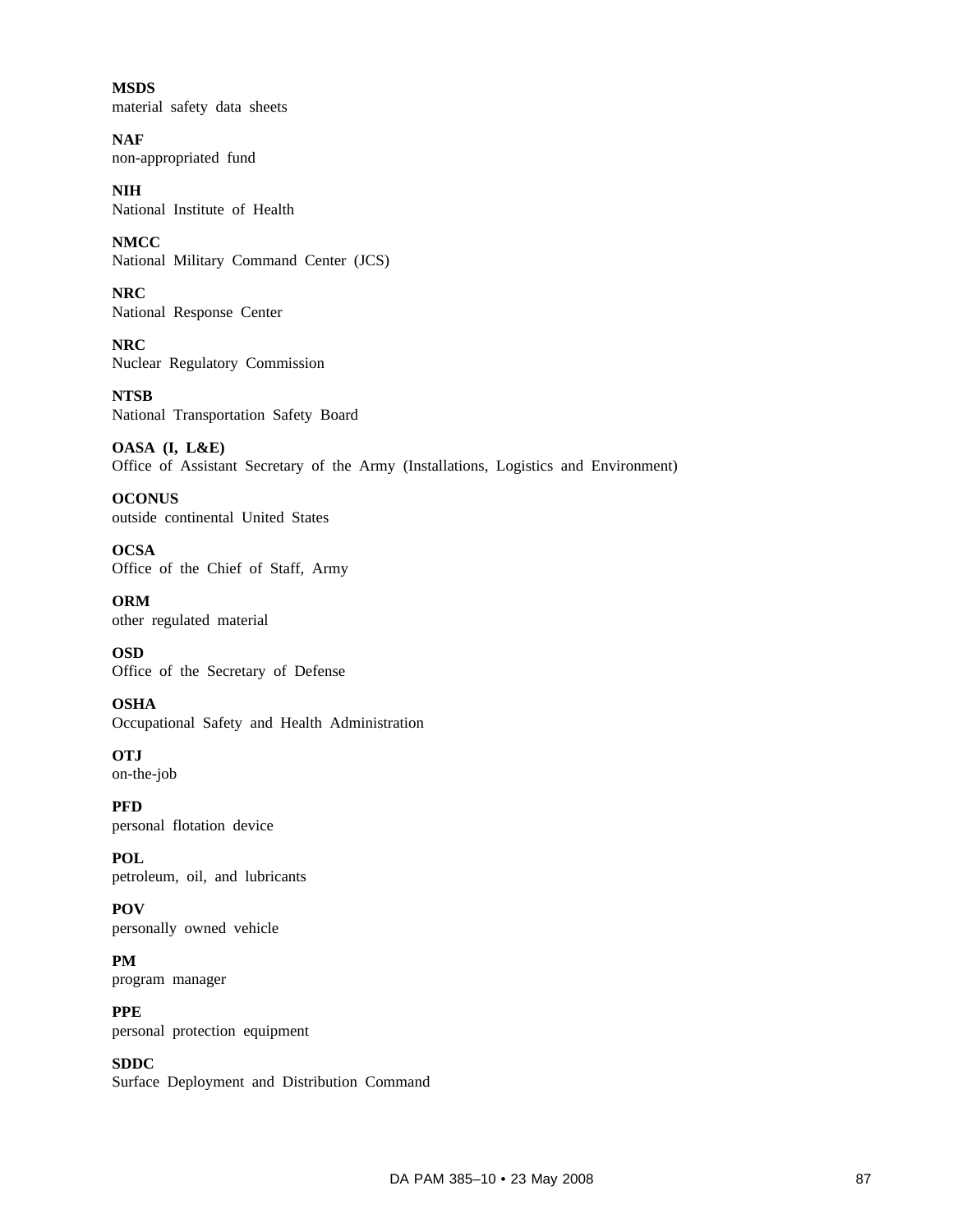**SMA** Sergeant Major of the Army

**SOH** safety and occupational health

**SOP** standard operating procedures

**SRS** Strategic Readiness Score Card System

**SSP** Strategic Safety Plan

**STEL** short-term exposure list

**TDA** table of distribution and allowance

**TEMP** Test and Evaluation Master Plan

**TOE** table of organization and equipment

**UA** unit of action

**UCJM** Unified Code of Military Justice

**UE** unit of employment

**UFGS** Unified Facilities Guide Specifications

**UNO** United Nations Organization

**USAR** U.S. Army Reserve

**USACRC** U.S. Army Combat Readiness Center

**USACHPPM** U.S. Army Center for Health Promotion and Preventive Medicine

**USAMC** U.S. Air Mission Commander

**USATCES** U.S. Army Technical Center for Explosive Safety

**UXO** unexploded ordnance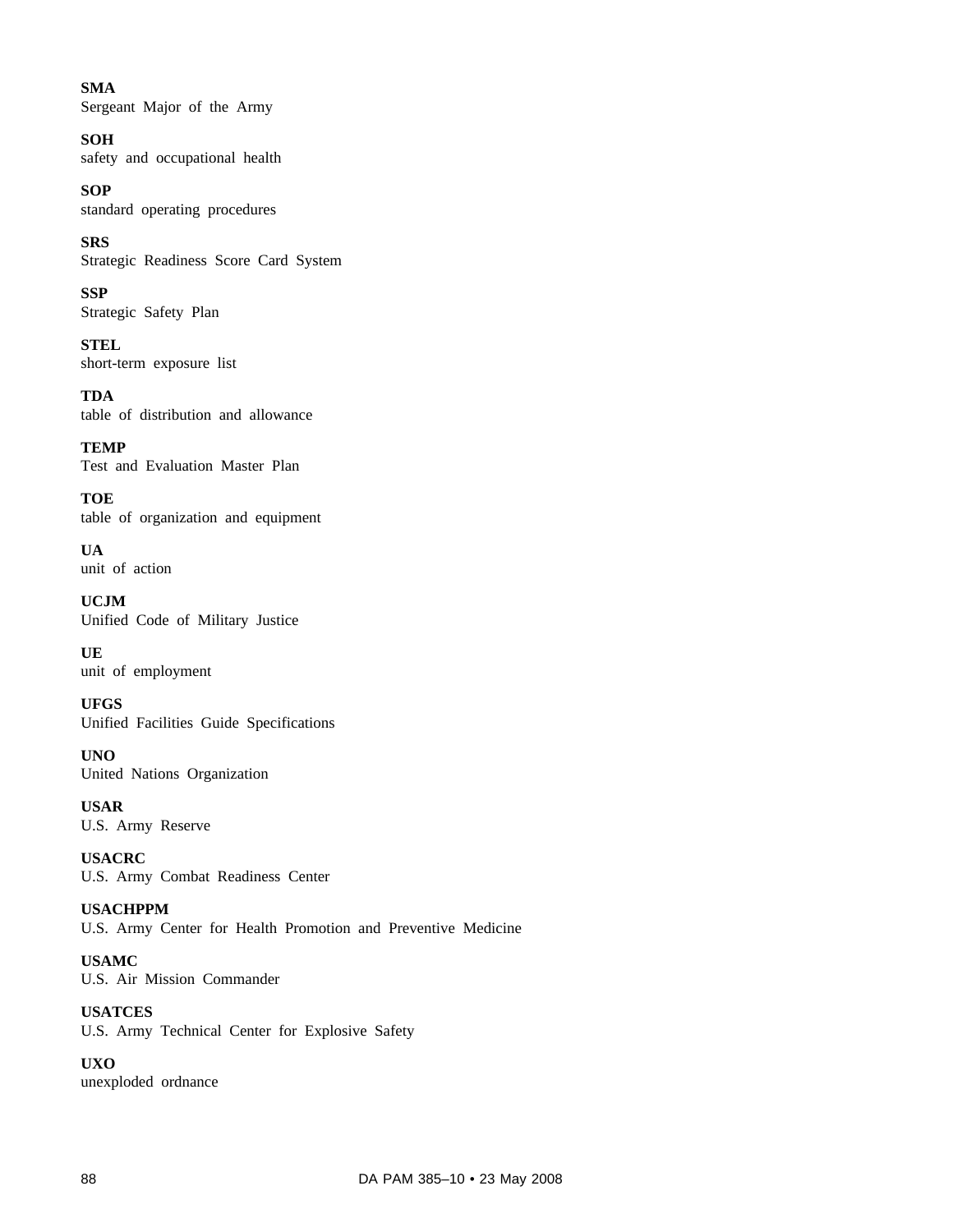## **Section II Terms**

### **Accident**

Any unplanned event or series of events that result in death, injury, or illness to personnel, or damage to or loss of equipment or property. (Within the context of this regulation, accident is synonymous with mishap.)

### **Active Army personnel**

Members of the Army who are on full-time duty in active military service, including cadets at the U.S. Military Academy.

### **Aircraft**

Free balloons, gliders, airships, and flying machines, whether manned or unmanned, weight carrying structure for navigation of the air that is supported by its own buoyancy or the dynamic action of the air against its surfaces.

### **Aircraft ground accident**

Injury or property damage accidents involving Army aircraft in which no intent for flight exists and the engine(s) is/are in operation.

#### **Ammunition and explosives**

Includes (but is not limited to) all items of ammunition; propellants, liquid and solid; high and low explosives; guided missiles; warheads; devices; pyrotechnics; chemical agents; and components and substances associated therewith, presenting real or potential hazards to life and property.

### **Annual basis or annually**

Annual basis or annually should be from the month of the current year to the same month of the following year. However, the time will not exceed 13 months. This does not apply to items covered under the Army Maintenance Management System.

### **Army accident**

An Army accident is defined as an unplanned event, or series of events, which results in one or more of the following:

- *a.* Occupational illness to military or Army civilian personnel.
- *b.* Injury to on-duty Army civilian personnel.
- *c.* Injury to Army military on- or off-duty.
- *d.* Damage to Army property.

*e.* Damage to public or private property, and/or injury or illness to non-Army personnel caused by Army operations (the Army had a causal or contributing role in the accident).

#### **Army civilian personnel**

All DA civil service employees, including, but not limited to, ARNG and USAR technicians; foreign nationals directly or indirectly employed by DA; non-appropriated fund employees (excluding part-time military); and others as may be necessary to meet the intent of the regulation.

### **Army leadership**

Army leadership refers to Army officers, NCOs, SES officials, and GS employees designated, authorized, held responsible, and accountable by the Army to make decisions at various levels of the Army involving execution of the Army's mission. Designation must be documented in writing or contained in official orders.

#### **Army motor vehicle**

Any vehicle that meets the following criteria:

- *a.* A vehicle that is owned, leased, or rented by the DA and/or Reserve components.
- *b.* A vehicle that is primarily designed for over-the-road operation.

*c.* A vehicle whose general purpose is the transportation of cargo or personnel. Examples are passenger cars, station wagons, trucks, ambulances, buses, motorcycles, fire trucks, and refueling vehicles.

### **Army National Guard personnel**

See below for ARNG personnel who are on—

- *a.* Active duty for training.
- *b.* Inactive duty training.
- *c.* Annual training.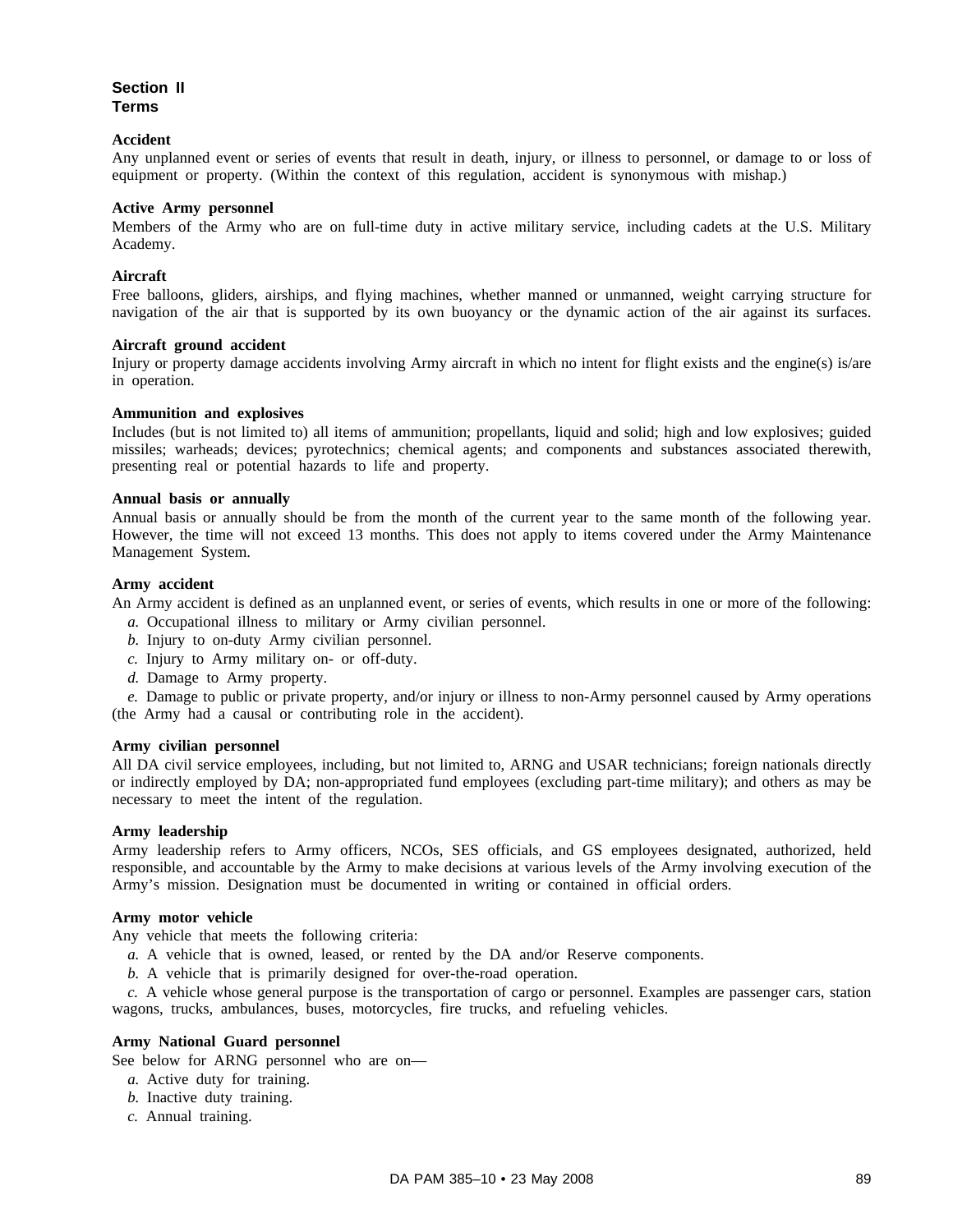- *d.* Active duty special work.
- *e.* Temporary tour active duty.
- *f.* Active Guard/Reserve (AGR).
- *g.* Full-time manning.

### **Army personnel**

Active duty Army personnel, Army civilian personnel, USAR personnel, ARNG personnel, and ROTC personnel as defined in this regulation.

### **Army property**

Any item of Army property, or property leased by the Army for which the Army has assumed risk of loss, such as aircraft, vehicle, building, structure, system, and so on.

**Active duty for training**

Inactive duty training.

**Annual training** Active duty for training.

**Active duty for special work**

Active Guard/Reserve.

### **Army composite risk management process**

A holistic approach to preserving readiness that applies 24/7 to Soldiers, Army civilian employees, and even contract workers. The process has five phases that form a closed loop system of risk assessment, mitigation, and evaluation.

### **Audit**

A process of collecting information about an organization's SOH management system and making judgments about its adequacy and performance, identifying both the strengths and weaknesses of the safety and health program as implemented by the organization. To ensure that all necessary safety and health program elements are operating and that procedures are in place for thorough implementation. The aims of auditing should be to establish that: appropriate management arrangements are in place; an adequate CRM control system exists which both reflect the hazard profile of the organization and is properly implemented; and appropriate workplace precautions are in place.

#### **Barrier**

A permanent or temporary impediment to foot and or vehicular traffic that personnel are prohibited to pass without approval from range control. A barrier may be sentinel, wire fencing, gate, sign, or other access-limiting device.

### **Business plan**

A comprehensive document that clearly describes how the safety office intends to obtain their strategic goals and objectives. It describes how they will execute their programs and processes, manage funding and manpower, and interface with other organizations to achieve those goals.

#### **Chemical agent**

A chemical compound intended for use (to include experimental compounds) in military operations to kill, seriously injure, or incapacitate persons through its physiological effects. Excluded are RDTE solutions, riot control agents, chemical defoliants and herbicides, smoke, flame and incendiaries, and industrial chemicals.

### **Chemical agent operation**

Any operation that involves chemical agents, including storage, shipping, handling, manufacturing, maintenance, test chamber activities, laboratory activities, surveillance, demilitarization, decontamination, disposal, and training.

#### **Chemical ammunition**

Ammunition, the filler of which has the basic function of producing a toxic or irritant effect on the body, a screening or signaling smoke, or an incendiary action.

### **Chemical event**

The term "chemical event" encompasses all chemical accidents, incidents, and politically/public sensitive occurrences (also see AR 50–6). Specifically, this applies to—

*a.* Confirmed releases of agent from munitions. A confirmed chemical agent release from stockpile or non-stockpile chemical weapons is any detection of agent outside the munitions body or bulk storage container into the atmosphere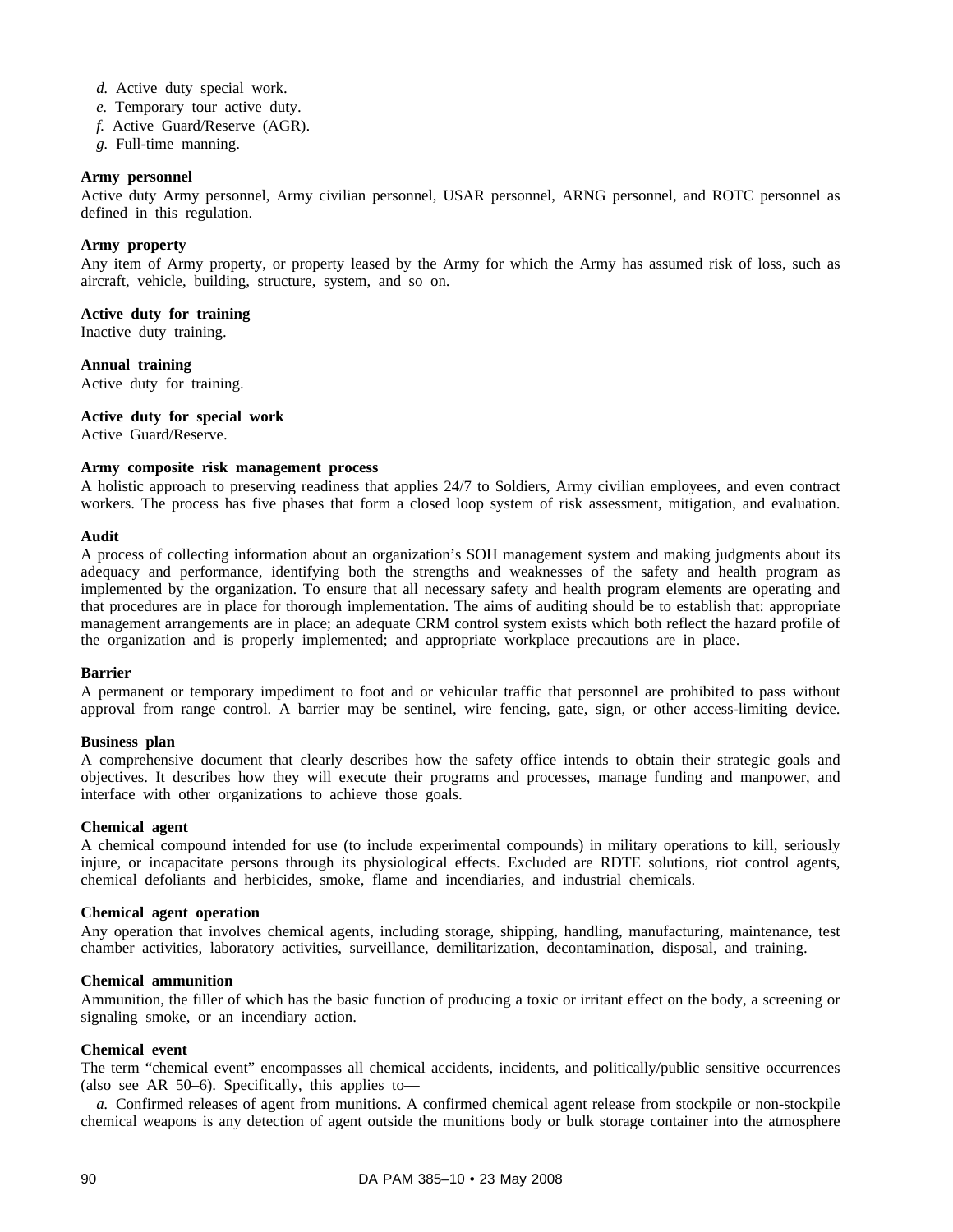outside of a closed containment system that is confirmed by corroborating positive detections. Closed containment systems include filtered bunkers, igloos, or over-pack containers that are capable of preventing the escape of chemical agent in concentrations exceeding the AEL. Reporting will begin based on the time of release confirmation and must not wait until location and isolation of the leaking munitions/container is accomplished.

*b.* Discovery of an actual or suspected chemical agent munitions or container that may require emergency transportation and/or disposal. Discovery as part of planned real property remediation will not be reported as a chemical event unless emergency transportation or disposal is required, but it will be reported in accordance with remediation plans.

*c.* Confirmed detection of agent above short-term exposure limit (STEL) occurring for any period outside the primary engineering control. This includes agent operations conducted in a closed system that is contained in a facility equipped with secondary engineering controls to protect unprotected workers or the ambient environment (for example, cascade ventilation/air filtrations).

*d.* Actual exposure of personnel to agent above the STEL that is confirmed by clinical evaluation or initial laboratory evaluation or documented by sampling techniques. This includes any case where there is a reasonable belief that an exposure has occurred to any individual above these limits. Special attention needs to be given to workers reporting that they believe they were exposed to agent or the failure of personnel protective equipment.

*e.* Any terrorist or criminal act directed toward chemical agent storage, laboratory, or demilitarization facility or any deliberate release of chemical agent. This includes employment of an improvised chemical device intended to disperse chemical agent, regardless of whether the device has functioned.

*f.* Loss of chemical agent (other than deliberate destruction by approved, authorized laboratory and demilitarization processes).

*g.* Any malfunction or other significant activity at a chemical demilitarization plant that could reasonably be expected to cause concern within the local community or the press, or that, in the judgment of the facility or installation management or leadership, could cause embarrassment to the U.S. Army.

*h.* The categories above that involve items configured as weapons containing the industrial chemical chlorine, hydrogen and potassium cyanide, carbonyl chloride, cyanogen chloride, or chloropicrin. This pertains to items that were designed as a delivery/dispersal system for use in war, irrespective of fusing or explosive configuration.

### **Chemical munitions and agents**

An agent or munitions that, through its chemical properties, produces lethal or other damaging effects to human beings; this term does not include riot control agents, chemical herbicides, smoke, and other obscuration materials.

#### **Chemical warfare**

All aspects of military operations involving the use of lethal munitions/agents and the warning and protective measures associated with such offensive operations.

### **Chemical Weapons System**

An integrated relationship of chemical agents, munitions or spraying devices and their mode of delivery to the target.

#### **Combat developer**

Command or agency that formulates doctrine, concepts, organization, training, materiel requirements, and objectives. Represents the user community over the life cycle of the system.

#### **Command responsibility**

Commanders down the entire chain of command are responsible for the safety of their personnel.

#### **Commander**

An individual that lawfully exercises over subordinates by virtue of rank or assignment. This includes the authority and responsibility for effectively using available resources for planning the employment of, organizing, directing, coordinating and controlling military forces for the accomplishment of assigned missions. This also includes responsibility for health, welfare, morale, and discipline of assigned personnel in his "command." Examples of commanders are as follows:

*a.* Commander of an Army Headquarters, CONUS and OCONUS.

*b.* The Chief of Engineers (civil and military works).

- *c.* Commander, U.S. Army Space and Strategic Defense Command.
- *d.* The Chief, Army NGB
- *e.* Commander, U.S. Army Medical Research and Development Command.

*f.* Commanders of Army installations with a full-time safety professional. This includes posts, camps, stations, and military communities.

*g.* State adjutants general (ARNG).

*h.* Commanders of USAR organizations with a full-time safety professional.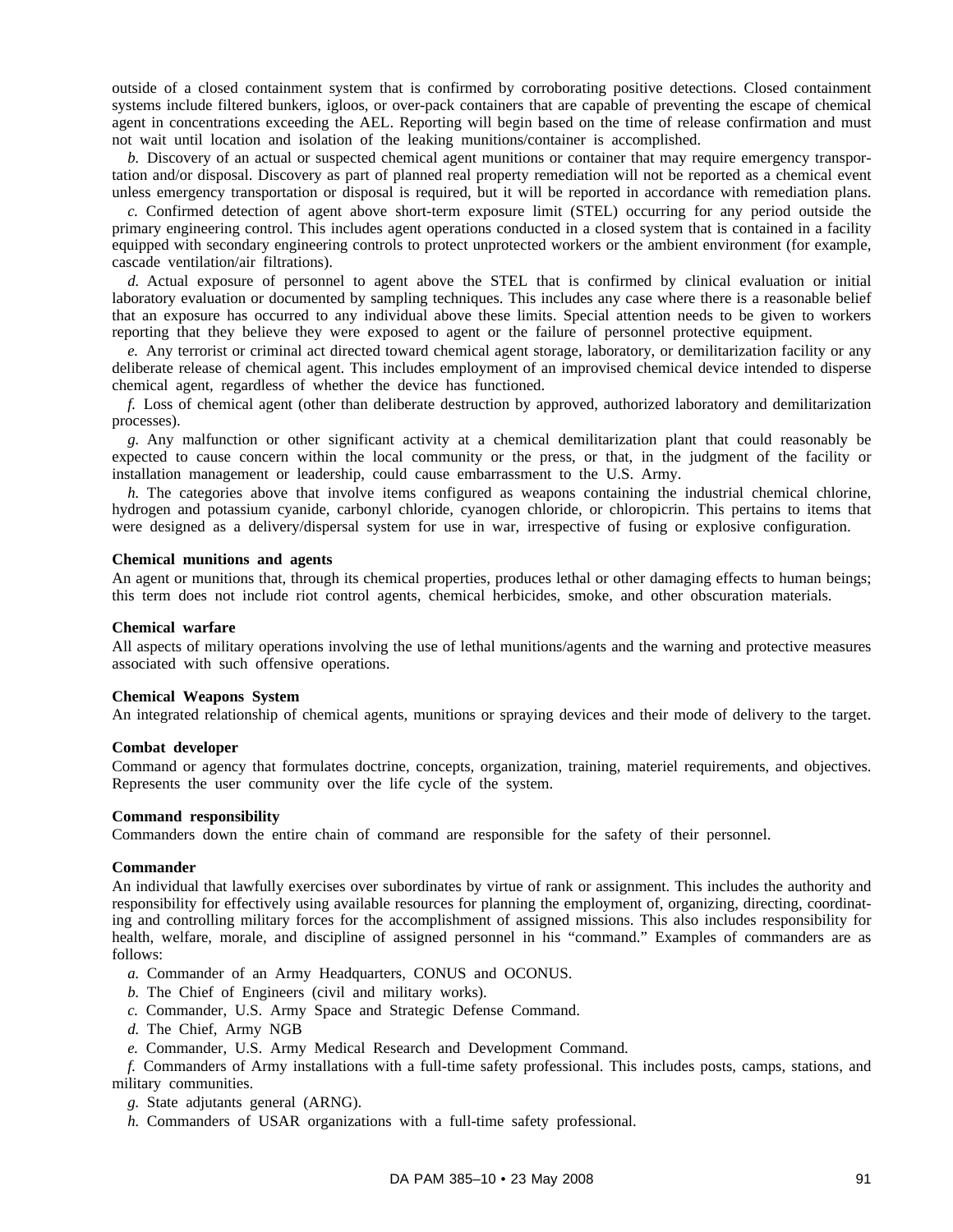- *i.* Commanders of medical treatment facilities.
- *j.* Commanders in direct support of general support maintenance units.
- *k.* Director of Facilities Engineering.
- *l.* Provost Marshal/Law Enforcement Commander.
- *m.* Director of Industrial Operations.
- *n.* U.S. Army Plant Representative Office.
- *o.* Commander of TOE, MTOE, or TDA organization.

### **Competent authority**

An individual of the armed forces designated in command, responsible for the direction, coordination and control of military forces. The commander alone is responsible for everything his/her unit does or fails to do. He/she cannot delegate his/her responsibility or any part of it although he/she may delegate portions of his/her authority to competent individuals. An individual designated by the commander to address areas of primary interest within that individual's technical expertise.

### **Composite risk**

Blends tactical, threat-based risks with accidental, hazard-based risks (U.S. Army).

### **Concentration**

The amount of a chemical agent present in a unit volume of air. Usually expressed in milligrams per cubic meter (mg/ m3).

### **Confirmed exposure**

Any mishap with a Biological Defense Program agent in which there was direct evidence of an actual exposure such as a measurable rise in antibody titer to the agent or a confirmed diagnosis of intoxication or disease.

### **Conservation**

The protection, improvement, and use of natural resources according to principles that will provide optimum public benefit and support of military operations.

#### **Contracting agency**

The organization that has primary responsibility for monitoring, administering, and ensuring compliance with the contract, especially pertaining to the chemical agent program.

### **Counseling/advisory**

Activities associated with non-supervisory advice/assistance provided by subject matter specialists on specific topics. Examples: Alcohol/drug abuse, mental health, community services.

## **Contracting officer**

A designated officer who performs administrative functions listed in the Federal Acquisition Regulation.

### **Contractor accident**

An accident that occurs as a result of a Government contractor's operations in which there is damage to U.S. Government or Army property or equipment, injury, or occupational illness to Army personnel, or other reportable event.

#### **Control**

Action taken to eliminate hazards or reduce their risk.

### **Conveyance**

A truck, tractor-trailer, railcar or commercial inter-modal container used for transportation of ammunition, explosives, or hazardous material.

### **DA contractor**

A non-Federal employer engaged in performance of a DA contract, whether as prime contractor or subcontractor.

### **DA installation**

A grouping of facilities located in the same vicinity that supports a particular DA functions. Installations may include locations such as posts, camps, stations, or communities, land, and improvements permanently affixed thereto which are under the DA control and used by Army organizations. Where installations are located contiguously, the combined property is designated as one installation and the separate functions as activities of that installation. In addition to those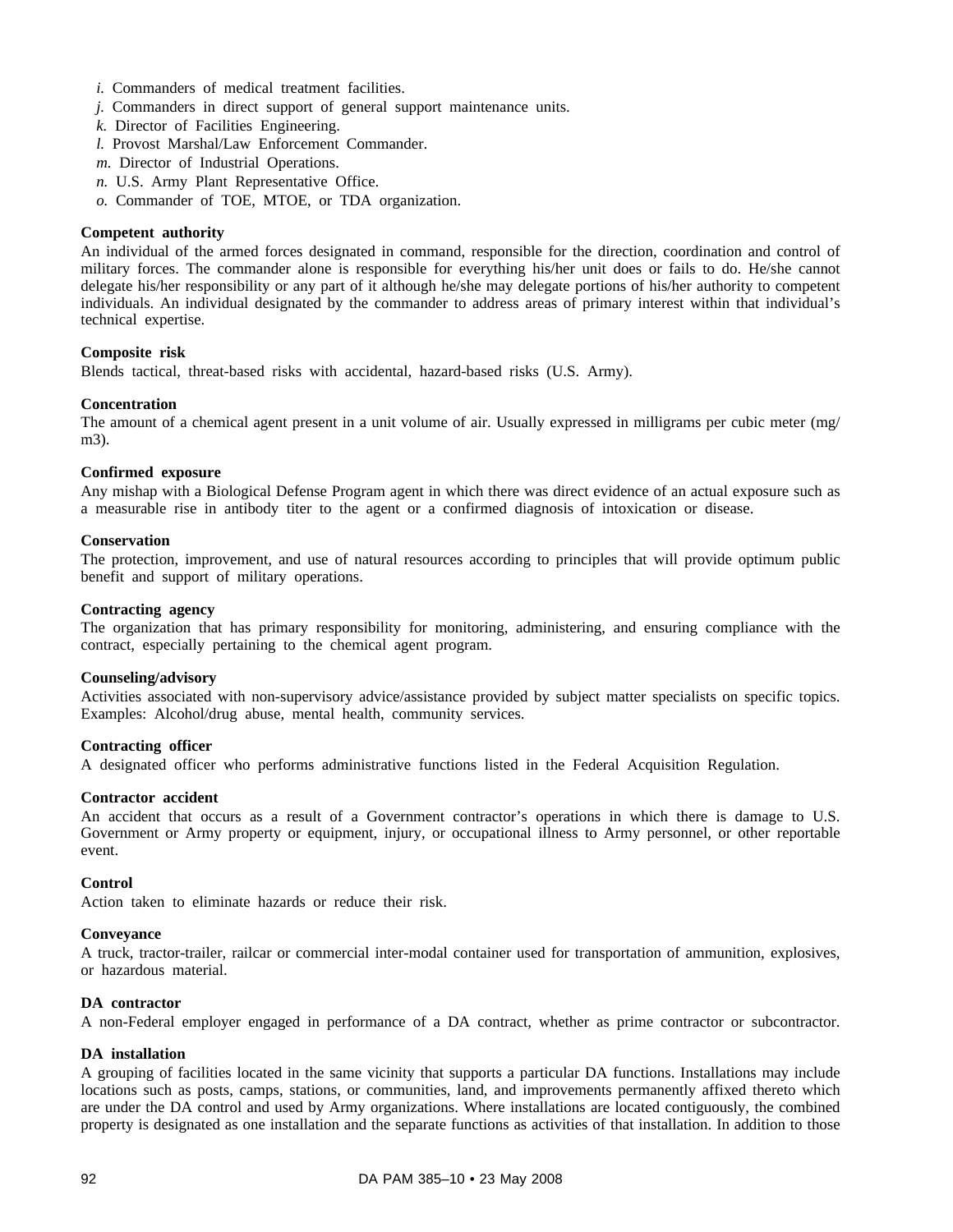used primarily by troops, the term "installation" applies to such real properties as depots, arsenals, ammunition plants (both contractor and Government operated), hospitals, terminals, and other special mission installations.

### **Decontamination**

The physical or chemical processes by which an object or area, contaminated with a harmful or potentially harmful substance (for example, chemical agent, explosives, etiologic agent, hazardous chemical, and so on) is made safe for handling or use. Such processes include physical removal of all contaminants, thermal destruction of sterilization, chemical inactivation, or a combination of these methods.

### **Decontaminating material**

Any substance used to chemically destroy, physically remove, seal, or otherwise make harmless a chemical agent.

### **Demilitarization**

The mutilation, destruction, or neutralization of chemical agent materiel, rendering it harmless, and ineffectual for military purposes.

### **Detection**

The determination of the presence of a chemical agent.

### **Educational**

Includes classroom training, excludes field settings such as FTX, maneuvers. Examples: Teach/instruct/brief/counsel student/audience activities.

### **Emergency**

An event for which an individual perceives that a response is essential to prevent or reduce injury or property damage.

### **Emergency disposal**

Immediate transportation and disposal of chemical agents/munitions when the senior EOD person determines the health or safety of any person is clearly endangered.

#### **Engineering controls**

Regulation of facility operations using prudent engineering principles, such as facility design, operation sequencing, equipment selection, and process limitations.

#### **Engineering or construction**

Those activities associated with surveying, building, and erecting, dissembling or destroying things. Examples: Lay/ clear mine fields, bridging, quarrying, welding, brazing, roofing, installing electrical wiring, painting, land surveying, demolition, clearing, digging, concrete work, masonry work, dredging, trenching.

### **Environmental factors**

Environmental conditions, which had, or could have had an adverse effect on the individual's actions or the performance of equipment.

#### **Explosive ordnance disposal**

The detection, identification, field evaluations, rendering safe, recovery, and final disposal of unexploded explosive ordnance or munitions chemical agents.

#### **Explosive ordnance disposal procedures**

Those particular courses or modes of action for access to, recovery, render safe, and final disposal of explosive ordnance, or any hazardous material associated with an EOD incident.

### **Establishment**

A single physical location where business is conducted or where services or operations are performed. Where distinctly separate activities are performed at a single physical location, each activity will be treated as a separate establishment. Typically, an establishment refers to a field activity, regional office, area office, installation, or facility.

### **Evaluation**

A specialized inspection designed to determine the effectiveness of a unit's safety and health program.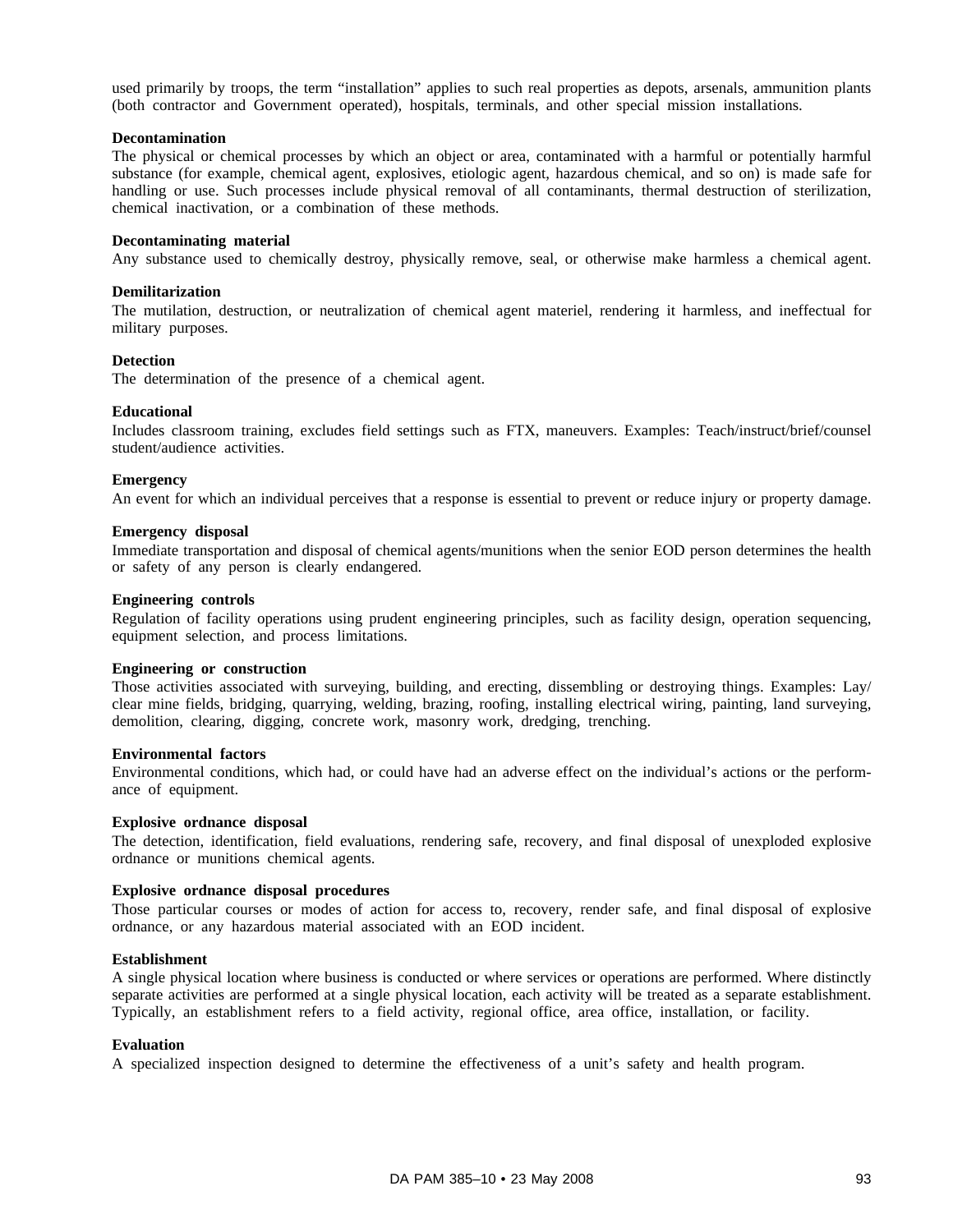### **Exclusive Federal jurisdiction**

(Otherwise termed 'exclusive legislative jurisdiction.) Applies to situations where the Federal Government has received, by whatever method, all the authority of the state, with no reservation made to the state, except of the right to serve process resulting from activities that occurred off the land involved.

### **Experimental chemical agents**

Chemical substances being tested, developed, or altered for chemical defense purposes that—

- *a.* Are used solely by the military.
- *b.* Are contained in items configured as a weapon.
- *c.* Have toxicities equal to or greater than current nerve or mustard agents.

### **Exposure**

The frequency and length of time personnel and equipment are subjected to a hazard.

### **Explosion**

A chemical reaction of any chemical compound or mechanical mixture that, when initiated, undergoes a very rapid combustion or decomposition, releasing large volumes of highly heated gases that exert pressure on the surrounding medium. Depending on the rate of energy release, an explosion can be categorized as a deflagration or a detonation.

### **Explosive license**

An installation-generated document which shows the allowable net explosives weight at each explosive site.

### **Exposed site**

A location exposed to the potential hazardous effects (blast, fragments, debris, and heat flux) from an explosion at a PES.

### **Extremely hazardous substances**

EPA uses the term extremely hazardous substance for the chemicals that must be reported to the appropriate authorities if released above the threshold reporting quantity. Each substance has a threshold reporting quantity. The list of extremely hazardous substances is identified in Title III of Superfund Amendments and Reauthorization Act (SARA) of 1986 (40 CFR Part 355).

#### **Facility**

An area within a building that provides appropriate protective barriers for persons working in the facility and the environment external to the facility, and outside of the building.

#### **Federal Occupational Safety and Health Administration official**

Investigator or compliance officer employed by, assigned to, or under contract to OSHA.

#### **Field operations**

Operations conducted outdoors or outside of man-made enclosures or structures that contain built-in alarms or engineered chemical agent controls. Short-term operations in storage structures are also considered field operations.

#### **First aid**

Multiple applications of first aid do not represent medical treatment. It is the nature of the treatment, not how many times it is applied, as to whether it qualifies as first aid or medical treatment. Treatment may include—

- *a.* Using a nonprescription medication at nonprescription strength.
- *b.* Cleaning, flushing, or soaking wounds on the surface of the skin.
- *c.* Using hot or cold therapy.
- *d.* Using any temporary immobilization devices while transporting a victim.
- *e.* Draining fluid from a blister.
- *f.* Removing foreign bodies from the eye using only irrigation or a cotton swab.
- *g.* Using finger guards.
- *h.* Use of a massage (though physical and chiropractic therapy are defined as medical treatment).
- *i.* Drinking fluids for relief of heat stress.

# **Flammable**

A material that has the characteristic of being easily ignited and burning readily.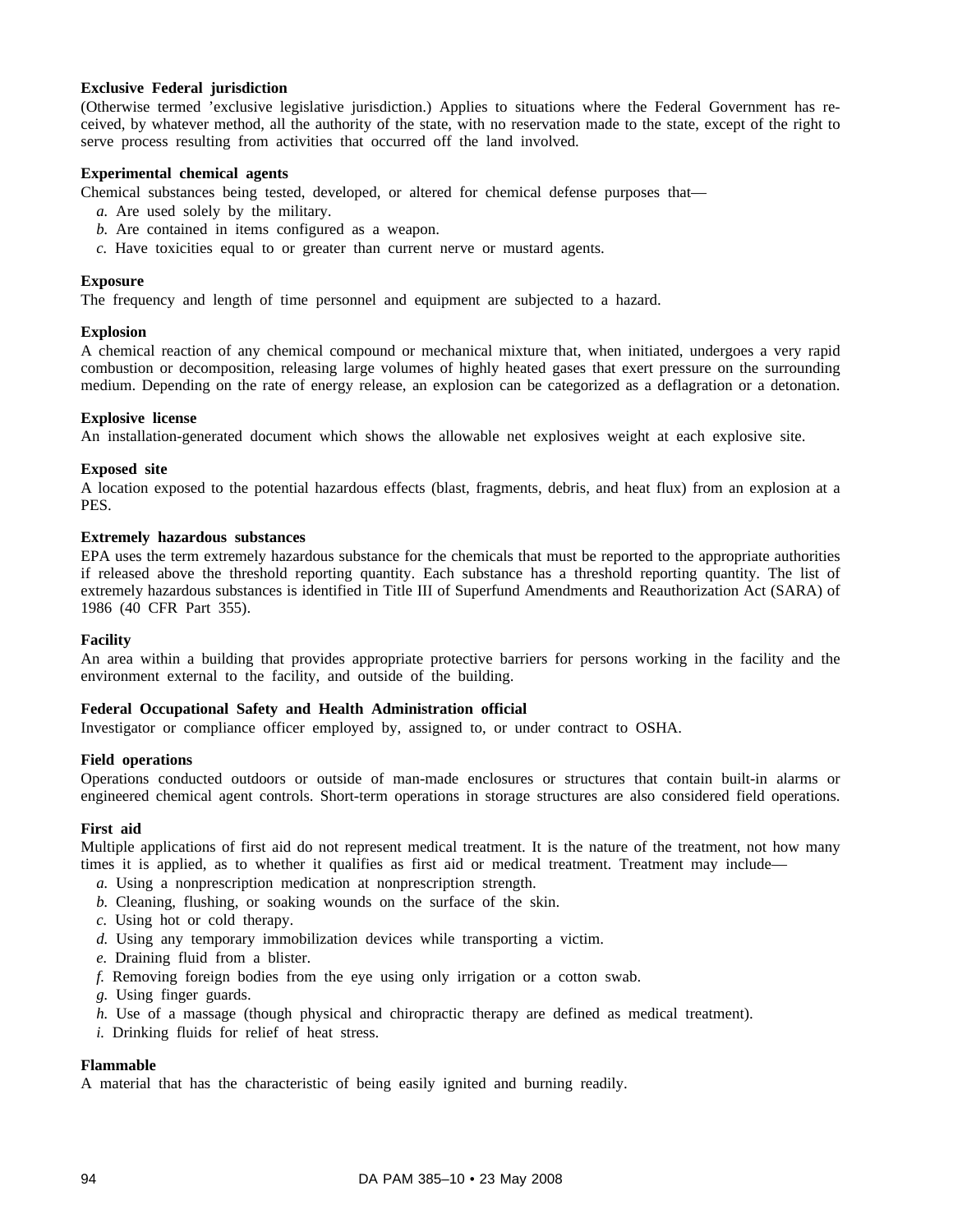### **Foreign object damage**

Damage to Army vehicle/equipment/property as a result of objects alien to the vehicle/equipment damaged. Excludes aircraft turbine engine(s) defined as a foreign object damage incident.

### **Fragment**

A piece of an exploding or exploded munitions. Fragments may be complete items, subassemblies, pieces thereof, or pieces of equipment or buildings containing the items.

### **Fragment distance**

The limiting range, based on a specific density of hazardous fragments, expected from the type and quantity of explosives involved. Used in establishing certain Q–D criteria. A hazardous fragment is a fragment having an impact energy of 58 foot-pounds or greater. Hazardous fragment density is a density of hazardous fragments exceeding one per 600 square feet.

## **Full-time manning**

Temporary tour active duty.

### **Ground accident**

Any accident exclusive of aviation (flight/flight related) (for example, AMV, ACV, POV, marine).

## **Handling/material/passengers**

Activities associated with the transportation, distribution, and storage of material or passengers. Examples: Distributing/ issuing, loading/unloading, transporting/moving/delivering, packing/unpacking/preserving, inventorying/inspecting, weigh/measure, palletize/slingload/rig, retrieve, turn in/store.

### **Hazard**

Any actual or potential condition that can cause injury, illness, or death of personnel or damage to or loss of equipment, property or mission degradation, or a condition or activity with potential to cause damage, loss, or mission degradation.

## **Hazard analysis**

A hazard analysis is a clear, systemic, concise, well-defined, orderly, consistent, closed-loop, quantitative or qualitative and objective methodology used to identify possible hazards within a mission, system, equipment or process that can cause losses to the mission, equipment, process, personnel or damage to the environment. Examples of hazard analyses are What-If, Preliminary Hazard Analysis, Sneak Circuit Analysis, Hazard and Operability Study (HAZOP), Fault Tree Analysis, Failure Mode and Effects Analysis (FMEA), and Fault Hazard Analysis.

### **Hazardous chemicals**

OSHA uses the term hazardous chemical to denote any chemical that would be a risk to employees if exposed in the work place. Hazardous chemicals cover a broader group of chemicals than the other chemical lists.

### **Hazard class**

The United Nations Organization (UNO) hazardous classification system, which contains nine hazard classes, is used by the DOD for dangerous materials to identify the hazardous characteristics of A&E. Hazard Class 1 (A&E) is further divided into six division designators that indicate the primary characteristics and associated hazards.

### **Hazard Classification**

An assignment of ammunition and explosives (class 1 substances) into one of six divisions for purposes of storage, transportation, and QD computations. These divisions are—

- *a.* 1.1 mass detonating.
- *b.* 1.2 fragment producing.
- *c.* 1.3 mass fire.
- *d.* 1.4 moderate fire.
- *e.* 1.5 very insensitive explosives and blasting agent (used by the Army for transportation only).
- *f.* 1.6 extremely insensitive ammunition.

### **Hazardous materials**

*a.* "Hazardous material" means any material that has been designated as hazardous under 49 United States Code, Sections 5101 to 5127 (2003) and is required to be placarded under 49 CFR 172, Subpart F or any quantity of material listed as a select agent or toxin in 42 CFR 73 (2003, c. 434, §3 (amd); §37 (aff)).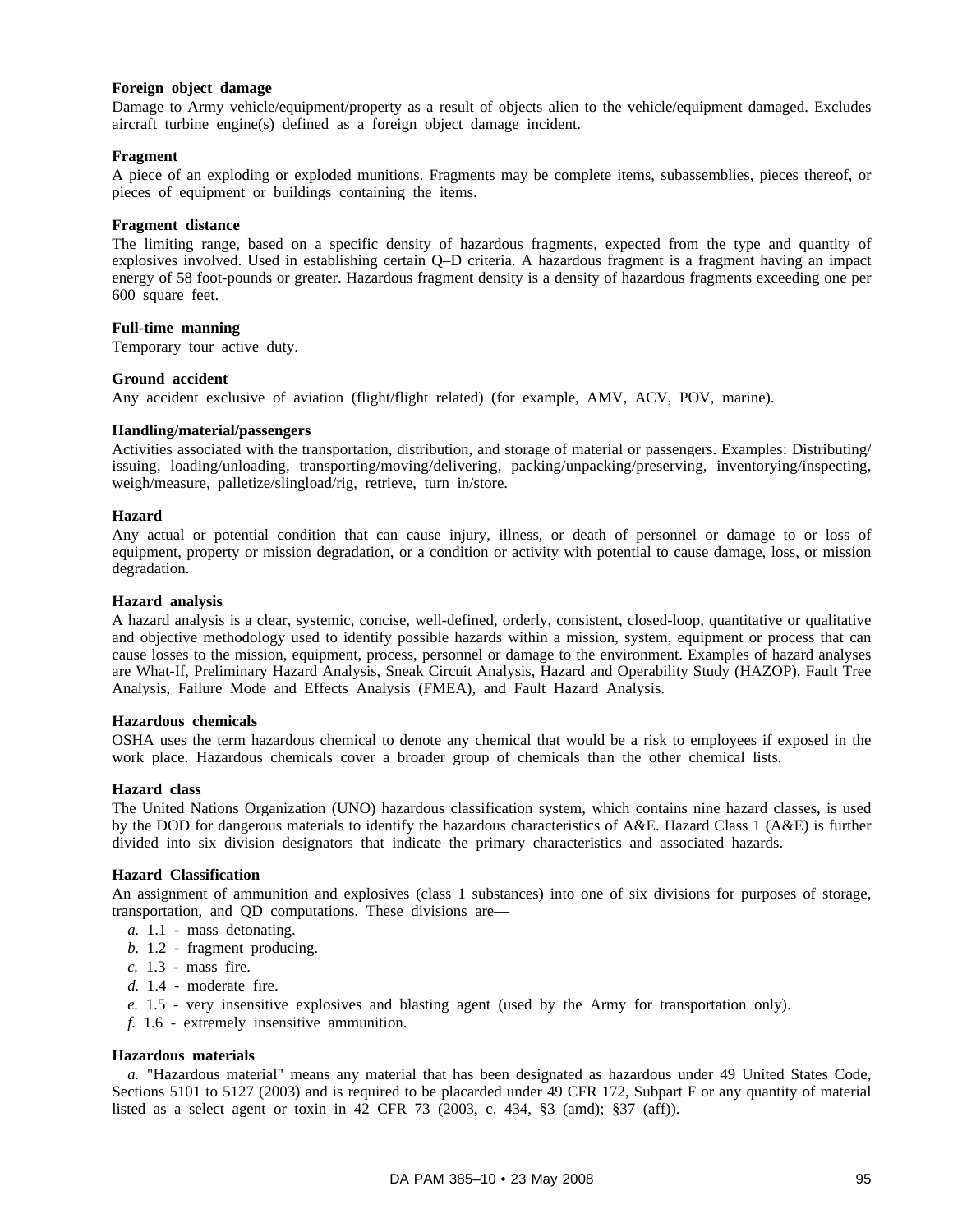*b.* Substances that have hazardous characteristics such as flammable, corrosive, reactive, toxic, radioactive, poisonous, carcinogenic or infectious, having properties capable of producing adverse effects on the health and safety or the environment of a human being. Legal definitions are found in individual regulations.

*c.* Any substance or material that when involved in an accident and released in sufficient quantities, poses a risk to people's health, safety, and/or property. These substances and materials include explosives, radioactive materials, flammable liquids or solids, combustible liquids or solids, poisons, oxidizers, toxins, and corrosive materials (FEMA definition).

*d.* The United States Department of Transportation (DOT) uses the term hazardous materials which covers eight hazard classes, some of which have subcategories called classifications and a ninth class covering other regulated materials (ORM). DOT includes in its regulations hazardous substances and hazardous wastes as ORM–E, both of which are regulated by the U.S. Environmental Protection Agency (EPA), if their inherent properties would not otherwise be covered.

### **Hazardous substances**

### Two forms of definitions—

*a.* EPA uses the term hazardous substance for the chemicals that, if released into the environment above a certain amount, must be reported and depending on the threat to the environment, Federal involvement in handling the incident can be authorized. A list of the hazardous substances is published in 40 CFR 302, Table 302.4.

*b.* OSHA uses the term hazardous substance in 29 CFR 1910.120, which resulted from Title I of SARA and covers emergency response. OSHA uses the term differently than EPA. Hazardous substances, as used by OSHA, cover every chemical regulated by both DOT and EPA.

### **Hazardous wastes**

EPA uses the term hazardous wastes for chemicals that are regulated under the Resource, Conservation and Recovery Act. Hazardous wastes in transportation is regulated by DOT.

### **Hazardous chemicals**

OSHA uses the term hazardous chemical to denote any chemical that would be a risk to employees if exposed in the work place. Hazardous chemicals cover a broader group of chemicals than the other chemical lists.

### **Health hazard**

An existing or likely condition, inherent to the operation, maintenance, storage or disposal of materiel or a facility, that can cause death, injury, acute or chronic illness, disability, or reduced job performance.

### **Health hazard assessment**

The applications of biomedical and psychological knowledge and principles to identify, evaluate, and control the risk to the health and effectiveness of personnel who test, use, or service Army systems.

### **Hospitalization**

Admission to a hospital as an inpatient for medical treatment.

### **Human error**

Human performance that deviated from that required by the operational standards or situation. Human error in accidents can be attributed to a system inadequacy/root cause in training, standard, leader, individual, or support failure indicated by human factors and/or human factors engineering.

#### **Human factors**

Human interactions (man, machine, and/or environment) in a sequence of events that were influenced by, or the lack of human activity, which resulted or could result in an Army accident.

### **Human factors engineering**

A comprehensive technical effort to integrate into Army doctrine, materiel development, and materiel acquisition (to ensure operational effectiveness) all relevant information on—

- *a.* Human characteristics.
- *b.* Skill capabilities.
- *c.* Performance.
- *d.* Anthropometric data.
- *e.* biomedical factors.
- *f.* Safety factors.
- *g.* Training.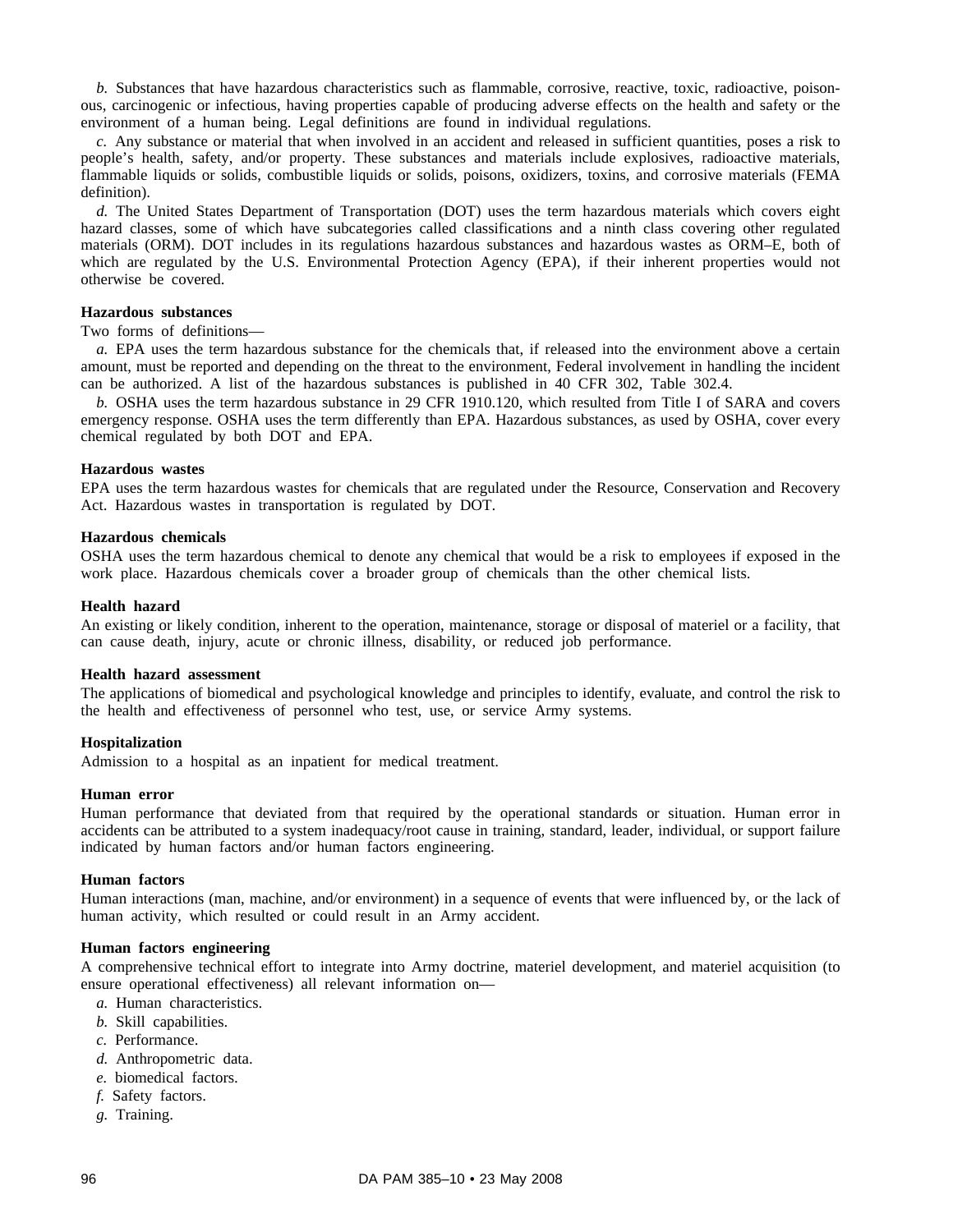*h.* Manning implications.

### **Imminent danger**

Conditions or practices in any workplace that pose a danger that reasonably could be expected to cause death or severe physical hardship before the imminence of such danger could be eliminated through normal procedures.

## **Improved conventional munitions**

Munitions characterized by the delivery of two or more antipersonnel, anti-materiel, and/or anti-armor sub-munitions.

### **Inspection**

Comprehensive survey of all or part of a workplace in order to detect safety and health hazards. Inspections are normally performed during the regular work hours of the agency, except as special circumstances may require. Inspections do not include routine, day-to-day visits by agency occupational safety and health personnel, or routine workplace surveillance.

### **Independent evaluation**

The process used by the independent evaluators to independently determine if the system satisfies the approved requirements. It will render an assessment of data from all sources, simulation and modeling, and an engineering or operational analysis to evaluate the adequacy and capability of the system.

#### **Independent safety assessment**

That document prepared by the USACRC and forwarded to the AAE assessing the risk of the residual hazards in a system prior to the MDRs.

### **Individual risk**

Risk to a single exposed person.

### **Industrial chemical**

Chemicals developed or manufactured for use in industrial operations or research by industry, Government, or academia. Man does not primarily manufacture these chemicals for the specific purpose of producing human casualties or rendering equipment, facilities, or areas dangerous for use.

#### **Inherent hazard**

An existing or permanent hazard (for example, voltage).

#### **Injury**

A traumatic wound or other condition of the body caused by external force, including stress or strain. The injury is identifiable as to time and place of occurrence and member or function of the body affected, and is caused by a specific event, incident, or series of events or incidents within a single day or work shift.

### **Inspection**

Comprehensive survey of all or part of a workplace in order to detect safety and health hazards. Inspections are normally performed during the regular work hours of the agency, except as special circumstances may require. Inspections do not include routine, day-to-day visits by agency occupational safety and health personnel, or routine workplace surveillance. It is also the process of determining compliance with safety and health standards through formal and informal surveys of workplaces, operations, and facilities.

#### **Installation**

An aggregation of contiguous or near contiguous, common mission supporting real property holdings under the jurisdiction of the DOD within and outside the continental United States. Examples include, but are not limited to, posts, camps, bases, and stations.

#### **Installation-level safety director**

The senior full-time safety professional responsible for providing safety support to Army installations, including camps, stations, military communities, and USAR organizations.

#### **Investigation**

A systematic study of an accident, incident, injury, or occupational illness circumstances.

#### **Laboratory**

An individual room or rooms within a facility that provides space in which work with etiologic or chemical agents may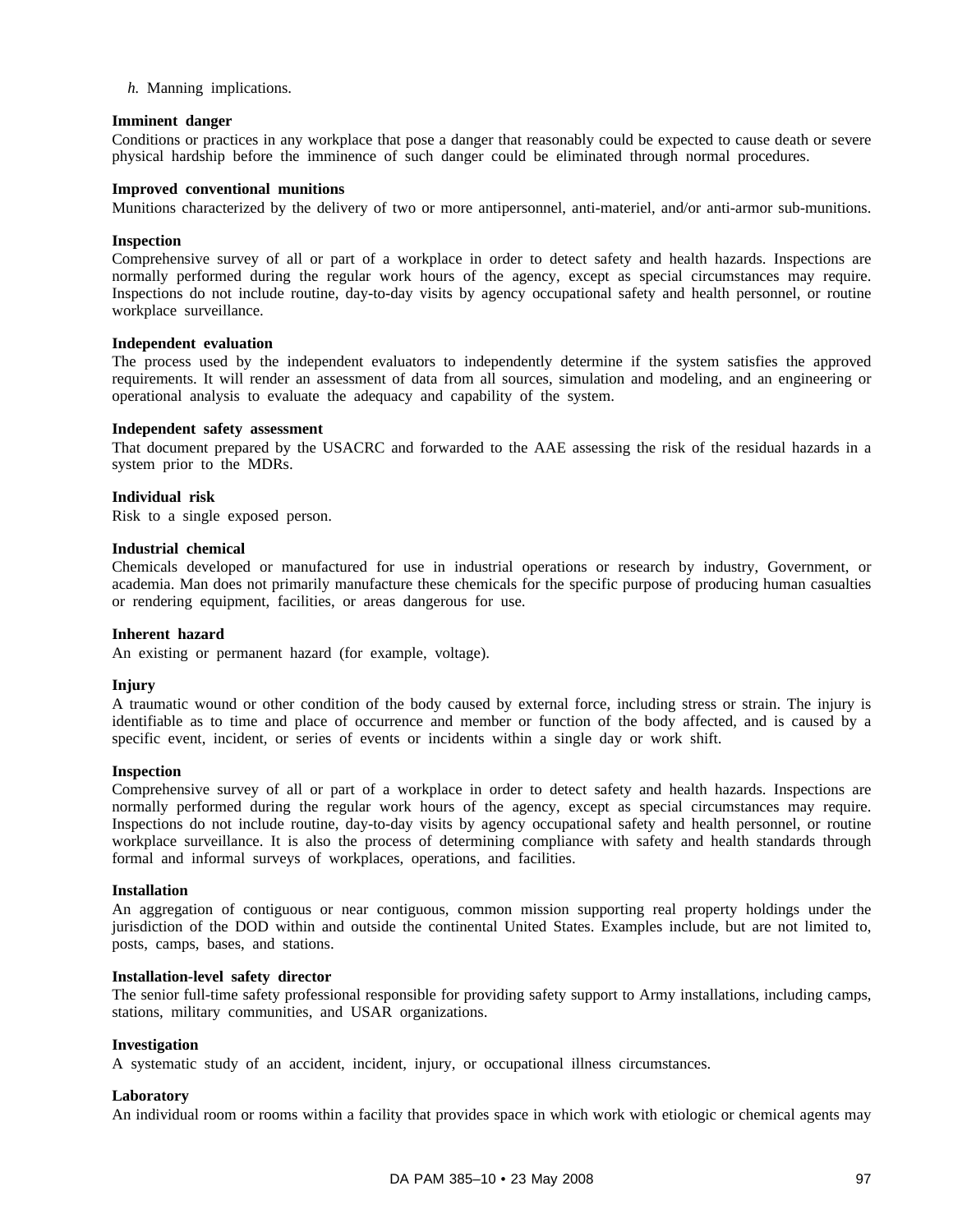be performed. It contains appropriate engineering features and equipment required for either a given biosafety level or chemical agent to protect personnel working in the laboratory and the environment and personnel outside of the laboratory.

### **Laser**

A device capable of producing a narrow beam of intense light (LASER-light amplification by stimulated emission of radiation).

### **Life cycle**

The life of a system from conception to disposal.

### **Maintenance/repair/servicing**

Activities associated with the maintenance, repair or servicing of equipment and other property. Excludes janitorial, housekeeping or grounds-keeping activities. Examples: Install/remove/modify equipment, tune/adjust/align/connect, hot-metal work, cold-metal work, plastic working, soldering, repairing tires, inspecting tires/batteries, fueling/defueling, changing/inflating tires, charging batteries.

### **Malfunction**

Failure of an ammunition item to function as expected when fired, launched, or when explosive items function under conditions that should not cause functioning. Malfunctions include hang-fires, misfires, duds, abnormal functioning, and premature functioning of explosive items under normal handling, maintenance, storage, transportation, and tactical deployment. Malfunctions do not include accidents or incidents that arise solely from negligence, all practice, or situations such as vehicle accidents or fires.

### **Materiel developer**

Command or agency responsible for the functional support for the research, development, and acquisition process.

### **Materiel factors**

When materiel elements become inadequate or counter-productive to the operation of the vehicle/equipment/system.

### **Medical surveillance**

A program composed of pre-placement, job transfer, periodic, and termination examinations that are provided to all personnel potentially exposed to chemical agent health hazards in the work environment.

### **Medical Treatment**

Medical treatment is the management and care of a patient to combat disease or disorder. It does not include—

- *a.* Visits to a physician or licensed health care professional solely for observation or counseling.
- *b.* Diagnostic procedures.
- *c.* First aid.

### **Military personnel**

All Soldiers; that is, U.S. Army active duty personnel; USAR or ARNG personnel on active duty or full-time National Guard duty or in a paid drill status; Service Academy midshipmen/cadets; Reserve Officer Training Corps cadets when engaged in directed training activities; foreign national military personnel assigned to DA; and members of other United States uniformed services assigned to DA.

### **Military unique equipment, systems, and operations**

The term "uniquely military equipment, systems, and operations" excludes the design of DOD equipment and systems that are unique to the national defense mission, such as military aircraft, ships, submarines, missiles, and missile sites, early warning systems, military space systems, artillery, tanks, and tactical vehicles; and excludes operations that are uniquely military such as field maneuvers, naval operations, military flight operations, associated research test and development activities, and actions required under emergency conditions. The term includes within the scope of the order DOD workplaces and operations comparable to those of industry in the private sector such as vessel, aircraft, and vehicle repair, overhaul, and modification (except for equipment trials); construction; supply services; civil engineering or public works; medical services; and office work.

### **Mishap risk management**

A component of CRM used to identify, evaluate, manage and prevent accidents to personnel, equipment, and the environment during peacetime, contingency operations and wartime due to safety and occupational health factors, design and construction of equipment, and other mishap factors.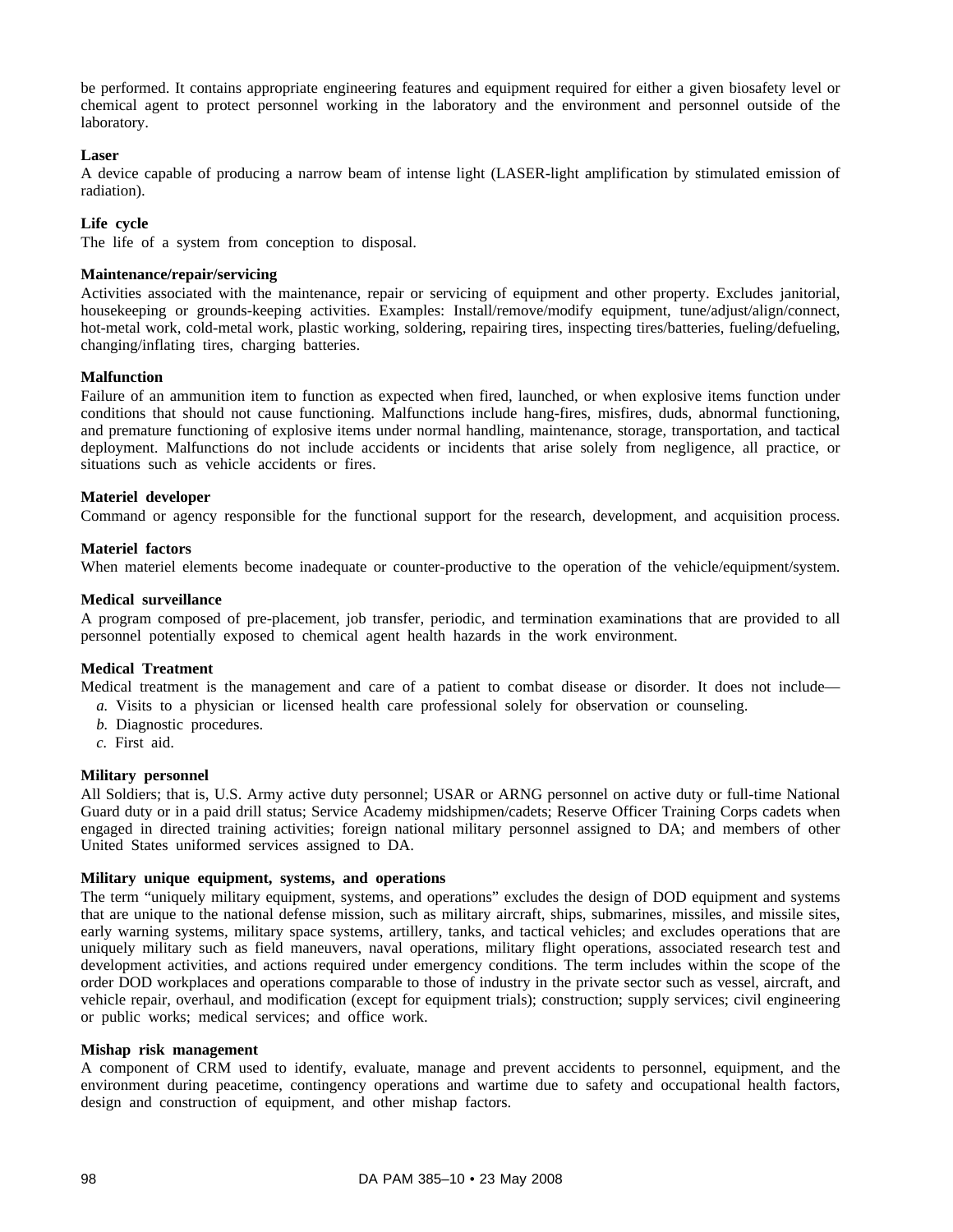### **Mission**

Flight or series of flights (sorties), conducted to accomplish a specific task or series of tasks in support of the unit's approved mission statement. Each mission is assigned to a designated pilot in command and/or air mission commander (USAMC).

### **Monitoring**

The continued or periodic act of seeking to determine whether a chemical agent is present.

### **Munitions and explosives of concern**

This term, which distinguishes specific categories of military munitions that may pose unique explosives safety risks means—

- *a.* Unexploded ordnance (UXO).
- *b.* Discarded military munitions (DMM).

*c.* Munitions constituents (for example, TNT, RDX) present in high enough concentrations to pose an explosive hazard.

#### **Munitions response**

Response actions, including investigation, removal actions and remedial actions to address the explosives safety, human health, or environmental risks presented by UXO, DMM, or munitions constituents.

### **Near miss**

A potentially serious accident or incident that could have resulted in personal injury, death, or property damage, damage to the environment, and/or illness but did not occur due to one or more factors.

### **Neutralization**

The act of altering the chemical, physical, and toxicological properties to render the chemical agent ineffective for use as intended.

### **Non-appropriated fund employees**

Employees paid from non-appropriated funds, including summer and winter hires and special non-appropriated fund (NAF) program employees. Military personnel working part-time in NAF employment are excluded.

#### **Non-DOD component**

Any entity (Government, private, or corporate) that is not a part of the DOD.

### **Nuclear weapon**

A device in which the explosion results from the energy released by reactions involving atomic nuclei, either fission, fusion, or both. For the purpose of this regulation, nuclear components of weapons are also included.

#### **Occupational hazard**

Conditions, procedures, and practices directly related to the work environment that creates a potential for producing occupational injuries or illnesses.

#### **Occupational illness**

Non-traumatic physiological harm or loss of capacity produced by systemic infection; continued or repeated stress or strain (for example, exposure to toxins, poisons, fumes; or other continued and repeated exposures to conditions of the work environment over a long period of time). Includes any abnormal physical or psychological condition or disorder resulting from an injury, caused by long or short-term exposure to chemical, biological, or physical agents associated with the occupational environment. For practical purposes, an occupational illness is any reported condition that does not meet the definition of an injury.

### **Occupational injury**

A wound or other condition of the body caused by external force, including stress or strain. The injury is identifiable as to time and place of the occurrence and a member or function of the body affected, and is caused by a specific event, incident, or series of events or incidents within a single day or work shift.

### **Off-duty**

Army personnel are off-duty when they—

- *a.* Are not in an on-duty status, whether on or off Army installations.
- *b.* Have departed official duty station, temporary duty station, or ship at termination of normal work schedule.
- *c.* Are on leave and/or liberty.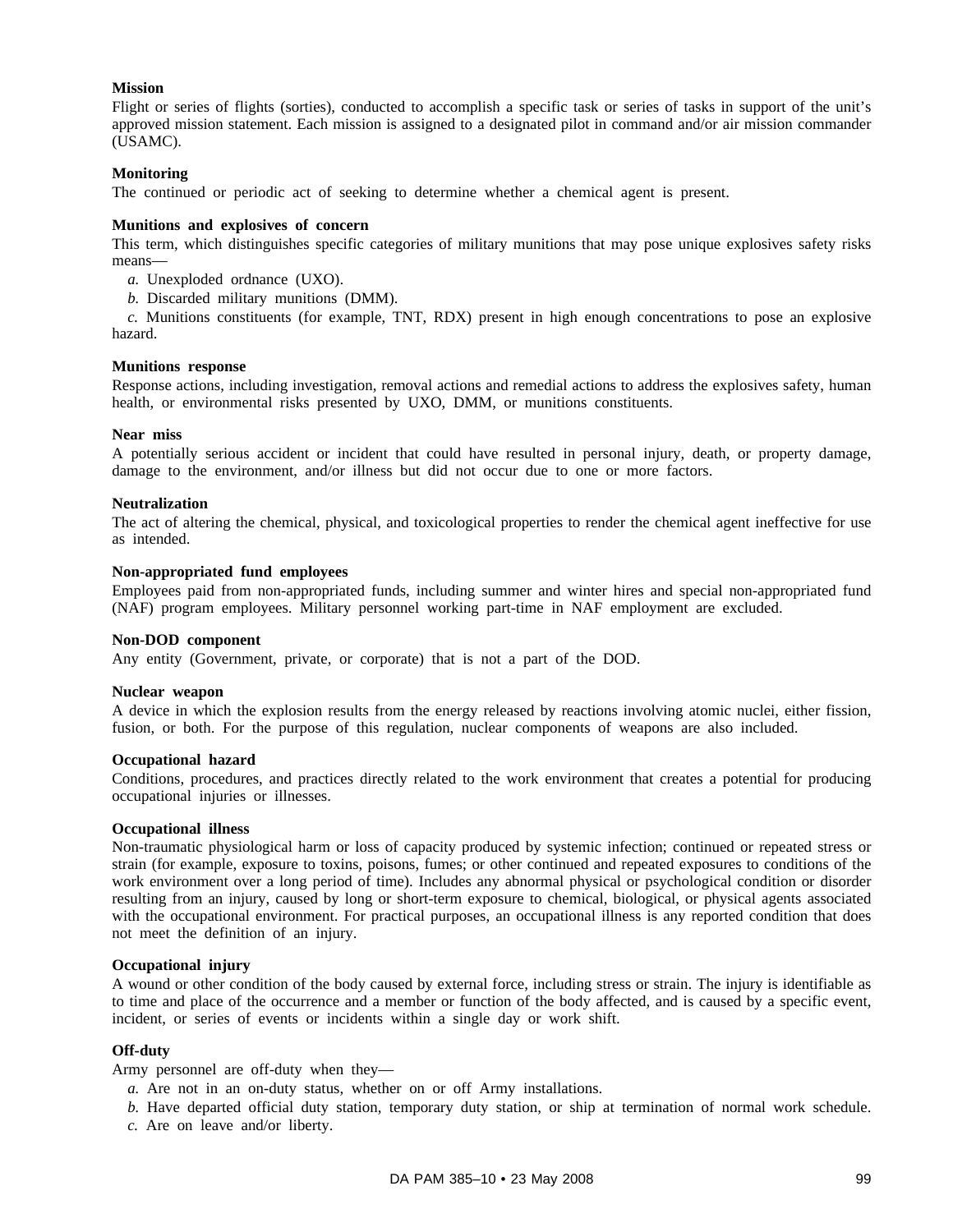- *d.* Are traveling before and after official duties, such as driving to and from work
- *e.* Are participating in voluntary and/or installation team sports.
- *f.* Are on permissive (no cost to Government other than pay) temporary duty.
- *g.* Are on lunch or other rest break engaged in activities unrelated to eating or resting.

### **Officer in charge**

The officer, warrant officer, or noncommissioned officer responsible for personnel conducting firing or operations within the training complex.

### **On-duty**

Army personnel are considered on-duty, for purposes of accidents, when they are—

*a.* Physically present at any location where they are to perform their officially assigned work. (This includes those activities incident to normal work activities that occur on Army installations, such as lunch, coffee, or rest breaks, and all activities aboard vessels.)

*b.* Being transported by DOD or commercial conveyance for the purpose of performing officially assigned work. (This includes reimbursable travel in POVs for performing TDY, but not routine travel to and from work.)

*c.* Participants in compulsory physical training activities (including compulsory sports) or other installation events.

### **Operating vehicle or vessel**

Activities associated with operating vehicles or vessels under power. Examples: Driving, convoying/road marching, towing/pushing, mowing, hauling/transporting, driver testing, flying, vehicle road testing.

### **Operational control**

Operational control is the authority to perform those functions of command over subordinate forces involving organizing and employing command and forces, assigning tasks, designating objectives, and giving authoritative direction necessary to accomplish the mission. Operational control includes authoritative direction over all aspects of military operations and joint training necessary to accomplish missions assigned to the command. It does not, in and of itself, include authoritative direction for logistics or matters of administration, discipline, internal organization, or unit training.

### **Over-the road**

Operation or driving on paved roads/highways.

### **Physical training**

Body conditioning or confidence building activities, excludes combat skills development. Examples: Confidence courses, combat football, combat basketball, push-ball, marches, calisthenics, pugil stick, running/jogging, PT test.

### **Probability**

Probability is the qualitative or quantitative likelihood of a particular event or sequence of actions initiated by a hazardrelated cause resulting in the maximum credible loss. The probability can be expressed as the product of the incident rate and mishap set likelihood.

#### **Project-product manager**

Individual chartered to conduct business on behalf of the Army who reports to and receives direction from either a professional employer organization, the affirmative action employer, or other materiel developer and is responsible for the centralized management of a specified acquisition program.

### **Prophylaxis**

Measures designed to preserve health.

### **Quality assurance specialist (ammunition surveillance)**

DA Civilian personnel in the grade of GS–09 or above who have received 2 years of ammunition training and are qualified to assist in performing malfunction investigations.

### **Qualified safety and health personnel**

Includes persons who meet Office of Personnel Management standards for Safety and Occupational Health Manager/ Specialist, GS–018, and Safety Engineer, GS/GM–803. Other job specialties will provide support in their respective specialty areas (for example, Safety Engineering Technician, GS–802; Safety Technician, GS–019; Aviation Safety Officer, GS–1825; Air Safety Investigating Officer, GS–1815; Fire Protection Engineer, GS–804; Fire Protection Specialist/Marshal, GS–081; Medical Officer, GS–602; Health Physicist, GS–1306; Industrial Hygienist, GS–690;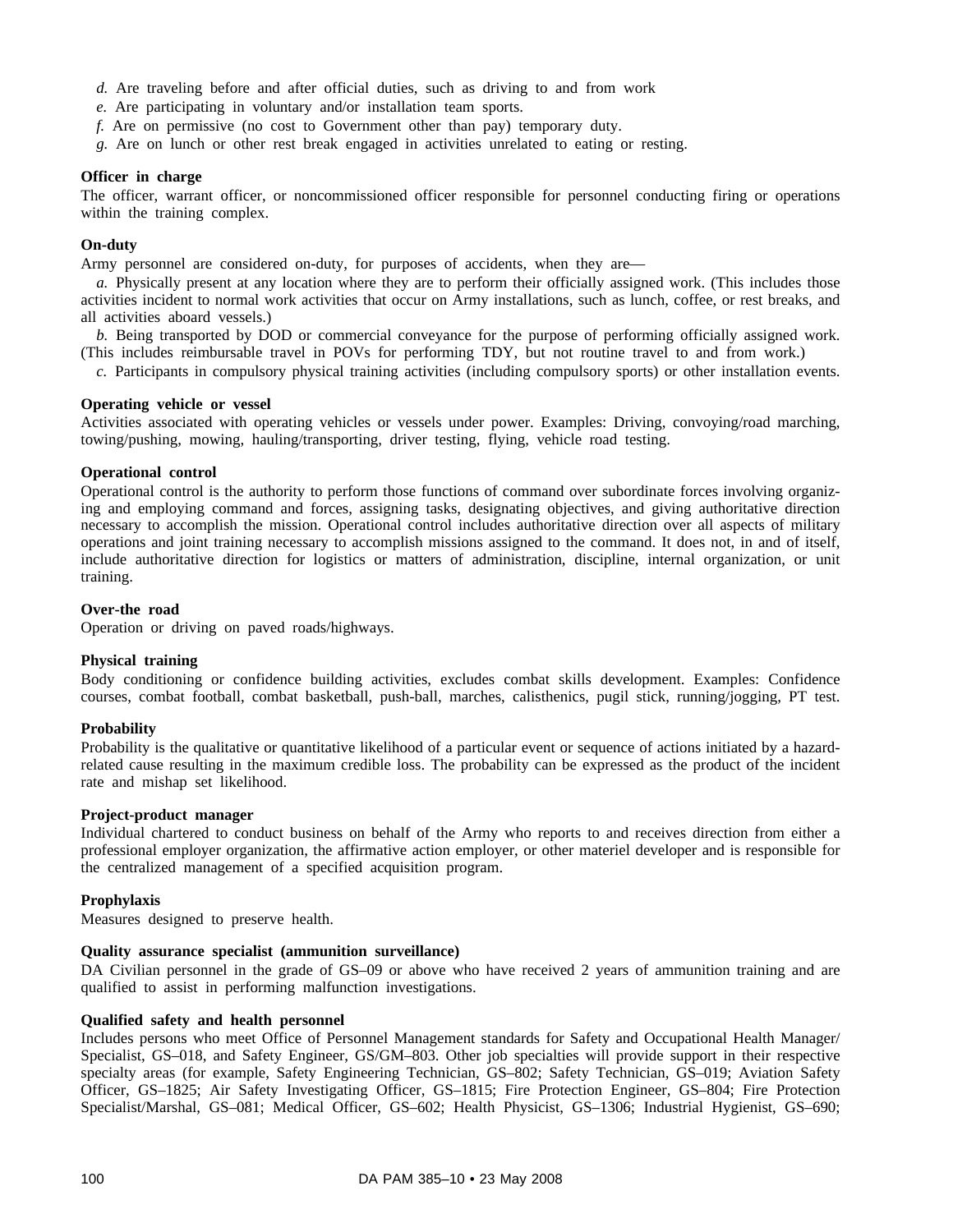Occupational Health Nurse, GS–610; Environmental Health Technician, GS–699; or other personnel determined to be equally qualified as compared to the above Office of Personnel Management standards.

### **Quantity/distance**

The quantity of explosives material and distance separation relationships that provide defined types of protection.

### **Recommendations**

Those actions advocated to the command to correct system inadequacies that caused, contributed, could cause or contribute to an Army accident. Also referred to in this regulation as corrective action, remedial measures and/or countermeasures.

### **Recordable accident**

Injuries or occupational illnesses that result in—

- *a.* Death.
- *b.* Days away from work.
- *c.* Restricted work activity.
- *d.* Transfer to another job.
- *e.* Medical treatment beyond first aid.
- *f.* Loss of consciousness.

*g.* Significant injury or illness diagnosed by a physician or licensed health care professional.

*h.* Needlestick injuries and cuts from sharps that are contaminated with another person's blood or other potentially infectious material.

*i.* Medical removal under medical surveillance requirements of an OSHA standard.

*j.* Occupational hearing loss if the employee has experienced a work-related standard threshold shift (sts) in one, or both ears and the employee's total hearing level is 25 db or more about audiometric zero in same ear(s) as the sts, work-related tuberculosis cases.

## **Residual hazards**

Hazards that are not eliminated by design.

### **Restricted work activity**

Individual's injury is such that they are unable to perform their normal duties (for example, light duty).

#### **Restricted area**

Any area, usually fenced, at an establishment where the entrance and egress of personnel and vehicular traffic are controlled for reasons of safety and/or security.

### **Risk**

Risk is directly related to the ignorance or uncertainty of the consequences of any proposed action. Risk is an expression of possible loss in terms of hazard severity and hazard probability. Risk is the expected value of loss associated with a loss caused by a hazard expressed in dollars. The risk associated with this loss is mathematically derived by multiplying the probability of the loss's likelihood of occurrence by the probable dollar loss associated with the loss's severity. Note: Risk has two dimensions, likelihood and magnitude, while a hazard has only one, varied magnitude.

#### **Risk acceptability**

Risk acceptability is that level of risk which has been determined as tolerable in order to fulfill mission requirements. It represents a level of risk where either the output of resources to rectify safety deficiencies does not result in a proportional increase in the level of safety be provided; or so restricts the performance that the assigned mission cannot executed.

### **Risk acceptance**

Risk acceptance is a formal and documented process indicating Army leadership understands the hazard, its associated cause and the probable consequences to mission, personnel, equipment, public and/or the environment and that they have determined that the total risk is acceptable because of mission execution. Risk acceptance is an Army leadership prerogative.

#### **Risk assessment**

An evaluation of a risk in terms of loss should a hazard result in an accident and against the benefits to be gained from accepting the risk.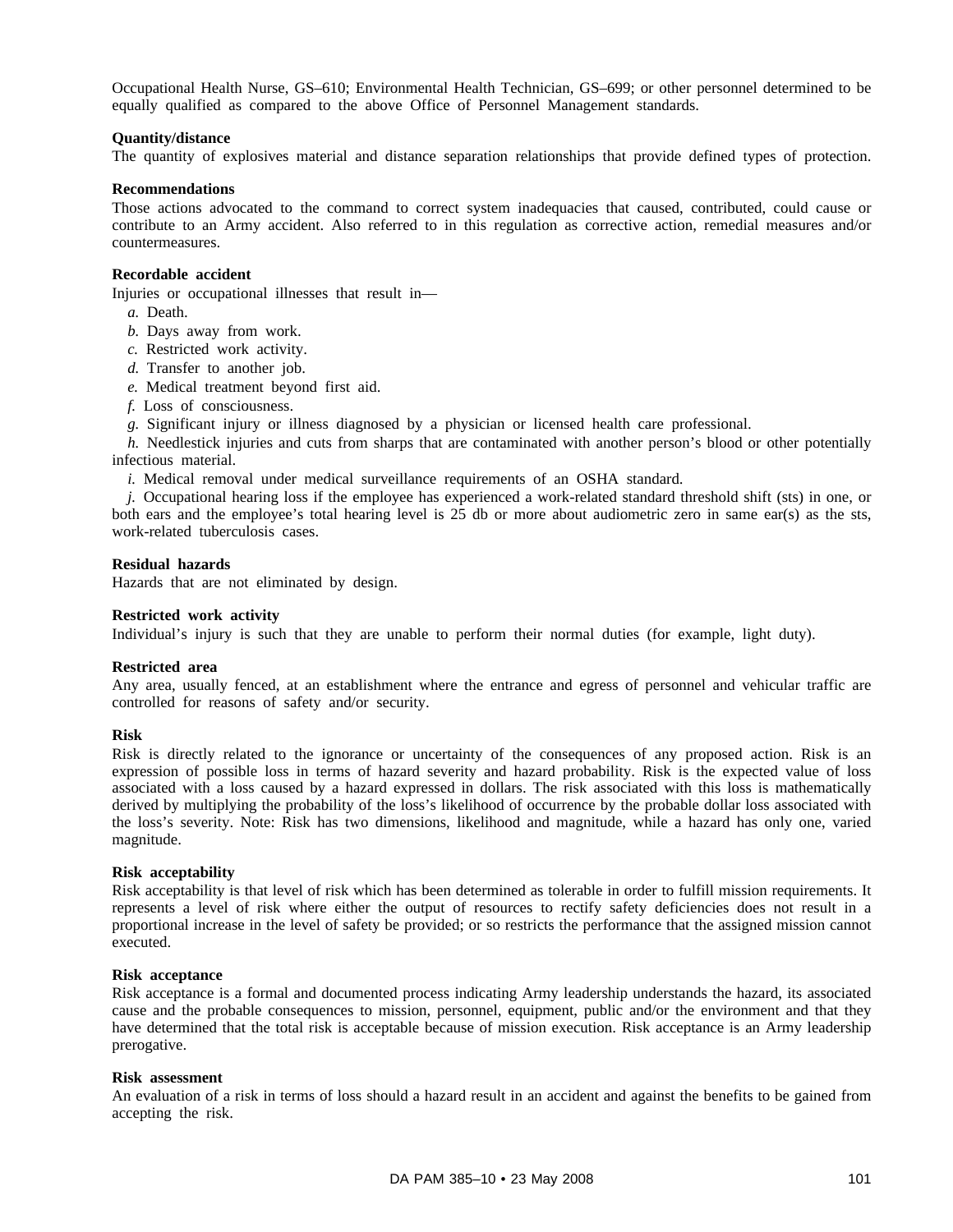### **Risk acceptance level**

Risk acceptance levels are used to denote the level of risk a particular level of Army leadership and management may accept. These levels are based on the magnitude of the risk involved and the duration of the risk acceptance.

### **Risk decision**

The decision to accept or not accept the risk(s) associated with an action; made by the commander, leader, or individual responsible for performing that action and having the appropriate resources to control or eliminate the risk's associated hazard.

### **Rocket**

A motor which derives its thrust from ejection of hot gases generated from propellants carried within the motor casing.

### **Safety**

Freedom from those conditions that can cause death, injury, occupational illness, or damage to, or loss of, equipment or property.

### **Safety assessment report**

A formal, comprehensive safety report summarizing the safety data that has been collected and evaluated during the life cycle before a test of an item. It expresses the considered judgment of the developing agency on the hazard potential of the item, and any actions or precautions that are recommended to minimize these hazards and to reduce the exposure of personnel and equipment to them.

### **Safety certification program**

A program established and maintained by the battalion/squadron commander to ensure that personnel under their command designated as OICs and RSOs are competent and qualified to carry out the responsibilities and duties of the respective positions.

### **Safety controls**

Mandatory procedural safeguards approved by the Secretary of the Army and determined to be necessary per safety studies and reviews. Safety controls ensure maximum safety of chemical agents throughout the life of the chemical weapon. Controls will be consistent with operational requirements.

#### **Safety objectives**

Criteria for comparing and judging measures for adequacy. Safety objectives incorporate the safest measures consistent with operational requirements.

#### **Safety release**

A formal document issued to any user or technical test organization before any hands-on training, use, or maintenance by troops. The safety release is a stand-alone document which indicates the system is safe for use and maintenance by typical user troops and describes the specific hazards of the system or item based on test results, inspections, and system safety analyses. Operational limits and precautions are included. The test agency uses the data to integrate safety into test controls and procedures and to determine if the test objectives can be met within these limits. A limited safety release is issued on one particular system (Bradley Fighting Vehicle, Serial No. XXXXX). A conditional safety release is issued when further safety data are pending (for example, completion of further testing or a certain safety test) and restricts a certain aspect of the test.

#### **Security/law enforcement**

Activities associated with MP, CID, and other military or civilian personnel performing security or law enforcement rescue duties. Examples: Traffic safety, investigating, apprehending suspects, guarding/patrolling, controlling disturbances, intelligence activities.

#### **Self/buddy aid**

Administration of a chemical agent antidote to one's self or to a co-worker upon experiencing early symptoms of chemical agent poisoning.

### **Severity**

Severity is a qualitative or quantitative assessment of the degree of injury, occupational illness, property, facility or environmental damage associated with the maximum credible loss. Severity is dependent only on the maximum credible loss. Once established for a maximum credible loss, it does not change only the probability of a maximum credible loss can be reduced.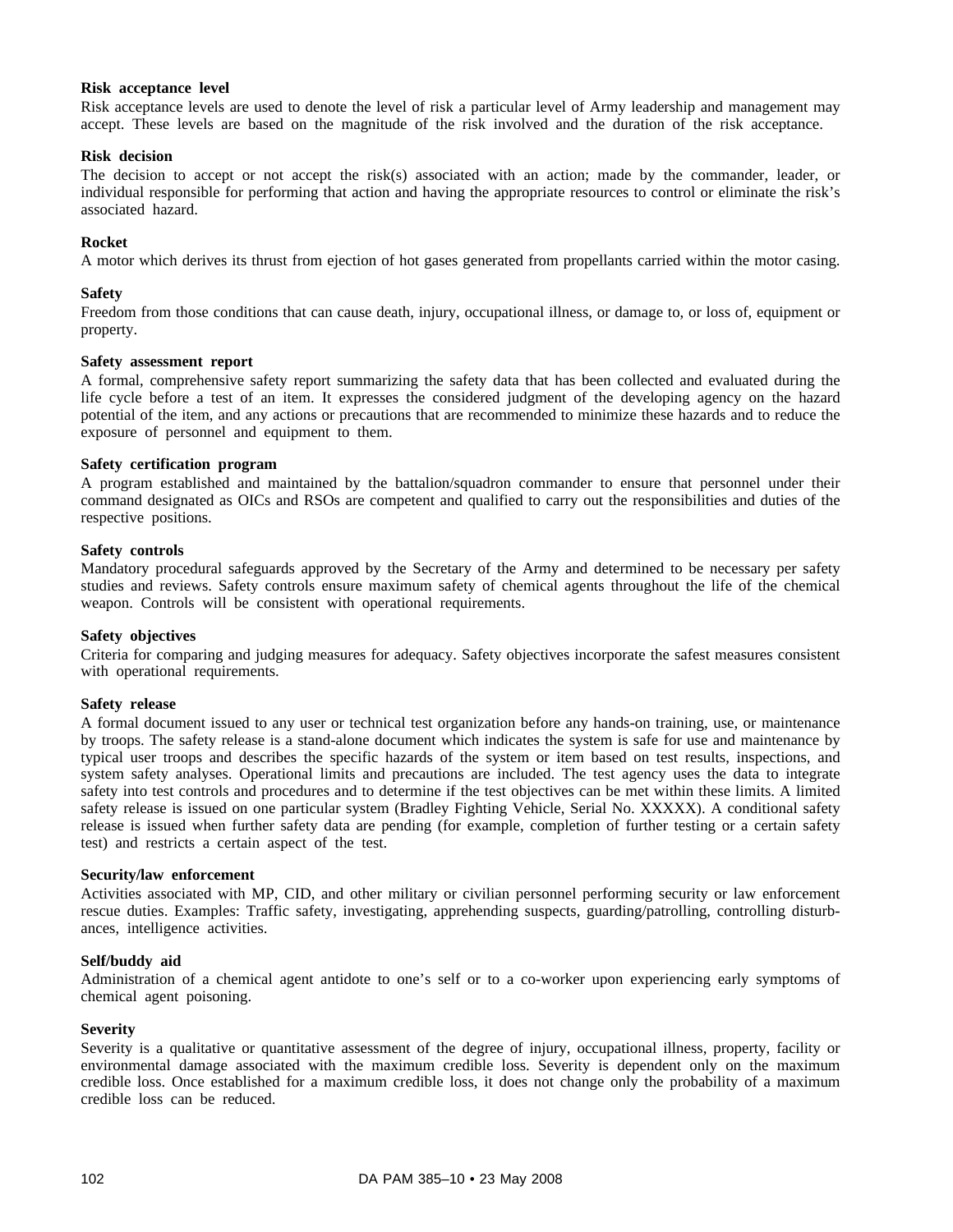## **Significant risk**

A risk associated with a particular hazard where the hazard likelihood of occurrence and its potential impact on the mission, person, equipment or facility is such that it can be reasonability expected to cause bodily harm, damage to equipment or the facility or delay in the execution of the mission unless corrected. Normally, they are assigned a risk assessment code of 1, 2, or 3.

#### **Single-hazard risk**

Risk associated with a single hazard of the system. Single-hazard risks are characterized by consequence/probability pairs (these risks are typically classified by RAC matrix cells).

### **Single hearing protector (or protection)**

Wearing either earplugs or noise muffs or noise attenuating helmets.

#### **Soldiering**

Noncombat activities peculiar to military life, includes receiving instruction/training in such activities, excludes classroom training. Examples: Marching, police call, formation, barracks detail, field sanitation.

#### **Special hazards areas**

Areas identified containing hazards which due to their nature could not be eliminated through design selection and therefore depend upon training, procedures and PPE for control of the hazards to tolerable levels. Examples are paint booths, kitchens, machine shops, areas around conveyor belts, hazardous chemical storage areas, and so on.

#### **Sports**

Includes activities associated with sports, regardless of whether the participation is on duty or off duty, Armysupervised or unsupervised, excludes hobbies. Examples: Racquetball/ paddleball, handball, softball, tennis, soccer, baseball, basketball, football, volleyball, skiing, swimming, scuba diving, golf, boating, hunting, fishing, martial arts, canoeing.

### **Standards failure**

Standards/procedures not clear or practical, or do not exist.

#### **Supervisory**

Activities associated with the management of personnel. Examples: Inspection tasks, directing workloads/work crews, monitoring work, crews, planning unit activities.

#### **Surveillance**

The observation, inspection, investigation, test, study, and classification of ammunition, ammunition components, and explosives in movement, storage, and use with respect to degree of serviceability and rate of deterioration.

# **Support failure**

Inadequate equipment/facilities/services in type, design, availability, or condition, or insufficient number/type of personnel, which influenced human error, resulting in an Army accident.

#### **System**

A composite, at any level of complexity, of trained personnel, procedures, materials, tools, equipment, facilities, and software. The elements of this composite entity are used together in the intended operational or support environment to perform a given task or achieve a specific production, support, or mission requirement.

#### **System inadequacy**

A tangible or intangible element that did not operate to standards, esulting in human error or materiel failure. Also referred to as causes, readiness shortcomings and/or root causes.

#### **System safety**

The application of engineering and management principles, criteria, and techniques to optimize safety within the constraints of operational effectiveness, time, and cost throughout all phases of the systems', equipment's, or facilities' life cycle.

### **System safety engineering**

An engineering discipline requiring specialized professional knowledge and skills in applying scientific and engineering principles, criteria, and techniques to identify and eliminate hazards or reduce the risk associated with the hazards.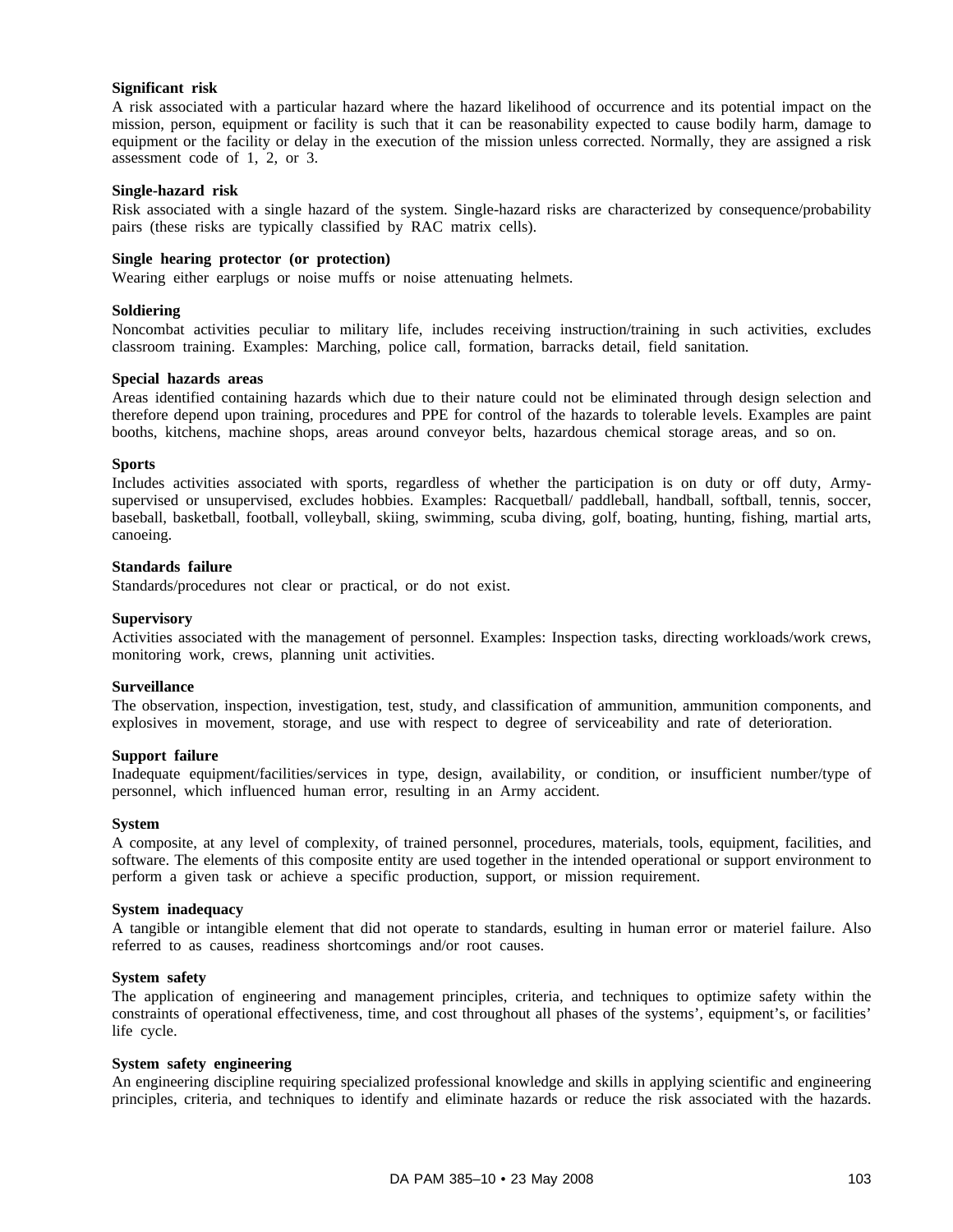## **System safety lessons learned**

A collection of real or potential safety or health-related problems based on data analysis or experience that can be applied to future and current systems to prevent similar recurrences.

### **System safety management**

An element of management that defines the system safety program requirements and ensures the planning, implementation, and accomplishment of system safety tasks and activities consistent with the overall program requirements.

#### **System Safety Management Plan**

A management plan that defines the system safety program requirements of the Government. It ensures the planning, implementation and accomplishment of system safety tasks and activities consistent with the overall program requirements.

### **System Safety Program Plan**

A description of planned methods to be used by the contractor to implement the tailored requirements of MIL–STD–882, including organizational responsibilities, resources, method of accomplishment, milestones, depth of effort, and integration with other program engineering and management activities and related systems.

### **System safety risk assessment**

A document that provides a comprehensive evaluation of the safety risk being assumed for the system under consideration at the milestone decision review.

### **System safety working group**

A group, chartered by the program manager, to provide program management with system safety expertise and to ensure communication among all participants.

### **Tactical facilities**

Prepared locations with an assigned combat mission, such as missile launch facilities, alert aircraft parking areas, or fixed gun positions.

### **Technical tests**

A generic term for testing which gathers technical data during the conduct of development testing, technical feasibility testing, qualification testing, joint development testing, and contractor or foreign testing.

### **Test agency**

An organization that conducts development tests or user tests.

## **Test/study/experiments**

Activities associated with the conduct of tests, studies, and experiments on natural or man-made materiel or on human beings or animals for research projects. Examples: preparing for test/study/experiment, performing test/study/experiment.

## **Tolerable risk**

The level of risk associated with a specific hazard below which a hazard does not warrant any expenditure of resources to mitigate. From a legal standpoint it would be considered as a "de minimis" risk, from the Latin phrase, "de minimis noncurat lex," meaning "the law does not concern itself with trifles."

#### **Toxic chemicals**

EPA uses the term "toxic chemical" for chemicals whose total emissions or releases must be reported annually by owners and operators of certain facilities that manufacture, process, or otherwise use a listed toxic chemical. The list of toxic chemicals is identified in Title III of SARA.

## **Training related death**

A death associated with a non-combat military exercise or training activity that is designed to develop a military member's physical ability or to maintain or increase individual/collective combat and/or peacekeeping skills, and is due to either an accident or the result of natural causes occurring during or within one hour after any training activity where the exercise or activity could be a contributing factor. This does not apply to Army civilians participating in a Wellness Program.

## **Unexploded ordnance**

Ammunition and explosives that have been primed, fused, armed, or otherwise prepared for action and that have been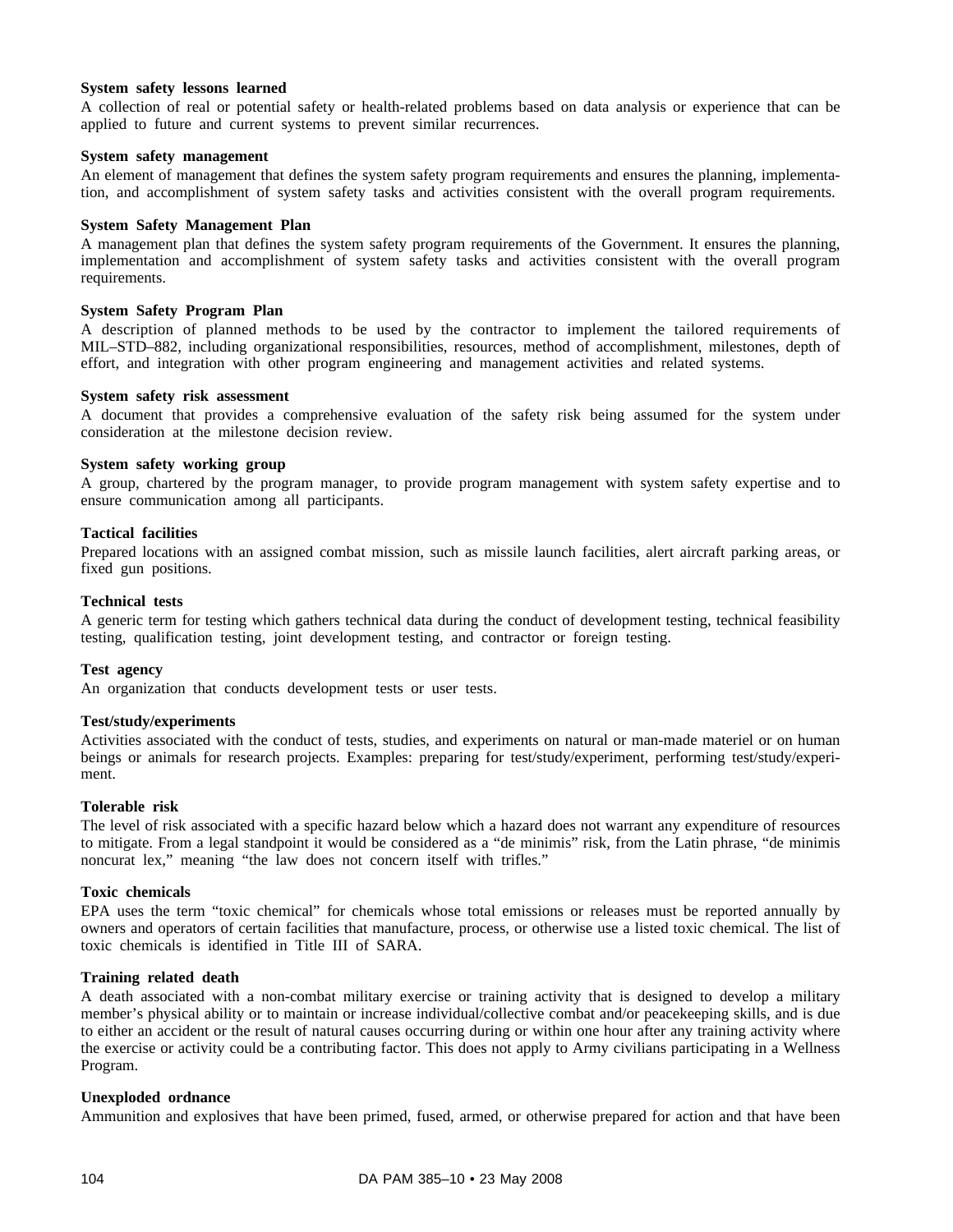fired, dropped, launched, projected, or placed in such a manner as to constitute a hazard to operations, installations, personnel, or materiel, and remain unexploded by malfunction, by design, or for any other cause. UXO is synonymous for the dud.

# **U.S. Army Reserve personnel**

Army Reserve Personnel members who are on—

- *a.* Active duty for training.
- *b.* Inactive duty training.
- *c.* Annual training.
- *d.* Active duty special work.
- *e.* Temporary tour active duty.
- *f.* Active Guard/Reserve (AGR).
- *g.* Full-time manning.

### **User test**

A generic term that encompasses testing requireing the use of user representative user troops and units for early user test and experimentation, force development test and experimentation, innovative tests, concept evaluation program tests, training effectiveness analysis tests, initial operational test and evaluation, follow-on operational test and evaluation, and joint user tests.

## **Volunteers**

Individuals who serve as unpaid assistants to facilitate the commander's ability to provide comprehensive, coordinated, and responsive services that support the readiness of Soldiers, Army civilians employees and their Families by maximizing technology and resources, adapting resources to unique installation requirements, eliminating duplication in service delivery, and increasing service effectiveness. An installation can have many types of volunteers, with each having specific guidelines that govern its management: statutory volunteers; individuals providing gratuitous service; volunteers for private organizations, and student interns.

## **Workplace**

A place (whether or not within or forming part of a building, structure, or vehicle) where any person is to work, is working, for the time being works, or customarily works, for gain or reward; and in relation to an employee, includes a place, or part of a place, under the control of the employer (not being domestic accommodation provided for the employee).

## **Work-related injuries**

Injuries or occupational illnesses incurred while performing duties in an on-duty status.

## **Worst single-hazard risk**

Consequence/probability pair representing the highest system risk.

## **Section III**

## **Special Abbreviations and Terms**

This section contains no entries.